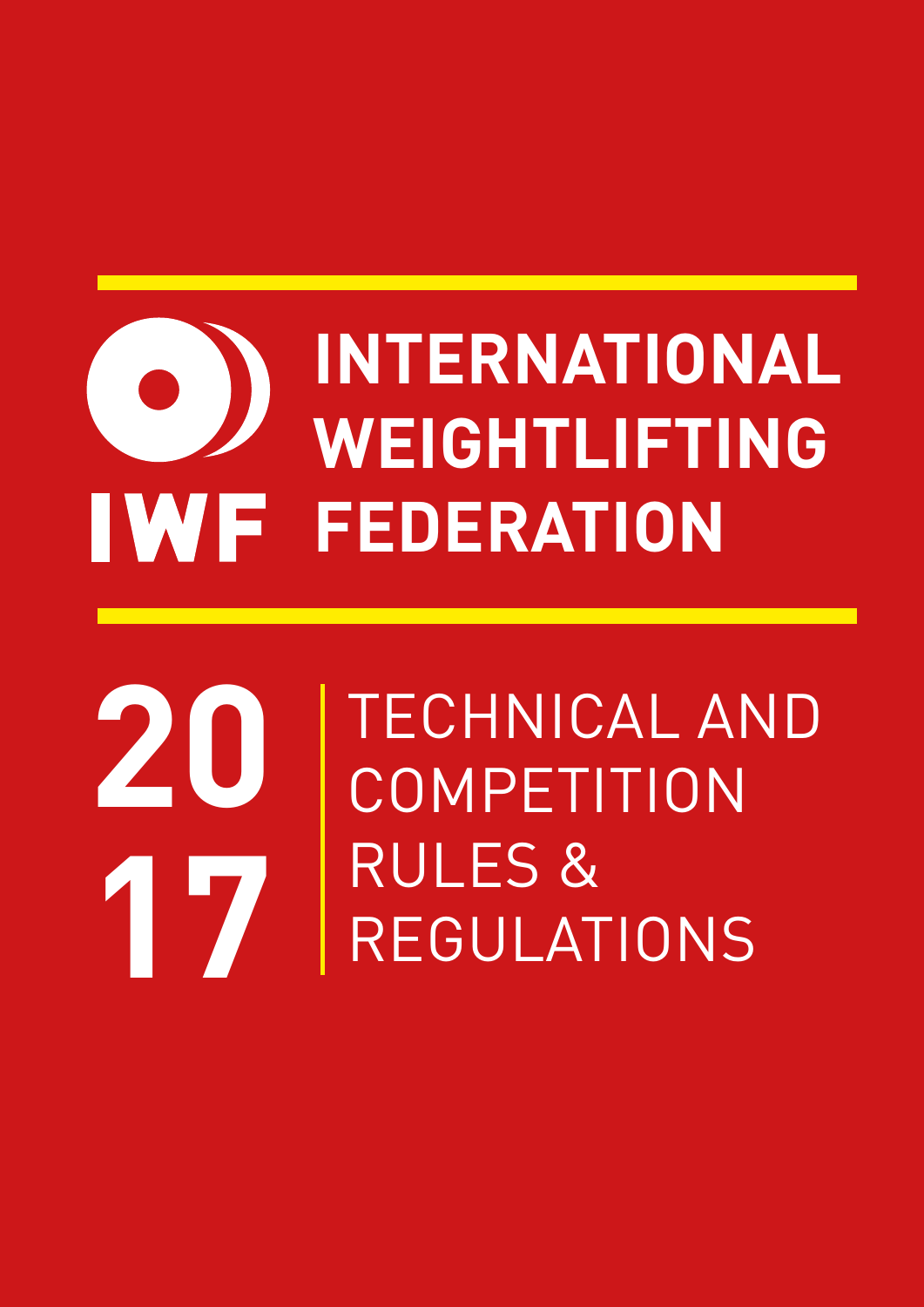## **Approved by the IWF Executive Board - Beijing - 2016**

**Ratified by the IWF Congress - Penang - 2016 in effect with 01.01.2017**

Published by The INTERNATIONAL WEIGHTLIFTING FEDERATION 1146 Budapest, Istvánmezei út 1-3. Hungary

> Chief Editor **Dr. Tamás AJÁN, IWF President**

> > Editors – Contributors **Attila ÁDÁMFI Reiko CHINEN Sam COFFA Moira LASSEN Mátyás LENCSÉR Anikó NÉMETH-MÓRA**

Layout and Design **Crazy Panda Studio**

Copyright: **IWF All rights reserved**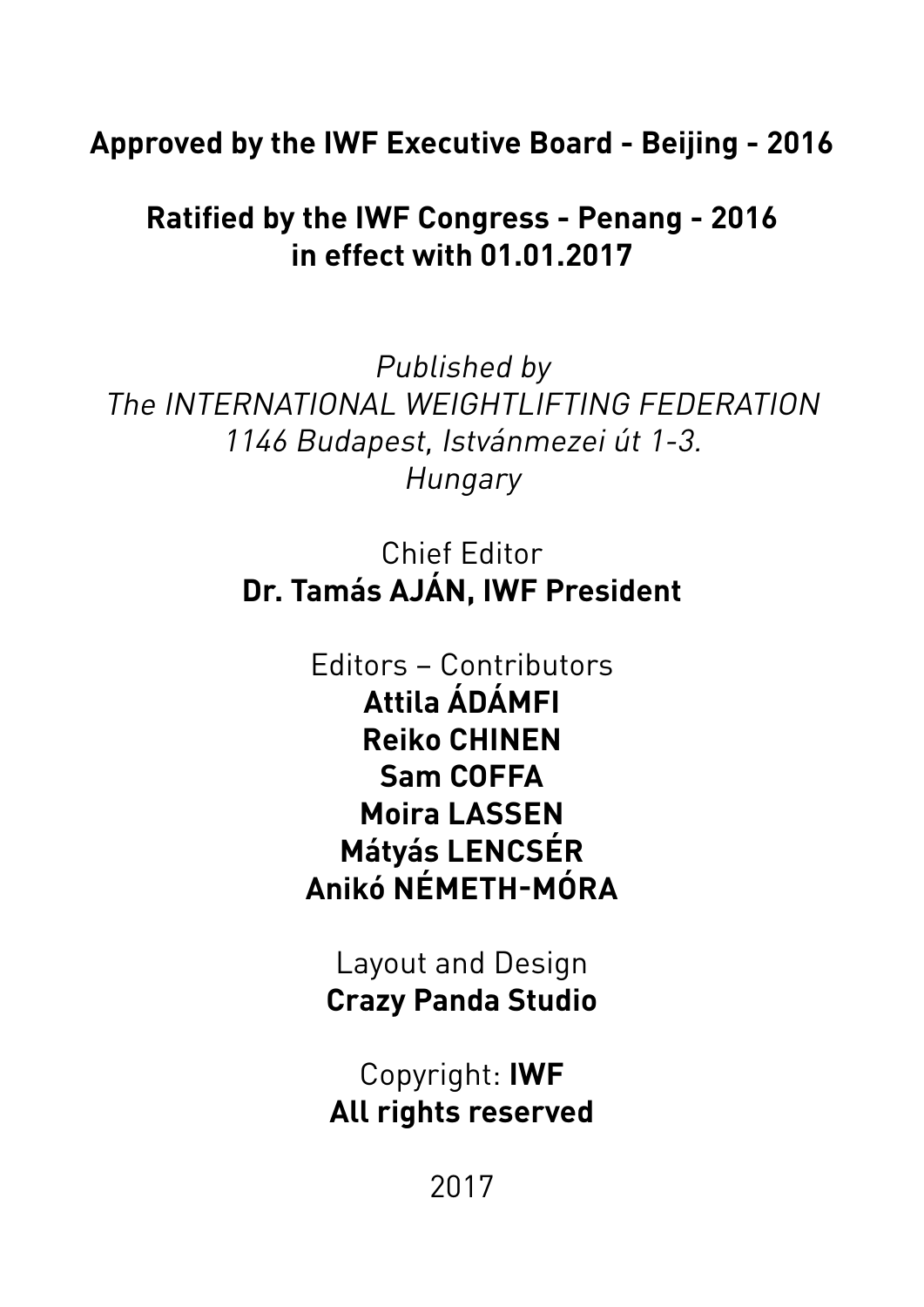# **CONTENTS**

## **TECHNICAL AND COMPETITION RULES**

|                                               | 5  |  |  |
|-----------------------------------------------|----|--|--|
| 1<br><b>PARTICIPANTS</b>                      |    |  |  |
| 1.1 AGE GROUPS                                |    |  |  |
| <b>1.2 BODYWEIGHT CATEGORIES</b>              | 5  |  |  |
| $\mathbf{2}^-$<br>THE TWO LIFTS               | 7  |  |  |
| 2.1 GENERAL                                   | 7  |  |  |
| <b>2.2 THE SNATCH</b>                         | 7  |  |  |
| 2.3 THE CLEAN & JERK                          | 7  |  |  |
| 2.4 GENERAL RULES FOR ALL LIFTS               | 8  |  |  |
| <b>2.5 INCORRECT MOVEMENTS</b>                | 9  |  |  |
| 2.6 INCOMPLETE MOVEMENTS AND POSITIONS        | 10 |  |  |
| 3<br><b>VENUE, EQUIPMENT AND DOCUMENTS</b>    | 10 |  |  |
| 3.1 FIELD OF PLAY (FOP)                       | 10 |  |  |
| 3.2 VENUE - ADDITIONAL SPACES                 | 12 |  |  |
| 3.3 SPORT EQUIPMENT                           | 12 |  |  |
| <b>3.4 OFFICIAL DOCUMENTS</b>                 | 16 |  |  |
| 4<br><b>ATHLETES' OUTFIT</b>                  | 20 |  |  |
| <b>4.1 GENERAL</b>                            | 20 |  |  |
| <b>4.2 COSTUME</b>                            | 20 |  |  |
| <b>4.3 FOOTWEAR</b>                           | 20 |  |  |
| 4.4 BELT                                      | 20 |  |  |
| 4.5 BANDAGES, STICKING PLASTERS AND TAPES     | 21 |  |  |
| <b>4.6 GLOVES AND PALM GUARDS</b>             | 22 |  |  |
| <b>4.7 OTHER OUTFIT</b>                       | 22 |  |  |
| <b>4.8 PERSONAL ELECTRONIC DEVICES</b>        | 22 |  |  |
| <b>4.9 MANUFACTURER'S IDENTIFICATIONS</b>     | 23 |  |  |
| 5<br><b>COMPETITIONS</b>                      | 23 |  |  |
| <b>5.1 IWF EVENTS</b>                         | 23 |  |  |
| 5.2 WORLD CHAMPIONSHIPS                       | 23 |  |  |
| <b>5.3 OLYMPIC GAMES</b>                      | 24 |  |  |
| 5.4 YOUTH OLYMPIC GAMES (YOG)                 | 24 |  |  |
| 5.5 MULTISPORT GAMES OTHER THAN OLYMPIC GAMES | 24 |  |  |
| 5.6 WORLD UNIVERSITY CHAMPIONSHIPS            | 25 |  |  |
| 5.7 UNIVERSIADE                               | 25 |  |  |
|                                               |    |  |  |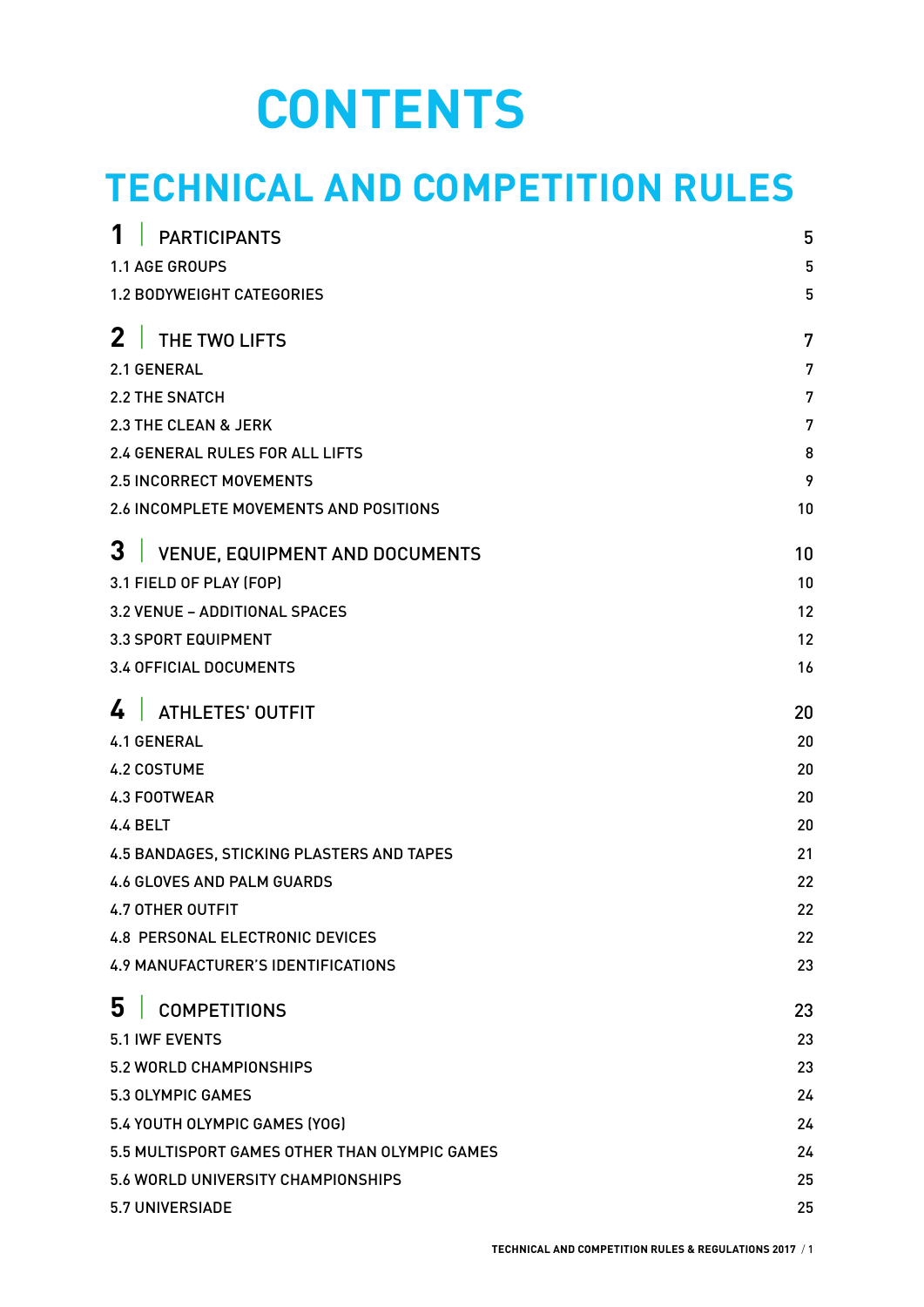| 6<br>PROCEEDINGS OF AN IWF EVENT                                 | 26 |
|------------------------------------------------------------------|----|
| 6.1 PRE-COMPETITION PROCEDURES - ENTRIES                         | 26 |
| <b>6.2 VERIFICATION OF FINAL ENTRIES</b>                         | 26 |
| 6.3 DRAWING OF LOTS AND TECHNICAL CONGRESS / CONFERENCE          | 27 |
| 6.4 WEIGH-IN                                                     | 27 |
| <b>6.5 INTRODUCTION</b>                                          | 27 |
| <b>6.6 COURSE OF THE COMPETITION</b>                             | 28 |
| 6.7 BREAK                                                        | 30 |
| <b>6.8 CLASSIFICATION OF ATHLETES AND TEAMS</b>                  | 30 |
| <b>6.9 VICTORY CEREMONY</b>                                      | 31 |
| 7<br><b>TECHNICAL OFFICIALS</b>                                  | 32 |
| 7.1 DEFINITION                                                   | 32 |
| <b>7.2 GENERAL PROVISIONS</b>                                    | 32 |
| 7.3 PROMOTION OF TECHNICAL OFFICIALS                             | 33 |
| 7.4 TECHNICAL OFFICIALS AT WORLD CHAMPIONSHIPS AND OLYMPIC GAMES | 34 |
| <b>7.5 JURY</b>                                                  | 35 |
| 7.6 COMPETITION DIRECTOR                                         | 37 |
| <b>7.7 REFEREES</b>                                              | 37 |
| 7.8 TECHNICAL CONTROLLER                                         | 39 |
| <b>7.9 CHIEF MARSHAL</b>                                         | 39 |
| 7.10 TIMEKEEPER                                                  | 40 |
| 7.11 COMPETITION SECRETARY                                       | 40 |
| 7.12 SPEAKER                                                     | 41 |
| 7.13 DOCTOR ON DUTY                                              | 41 |
| 7.14 ADDITIONAL SUPPORTING STAFF                                 | 42 |
| 8<br><b>RECORDS</b>                                              | 42 |
| 9<br><b>CEREMONIES</b>                                           | 43 |
| 9.1 OPENING CEREMONY                                             | 43 |
| 9.2 CLOSING CEREMONY                                             | 43 |
| 10<br><b>PROVISIONS</b>                                          | 43 |
| <b>10.1 LANGUAGE DISCREPANCY</b>                                 | 43 |
| 10.2 INTERPRETATION                                              | 43 |
| 10.3 PROSTHETIC LIMBS                                            | 43 |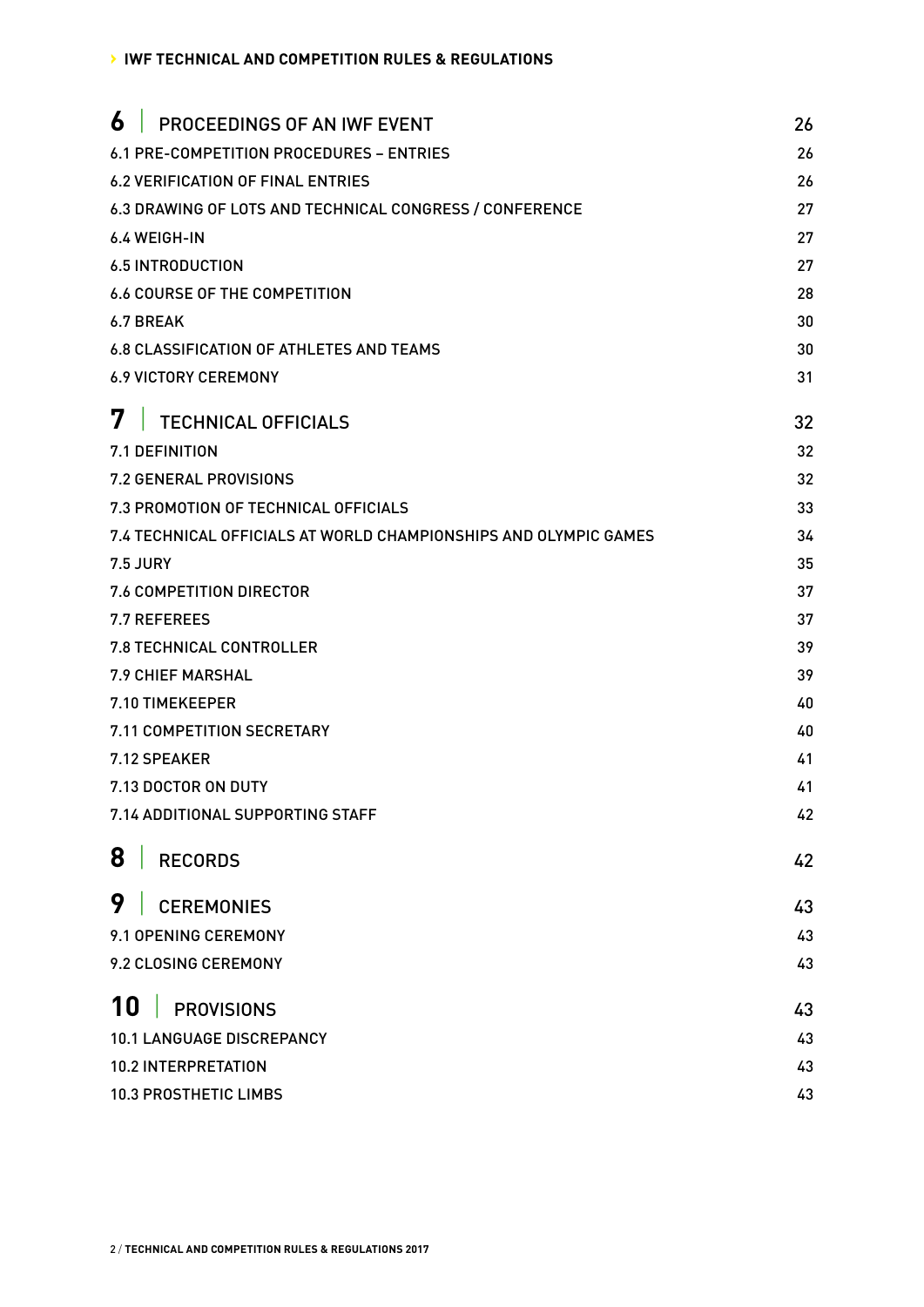## **REGULATIONS**

| <b>REGULATION TO 1.2 - BODYWEIGHT CATEGORIES</b>                     | 45 |
|----------------------------------------------------------------------|----|
| REGULATION TO 3.1.1 - COMPETITION PLATFORM AND STAGE                 | 46 |
| <b>REGULATION TO 3.3.2 - PLATFORM</b>                                | 46 |
| <b>REGULATION TO 3.3.3 - BARBELL</b>                                 | 47 |
| <b>REGULATION TO 3.3.3.11 - LOADING CHART</b>                        | 52 |
| <b>REGULATION TO 3.3.4 - SCALES</b>                                  | 59 |
| REGULATION TO 3.3.5 - ATHLETE BIBS / ATHLETE PASSES / WARM-UP PASSES | 59 |
| REGULATION TO 3.3.6.1 - REFEREE LIGHT SYSTEM                         | 60 |
| REGULATION TO 3.3.6.12 - JURY CONTROL UNIT                           | 61 |
| <b>REGULATION TO 3.3.6.14 - TIMING CLOCK</b>                         | 61 |
| <b>REGULATION TO 5.1 - IWF EVENTS</b>                                | 62 |
| <b>REGULATION TO 5.2 - WORLD CHAMPIONSHIPS</b>                       | 63 |
| <b>REGULATION TO 6.4 - WEIGH-IN</b>                                  | 67 |
| <b>REGULATION TO 6.5 - INTRODUCTION</b>                              | 70 |
| <b>REGULATION TO 6.6.5 - 20 KG RULE</b>                              | 70 |
| REGULATION TO 6.6.6 - CALLING ORDER &                                |    |
| REGULATION TO 6.8 - CLASSIFICATION OF ATHLETES AND TEAMS             | 72 |
| <b>REGULATION TO 6.9 - VICTORY CEREMONY</b>                          | 74 |
| <b>REGULATION TO 7.3 - PROMOTION OF TECHNICAL OFFICIALS</b>          | 75 |
| <b>REGULATION TO 7.5 - JURY</b>                                      | 77 |
| <b>REGULATION TO 7.9 - CHIEF MARSHAL</b>                             | 78 |
| REGULATION TO 7.14 - ADDITIONAL SUPPORTING STAFF                     | 79 |
| <b>REGULATION TO 9 - CEREMONIES</b>                                  | 80 |
| <b>GUIDELINES</b>                                                    | 81 |
| <b>GLOSSARY</b>                                                      | 82 |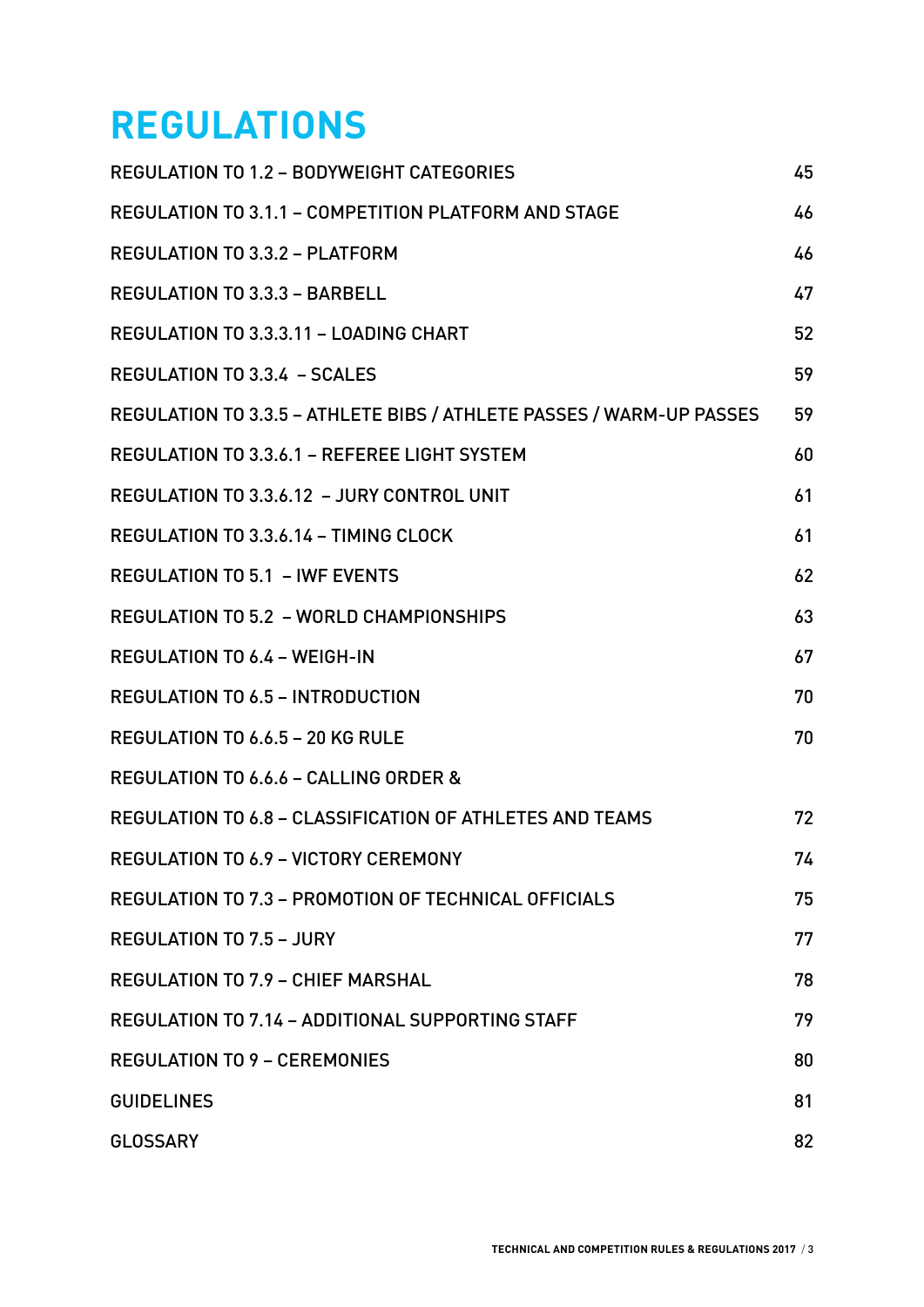# **TECHNICAL AND COMPETITION RULES**

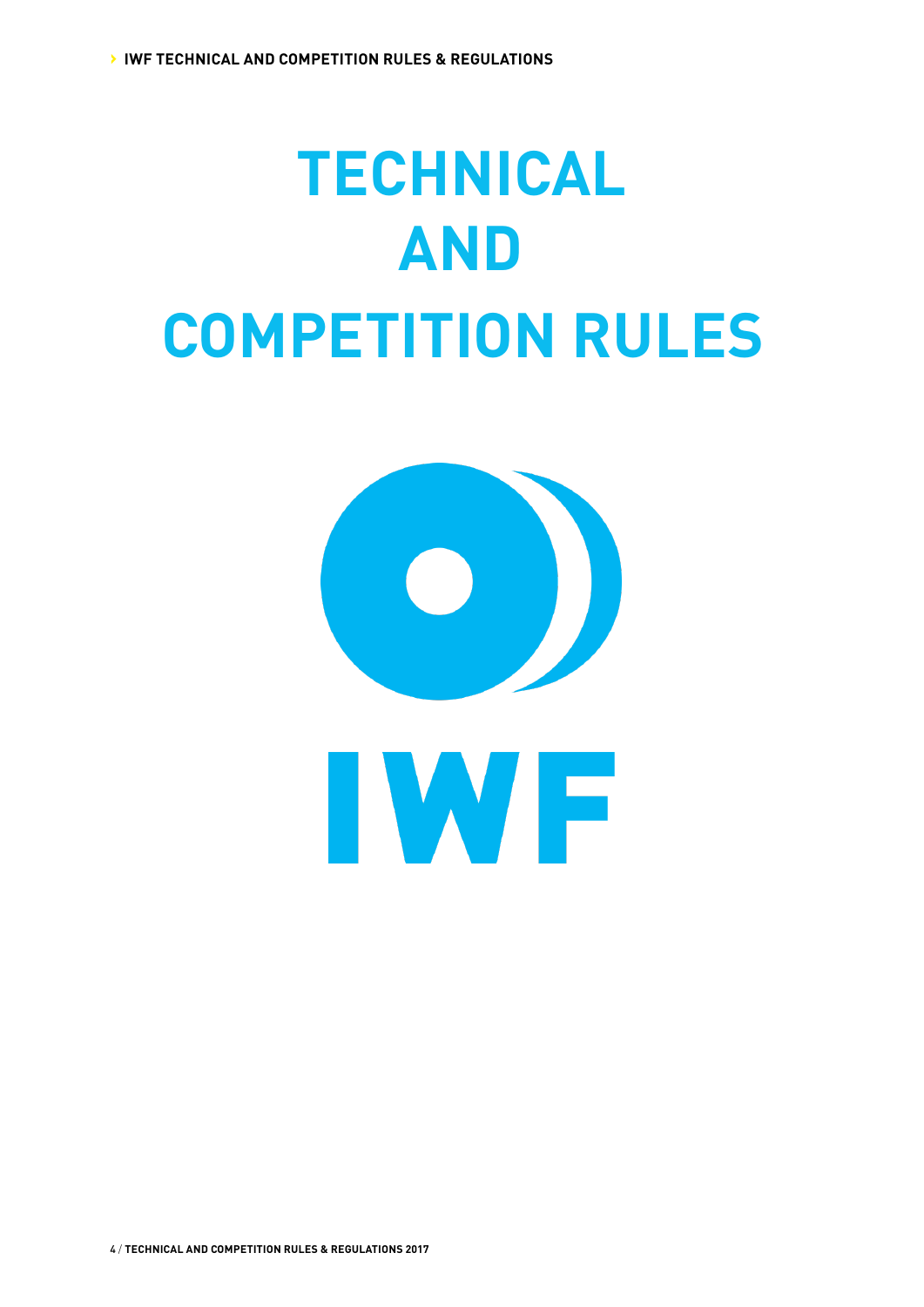## **1 PARTICIPANTS**

### **1.1 AGE GROUPS**

- 1.1.1 In the sport of weightlifting, competitions are organised for men and women. The athletes compete in specified bodyweight categories and age groups.
- 1.1.2 The IWF recognises four (4) age groups:
	- i) YOUTH: 13 17 years of age
	- ii) JUNIOR: 15 20 years of age
	- iii) SENIOR: 15+ years of age
	- iv) MASTERS: 35+ years of age

All age groups are calculated in the athlete's year of birth.

- 1.1.3 For Olympic Games and Youth Olympic Games the relevant International Olympic Committee (IOC) Rules apply.
- 1.1.4 For International University Sports Federation (FISU) governed Events the relevant FISU Rules apply.

### **1.2 BODYWEIGHT CATEGORIES (Regulation)**

- 1.2.1 There are eight (8) categories for Junior men and Senior men. All competitions under IWF Technical and Competition Rules & Regulations (TCRR) must be held in the following categories and sequence:
	- 1 56 kg
	- 2 62 kg
	- 3 69 kg
	- 4 77 kg
	- 5 85 kg
	- 6 94 kg
	- 7 105 kg
	- 8 +105 kg
- 1.2.2 There are eight (8) categories for Junior women and Senior women. All competitions under IWF TCRR must be held in the following categories and sequence:
	- 1 48 kg 2 53 kg 3 58 kg 4 63 kg 5 69 kg 6 75 kg 7 90 kg 8 +90 kg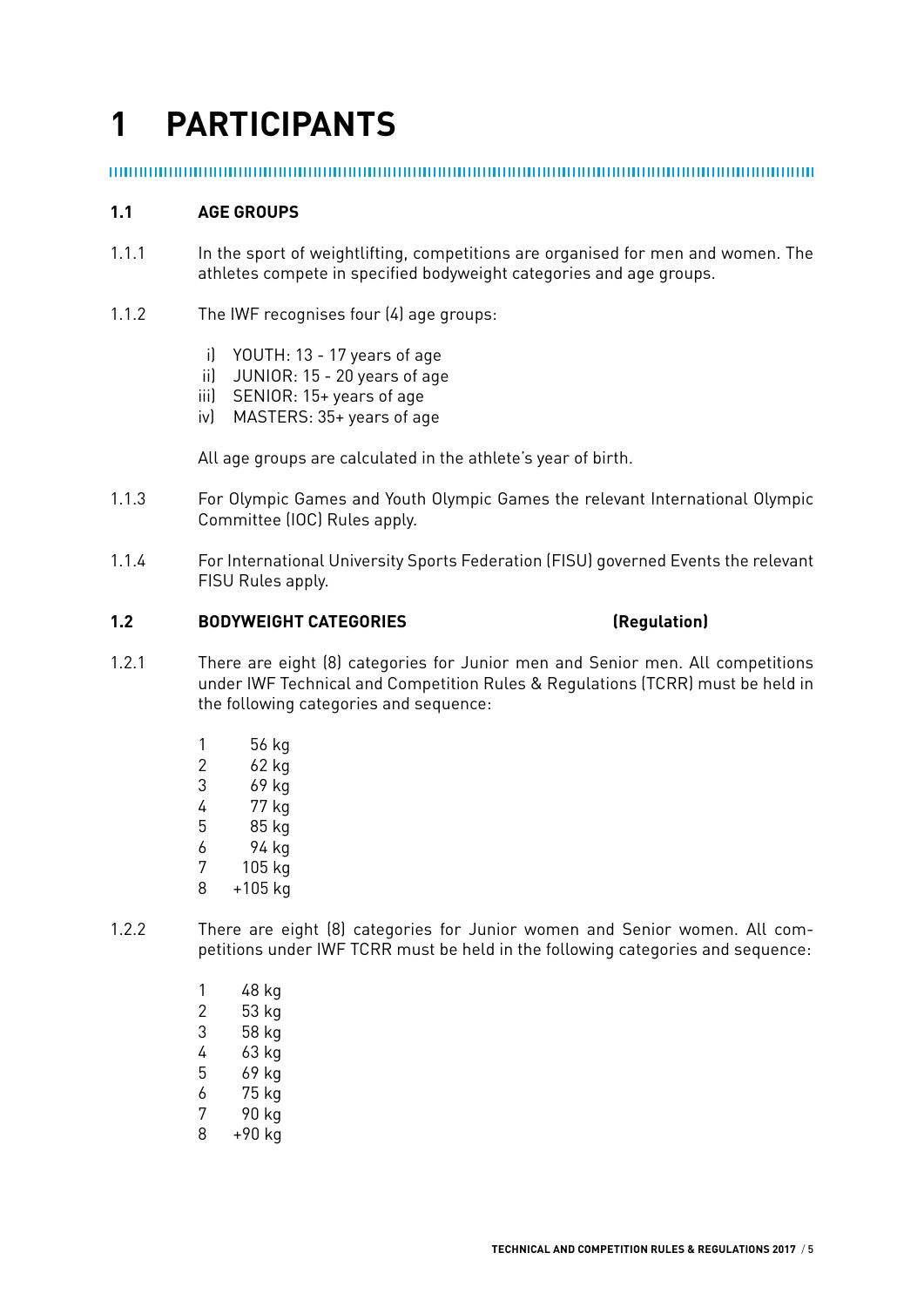- 1.2.3 There are eight (8) categories for youth men. All competitions under IWF TCRR must be held in the following categories and sequence, except for the Youth Olympic Games, which are subject to special stipulations.
	- 1 50 kg
	- 2 56 kg
	- 3 62 kg
	- 4 69 kg
	- 5 77 kg
	- 6 85 kg
	- 7 94 kg
	- 8 +94 kg
- 1.2.4 There are eight (8) categories for youth women. All competitions under IWF TCRR must be held in the following categories and sequence, except for the Youth Olympic Games, which are subject to special stipulations.
	- 1 44 kg 2 48 kg 3 53 kg 4 58 kg 5 63 kg 6 69 kg 7 75 kg 8 +75 kg
- 1.2.5 Youth Olympic Games Categories: Youth men:
	- 1 56 kg
	- 2 62 kg
	- 3 69 kg
	- 4 77 kg
	- 5 85 kg
	- 6 +85 kg

Youth women:

| 1 | 44 kg  |
|---|--------|
| 2 | 48 kg  |
| 3 | 53 kg  |
| 4 | 58 kg  |
| 5 | 63 kg  |
| 6 | +63 kg |

1.2.6 At IWF Events each Member Federation may enter a team of maximum ten (10) men and ten (10) women athletes but may only participate with a team of maximum eight (8) men and eight (8) women athletes. The maximum participating team must be spread amongst the bodyweight categories with a maximum of two (2) athletes per category.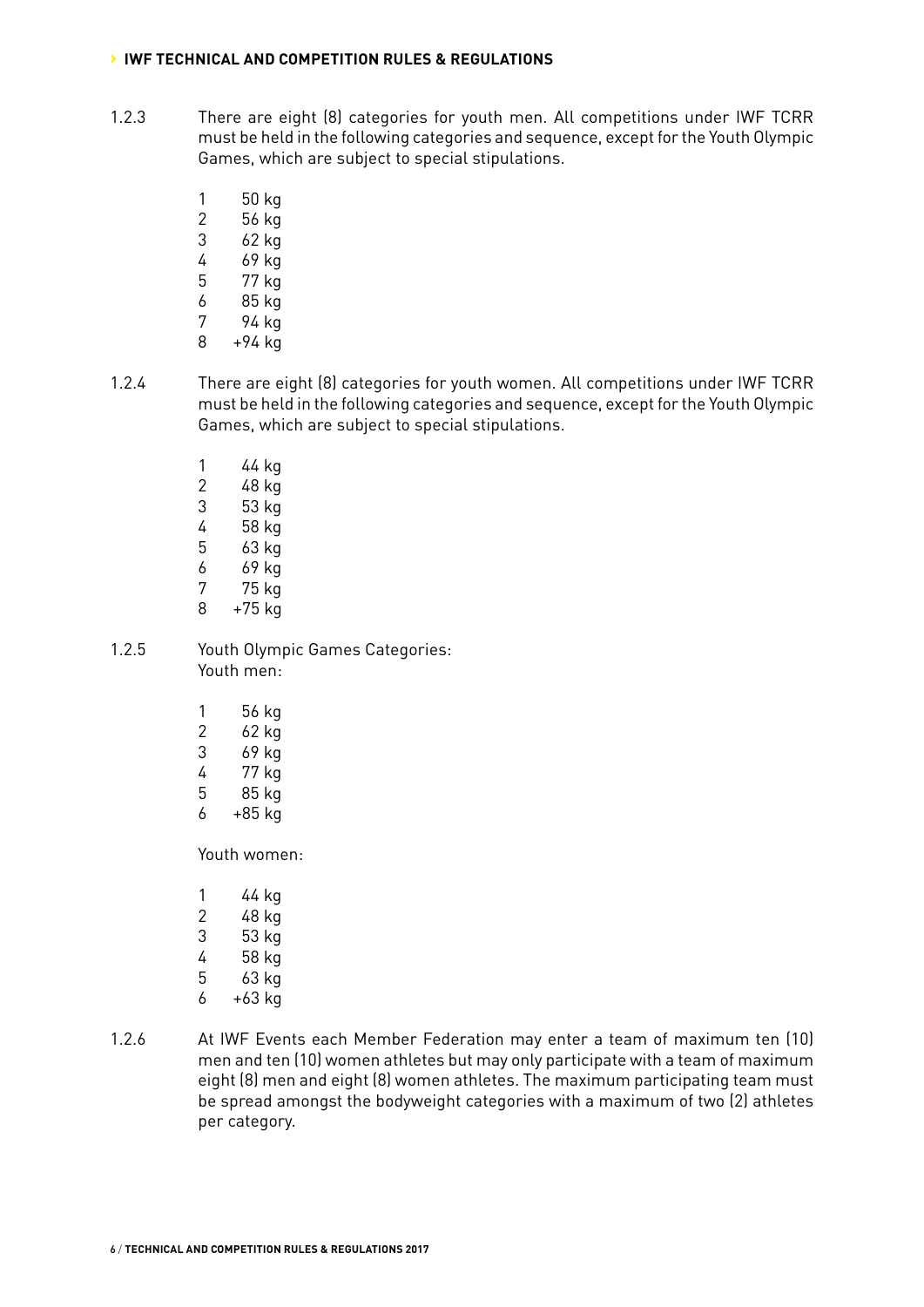Exceptions:

- Olympic Games
- Youth Olympic Games
- Multisport Games other than Olympics
- 1.2.7 During the course of one competition, an athlete may only compete in one (1) bodyweight category except in the case when Youth events are combined with Junior / Senior events. At Events which combine Youth with Junior / Senior, organisers must consider the competition schedule to facilitate athletes to compete only once.

## **2 THE TWO LIFTS**

#### **2.1 GENERAL**

In the sport of weightlifting the IWF recognises two (2) lifts which must be executed in the following sequence:

- a) The Snatch
- b) The Clean & Jerk

Both lifts must be executed with two hands. A maximum of three (3) attempts is allowed in each lift.

#### **2.2 THE SNATCH**

2.2.1 The barbell is centred horizontally on the competition platform. The athlete takes the start position behind the barbell. The athlete grips the barbell and bends at the knees. The barbell is gripped, palms downward and pulled in a single movement from the platform to the full extent of both arms above the head, while either splitting or bending the legs. During this continuous movement upward the barbell should remain close to the body and may slide along the thighs. No part of the body other than the feet may touch the platform during the execution of the Snatch. The athlete may recover in his / her own time, either from a split or a squat position. The lifted weight must be maintained in the final motionless position, with both arms and legs fully extended and feet on the same line and parallel to the plane of the trunk and the barbell. The athlete waits for the Referees' signal to replace the barbell on the competition platform. The Referees give the signal to lower the barbell as soon as the athlete becomes motionless in all parts of the body.

#### **2.3 THE CLEAN & JERK**

#### **2.3.1 The first part, the Clean:**

The barbell is centred horizontally on the centre of the competition platform. The athlete takes the start position behind the barbell. The athlete grips the barbell and bends at the knees. The barbell is gripped, palm downward and pulled in a single movement from the platform to the shoulders, while either splitting or bending the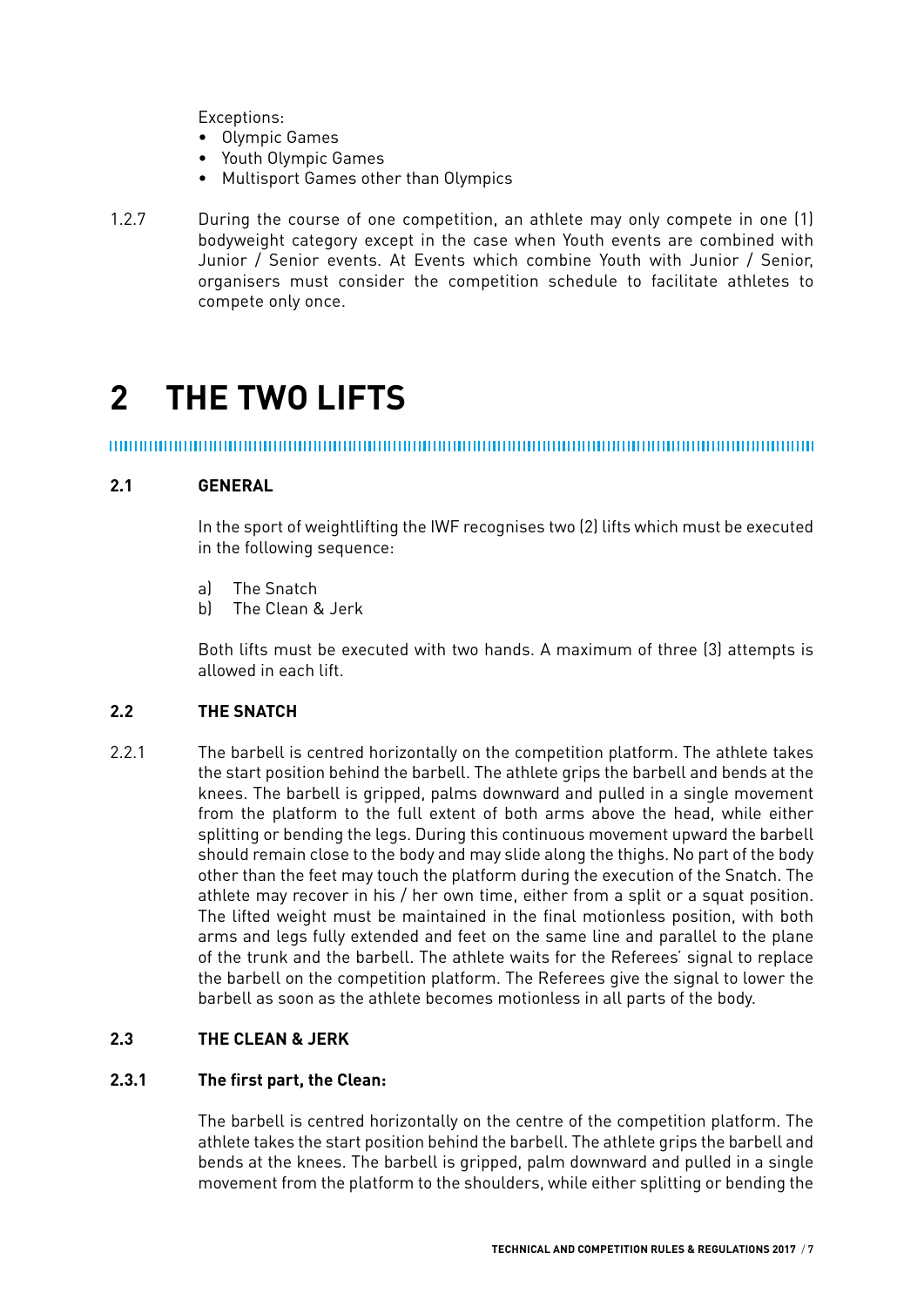legs. During this continuous movement upward the barbell should remain close to the body and the barbell may slide along the thighs. The barbell must not touch the chest before it stops at the final position either on the clavicles, chest or on fully bent arms. The athlete's feet must return to the same line and the legs must be fully extended before starting the Jerk. No part of the body other than the feet may touch the platform during the execution of the Clean. The athlete may recover in his / her own time and must finish with the feet on the same line and parallel to the plane of the trunk and the barbell.

2.3.2 The second part, the Jerk:

The athlete must become motionless after the Clean and before starting the Jerk. The athlete bends and dynamically extends the legs and arms simultaneously to move the barbell upward in one motion to the full extent of the arms, while either splitting or bending the legs. The athlete returns his / her feet to the same line parallel to the plane of the trunk and the barbell with his / her arms and legs fully extended. The athlete waits for the Referees' signal to replace the barbell on the competition platform.

The Referees give the signal to lower the barbell as soon as the athlete becomes motionless in all parts of the body.

Before the Jerk, the athlete may adjust the position of the barbell for the following reasons:

- a) to withdraw or "unhook" the thumbs
- b) if breathing is impeded
- c) if the barbell causes pain
- d) to change the width of the grip

The barbell adjustments noted above are not considered to be an additional attempt at the Jerk.

### **2.4 GENERAL RULES FOR ALL LIFTS**

- 2.4.1 The technique known as "hooking" is permitted. It consists of covering the thumb with the other fingers of the same hand at the moment of gripping the barbell.
- 2.4.2 In both lifts, the Referees must count as "No lift" any unfinished attempt in which the barbell has reached the height of the knees.
- 2.4.3 After the Referees' signal to lower the barbell, the athlete must lower it in front of the body. The grip on the barbell must only be released when it has passed the level of the shoulders.
- 2.4.4 An athlete, who, for any reason, cannot fully extend the elbow(s), must report / display this fact to all on-duty Referees as well as the Jury prior to the start of competition and may remind them of this fact prior to the start of each lift when on the platform. This is the sole responsibility of the athlete. The Jury may call the Doctor on Duty to examine it.
- 2.4.5 When snatching or cleaning in the squat style, the athlete may assist their recovery by swinging or rocking their body while in the squat position.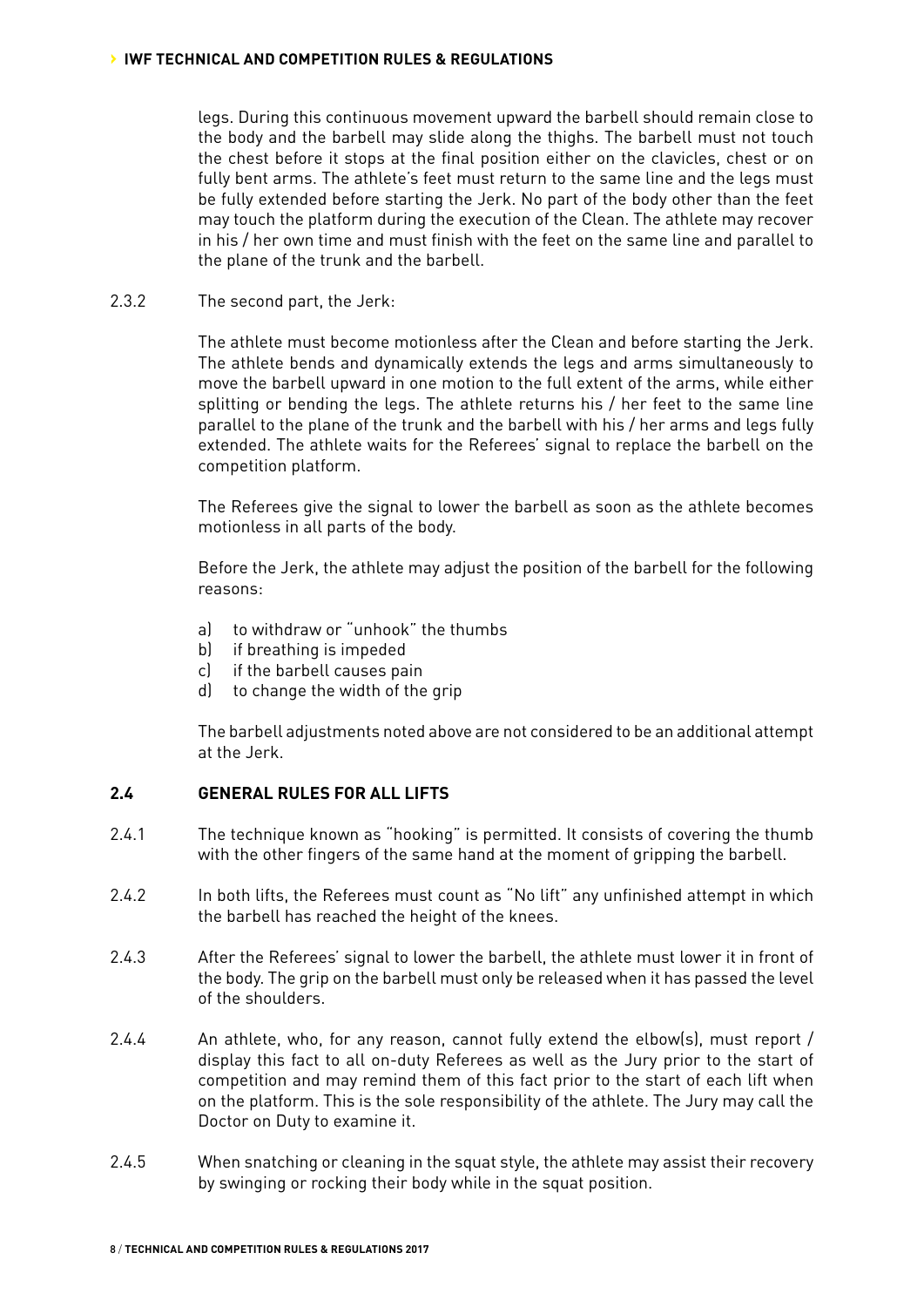- 2.4.6 The use of chalk (magnesium carbonate) is permitted.
- 2.4.7 The use of grease, oil, water, talcum, cream or any other lubricant on the athlete's thighs is forbidden. An athlete who uses forbidden lubricant(s) is ordered to remove it immediately. If during the removal, the clock is running for that athlete, the clock remains running.
- 2.4.8 It is the sole responsibility of the athlete to complete each lift in accordance with the IWF TCRR and to the satisfaction of the on-duty Technical Officials.

#### **2.5 INCORRECT MOVEMENTS**

#### **2.5.1 Incorrect Movements for All Lifts**

- 2.5.1.1 Pulling from the hang, defined as: stopping the upward movement of the barbell during the pull.
- 2.5.1.2 Touching the platform with any part of the body other than the feet.
- 2.5.1.3 Pause during the extension of the arms.
- 2.5.1.4 Finishing with a press-out, defined as: continuing the extension of the arms after the athlete has reached the lowest point of his / her position in the squat or split for both the Snatch and the Jerk.
- 2.5.1.5 Bending and extending the elbows during the recovery.
- 2.5.1.6 Leaving the competition platform or touching the area outside the competition platform with any part of the body before the complete execution of the lift.
- 2.5.1.7 Dropping the barbell from above the shoulders.
- 2.5.1.8 Failing to replace the complete barbell on the competition platform.
- 2.5.1.9 Not facing the Centre Referee at the beginning of the lift.
- 2.5.1.10 Releasing the barbell before the Referees' signal.

#### **2.5.2 Incorrect Movements for the Snatch**

- 2.5.2.1 Pause during the lifting of the barbell.
- 2.5.2.2 Touching the head with the bar; hair and any items worn on the head are considered to be part of the head.

#### **2.5.3 Incorrect Movements for the Clean**

- 2.5.3.1 Resting or placing the barbell on the chest at an intermediate point before its final position producing a "double clean"; often referred to as a "dirty clean".
- 2.5.3.2 Touching the thighs or the knees with the elbows or the upper arms.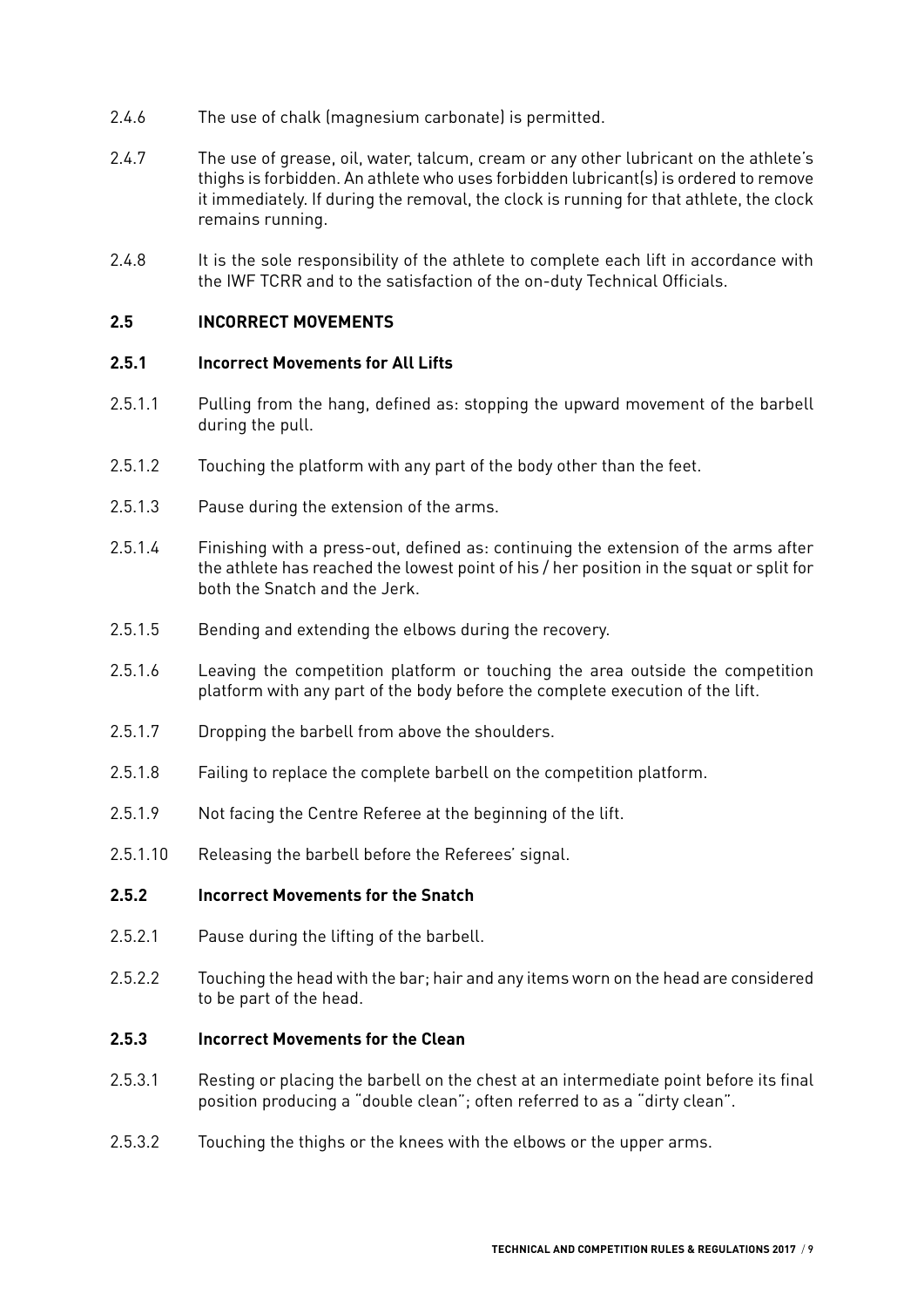#### **2.5.4 Incorrect movements for the Jerk**

- 2.5.4.1 Any apparent effort to jerk which is not completed; including, lowering the body or bending the knees.
- 2.5.4.2 Any deliberate oscillation of the barbell to gain advantage. The athlete must become motionless before starting the Jerk.

#### **2.6 INCOMPLETE MOVEMENTS AND POSITIONS**

- 2.6.1 Uneven or incomplete extension of the arms at the completion of the lift.
- 2.6.2 Failing to finish with the feet and the barbell in line and parallel to the plane of the trunk.
- 2.6.3 Failing to fully extend the knees at the completion of the lift.

## **3 VENUE, EQUIPMENT AND DOCUMENTS**

#### ,,,,,,,,,,,,,,,,,,,,,,,,,,,,,,,,,,, ,,,,,,,,,,,,,,,,,,,,,,,,,,,,,,

### **3.1 FIELD OF PLAY (FOP)**

For the sport of weightlifting the Field of Play (FOP) relates to the area of competition which contains the:

- Competition platform and stage
- Technical Officials' and Competition Management Tables
- Warm-up area

#### 3.1.1 Competition platform and Stage (Regulation)

- 3.1.1.1 All lifts must be executed on a competition platform.
- 3.1.1.2 A clear area measuring one hundred (100) cm surrounding the competition platform is compulsory. This area must be flat and free from any obstacles including discs.
- 3.1.1.3 If the competition platform is placed on a stage, the stage must follow the specifications in Regulation to 3.1.1.
- 3.1.1.4 Chalk and rosin must be provided near the competition platform.
- 3.1.1.5 Cleaning disinfectant / antiseptic, wire brushes, cloths, broom, gloves and other cleaning supplies / appliances must be provided and neatly stored next to the competition platform / stage for the Loaders.
- 3.1.1.6 A stretcher or backboard must be provided near the competition platform / stage.
- 3.1.1.7 A zone for Team Officials must be designated relative to the FOP layout but not on the stage.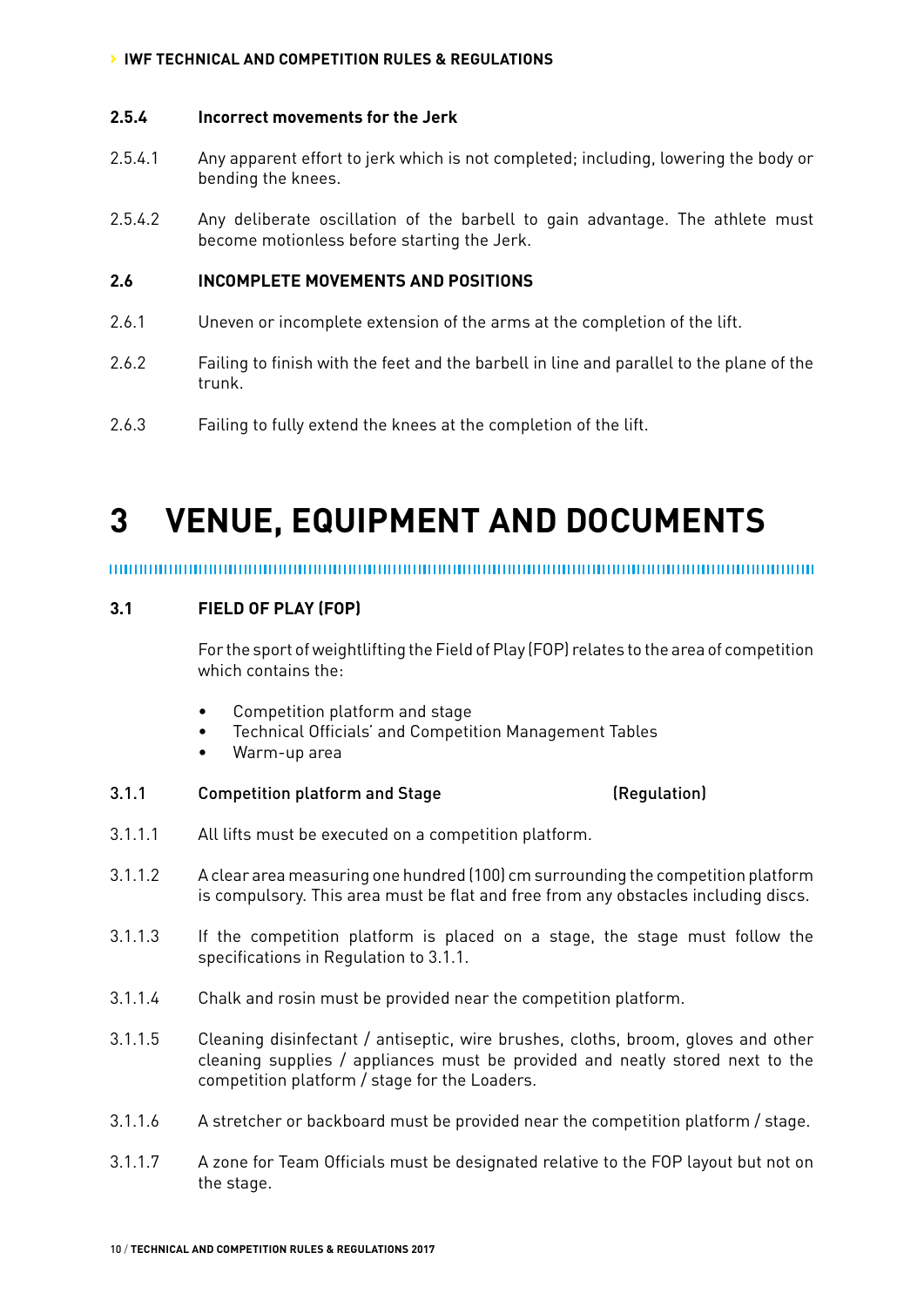### 3.1.2 Technical Officials' and Competition Management Tables

The placement of all Technical Officials' and Competition Management Tables (and chairs) is consistent throughout all IWF Events.

- 3.1.2.1 Jury Table: The Jury is located in a place where the view of the competition platform and stage is clear and unobstructed. The Jury Table must be placed a maximum one thousand (1,000) cm from the centre of the platform, between the Centre and the Side Referees' Tables and located on the side of the athletes' point of entry.
- 3.1.2.2 Referees' Tables:
	- a) Centre Referee must be seated four hundred (400) cm (measured from the front) of the competition platform to the back edge of the Centre Referee's Table, and in line with the centre of the competition platform.
	- b) Side Referees must be seated on the same line as and parallel with the Centre Referee, three hundred to four hundred (300-400) cm from the Centre Referee.
	- c) Reserve Referees sit in a designated area on the FOP.
- 3.1.2.3 Doctor on Duty Table: A table and chair must be provided for the Doctor(s) on Duty near the athletes' point of entry to the competition platform / stage and in the warm-up area relative to the venue layout.
- 3.1.2.4 Competition Management Tables: Tables and chairs in a suitable quantity must be provided for the Competition Management and placed on the side of the athletes' point of entry to the competition platform / stage.
- 3.1.2.5 Loaders' position: Loaders must have a designated area with chairs on the opposite side of the athletes' point of entry to the competition platform / stage.
- 3.1.2.6 IWF Officials' Table: At World Championships and Olympic Games a table for three to five (3-5) persons with chairs must be provided in a location symmetrical to the Jury Table.

### 3.1.3 Warm-up area

3.1.3.1 In order to prepare for competition, athletes must be provided with a warm-up area located in close proximity to the competition platform / stage relative to the venue layout.

The warm-up area must be equipped with:

- an appropriate amount of numbered warm-up platforms (numbers start at one (1))
- barbells, chalk, rosin, etc. in relation to the number of competing athletes
- loudspeakers connected with the Speaker's audio system
- real time scoreboard
- attempt board
- display of official timing clock
- live video feed of activity on the competition platform
- tables for Marshals and Doctor on Duty
- water / refreshments
- ice for injuries
- other operational tables, as required
- bathroom facilities (preferable)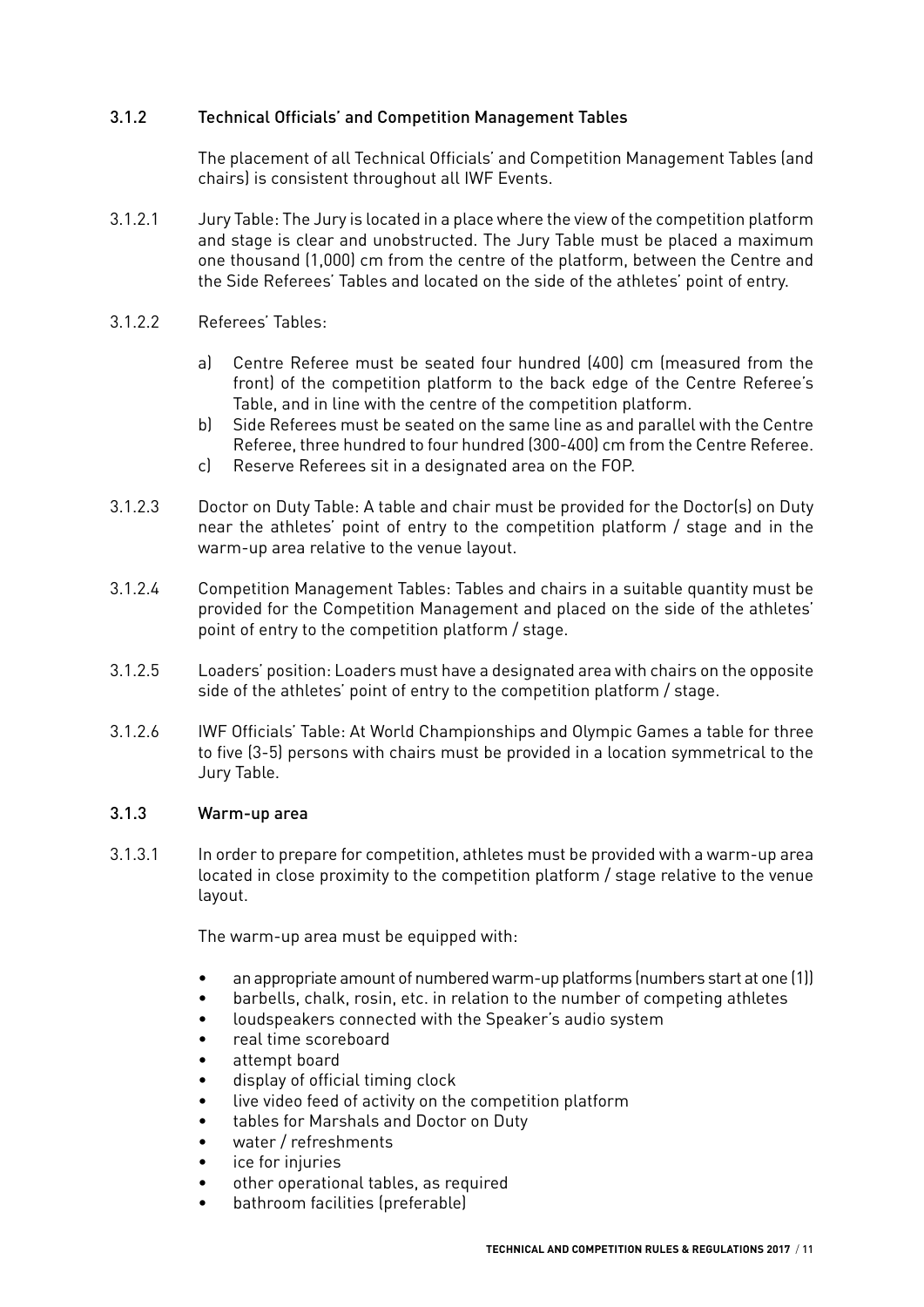#### **3.2 VENUE – ADDITIONAL SPACES**

- 3.2.1 The following additional spaces must be provided at the competition venue:
	- Doping Control Station
	- Changing rooms with shower
	- Athletes' Rest area
	- Competition Management office(s)
	- First Aid / Medical room
	- IWF Meeting room
	- IWF Offices (President, General Secretary and Secretariat)
	- Press Centre
	- Sauna
	- Technical Officials' room
	- Training area (may be at a different location, but preferably at the competition venue)
	- VIP room
	- Weigh-in room and Test Weigh-in room
- 3.2.2 Only IWF authorized professional cameras, recording equipment or drones allowed in the Venue, within the FOP or in additional spaces.

#### **3.3 SPORT EQUIPMENT**

#### 3.3.1 General Provisions

- 3.3.1.1 At Olympic Games, Youth Olympic Games, Continental, Regional and other Multisport Games, World, Continental and Regional Championships and FISU Events, only IWF-licensed sport equipment shall be used.
- 3.3.1.2 For the Olympic Games and Youth Olympic Games the IWF Executive Board selects the supplier of the barbell and platform from among the IWF-licensed companies.
- 3.3.1.3 The application of the IWF Technology and Information System (TIS) is obligatory at World Championships (Youth, Junior and Senior), World University Championships, Grand Prix and Continental Olympic Qualification Events.

#### 3.3.2 Platform (Regulation)

- 3.3.2.1 Two types of platforms are authorised for use by the IWF: Competition and Training / Warm-up platforms. Both types of platforms must meet the authorised specifications.
- 3.3.2.2 Competition platform:
	- square
	- measures four hundred (400) cm on each side
	- measures ten (10) cm in height

#### 3.3.2.3 Training / warm-up platform:

- measures three hundred (300) cm wide
- measures two hundred fifty to three hundred (250-300) cm in length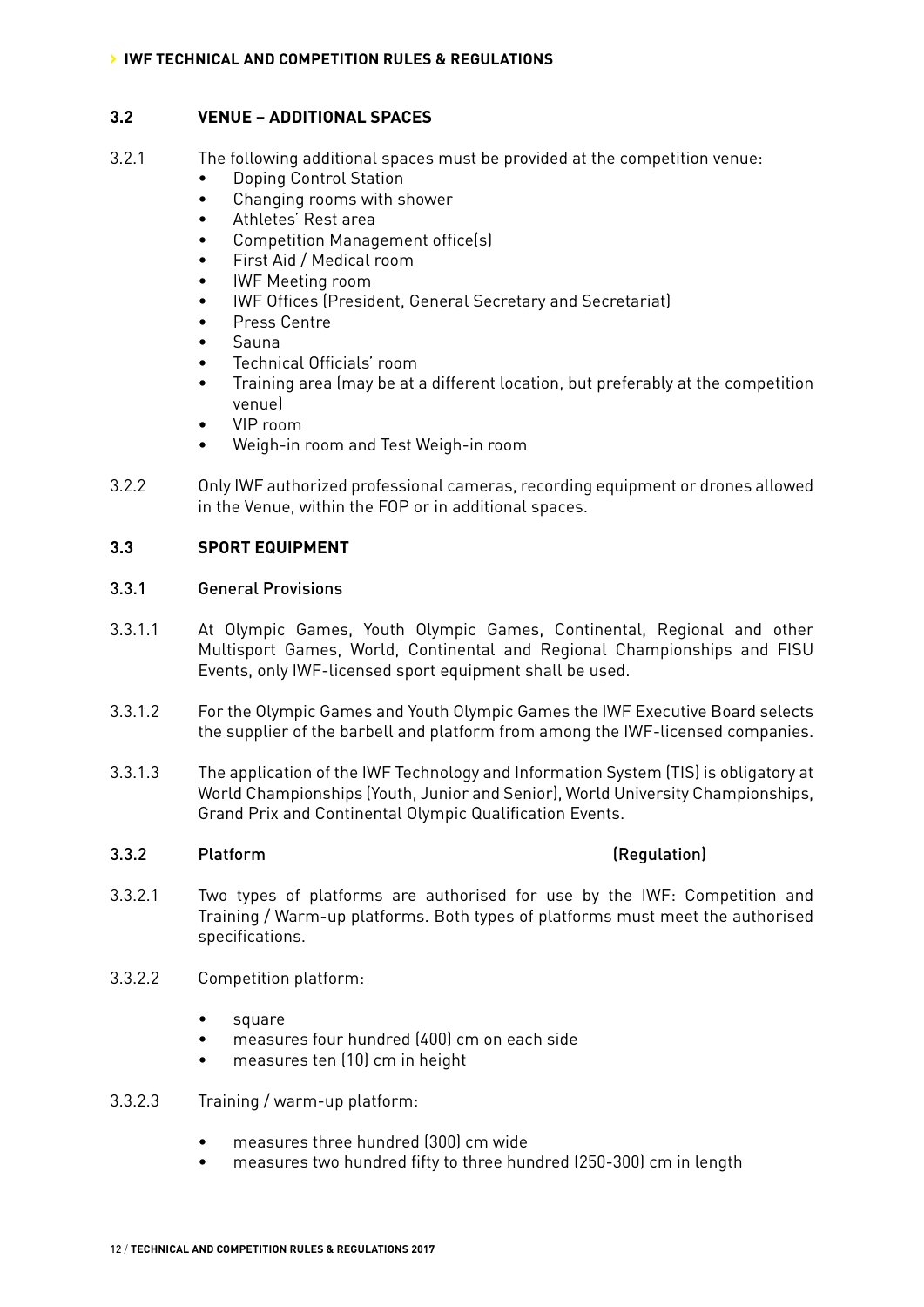#### 3.3.3 Barbell (Regulation)

- 3.3.3.1 The barbell consists of the following parts:
	- Bar
	- Discs
	- Collars

#### 3.3.3.2 Bar

There are two (2) types of bars: men's and women's bars. Both types of bars must meet the following authorized specifications:

- 3.3.3.3 A men's bar weighs twenty (20) kg.
- 3.3.3.4 A women's bar weighs fifteen (15) kg.
- 3.3.3.5 Discs

Two types of discs are authorised for use by the IWF: Competition and Training discs. Both types of discs must meet the following authorized specifications:

- 3.3.3.6 Competition discs: (weights in kg with corresponding colour)
	- 25 kg red 20 kg blue
	- 15 kg yellow
	- 10 kg green
	- 5 kg white
	- 2.5 kg red
	- 2 kg blue
	- 1.5 kg yellow
	- 1 kg green
	- 0.5 kg white

## 3.3.3.7 Training discs

- manufactured in coloured weights as listed above
- may be manufactured in black with corresponding coloured rims and demarcated with "Training"

#### 3.3.3.8 Collars

In order to secure the discs to the bar, each bar must be equipped with collars. Collars must meet the following authorised specifications:

- two (2) collars per barbell
- weight =  $2.5$  kg each
- 3.3.3.9 Competition discs must be used on the Competition platform as well as in the Warm-up area.
- 3.3.3.10 Training discs may be used in the training venue, except for the Olympic Games, the Youth Olympic Games, or as otherwise decided by the IWF.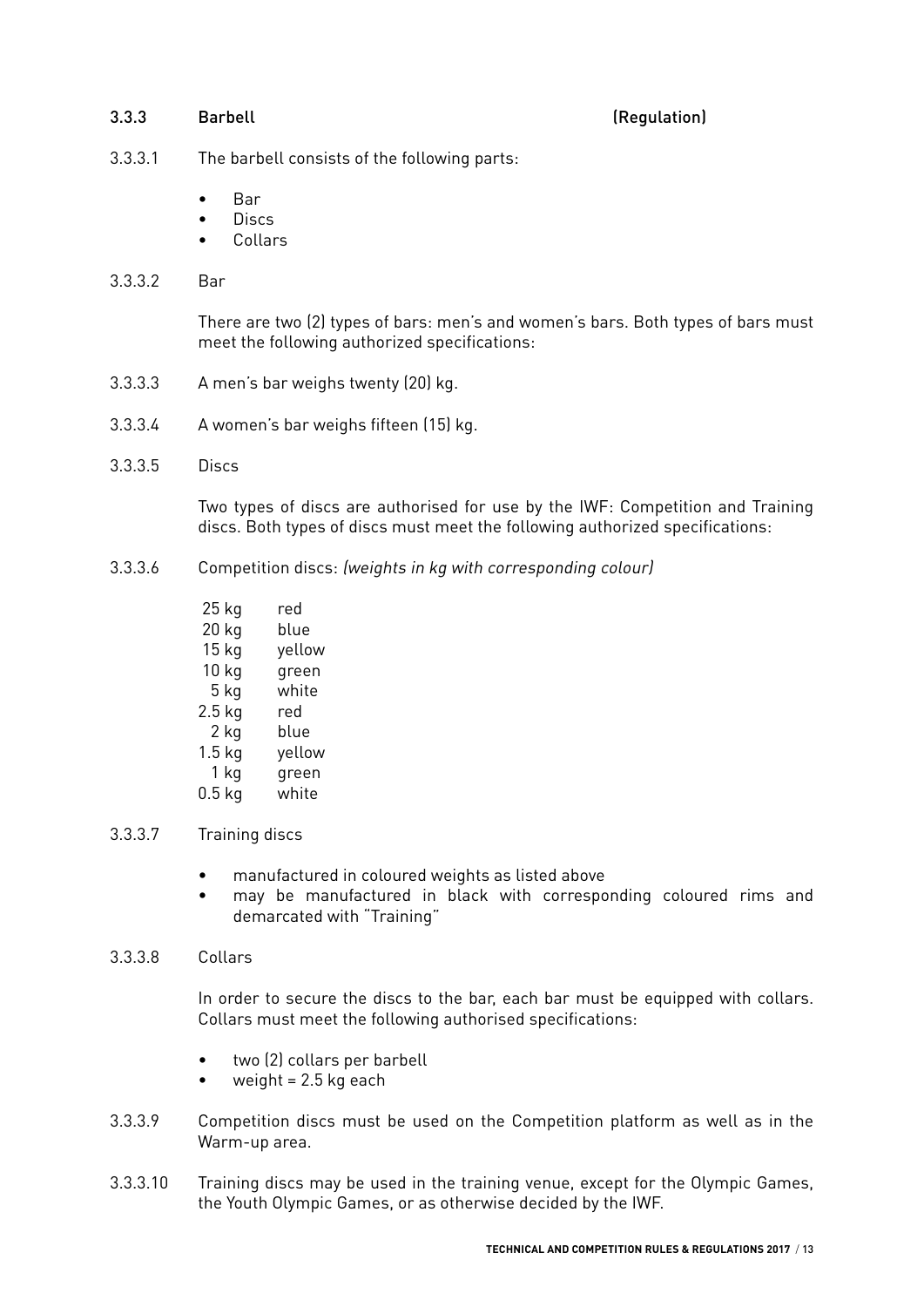#### 3.3.3.11 Loading Chart (Regulation)

Discs are loaded and secured by collars on the sleeve of the bar. The bar is loaded with the heaviest discs first and then the lighter discs loaded in descending order of weight toward the outer edge of the bar. Discs must be loaded so that both the on-duty Referees and Jury can identify the weight of each disc.

3.3.3.12 An adequate number of sets of men's and women's barbells and additional discs must be provided for each competition. (Refer to IWF Guidelines.)

#### 3.3.4 Scales (Regulation)

3.3.4.1 At World Championships, Olympic Games and other select IWF Events, multiple identical scales are required.

#### 3.3.5 Athlete Bibs / Athlete Passes / Warm-up Passes (Regulation)

- 3.3.5.1 Athlete Bibs are worn for athlete identification during competition. Athlete Bibs are supplied to athletes in each group indicating the athletes' allocated start numbers.
- 3.3.5.2 Athlete Passes are issued to competing athletes in each group and are valid only for the specified group.
- 3.3.5.3 Warm-up passes are worn for Team Officials' identification during competition. Warm-up passes are issued to Team Officials in each group and are valid only for the specified group.

#### 3.3.6 Technology and Information System (TIS)

The TIS is a complex and integrated competition management application including the competition management software and the following hardware:

#### 3.3.6.1 Referee Light System (Regulation)

- 3.3.6.2 The Referee Light System is the means by which Referees adjudicate the lifts.
- 3.3.6.3 The Referee Light System consists of one (1) control box for each of the three (3) Referees and a control panel for the Jury.
- 3.3.6.4 Each of the Referees must give the "Down" signal by pressing the white button for a "Good lift" or the red button for "No lift", according to the relevant rules.
- 3.3.6.5 When two (2) of the Referees have provided identical decisions, a visual and audible "Down" signal is given to the athlete to replace the barbell on the competition platform.
- 3.3.6.6 If one (1) Referee presses the white button and another Referee presses the red button and the third Referee does not press either, the latter hears an intermittent audible signal from the control box prompting him / her that a decision is required.
- 3.3.6.7 The signal is only a reminder to the Referee; the Referees must be certain in their decision of "Good lift" or "No lift". The signal should not force the Referee to make a decision. When two (2) white lights or two (2) red lights have been given by two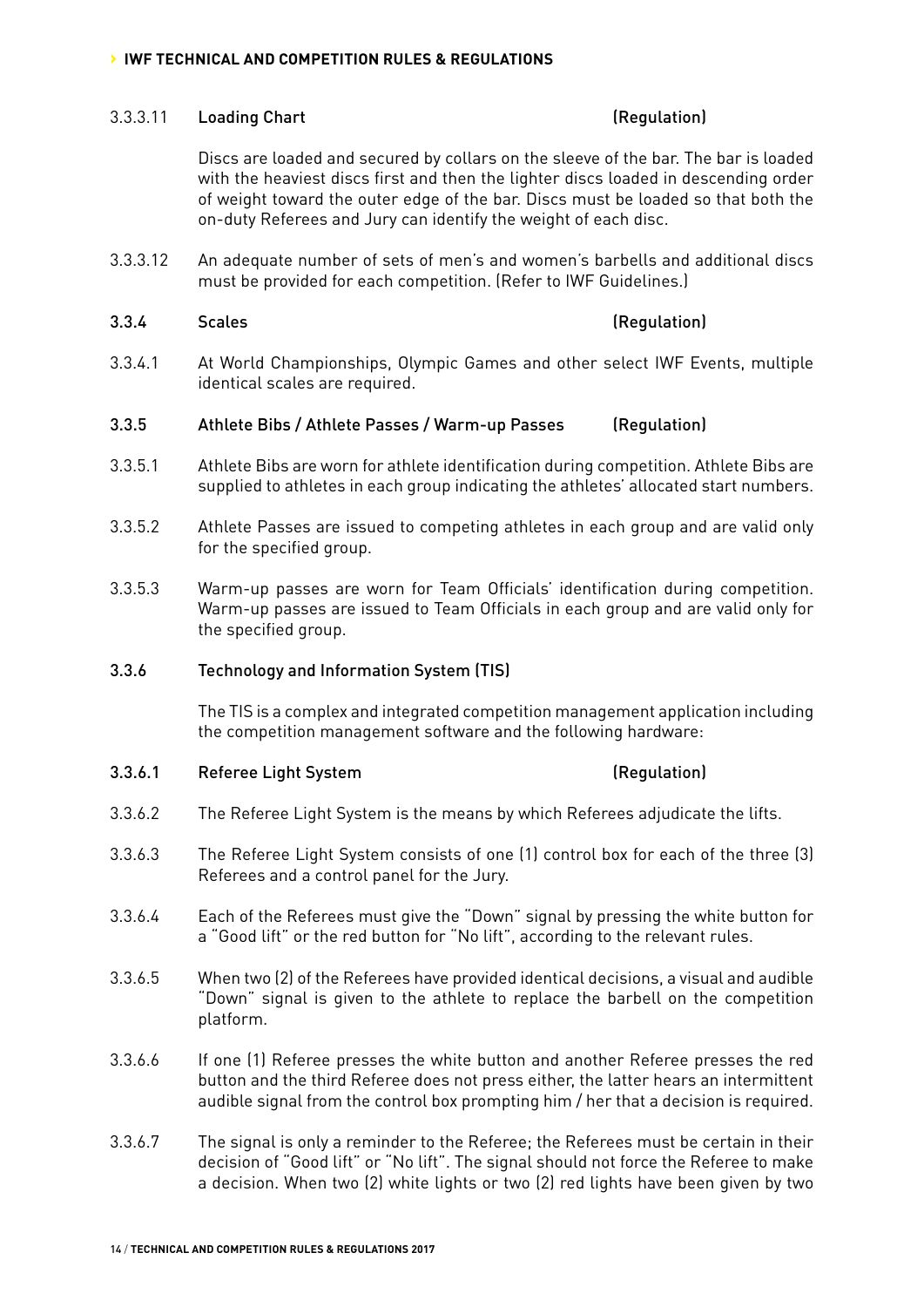(2) of the three (3) Referees and the "Down" signal has been seen and heard, the Referee who has not provided a decision is reminded to give his / her decision by way of the intermittent audible signal.

- 3.3.6.8 Three (3) seconds after the three (3) Referees have given their decision; the "decision lights" light up, indicating the individual decision of the Referees by corresponding colours, either red or white. The decision lights remain lit for a minimum of three (3) seconds.
- 3.3.6.9 After the visible and audible "Down" signal and before the decision lights operate, the Referees have a three (3) second window to reverse their decision. If a Referee misses the three (3) second window he / she must raise the small flag provided to them to indicate a change in decision.
- 3.3.6.10 When the "Down" signal has been given and the "decision lights" are on and the athlete does not lower the barbell, the Centre Referee must say "Down" and signal the athlete to replace the barbell to the competition platform.
- 3.3.6.11 During the competition, the Jury monitors the work of the Referees through a control panel. Every decision by the Referees may be verified as the lights on the control panel light up instantly when the Referees make a decision. Slow, fast or no decision(s) may be identified for immediate or further action. Should the Jury want to call any of the Referees to the Jury Table, the Jury President does so by pressing the button on the control panel, which gives an audible signal to the Referee(s) in question.

#### 3.3.6.12 Jury Control Unit (Regulation)

Jury members give their decision on each lift using the equipment located on the Jury Table. Each Jury member has a device with a red and white push button.

#### 3.3.6.13 Communication System

An intercom or telephone system must be provided for direct communication between the Jury, Competition Management and Chief Marshal.

#### 3.3.6.14 Timing Clock (Regulation)

An electronic timing clock with countdown mode in increments of one (1) second must be used. The timing clock must be able to be set to any time up to fifteen (15) minutes.

### 3.3.6.15 Attempt Board

An Attempt Board must be displayed on the FOP, both in the competition area and warm-up area.

The following information must be displayed on the Attempt Board:

- name (family name displayed upper case text; followed by given name in upper case for the first letter and lower case for subsequent text)
- IWF / IOC code
- weight to be taken
- attempt number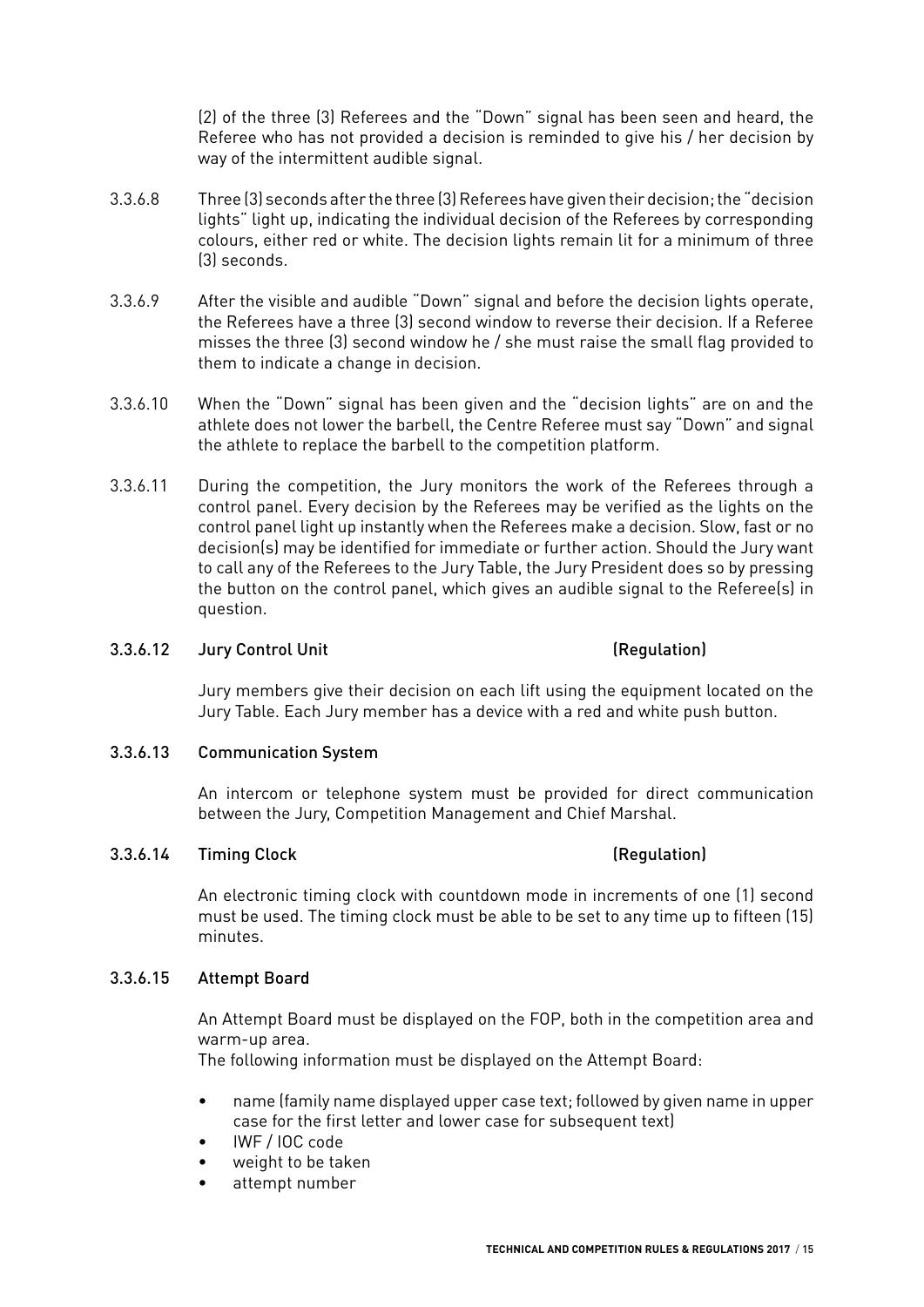- athlete start number
- Referees' decision, if not displayed elsewhere
- timing clock, if not displayed elsewhere

#### 3.3.6.16 Scoreboard

A scoreboard must be set up in a prominent place in the FOP, both in the competition area and warm-up area in order to record and display the progress and results of the specific category as it happens.

- 3.3.6.17 The scoreboard must contain the following information for all athletes in the group being contested and for the top three (3) athletes from the previous groups:
	- athlete start number, in numerical order
	- name of each athlete according to the allocated start number
	- year of birth
	- IWF / IOC code
	- three (3) attempts in the Snatch
	- three (3) attempts in the Clean & Jerk
	- Total
	- final classification
	- indication of the athlete called and the one to follow next
- 3.3.6.18 Successful and unsuccessful attempts must be marked differently (by strikethrough or by colour).

#### 3.3.6.19 Record Display

The records of the category contested must be displayed on the FOP. The information on the records must be available throughout the entire group and must be updated immediately when a new record is set.

### 3.3.6.20 Video Board(s)

Video screen(s) must be provided on the FOP, both in the competition area and warm-up area.

### **3.4 OFFICIAL DOCUMENTS**

#### 3.4.1 Event Regulation

- 3.4.1.1 Four (4) months prior to the date of the IWF Event, the host Member Federation / Organising Committee distributes the IWF Event Regulation by way of publishing it online and distributing it via email / mail to all concerned parties.
- 3.4.1.2 The IWF Event Regulation contains the following information:
	- exact date of the IWF Event, with a detailed program of the competition and related activities
	- competition and training venue
	- Minimum Entry Totals for each bodyweight category (for Senior World Championships)
	- financial conditions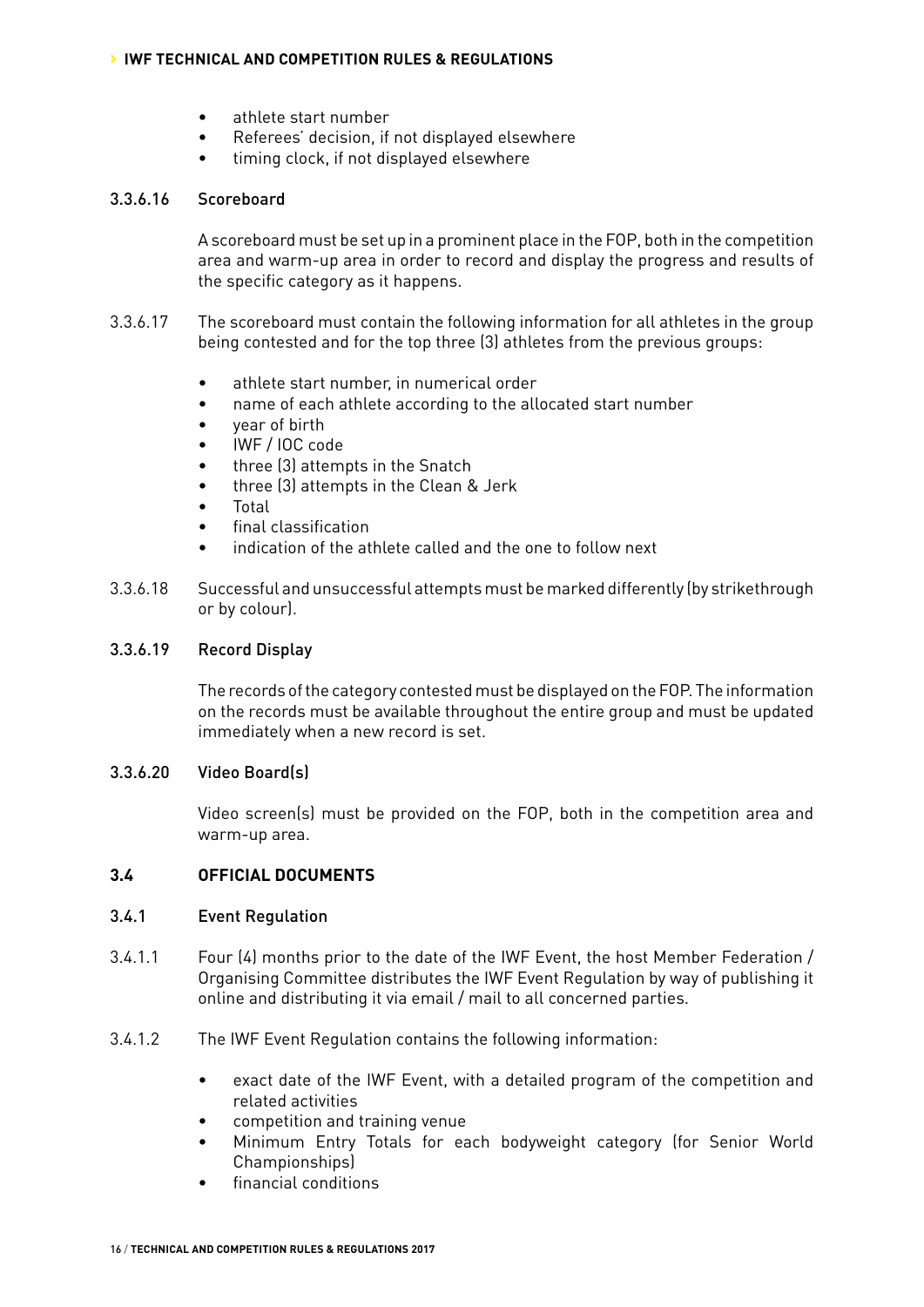- accommodation and ground transportation offered
- Media Accreditation Forms
- Preliminary Entry Forms
- Final Entry Forms
- Organising Committee contact information
- any other pertinent information

#### 3.4.2 Entry Forms

- 3.4.2.1 A Preliminary Entry Form includes:
	- Member Federation
	- athletes' names
	- athletes' date of birth
	- athletes' bodyweight category
	- Entry Total (a reference performance for the allocation into groups, with consideration to 6.6.5)
	- accompanying Team Officials' names and functions (Team leader, coach, doctor, therapist, etc.)
	- signature and date
- 3.4.2.2 Maximum athletes allowed on the Preliminary Entry Form are ten (10) men and ten (10) women.
- 3.4.2.3 A Final Entry Form includes:
	- Member Federation
	- athletes' names
	- athletes' date of birth
	- athletes' bodyweight category
	- Entry Total (a reference performance for the allocation into groups, with consideration to 6.6.5)
	- accompanying Team Officials' names and functions (Team leader, coach, doctor, therapist, etc.)
	- signature and date

Maximum athletes allowed on the Final Entry Form are ten (10) men and ten (10) women; this consists of a full team (eight (8) men and eight (8) women plus two (2) reserve athletes per gender). Reserve athletes must be noted as such on the Final Entry Form.

#### 3.4.3 Verification Form

- 3.4.3.1 The Verification Form includes with data in accordance with the Final Entry Form:
	- Member Federation
	- athletes' names
	- athletes' date of birth
	- athletes' bodyweight category
	- **Entry Total**
	- signature and date line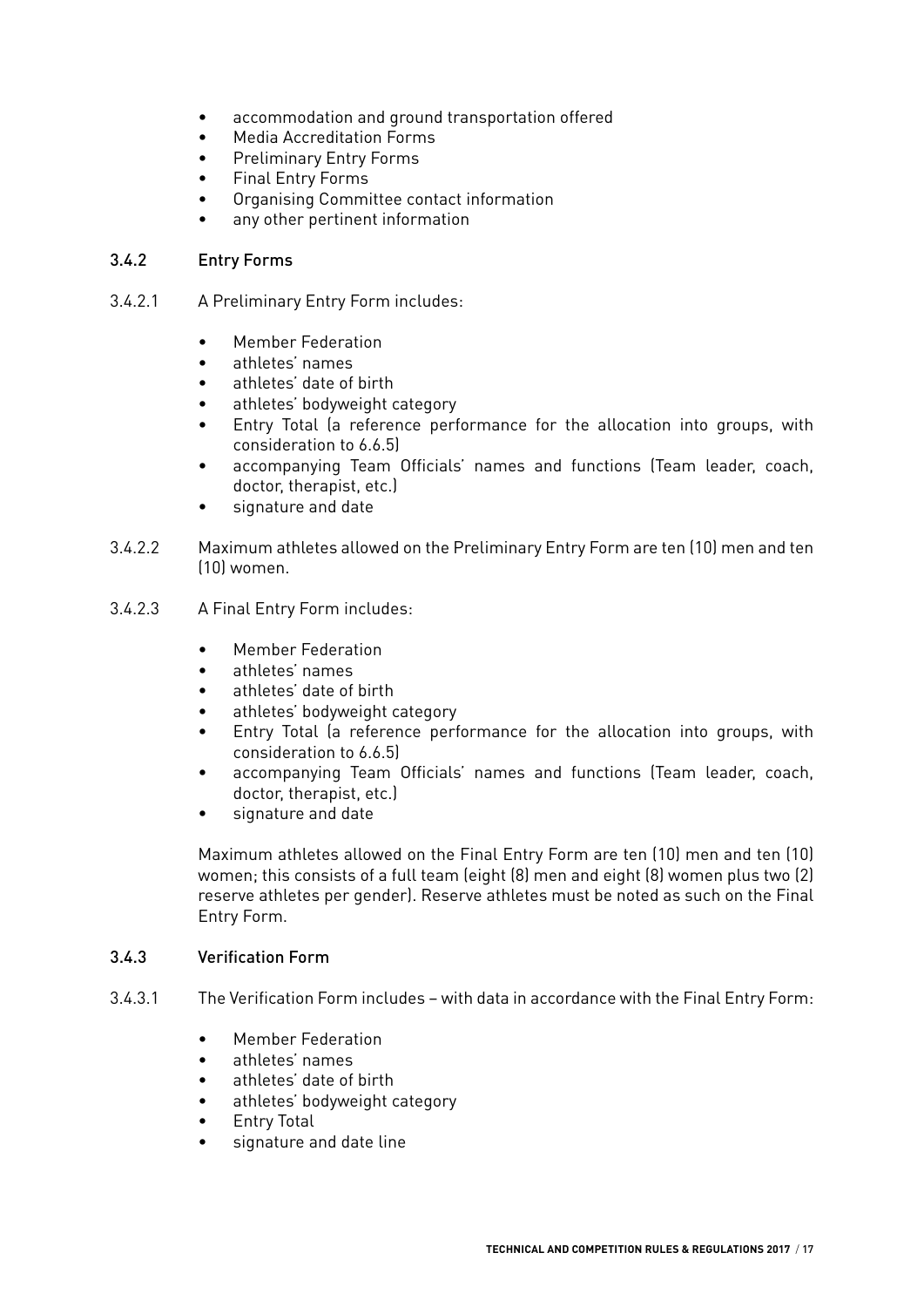3.4.3.2 Maximum eight (8) men and eight (8) women (full team per gender) shall remain on the Verification Form, with a maximum of two (2) athletes per bodyweight category, unless Youth and Junior competitions are held together.

### 3.4.4 Start List Package

- 3.4.4.1 The Start List Package includes:
	- Timetable, indicating the date and time of competitions, groups, TOs' assignment
	- List of Technical Officials and their group allocation
	- Start Lists for each group, including athletes' lot numbers, names, date of birth, IWF / IOC code, Entry Totals

#### 3.4.5 Weigh-in List

- 3.4.5.1 Issued for each group, the Weigh-in List must contain the following information for all athletes:
	- lot number
	- name
	- date of hirth
	- IWF / IOC code
	- **Entry Total**
	- bodyweight
	- first attempts in Snatch and Clean & Jerk
	- signatures of Technical Officials attending the weigh-in

### 3.4.6 Athlete's Card

3.4.6.1 The Athlete's Card is issued for each athlete and is the official document to record the athletes' declarations, attempts and Team Officials / athletes' initials or signature as allowed by the TCRR.

Each Athlete's Card contains the following athlete information:

- name
- date of birth
- IWF / IOC code
- bodyweight category
- group, if applicable
- **Entry Total**
- start number, assigned at the completion of weigh-in

#### 3.4.7 Protocol

- 3.4.7.1 The Protocol, either handwritten or computer generated is the official document certifying the results of each group and contains the following information of each athlete:
	- start number
	- lot number
	- name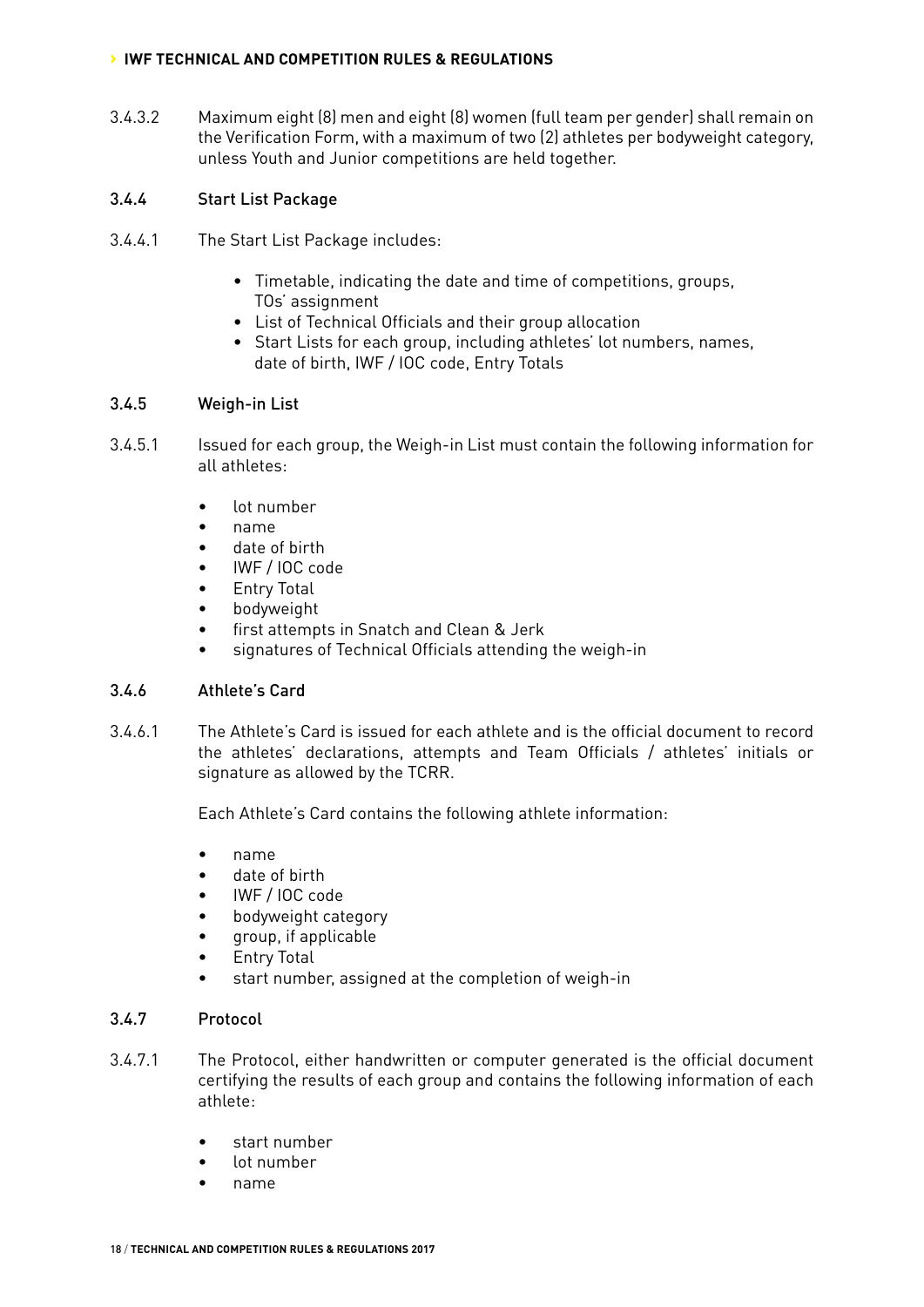- date of birth
- IWF / IOC code
- bodyweight
- all attempts for both lifts
- Total
- records, if applicable
- signatures of Jury President and / or Competition Director / TD
- 3.4.7.2 Successful and unsuccessful attempts must be marked differently (by strikethrough or by colour).

### 3.4.8 Final Results Package

- 3.4.8.1 The Final Results Package produced either in hardcopy or electronic / digital format is distributed to the delegations and all concerned parties at the end of the Event and must contain:
	- Timetable
	- Team Classification; including team rankings, IWF / IOC codes, classification points, number of athletes
	- Results of Snatch, Clean & Jerk and Total in each bodyweight category; including ranking, name, date of birth, IWF / IOC code, attempts (with successful and unsuccessful attempts differently marked) and result
	- New records; including bodyweight category, name, date of birth, IWF / IOC code, record weight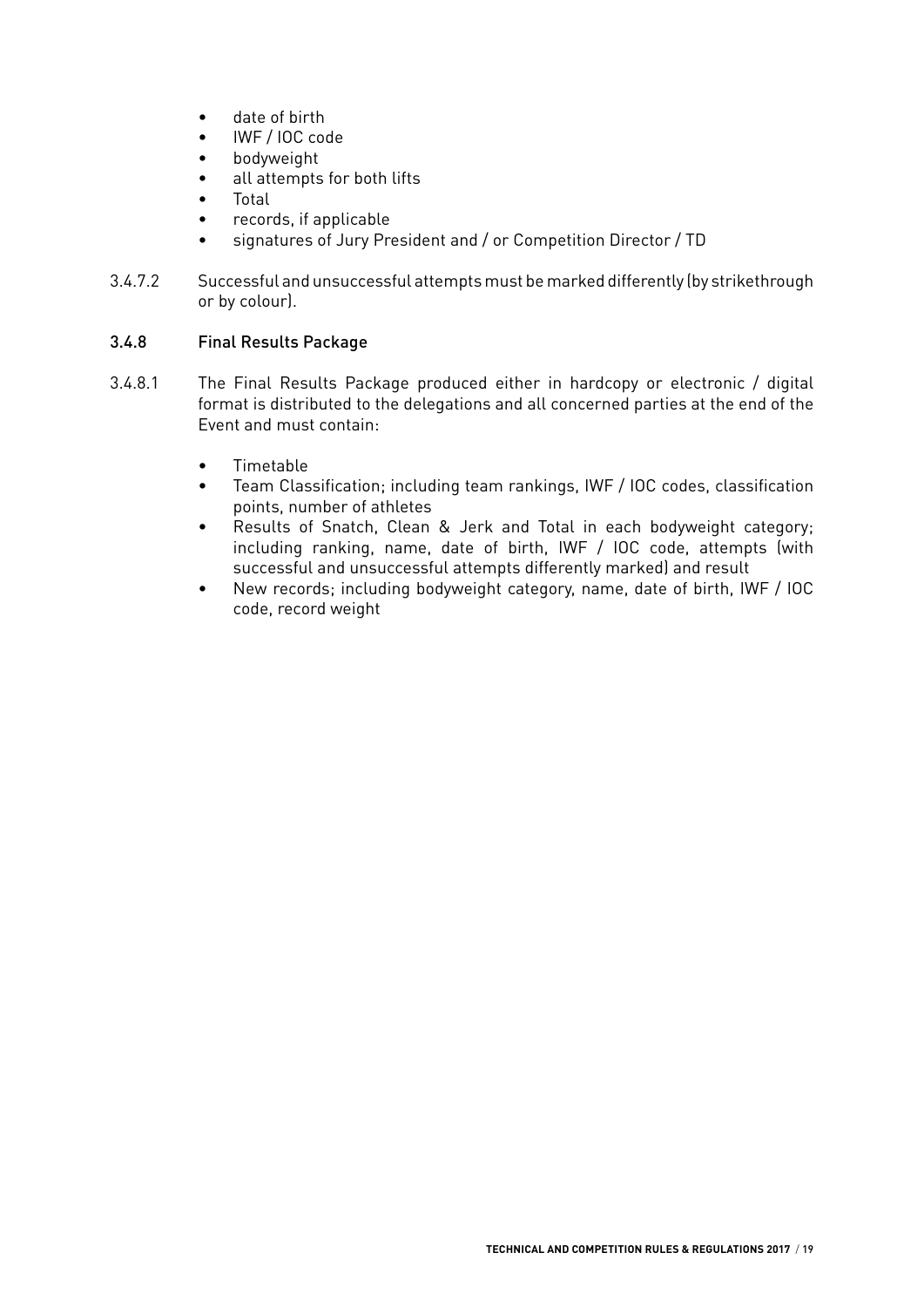## **4 ATHLETES' OUTFIT**

### **4.1 GENERAL**

- 4.1.1 Athletes must wear a weightlifting costume and sport footwear.
- 4.1.2 Athletes may wear the following outfit according to the relevant rules:
	- Unitard
	- T-shirt
	- Shorts
	- Socks
	- Belt
	- Bandage(s)
	- Sticking plaster(s)
	- Tape(s)
	- Glove(s) and / or Palm Guard(s)
	- Undergarment(s)
	- Jewellery / Accessories
	- Hair adornment(s)
	- Religious head gear / Head gear

#### **4.2 COSTUME**

- 4.2.1 Athletes must wear only one weightlifting costume which complies with the following criteria:
	- must be one piece
	- must be collarless
	- may be of any colour
	- must not cover the elbows
	- must not cover the knees
- 4.2.2 Costumes may be decorated or marked with the athlete's:
	- name
	- nick name
	- club name
	- Member Federation / NOC
	- national emblem

#### **4.3 FOOTWEAR**

4.3.1 Athletes must wear sport footwear.

#### **4.4 BELT**

4.4.1 A weightlifting belt may be worn. If used, it must be worn on the outside of the costume.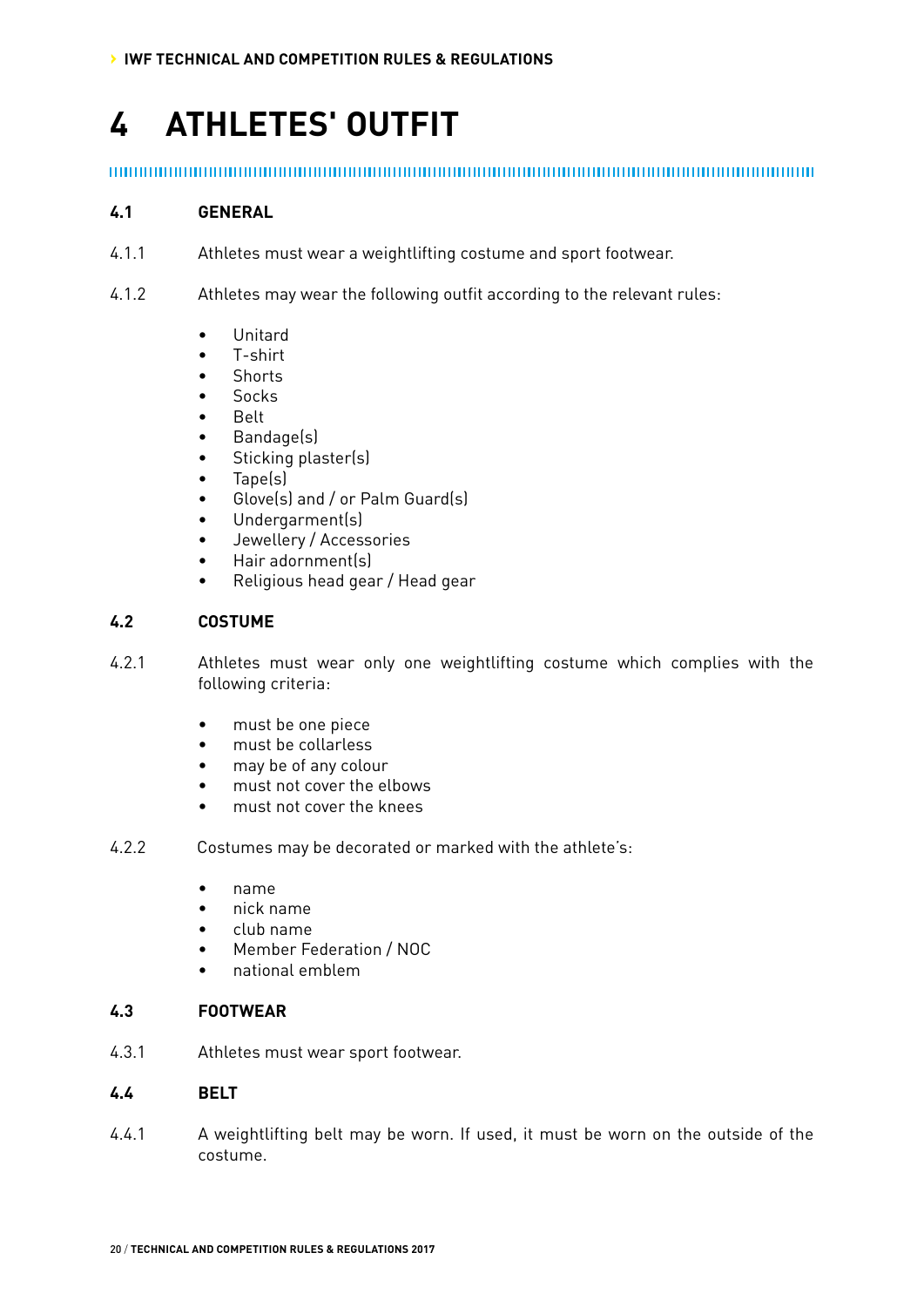4.4.2 The maximum width of the belt is twelve (12) cm.

#### **4.5 BANDAGES, STICKING PLASTERS AND TAPES**

- 4.5.1 Bandages are non-adhesive wraps made of a variety of materials; most common materials are gauze, medical crepe, neoprene / rubber or leather.
- 4.5.1.1 There is no limit to the length of the bandages.
- 4.5.1.2 One-piece elastic bandages, neoprene / rubberised kneecaps, or patella protectors which allow free movement, may be worn on the knees. Kneecap bandages / protectors may not be reinforced by way of buckles, straps, whalebone, plastic or wire.
- 4.5.1.3 Bandages may be worn both on the inner and outer surface of the hands and may be attached to the wrist.
- 4.5.1.4 Bandages must not be attached to the barbell at any time.
- 4.5.1.5 Any bandage worn on the trunk must be worn under the costume.
- 4.5.1.6 No bandages or substitutes are allowed within ten (10) cm of the elbow area. The ten (10) cm area consists of five (5) cm above and five (5) cm below the elbow.
- 4.5.2 Sticking plasters are small adhesive bandages usually made of woven fabric, plastic, or latex rubber with an absorbent pad. Sticking plasters are applied to cover small wounds.
- 4.5.2.1 Sticking plasters may be worn to protect small wounds, as required.
- 4.5.2.2 Sticking plasters worn on the fingers and thumb must not protrude in front of the fingertips.
- 4.5.2.3 Sticking plasters must not be attached to the barbell at any time.
- 4.5.3 Tape is made of either rigid cotton or rayon material and is known as athletic tape, medical tape and / or sport tape. Tape can also be an elastic therapeutic tape (Kinesio tape) which is an adhesive elastic cotton strip in multiple colours.
- 4.5.3.1 Tape worn on the fingers and thumb must not protrude in front of the fingertips.
- 4.5.3.2 Tape worn on both the inner and outer surface of the hands may be attached to the wrist.
- 4.5.3.3 Tape or substitute must not be attached to the barbell at any time.
- 4.5.3.4 No tape or substitutes are allowed within ten (10) cm of the elbow area. The ten (10) cm area consists of five (5) cm above and five (5) cm below the elbow.
- 4.5.3.5 Tape may be worn under any piece of the athlete outfit including other bandages anywhere on the body, except the elbow(s). Tape(s) worn on forearm and / or upper arm must not reach the elbow area. The elbow area consists of five (5) cm above and five (5) cm below the elbow.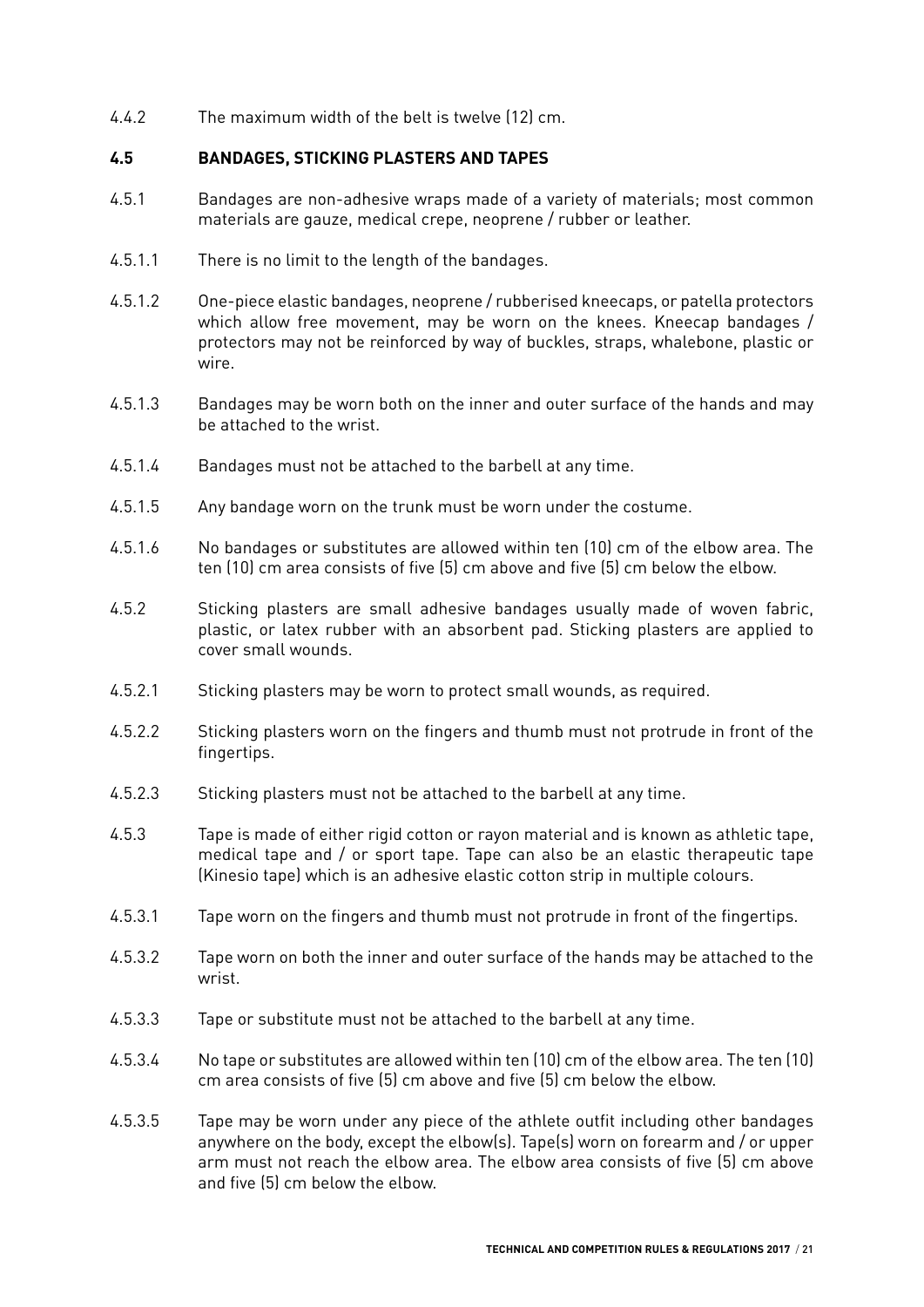#### **4.6 GLOVES AND PALM GUARDS**

- 4.6.1 In order to protect the palm of the hands, wearing fingerless gloves is allowed (e.g.: gymnastic palm guards, cycling gloves).
- 4.6.2 Gloves may only cover the first knuckle of the fingers.
- 4.6.3 If sticking plaster or tape is worn on the fingers, there must be a visible separation between the sticking plaster or tape and the palm guard or glove.

#### **4.7 OTHER OUTFIT**

- 4.7.1 Only one unitard may be worn under the costume. The unitard must comply with the following criteria:
	- be one piece or two pieces
	- be tight fitting
	- be collarless
	- may cover both elbows and / or knees
	- may be of any one colour
	- no pattern or design permitted
- 4.7.2 Only one T-shirt may be worn under the costume. The T-shirt must comply with the following criteria:
	- be collarless
	- not cover the elbows
	- may be of any colour
- 4.7.3 Only one pair of shorts may be worn under or over the costume. Shorts must comply with the following criteria:
	- be tight fitting
	- not cover the knees
	- may be of any colour
- 4.7.4 A T-shirt and shorts cannot be worn instead of the costume.
- 4.7.5 Hair and any items worn on the head are considered to be part of the head.
- 4.7.6 At competitions, athletes participate in the uniform clothing issued / approved by their Member Federation. For this purpose, the Victory Ceremony is considered to be part of competition.

### **4.8 PERSONAL ELECTRONIC DEVICES**

4.8.1 Personal electronic equipment (i.e.: iPods, tablets, mobile phones, etc.) is forbidden on the competition platform / stage. Medical equipment (i.e. hearing aid or such implements) is an exception. Personal electronic equipment may be used in the warm-up area. The IWF, host Member Federation / Organising Committee or any Games Organising Committees are not responsible for athletes', Team Officials' and Technical Officials' personal property.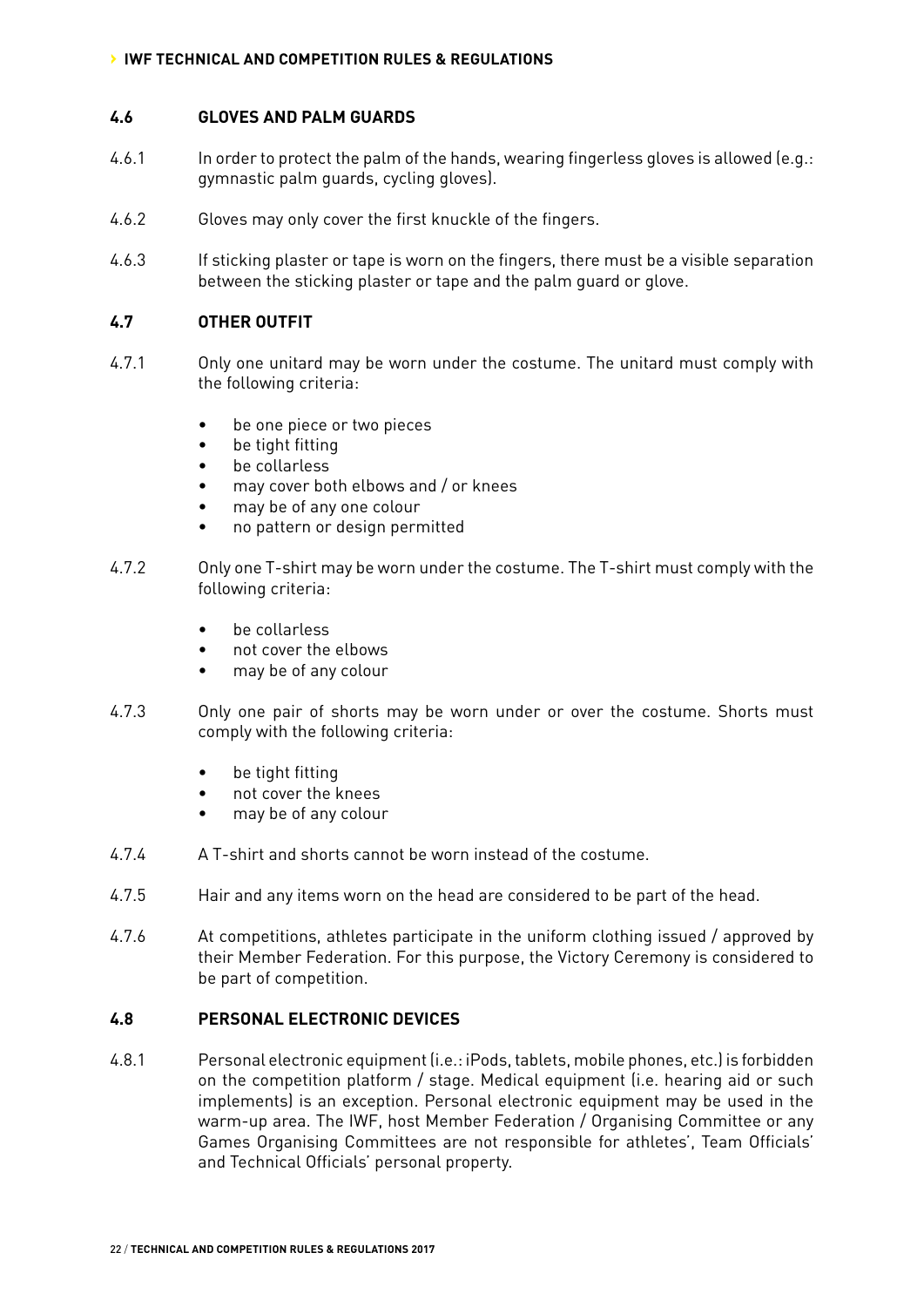#### **4.9 MANUFACTURER'S IDENTIFICATIONS**

- 4.9.1 At all IWF Events the following identifications are permitted on each article of the athletes outfit with the total maximum size of five hundred (500) cm² per article:
	- a) the identification (logo, name or a combination of both) of the manufacturer of the product and / or
	- b) the identification of the athlete's commercial sponsor (logo, name or a combination of both)

Distinctive manufacturer's design patterns are not considered for the application of this rule.

4.9.2 At Olympic Games and Youth Olympic Games the relevant IOC rules prevail regarding manufacturer's identification.

## **5 COMPETITIONS**

#### **5.1 IWF EVENTS (Regulation)**

- 5.1.1 IWF Events are international weightlifting competitions registered as "IWF Events" in the IWF Calendar.
- 5.1.2 IWF Event Organisers must guarantee unconditional entry to all participants from all eligible IWF Member Federations.
- 5.1.3 All IWF Events must include the two (2) individual lifts.
- 5.1.4 No other IWF Event may be organised within thirty (30) days before or thirty (30) days after the IWF / FISU World Championships or Olympic Games / YOG, unless approved by the IWF.

#### **5.2 WORLD CHAMPIONSHIPS (Regulation)**

- 5.2.1 Youth World Championships are held every year, except in the years with the Summer Youth Olympic Games.
- 5.2.2 Junior World Championships are held every year.
- 5.2.3 Senior World Championships are held every year, except in years with the Summer Olympic Games.
- 5.2.4 At World Championships, only those athletes whose eligibility is confirmed by the IWF may participate.
- 5.2.5 Gold, silver and bronze medals are awarded respectively to the first three (3) places for the Snatch, the Clean & Jerk and the Total in each bodyweight category.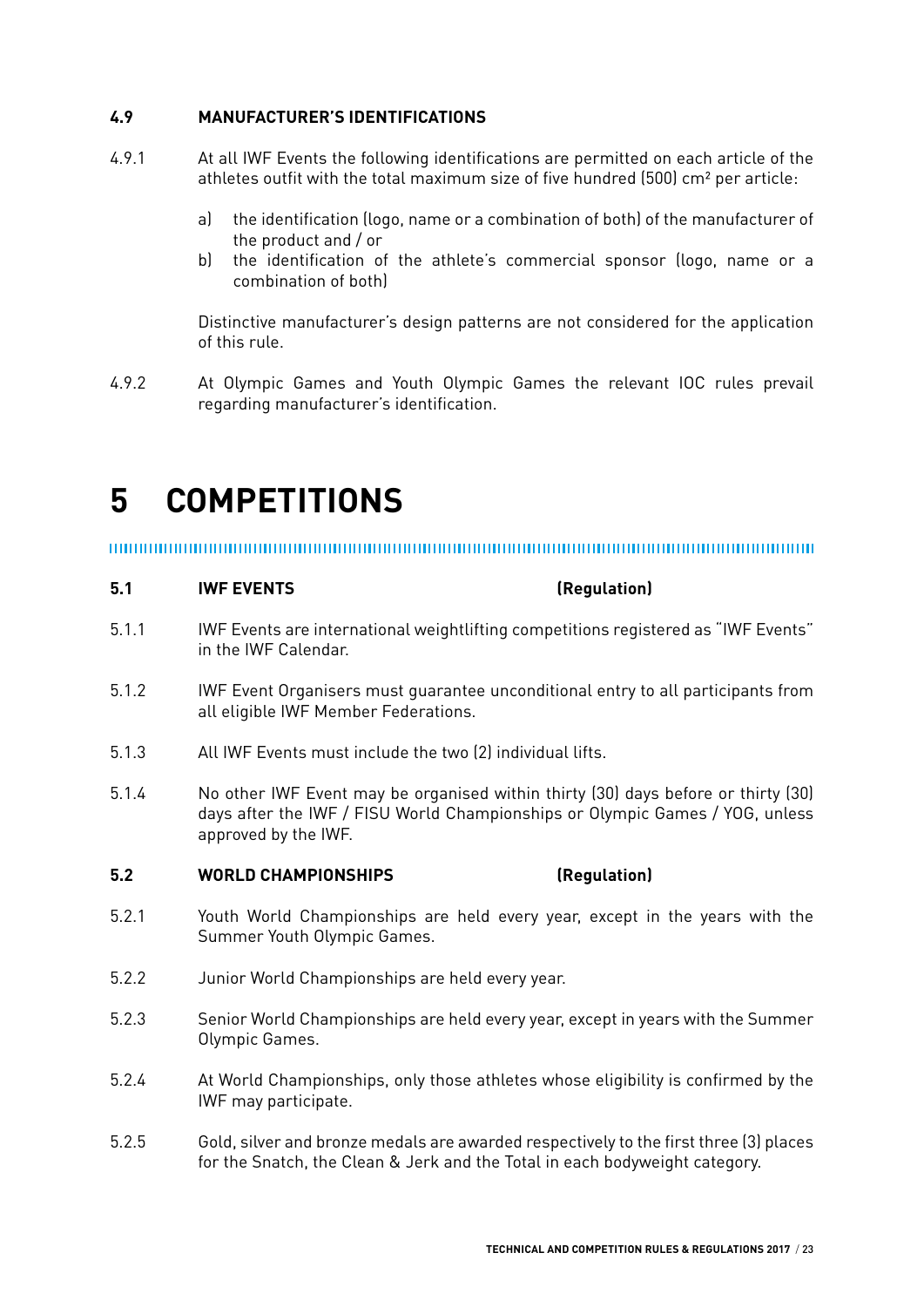#### **5.3 OLYMPIC GAMES**

- 5.3.1 As soon as available but no later than twenty-four (24) months before the opening of the Olympic Games and in consultation with the IWF Executive Board, the IOC, the IWF Technical Delegates (TDs) and the Organising Committee of the Olympic Games (OCOG), the IWF shall communicate relevant information to all Member Federations.
- 5.3.2 All sport and TCRR related documents must be approved by the IWF before publication.
- 5.3.3 A National Olympic Committee (NOC) may enter athletes to the Olympic Games and Youth Olympic Games in accordance with the relevant "Olympic Games Qualification Regulation".
- 5.3.4 Olympic gold, silver and bronze medals are awarded respectively to the first three (3) places for the Total in each of the bodyweight categories.
- 5.3.5 The IWF Executive Board appoints two (2) Technical Delegates (TDs) for the Olympic Games whose task is to coordinate and assist with the technical organisation of the weightlifting competition.

#### **5.4 YOUTH OLYMPIC GAMES (YOG)**

- 5.4.1 The stipulations under 5.3 apply, whenever possible.
- 5.4.2 An Event Delegate (ED) is appointed for the Youth Olympic Games whose task is to coordinate and assist with the technical organisation of the weightlifting competition.

#### **5.5 MULTISPORT GAMES OTHER THAN OLYMPIC GAMES**

- 5.5.1 Weightlifting competitions at all Multisport Games (Continental, Regional or other) must be supervised by the IWF.
- 5.5.2 All sport and TCRR related documents must be approved by the IWF before publication. The Multisport Games Regulation must be supplied in English and in any other language the Games Organising Committee deems necessary.
- 5.5.3 The IWF reviews all venues and sports equipment and approves the weightlifting International Technical Officials (ITOs) in consultation with the Continental or Regional Federation concerned and / or the Games Organising Committee.
- 5.5.4 An IWF Technical Delegate (TD) shall be appointed to assist the Games Organising Committee. The TD must be present in advance of the opening of the Games to ensure that the venues and sports equipment are adequate and the relevant IWF TCRR are being respected.
- 5.5.5 The IWF may be represented either by the IWF President, General Secretary, or by a delegate appointed in consultation with the IWF President and General Secretary.
- 5.5.6 The Games Organising Committee must pay the travel, accommodation and meal expenses of the IWF Technical Delegate for the Games.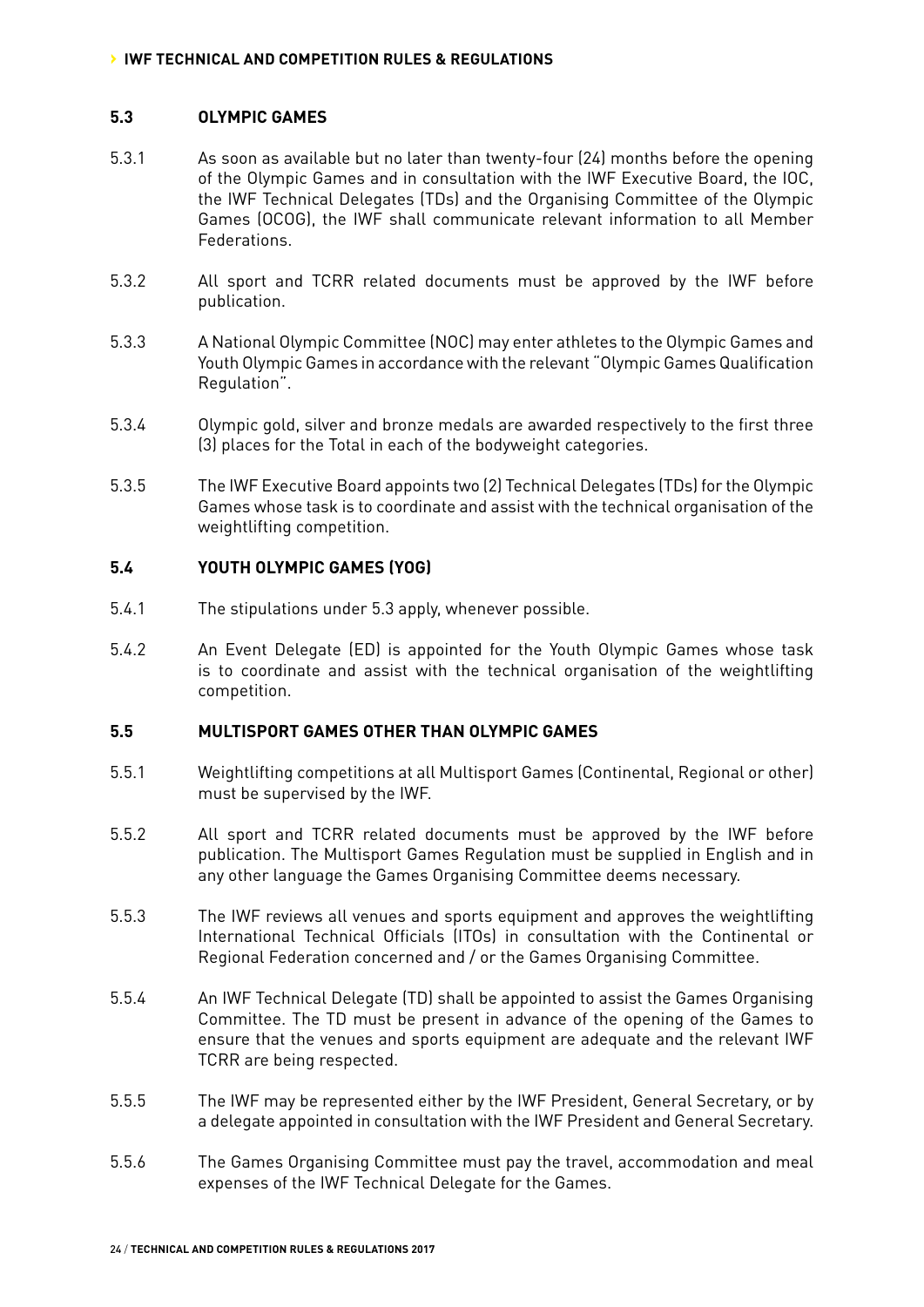5.5.7 Gold, silver and bronze medals are awarded respectively to the first three (3) places for the Snatch, the Clean & Jerk and the Total in each of the bodyweight categories, unless otherwise specified and arranged between the Games Organising Committee and the IWF.

### **5.6 WORLD UNIVERSITY CHAMPIONSHIPS**

- 5.6.1 Upon allocation by FISU to a FISU Member Organisation, the World University Weightlifting Championships are organised in even years under the auspices / control of FISU and its relevant Rules and Regulations.
- 5.6.2 The IWF is represented by an IWF Delegate appointed to each World University Championships.
- 5.6.3 In all aspects of the sport-specific and technical organisation of the Event, the IWF TCRR must be applied, wherever applicable.
- 5.6.4 Eligibility is in accordance with the FISU Rules on Eligibility in combination with the IWF Constitution, By-Laws and TCRR.
- 5.6.5 The IWF shall be involved in the allocation, preparation and delivery of the Championships in a consultative capacity.
- 5.6.6 The involvement of the respective Member Federation in the organisation of the Championships is encouraged and expected.
- 5.6.7 Subject to agreement with the Organising Committee, at least thirty-two (32) ITOs will be appointed to assist the Championships.

#### **5.7 UNIVERSIADE**

5.7.1 Weightlifting competitions at the Summer Universiade (FISU Games), organised in odd years under the auspices of FISU are carried out in accordance with the relevant FISU-IWF Regulations for Universiade sports, and elaborated in consultation and subject to approval by both organisations.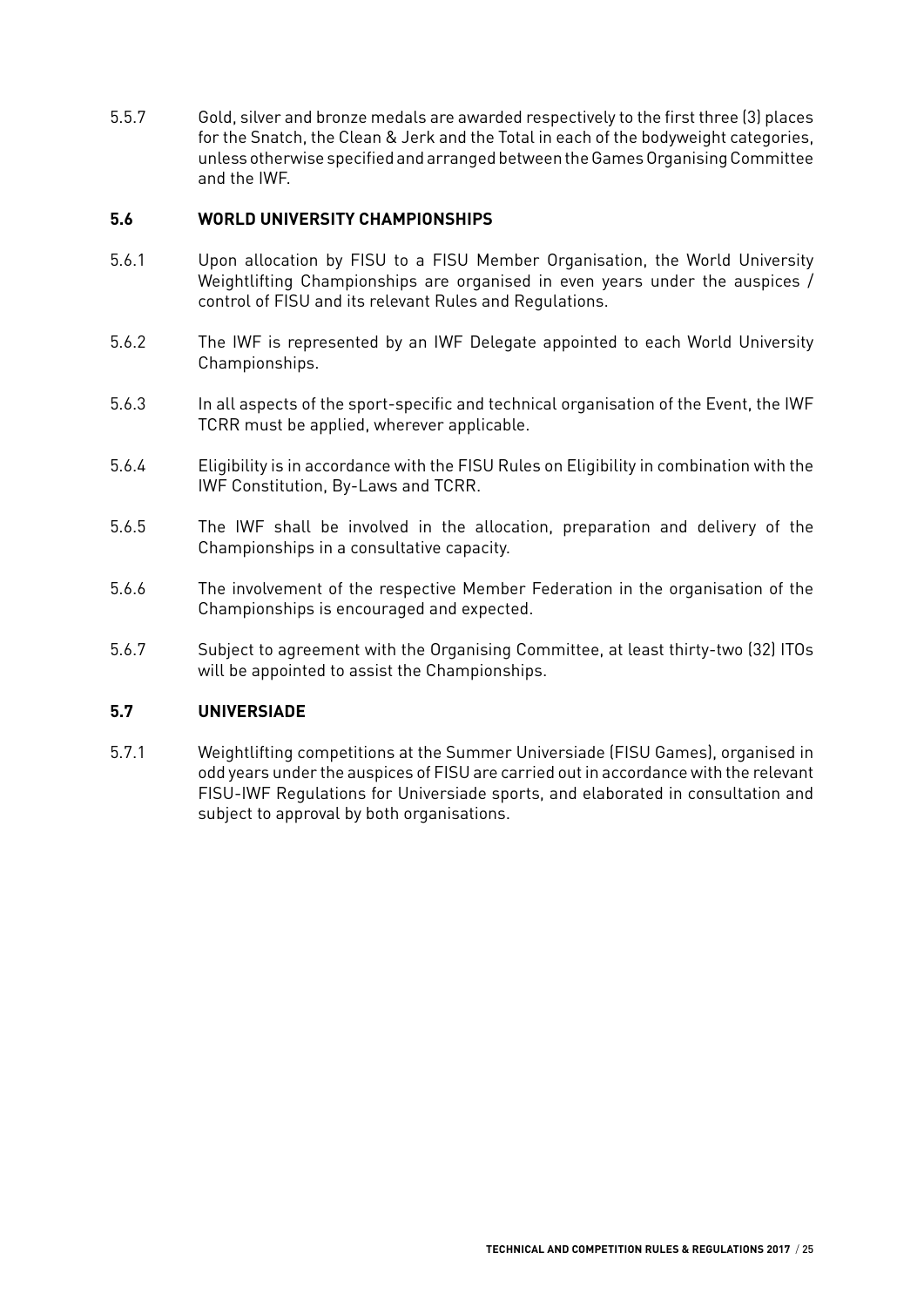## **6 PROCEEDINGS OF AN IWF EVENT**

## **6.1 PRE-COMPETITION PROCEDURES – ENTRIES**

- 6.1.1 Participants may only be officially entered by their respective Member Federation by way of both the Preliminary Entry Form and the Final Entry Form.
- 6.1.2 The Preliminary Entry Form must be returned to the host Member Federation / Organising Committee (either by fax or e-mail) with a copy to the IWF Secretariat no later than sixty (60) days before the Technical Congress / Conference.
- 6.1.3 The Final Entry Form must be returned to the host Member Federation / Organising Committee (either by fax or e-mail) with a copy to the IWF Secretariat no later than fourteen (14) days before the Technical Congress / Conference.
- 6.1.4 The host Member Federation / Organising Committee shall be entitled to use the names entered by each Member Federation on the Final Entry Form to reserve accommodation at any of the official designated hotels. Should any of the reserved hotel rooms be unused, the respective Member Federation shall be liable to pay to the host Member Federation / Organising Committee a cancellation fee for the entire duration of each reservation.
- 6.1.5 Final Entry Forms must be confirmed by the IWF. No unconfirmed, incomplete and/ or incorrect Entry Forms shall be accepted.
- 6.1.6 Athletes not listed on the Final Entry Form cannot take part in the Event.
- 6.1.7 For the World Championships (Youth, Junior and Senior), an Entry List by Category must be published on the IWF website latest five (5) days prior to the date of the Verification of Final Entries (VFE).

#### **6.2 VERIFICATION OF FINAL ENTRIES**

- 6.2.1 Prior to the Technical Congress / Conference, a Verification of Final Entries (VFE) Meeting shall be held chaired by the CD / TD.
- 6.2.2 A copy of each participating athlete's passport must be provided at the latest at the VFE Meeting by the relevant Team Official(s).
- 6.2.3 The VFE Meeting consists of each participating team receiving a Verification Form on which they are requested / eligible to do the following:
	- correct the spelling of the athletes' name
	- correct the athletes' date of birth
	- modify the athletes' bodyweight category
	- modify the athletes' Entry Total
- 6.2.4 Substitution of athletes will not be accepted.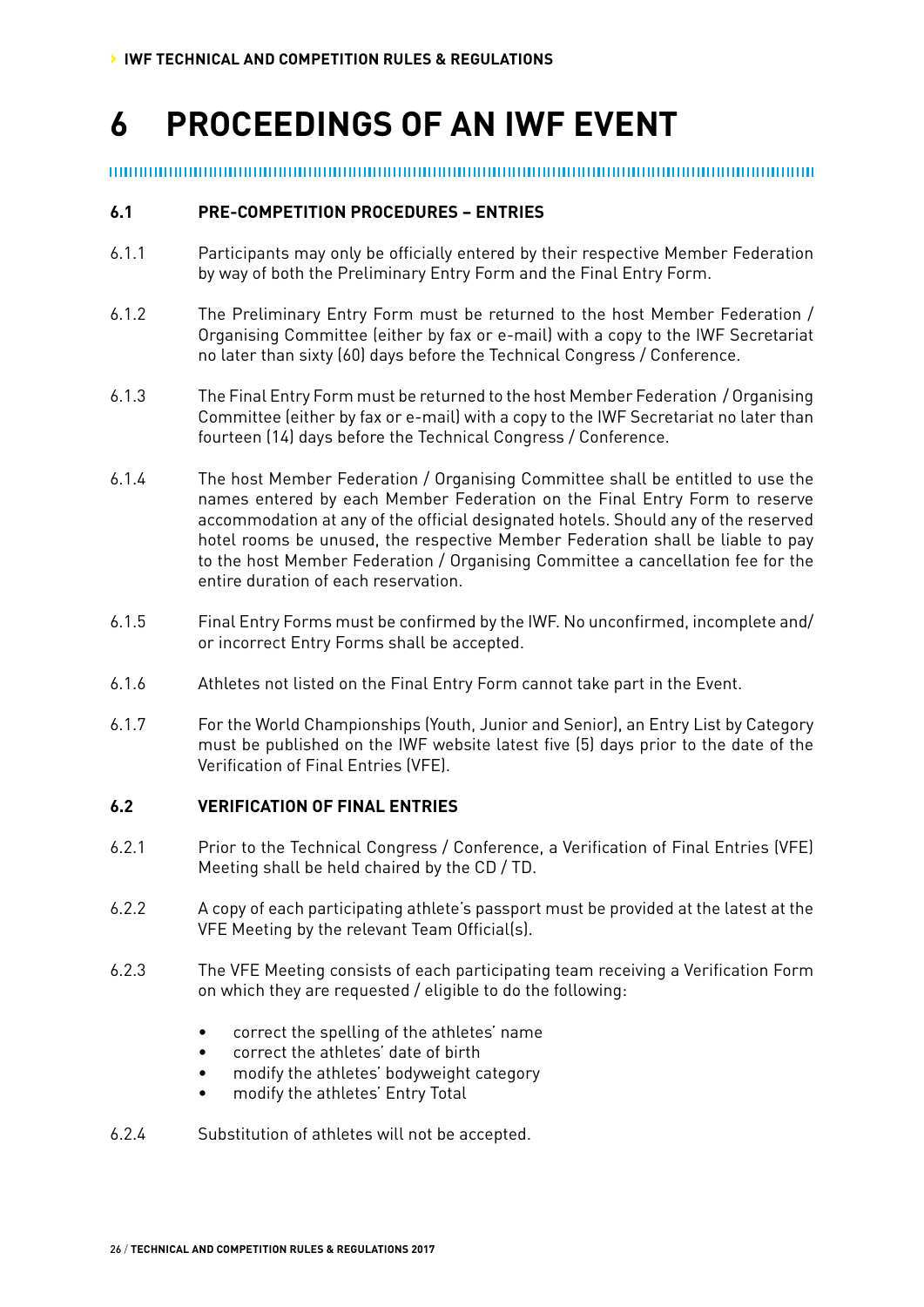- 6.2.5 Maximum eight (8) men and eight (8) women shall remain on the Verification Form with a maximum of two (2) athletes per bodyweight category, unless Youth and Junior competitions are held together. All additional athlete(s) must be deleted.
- 6.2.6 Once the Verification Form is verified, signed and returned the Entries are considered final.
- 6.2.7 Teams with no representation at the VFE Meeting must accept the information according to their submitted Final Entry Form as final and binding.

### **6.3 DRAWING OF LOTS AND TECHNICAL CONGRESS / CONFERENCE**

- 6.3.1 After the VFE a randomly generated lot number is drawn for each verified athlete. The athletes retain the lot number throughout the Event. The lot number defines the order of the weigh-in and the order of lifting during the course of the competition in the athlete's relevant group.
- 6.3.2 Bodyweight categories may be divided into two (2) or more groups by the Competition Director / Technical Delegate in accordance with the Entry Totals. A maximum of eighteen (18) athletes shall be allocated to a group.
- 6.3.3 If two (2) or more athletes have the same Entry Total, athletes may be allocated into different groups according to their lot number (e.g. athlete with the lower lot number goes to Group A; athlete with the higher lot number to Group B).
- 6.3.4 Prior to the start of the Event, a Technical Congress / Conference must be held where the participating teams and other parties concerned shall receive comprehensive information about the Event.

#### **6.4 WEIGH-IN (Regulation)**

- 6.4.1 The weigh-in of each competition begins two (2) hours before the start of the group concerned. Weigh-in lasts for one (1) hour.
- 6.4.2 As soon as the athlete has weighed within the officially entered bodyweight category, accompanying Team Officials must be provided with Warm-up Passes for access to the warm-up area as per the following chart – per group:
	- one (1) athlete three (3) Passes
	- two (2) athletes four (4) Passes
	- any additional athlete (for combined categories / Events) two (2) Passes per athlete

#### **6.5 INTRODUCTION (Regulation)**

- 6.5.1 The competition officially starts with the introduction of athletes. After the introduction of athletes and prior to the introduction of the Technical Officials, the timing clock starts a countdown of ten (10) minutes.
- 6.5.2 Athletes of the group are introduced in order of athlete start number.
- 6.5.3 The Technical Officials of the group are introduced after which the Technical Officials submit their TO Cards to the Jury President.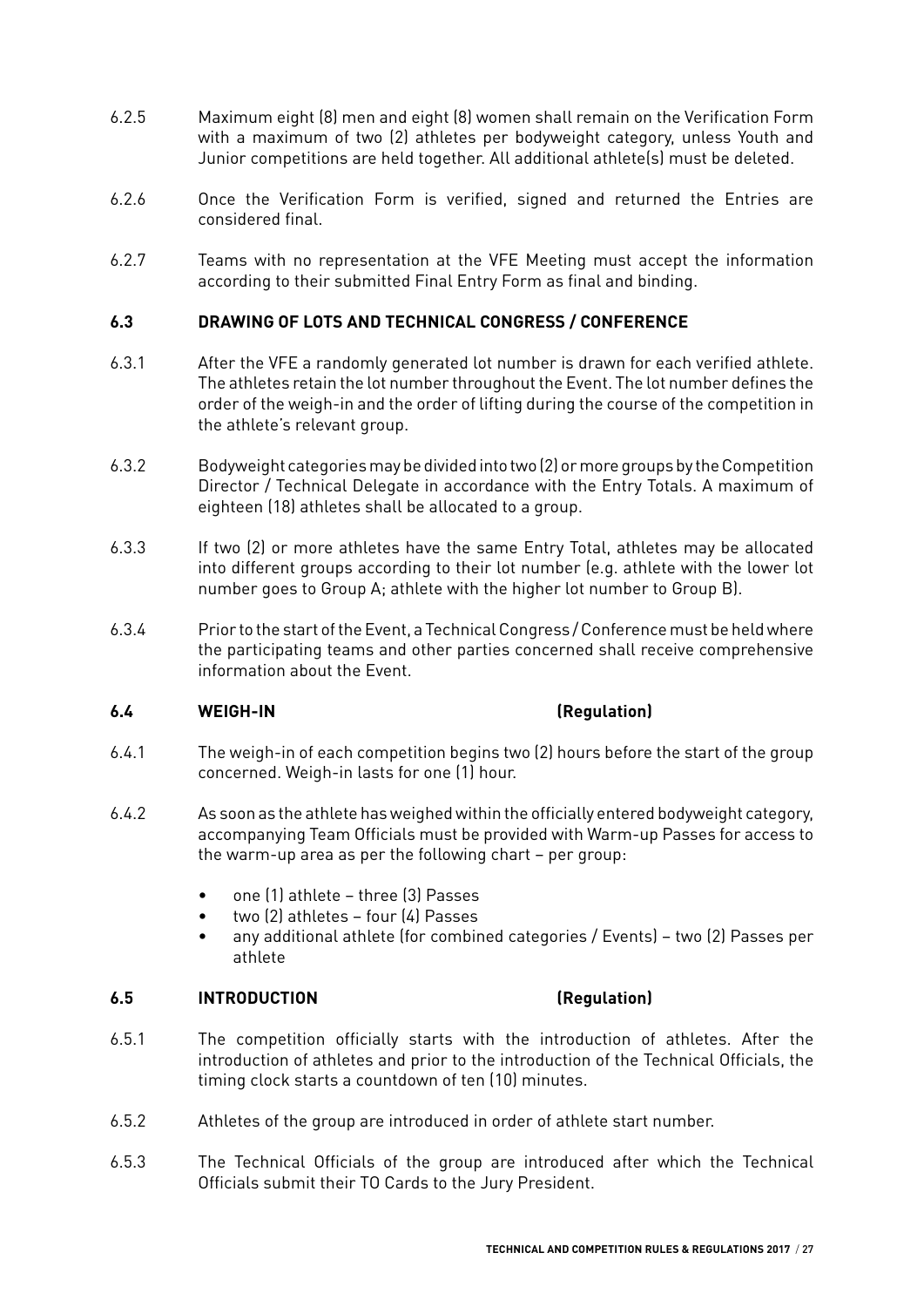#### **6.6 COURSE OF THE COMPETITION**

- 6.6.1 The barbell is loaded in progression. The athlete requesting the lightest weight lifts first. Once the announced weight is loaded on the barbell, and the clock has started, the weight cannot be reduced. The athlete or Team Official must therefore observe the progression of the loading and be ready to make the attempt at the weight they have chosen. This is the sole responsibility of the athlete / Team Official.
- 6.6.2 The weight of the barbell must always be a multiple of one (1) kg.
- 6.6.3 The automatic progression after any successful attempt for the same athlete is one (1) kg. If the lift is unsuccessful the weight on the barbell automatically remains the same.
- 6.6.4 The minimum weights which must be lifted at IWF Events are:
	- Men = twenty-six (26) kg (20 kg bar, collars and two 0.5 kg discs)
	- Women = twenty-one (21) kg (15 kg bar, collars and two 0.5 kg discs)

#### 6.6.5 20 kg Rule (Regulation)

The total weight of the starting attempts declared and actually taken in the Snatch and the Clean & Jerk must equal or exceed the weight of the verified Entry Total minus twenty (20) kg. The Jury will exclude the athlete from the competition if this rule is not adhered to. The above rule is commonly referred to as the "20 kg Rule".

#### 6.6.6 Calling Order (Regulation)

The following four (4) factors listed in priority must be considered when calling the athletes:

- 1. The weight of the barbell (lightest weight first)
- 2. The number of the attempt (lowest number first)
- 3. The sequence / order of the previous attempt(s) (the athlete who lifted earliest is first)
- 4. The start number of the athlete (lowest first) For the allocation of start numbers see Regulation to 6.4 – Weigh-in
- 6.6.7 One (1) minute (60 seconds) is allocated to each athlete between the calling of his / her name and the beginning of the attempt. After thirty (30) seconds, a warning signal sounds.

When an athlete attempts two (2) lifts in succession, he / she is allowed two (2) minutes (120 seconds) for the succeeding attempt. (For exception see 6.6.8)

Thirty (30) seconds after the start of the allocated time and thirty (30) seconds before the end of the allocated time, a warning signal sounds. If at the end of the allocated time the athlete has not raised the barbell from the competition platform to make the attempt, this attempt is declared "No lift" by the three (3) Referees.

The timing clock is started the moment the Speaker finishes the announcement of the attempt in English or when the barbell is loaded and the Loaders have left the platform, whichever is last. The clock must be stopped if any individual other than the athlete goes onto the platform.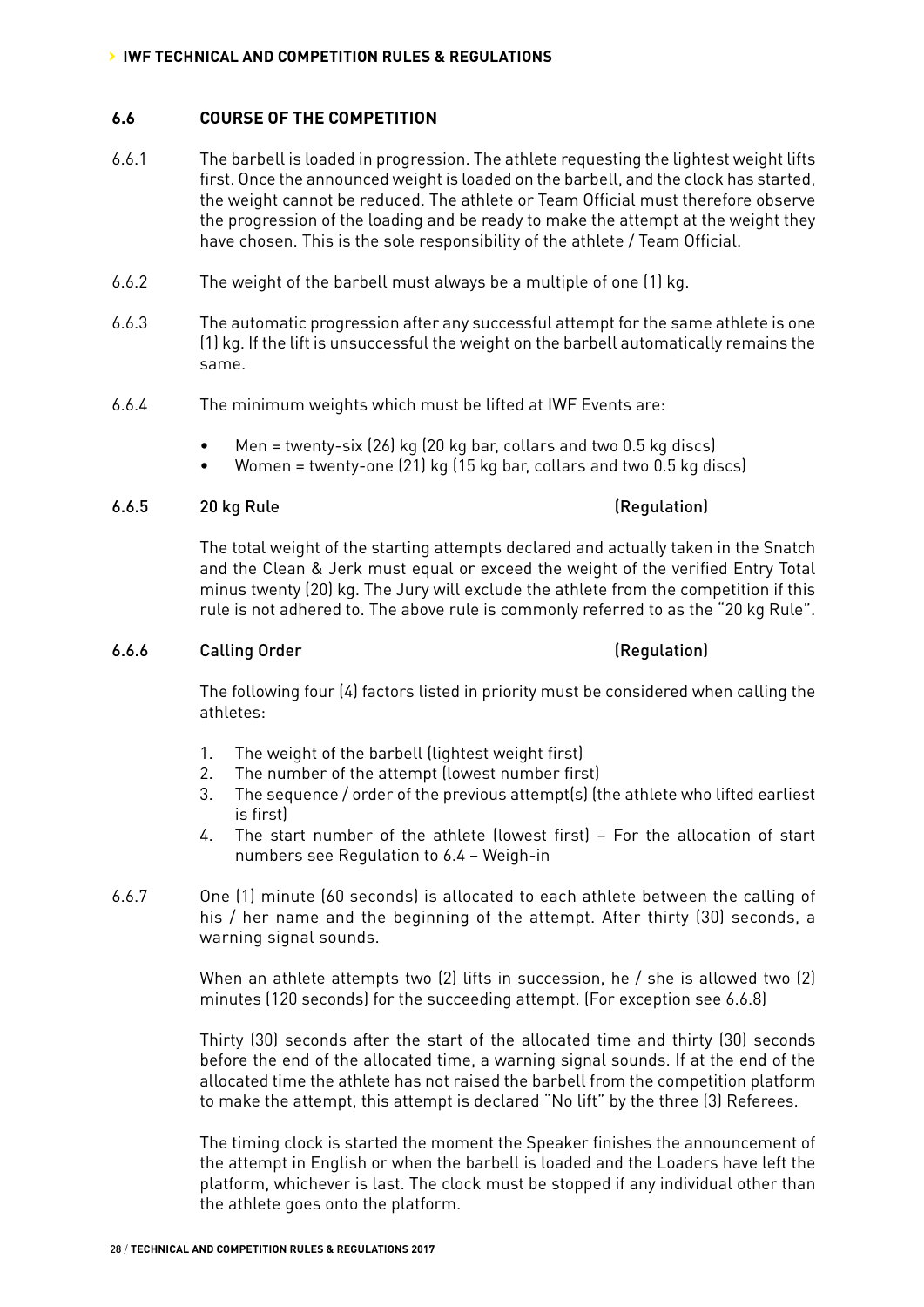- 6.6.8 An athlete is granted only one (1) minute if while taking two lifts in succession the calling order changes and the clock starts for another athlete.
- 6.6.9 The weight announced by the Speaker must be immediately displayed on the Attempt Board.
- 6.6.10 When an athlete wishes to increase or decrease the weight originally selected, the Team Official / athlete must notify the Chief Marshal by signing the Athlete's Card. In order to increase the weight the Team Official / athlete must sign the Athlete's Card before the final call (except TCRR 6.6.12). In order to decrease the weight, the clock must not have started for that athlete.
- 6.6.11 The final call is the signal given by the timing clock thirty (30) seconds before the end of the allocated time.
- 6.6.12 Before the first attempt and between two attempts the Team Official / athlete must notify and sign the next attempt on the Athlete's Card; both for declaration and automatic increment. This signature enables two (2) changes.

If the Team Official / athlete fail to do so before the final call (30 seconds), the athlete will be called according to the automatic progression.

When an athlete is taking consecutive attempts (2 minutes allocated time), the Team Official / athlete must declare the next attempt within the first thirty (30) seconds after being called, even if it is the automatic increment.

Failure to do so will forfeit the two (2) changes allowed. The athlete will then have to take the automatic increment. (See TCRR 7.9)

- 6.6.13 When the Team Official / athlete asks for a change of weight and still has to take the heavier weight next, the clock is stopped while the weight is changed. After the change of weight has been completed, the clock continues to run. When the Team Official / athlete asks for a change of weight and, in doing so, follows another athlete whose time has started, the normal one (1) minute (60 seconds) applies for the next attempt. (See TCRR 7.9)
- 6.6.14 The Team Official / athlete must sign the Athlete's Card if they wish to withdraw from the Snatch or the Clean & Jerk portions of the competition, or both. It must be noted and signed on the Athlete's Card that they are withdrawing from the respective lift(s).

Once the Athlete's Card has been signed the withdrawal is official and the athlete cannot re-enter the competition in that respective lift. The Speaker then announces the withdrawal.

- 6.6.15 During competition only on-duty Technical Officials, authorised personnel, authorised Team Officials (See TCRR 6.4) and athletes of the specific group are allowed in the FOP.
- 6.6.16 Only three (3) Team Officials are permitted to stand at the designated area / entrance of the competition platform / stage.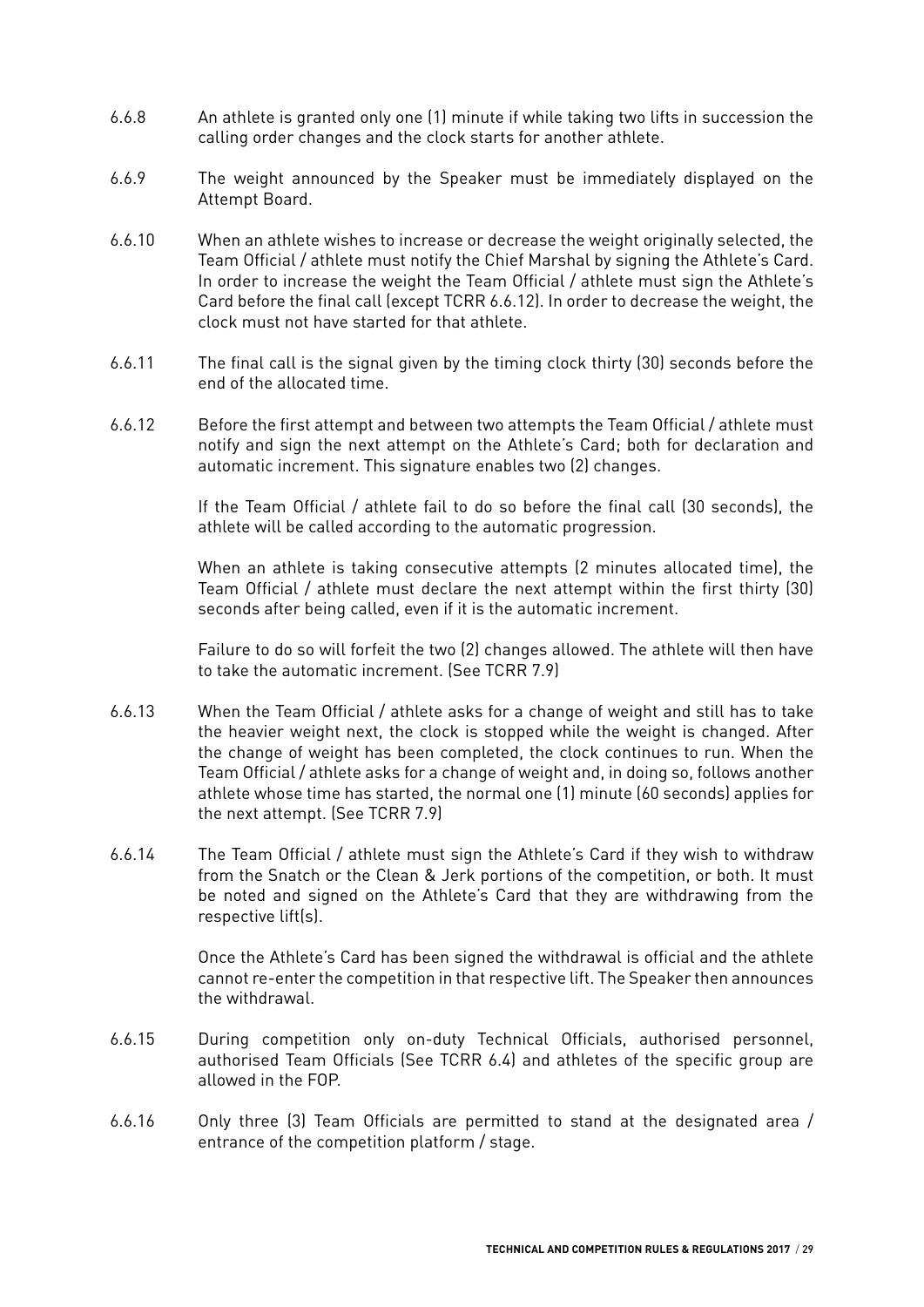#### **6.7 BREAK**

- 6.7.1 There is a ten (10) minute break after the Snatch portion to allow the athletes to warm up for the Clean & Jerk.
- 6.7.2 The Jury, at its discretion and in consultation with the CD / TD may shorten or lengthen the break. An appropriate announcement to all relevant parties (athletes, Team Officials, Technical Officials, sport production, broadcast, spectators, etc.) must be made.

#### **6.8 CLASSIFICATION OF ATHLETES AND TEAMS (Regulation)**

#### 6.8.1 Athlete Classification

The title of Champion is awarded for individual lifts in the Snatch, the Clean & Jerk and the Total (the aggregate of the best Snatch and the best Clean & Jerk results). The athletes who win first, second and third place in the two (2) lifts and in the Total at all IWF Events are awarded gold, silver and bronze medals, respectively.

- 6.8.2 Factors to decide the classification of athletes in Snatch and Clean & Jerk:
	- 1. best result highest first; if identical, then:
	- 2. best result's attempt number least number of attempt first; if identical, then:
	- 3. previous attempt(s) least number of attempt first; if identical, then:
	- 4. lot number lowest first

Factors to decide the classification of athletes in Total:

- 1. best result highest first; if identical, then:
- 2. best Clean & Jerk result lowest first; if identical, then:
- 3. best Clean & Jerk result's attempt number least number of attempt first; if identical, then:
- 4. previous attempt(s) least number of attempt first; if identical, then:
- 5. lot number lowest first.

The sequence / order of the competition applies when a bodyweight category is divided into multiple groups. (See Regulation to 6.8)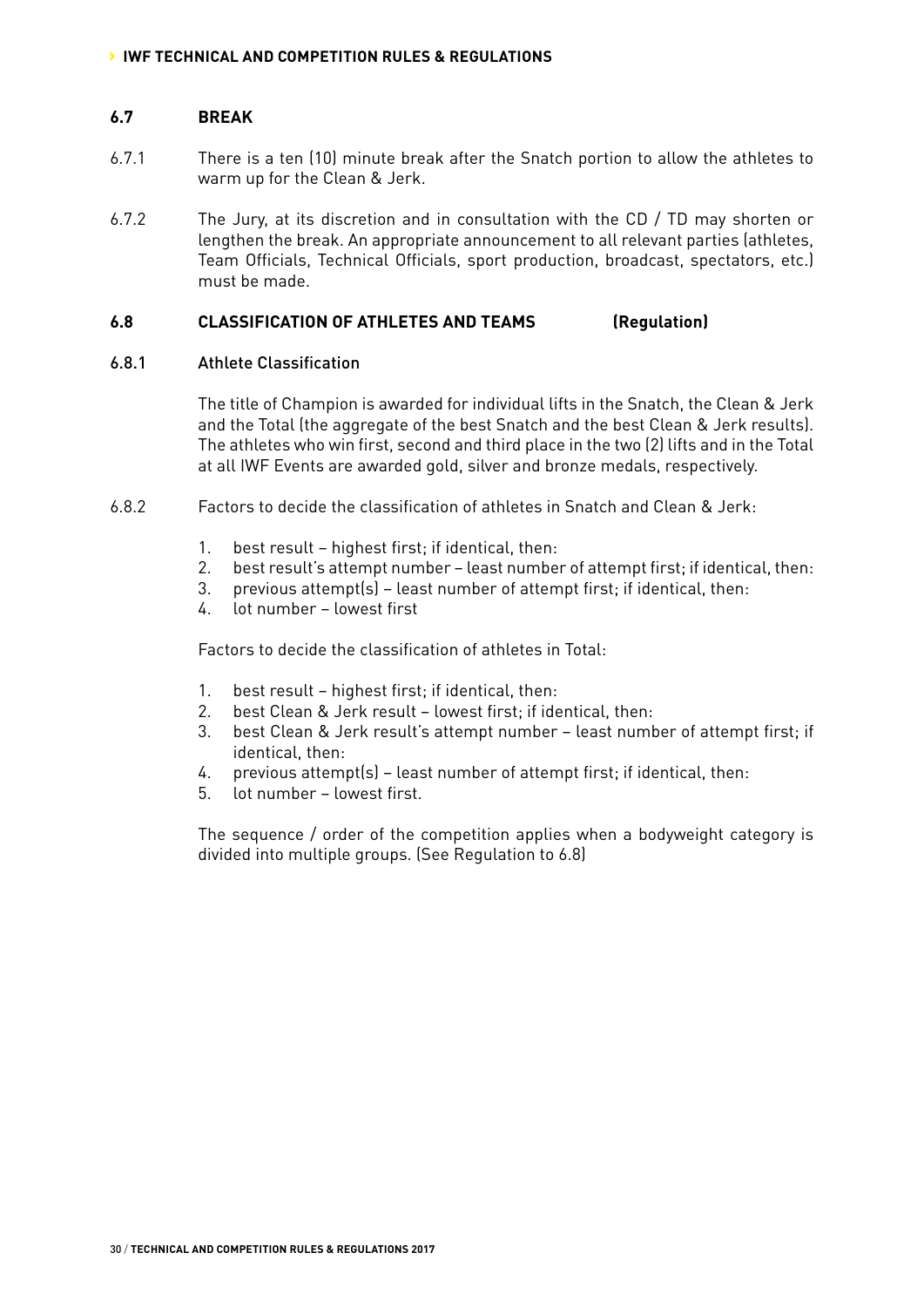### 6.8.3 Team Classification

At World and Continental Championships and other IWF Events, the classification of the teams is calculated by adding the points allocated to each athlete according to the following scale:

| $1st$ place           | 28 points | 14 <sup>th</sup> place | 12 points |
|-----------------------|-----------|------------------------|-----------|
| $2nd$ place           | 25 points | $15th$ place           | 11 points |
| $3rd$ place           | 23 points | $16th$ place           | 10 points |
| 4 <sup>th</sup> place | 22 points | 17 <sup>th</sup> place | 9 points  |
| $5th$ place           | 21 points | 18 <sup>th</sup> place | 8 points  |
| $6th$ place           | 20 points | 19 <sup>th</sup> place | 7 points  |
| 7 <sup>th</sup> place | 19 points | $20th$ place           | 6 points  |
| 8 <sup>th</sup> place | 18 points | $21st$ place           | 5 points  |
| 9 <sup>th</sup> place | 17 points | 22 <sup>nd</sup> place | 4 points  |
| $10th$ place          | 16 points | 23rd place             | 3 points  |
| $11th$ place          | 15 points | $24th$ place           | 2 points  |
| $12th$ place          | 14 points | 25 <sup>th</sup> place | 1 point   |
| $13th$ place          | 13 points |                        |           |

- 6.8.4 At World Championships and other IWF Events team points according to the ranking in Snatch, Clean & Jerk and Total will be allocated to each team for the Team classification.
- 6.8.5 When two (2) or more teams have the same points in the Team Classification, the team with more of the higher places must be ranked higher.
- 6.8.6 Athletes with no valid lifts in the Snatch will not be eliminated from the competition (except in the case of TCRR 6.8.8). They are allowed to compete in the Clean & Jerk and if successful will receive points for team classification according to their place obtained in the Clean & Jerk. Athletes will not receive points for the Total.
- 6.8.7 Athletes who have been successful in the Snatch but have no valid lifts in the Clean & Jerk receive points for the team classification according to the place obtained in the Snatch but will not receive points for the Total.
- 6.8.8 In IWF Events where medals are given for Total only athletes having no valid lifts in the Snatch are eliminated from competition and cannot continue in the Clean & Jerk. Such athletes, as well as athletes having no valid lifts in the Clean & Jerk will not be allocated team classification points.

#### **6.9 VICTORY CEREMONY (Regulation)**

6.9.1 At all IWF Events, at the conclusion of each bodyweight category, a Victory Ceremony is presented.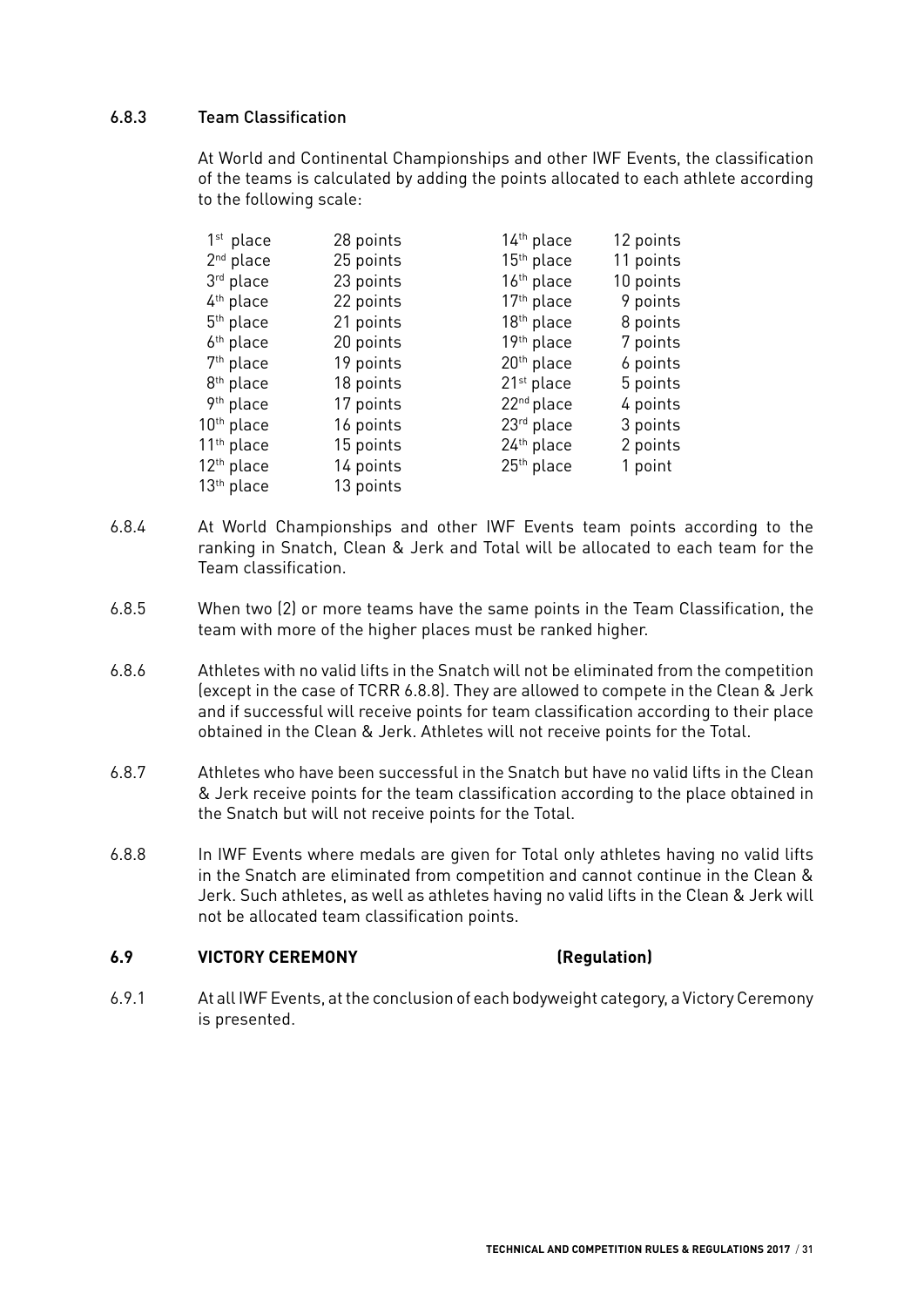## **7 TECHNICAL OFFICIALS**

## **7.1 DEFINITION**

A Technical Official is defined as any person who controls the play of a competition by applying the rules and regulations of the sport to make judgments on rule infringement, performance, time or ranking. A Technical Official acts as an impartial judge of sporting competition. This involves an obligation to perform with accuracy, consistency, objectivity and the highest sense of integrity.

#### **7.2 GENERAL PROVISIONS**

- 7.2.1 A suitable number of Technical Officials (TOs) must be appointed to work at each IWF Event. Only International Technical Officials may work at IWF Events. TOs selected to work at IWF Events must not be involved in coaching or assisting any athletes during the Event.
- 7.2.2 At IWF Events the following Technical Officials must serve:
	- Jury
	- Competition Director
	- Referees
	- Technical Controllers
	- Chief Marshal(s)
	- Timekeeper(s)
	- Competition Secretary
	- Speaker(s)
	- Doctor(s) on Duty
- 7.2.3 Technical Officials must wear the official IWF TO uniform:
	- Navy blue (colour code: PMS2767) jacket
	- Navy blue (colour code: PMS2767) trousers / skirt
	- White shirt
	- IWF tie / scarf
	- black dress shoes
	- IWF TO metal badge; pinned on the left lapel of the jacket

In hot weather or venues and subject to the authorisation of the President of the Jury, the jacket and / or tie / scarf may be removed. Jackets, ties / scarves must always be worn for introduction and Victory Ceremony, unless otherwise stated by the IWF.

At Olympic Games and other Multisport Games, only the uniform issued by the OCOG / Organising Committee may be worn. If no Games uniform is issued TOs are expected to wear the IWF TO uniform, as applicable.

7.2.4 Prior to the Technical Officials' meeting, the appointed TOs are assigned to positions and groups by the Chairperson of the Technical Committee and / or the Competition Director.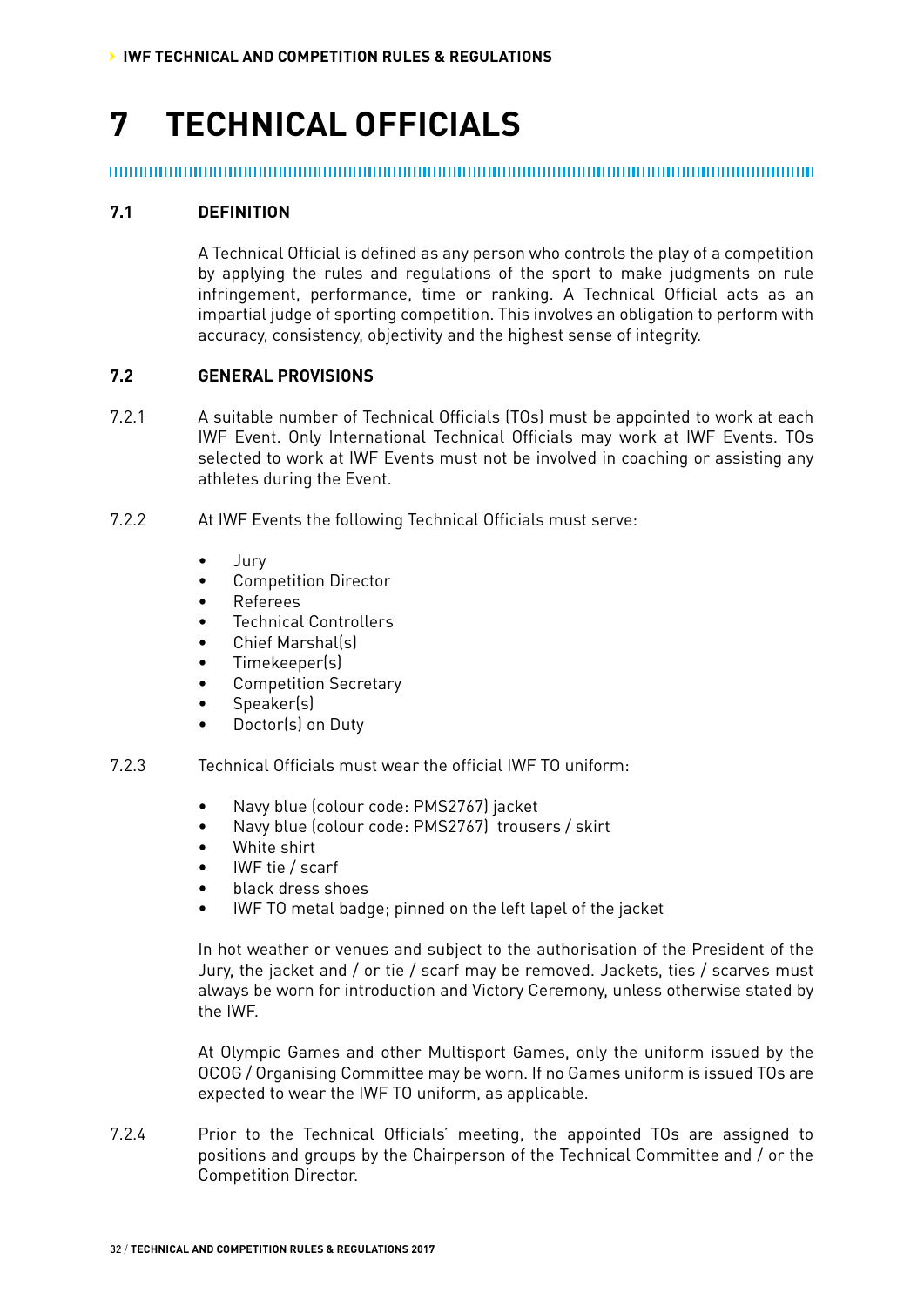- 7.2.5 Prior to the start of the Event, a Technical Officials' meeting must be held. Obligatory at the World Championships (Youth / Junior / Senior) and whenever possible at other Events, a second TO meeting shall be held approximately halfway through the Event. Participation in both meetings is obligatory for all appointed Technical Officials.
- 7.2.6 Members in each group of Technical Officials must be from different countries and must include both men and women.
- 7.2.7 TOs must be present at their respective assigned positions / working locations latest thirty (30) minutes prior to their duty and must be in the FOP at the latest ten (10) minutes prior to the introduction of athletes.
- 7.2.8 TOs must submit their TO cards to the Jury President after the Introduction and retrieve the card at the end of the each competition.

### **7.3 PROMOTION OF TECHNICAL OFFICIALS (Regulation)**

- 7.3.1 The IWF issues and registers International Technical Official Cards, Certificates of Duty and licences.
- 7.3.2 International Technical Officials are classified in three (3) categories, and cards are issued accordingly as follows:
	- a) Category 1: Holders of this card may officiate at all levels of international Events, including Olympic Games, Youth Olympic Games, World Championships and Universiades
	- b) Category 2: Holders of this card may officiate at all levels of international Events, excluding Olympic Games, Youth Olympic Games, World Championships and Universiades
	- c) Certificate of Duty: Holders of this card are eligible to assist in all levels of international Events, including Olympic Games, Youth Olympic Games, World Championships and Universiades, except in positions where IWF TO Card Category 1 or 2 is required according to IWF Technical and Competition Rules & Regulations.
- 7.3.3 International Technical Official Cards and Certificates of Duty are issued upon the request of Member Federations.
- 7.3.4 Licence: At the request of the Member Federations, the IWF issues Technical Official / Certificate of Duty licences valid for each Olympiad, up to the end of the next Olympic year (e.g.: 1<sup>st</sup> January, 2017 - 31<sup>st</sup> December, 2020). A valid licence is a condition of officiating in IWF Events.
- 7.3.5 For a National Technical Official to be promoted to International Technical Official Category 2, the following conditions must apply.

The candidates:

- a) must have served as National Technical Official at least five (5) years
- b) must be proposed by their respective Member Federation
- c) must have a complete knowledge of the IWF TCRR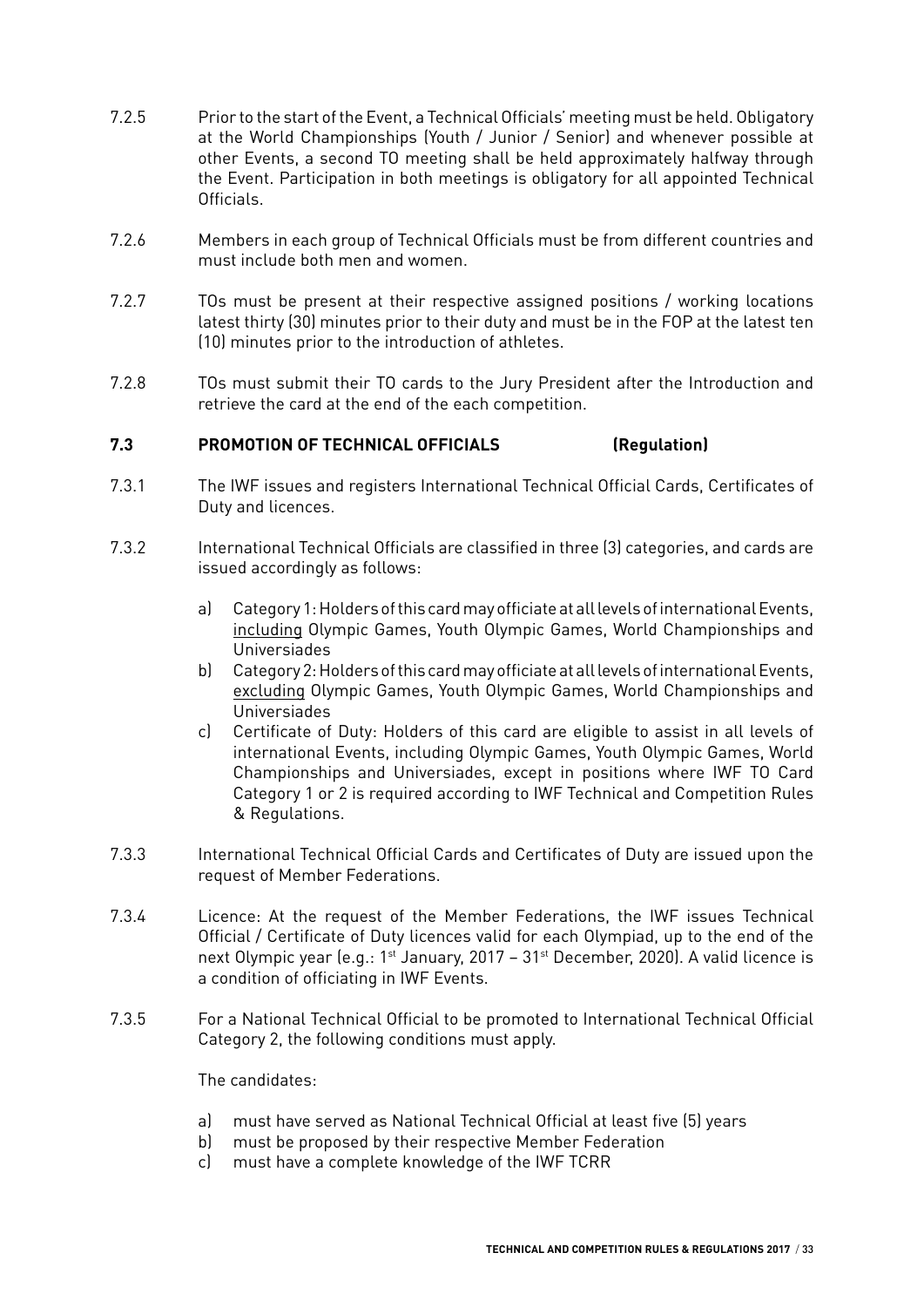- d) must prove their competence in a practical examination organised by their respective Member Federation under IWF TCRR
- e) must obtain 90% or more in the practical examination
- f) must obtain 85% or more in the current IWF Technical Officials' Examination Questionnaire; as prepared and revised by the IWF Technical Committee from time to time.

NOTE: The percentage marking of examinations of IWF Technical Officials shall be rounded off; e.g. 89.74%=90%, 89.45%=89%.

7.3.6 For an International Technical Official Category 2 to be promoted to International Technical Official Category 1, the following conditions must apply.

The candidates:

- a) must have served at least two (2) years as a Category 2 Technical Official
- b) must prove practical competence to three (3) Category 1 Technical Officials during a competition held under IWF TCRR; may be examined at any IWF Event, except World Championships, Olympic Games and Masters Events
- c) must obtain 95% or more in the practical exam
- d) must obtain 90% or more in the current IWF Technical Officials' Examination Questionnaire; as prepared and revised by the IWF Technical Committee from time to time.
- e) must be able to understand and speak basic English.

NOTE: The percentage marking of examinations of IWF Technical Officials shall be rounded off; e.g. 89.74%=90%, 89.45%=89%.

#### **7.4 TECHNICAL OFFICIALS AT WORLD CHAMPIONSHIPS AND OLYMPIC GAMES**

#### 7.4.1 Principles For Technical Official Selection:

The following are the IWF principles for selection of Technical Officials to IWF Events:

- 1. Gender equity; using the IOC principles as a guideline
- 2. Continental representation / balance
- 3. Participating Member Federation competing at the Event
- 4. Conditions prior to being nominated:
	- adequate qualification
	- valid licence
	- official TO uniform
	- availability for the duration of the Event
	- responsibilities / skill set
- 7.4.2 When requested by the IWF, Member Federations may propose Technical Officials to officiate at the World Championships. The IWF Technical Committee / Medical Committee selects from the proposed list of TOs, in consultation with the IWF President and Technical / Medical Committee Chairperson for the final appointment. At least thirty-six (36) ITOs must be appointed by the IWF subject to the competition schedule. Member Federations who submit TO nominations are advised of the appointment or non-appointment of their Technical Officials. If required and at its absolute discretion, the IWF reserves the right to appoint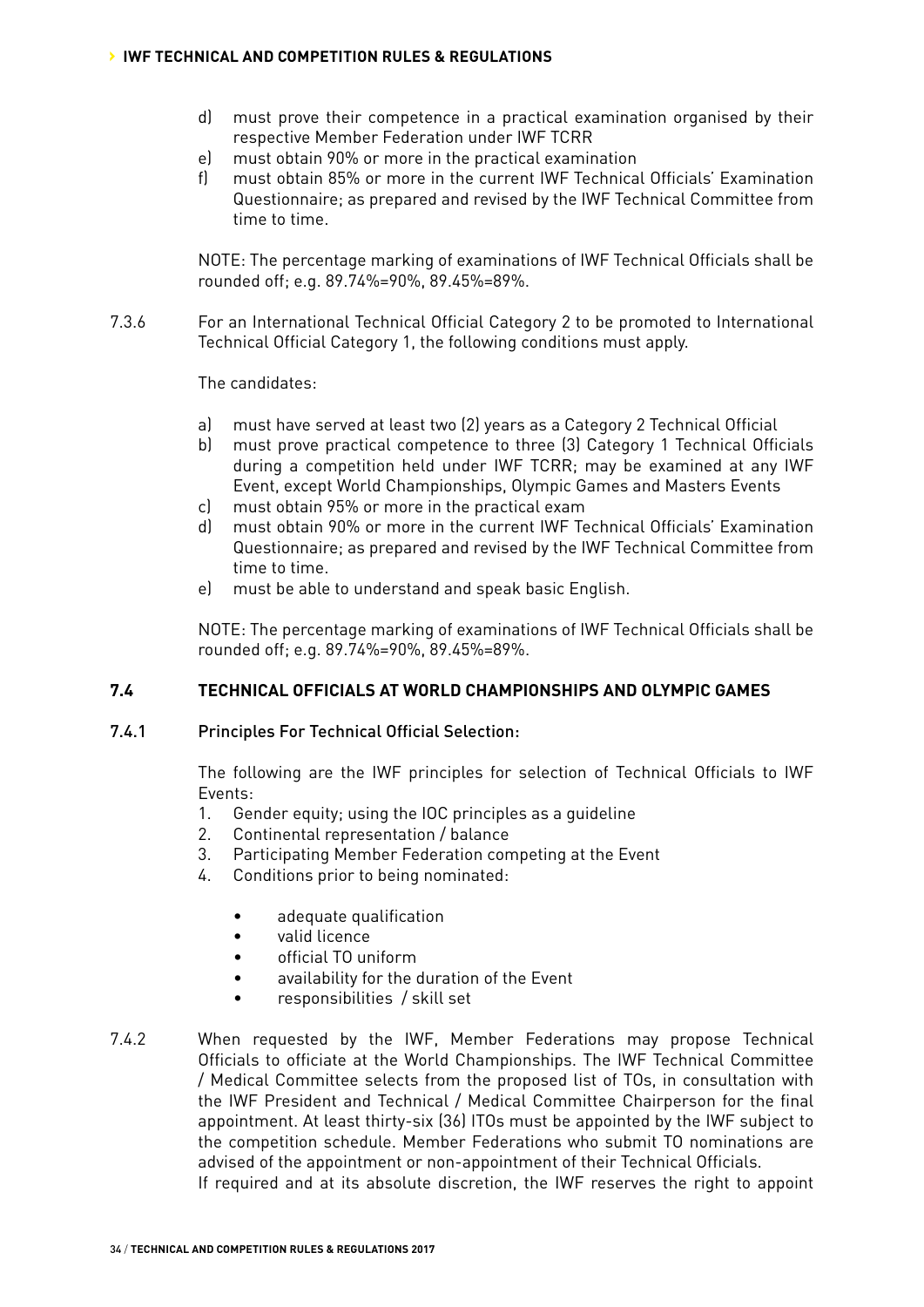Technical Officials outside of those nominated from any Member Federation. The above appointed Technical Officials and their respective Member Federations will be duly advised.

- 7.4.3 The IWF Technical / Medical Committee Chairperson, in conjunction with the Competition Director assigns the selected / appointed TOs to the specific categories or groups before the start of the competition.
- 7.4.4 For the Olympic Games, Technical Officials are selected six (6) months before the start of the Games by the IWF Executive Board, from the list of the candidates submitted by the Member Federations and upon recommendation from the IWF Technical / Medical Committee.

If required and at its absolute discretion, the IWF reserves the right to appoint Technical Officials outside of those nominated from any Member Federation. The appointed Technical Officials and their respective Member Federations will be duly advised.

- 7.4.5 Appointed Technical Officials cannot be members of their National team.
- 7.4.6 Appointed Technical Officials who fail to show up, without valid reason and notification to the IWF Secretariat and Technical / Medical Committee Chairperson, for the Event may be excluded from selection to further Events for a period of up to two (2) years.

#### **7.5 JURY (Regulation)**

- 7.5.1 The Jury has the ultimate control on the FOP and its primary function is to ensure that the TCRR are being correctly followed and applied.
- 7.5.2 All Jury members must be Category 1 Technical Officials.
- 7.5.3 At IWF Events, the Jury is composed of three (3) or five (5) members each, one of which is the President. Up to two (2) Reserve Jury members may also be appointed.
- 7.5.4 Throughout the course of the competition / Event, after observing the work of the TOs, the Jury members may highlight any special occurrences by way of written report. The President of the Jury may deliver the reports to the Technical Committee Chairperson, IWF President and / or IWF General Secretary.
- 7.5.5 Throughout the course of the competition and after a first warning, the Jury, by unanimous vote, may replace any Technical Official whose decisions prove him / her to be incompetent.
- 7.5.6 The impartiality of all Technical Officials is not to be doubted. Errors in officiating may occur involuntarily and in such situations, the TO is allowed to explain his / her decision to the Jury, if desired or requested.
- 7.5.7 The Jury has the power to reverse a decision when the Referees' decision has been judged unanimously by the Jury to be technically incorrect. In order to consider the reversal of a decision, the Jury must call the Referees in question to seek an explanation. If the explanation is accepted, no action is taken, if the explanation is not accepted the Jury will reverse the decision. Such decision and its reason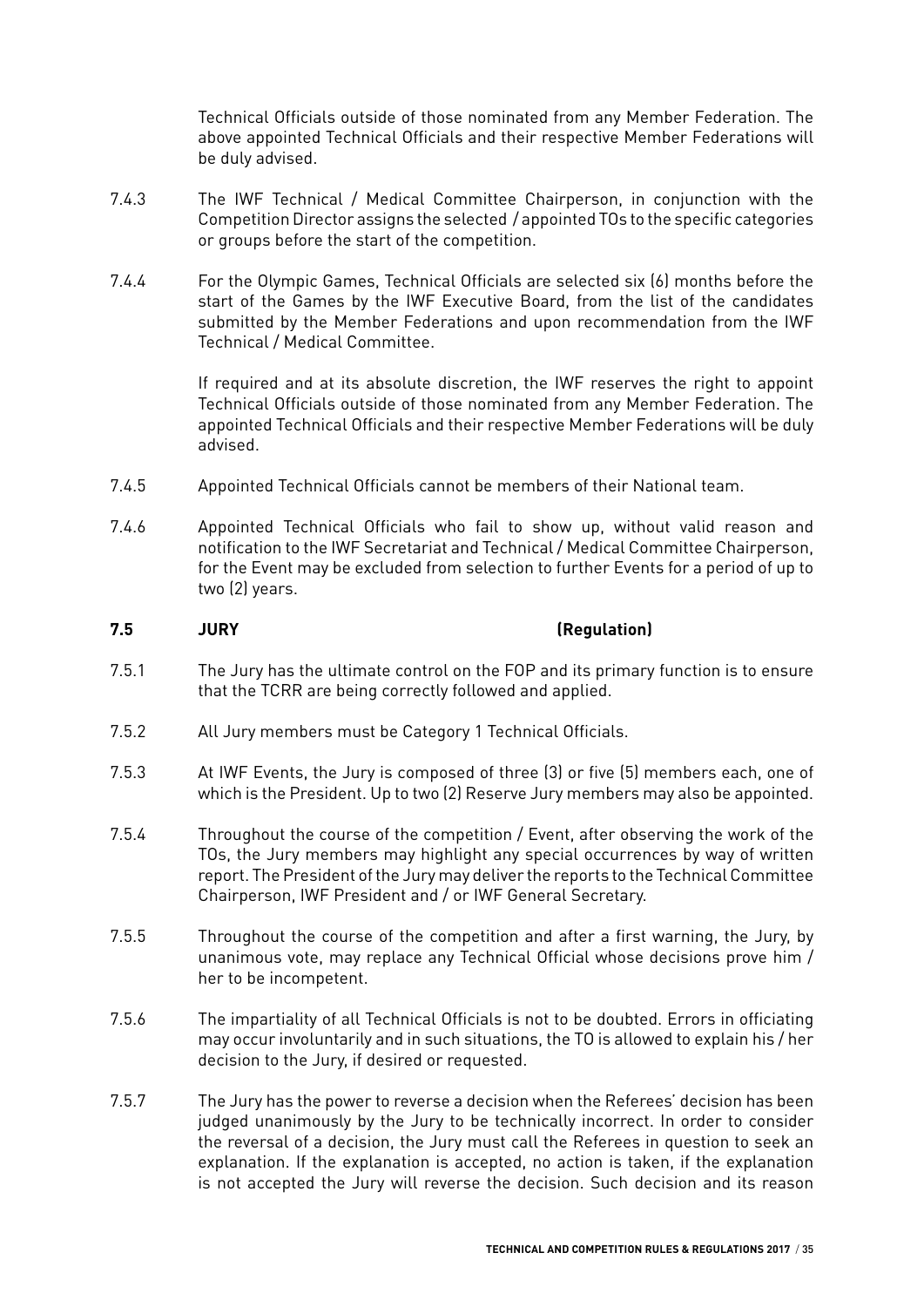must be communicated to the athlete / Team Official concerned via the Technical Controller or any other TO, as directed by the President of the Jury, and announced by the Speaker.

When the decision of the majority of the Jury members differs from that of the Referees' decisions, the Jury may call the Referees in question to seek an explanation. If the explanation is accepted, no action is taken, if the explanation is not accepted and the Jury reaches unanimity, the Referees' decision will be reversed.

In Events where the composition of a three (3) member Jury is appointed, unless unanimity is reached in the first instance, the Jury cannot take any action.

7.5.8 In order to apply the above rule, the Jury members have to give their decision on each lift using the Jury Control Unit located on the Jury Table. Jury members adjudicate the lift once the athlete has replaced the barbell on the competition platform. (See TCRR 3.3.6)

> Jury members must not influence or attempt to influence the decision of the other Jury members.

7.5.9 The Jury is not a Jury of appeal; there is no appeal against the Jury's decision.

The Jury has the power to reprimand and / or sanction an athlete / Team Official for displaying misconduct within the FOP. In particular, if the misconduct, either by actions or words, represents a threat to any Technical Official or IWF personnel during the performance of their duties, the President of the Jury, in conjunction with the IWF President, IWF General Secretary or IWF Competition Director will be responsible for executing any reprimand and / or sanction.

- 7.5.10 Throughout the course of the competition, the Jury must monitor and enforce TCRR 6.6.5.
- 7.5.11 Reserve Jury members sit at a designated space on the FOP and do not sit at the Jury Table unless called upon to replace one of the other Jury members.
- 7.5.12 Jury members must remain in their respective place for the Victory Ceremony and also ensure that the Referees remain in their respective positions.
- 7.5.13 The Jury President is required to assess the need to recall "B" Group or any other Groups' athletes to attend "A" Group competition should the "B" Group athletes be deemed to be medal prospects.
- 7.5.14 If a lift is failed because the barbell is not equally loaded, or the platform is damaged or the barbell becomes disarranged during the lift; or there is an incursion or any other external interference, the Jury must grant an additional attempt for the affected athlete.
- 7.5.15 The Jury shall decide whether the small discs (2.0, 1.5, 1.0 and 0.5 kg) are to be loaded inside or outside the collars.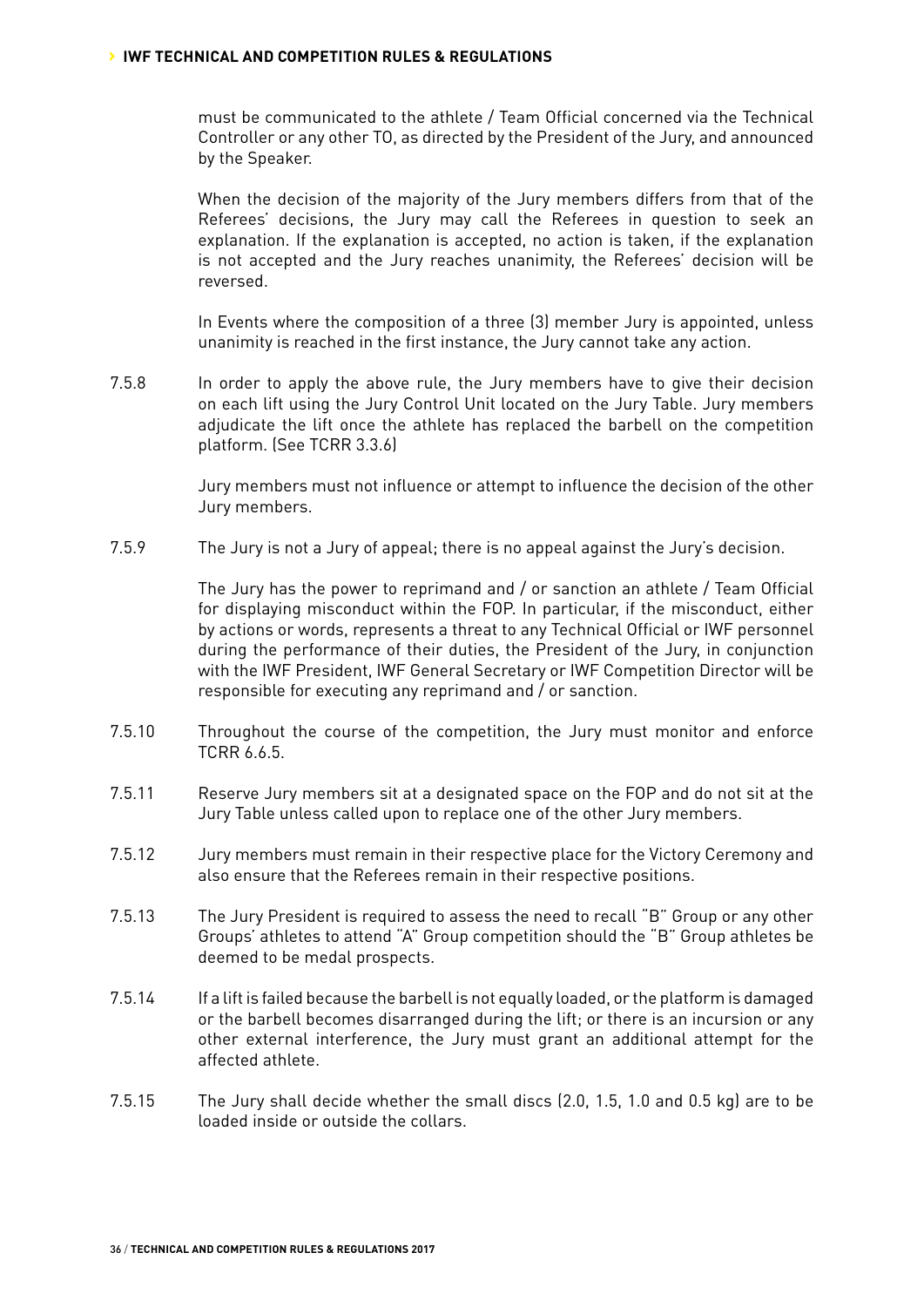- 7.5.16 If there has been an error in loading the barbell or if the Speaker makes a serious error during the announcement of an athlete's name or the calling of the weight the Jury must grant another attempt. (See Regulation to 7.5)
- 7.5.17 The President of the Jury controls and signs all Technical Officials' Cards.
- 7.5.18 At all IWF Events, the President of the Jury and / or the Competition Director must appoint an individual to complete a manual Protocol as a back-up document.
- 7.5.19 The President of the Jury verifies and signs the final competition Protocol.

#### **7.6 COMPETITION DIRECTOR**

7.6.1 The Competition Director is in control of the progress of the competition and attends to his / her task in close cooperation with the Jury and the Technical Delegate (if appointed).

#### **The duties of the Competition Director are as follows:**

- 7.6.2 Assigns TOs into groups / assignments.
- 7.6.3 Verifies the lists of the athletes and divide them into groups, if necessary, according to the verified Entry Totals.
- 7.6.4 Supervises the Drawing of Lots.
- 7.6.5 Supervises the order of lifting in accordance with the sequence of the competition, including the operation of the Competition Management System and the issuance of all IWF official competition documents.
- 7.6.6 Supervises the registration of new records set throughout the Event.
- 7.6.7 Monitors and enforces TCRR 6.6.5.
- 7.6.8 Verifies and signs the final competition Protocol.

#### **7.7 REFEREES**

- 7.7.1 The main task of the Referees is adjudicating the lifts performed by the athletes.
- 7.7.2 At all IWF Events four (4) Referees are appointed for each group. The positions of the Referees consist of the Centre Referee, two (2) Side Referees and one (1) Reserve Referee. Referees within one group must serve in rotating positions. Each group of Referees must have two (2) men and two (2) women.
- 7.7.3 Before the competition Referees must ensure in collaboration with the other TOs on duty:
	- that the necessary Sport Equipment is functioning correctly
	- that all athletes weigh in within the bodyweight limits of their verified bodyweight category during the allocated time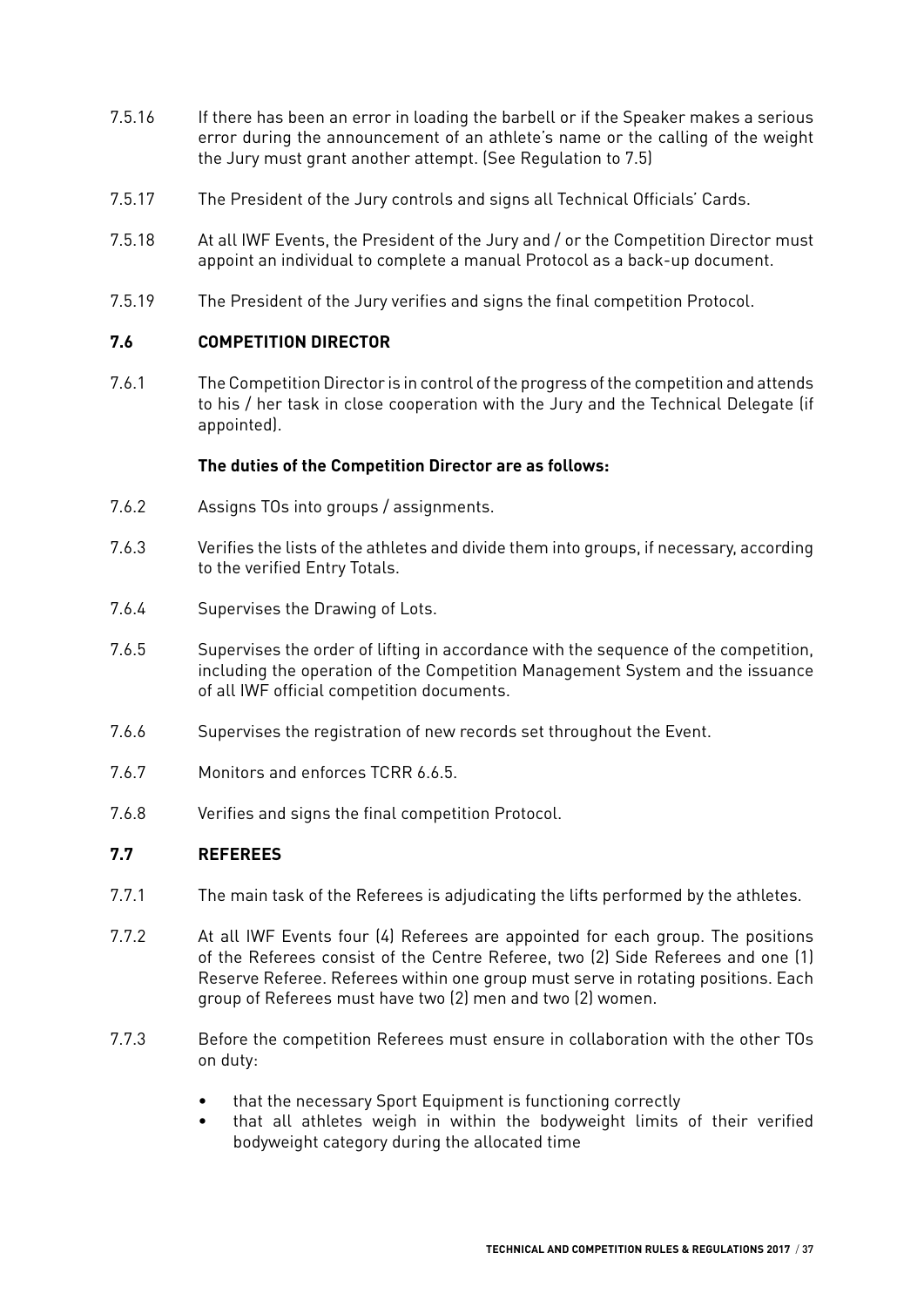- 7.7.4 During the competition, the Referees ensure:
	- that the weight of the barbell corresponds with the weight announced by the Speaker
	- that only the athlete or the Loaders move the barbell to a new position on the competition platform. It is forbidden for a Team Official to move, adjust or clean the barbell.
	- if the athlete, during the execution of the lift moves to a position where the view of the Referee is impaired, the Referee concerned may move to a position where the lift can be observed correctly. If the Referee(s) move positions, the Referee(s) must take the small red / white flags with them in order to give their decision upon the completion of the lift.
	- that TCRR 6.6.5 is enforced (at the Weigh-in)

NOTE: Visually impaired athletes may be accompanied by a coach / guide to assist them into the start position. The coach / guide must leave the platform before the athlete starts the lift.

- 7.7.5 The three (3) Referees have equal rights on adjudicating a lift. They do so by means of the Referee Light System, in accordance with the procedures noted in TCRR 3.3.6. Referees must be certain to allow the athlete every chance to complete the lift. Once the Referee is certain that the athlete has completed the lift; he / she indicates the decision by giving the appropriate signal.
- 7.7.6 As soon as the Referee has adjudicated a lift "Good lift", he / she immediately presses the white button on the control box.
- 7.7.7 As soon as the Referee has adjudicated a lift "No lift", he / she immediately presses the red button on the control box. Any Referee, who sees a mistake or fault during the execution of a lift, must immediately press the red button.
- 7.7.8 A lift is a "Good lift" with two (2) or three (3) white lights; a lift is "No lift" with two (2) or three (3) red lights.
- 7.7.9 There is no appeal against the Referees' decision.
- 7.7.10 When no Referee Light System is available, the Centre Referee gives the "Down" signal and the Referees give their decision by means of small red and white flags. The "Down" signal must be both audible and visible, i.e. the Centre Referee must say "Down" and at the same time motion downwards with the arm. Before giving the "Down" signal, the Centre Referee must seek confirmation from the two (2) Side Referees. Similarly, should one (1) of the Side Referees see a serious fault during the execution of a lift, he / she raises the red flag to call attention to the fault. If there is agreement from the other Side Referee or from the Centre Referee, this constitutes a majority opinion and the Centre Referee stops the lift and signals to the athlete to lower the barbell to the competition platform.
- 7.7.11 The Reserve Referee must sit at a designated space on the FOP, ready to be called upon by the Jury President.
- 7.7.12 During the Victory Ceremony the Referees must remain in their respective place.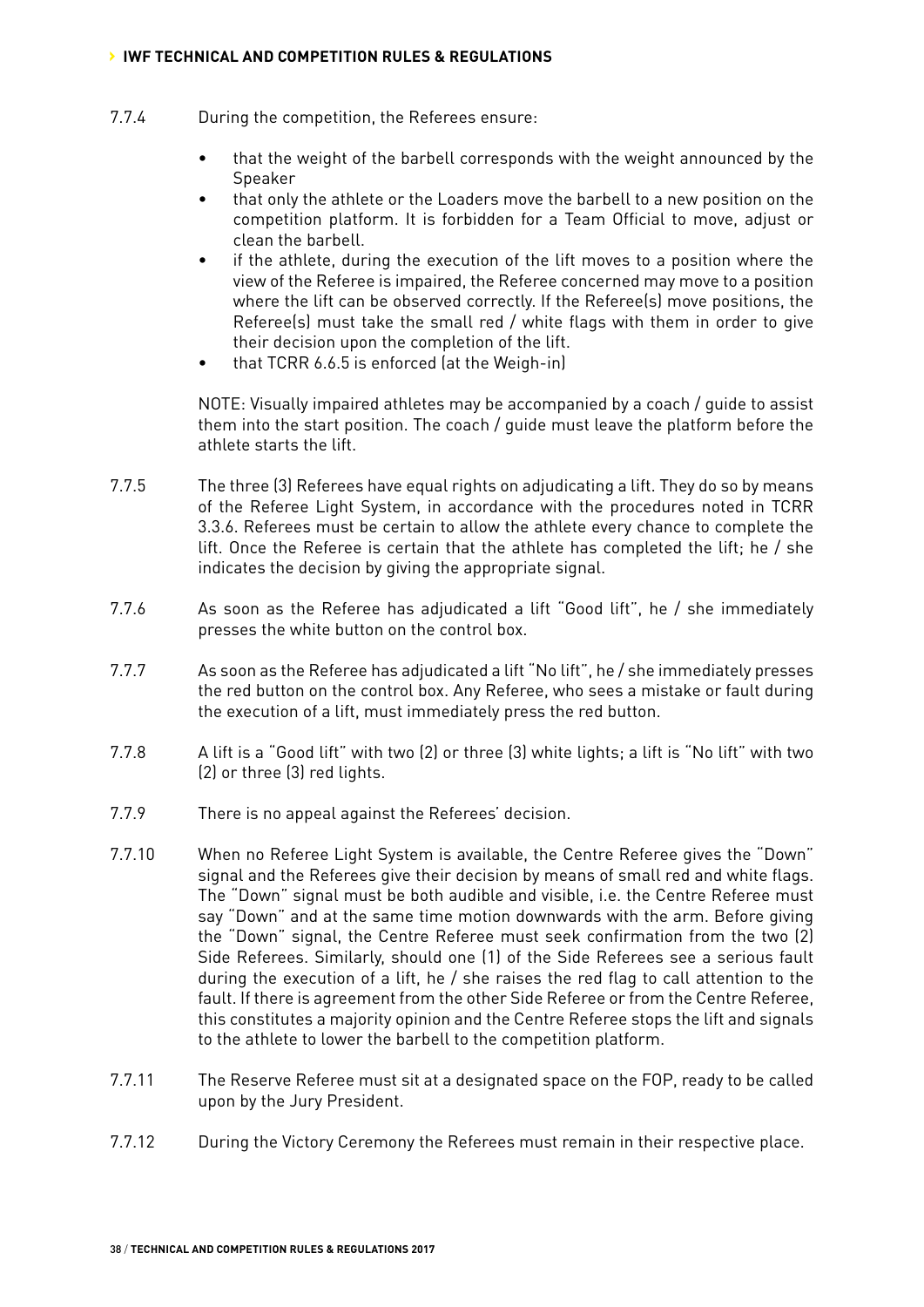#### **7.8 TECHNICAL CONTROLLER**

- 7.8.1 Technical Controllers are required to assist the Competition Director and the President of the Jury in the supervision of the running of the competition.
- 7.8.2 At Olympic Games, Youth Olympic Games, World Championships and Universiades a minimum of two (2) Technical Controllers are appointed per group.

The duties of the Technical Controller(s) are as follows:

- 7.8.3 Ensures that the FOP and the Sport Equipment are compliant with IWF TCRR.
- 7.8.4 Ensures that all on-duty TOs wear the correct uniform and reports to the Jury President any non-compliant TOs.
- 7.8.5 Before the start of competition, inspects the athlete outfits and enforces relevant IWF TCRR, when necessary. When a correction must be made to the athlete's outfit or a lubricant must be removed and the athlete has already been called, the relevant rules must be applied.
- 7.8.6 During the course of the competition ensures that only the authorised Team Officials accompany the athletes on the FOP.
- 7.8.7 Ensures the correct athlete according to the Speaker's announcement goes on to the competition platform / stage; even during the loading of the barbell.
- 7.8.8 Ensures that no one but the athlete handles the barbell during the execution of the lift.
- 7.8.9 Controls the cleaning of the bar and the competition platform in conjunction with the Loaders.
- 7.8.10 If requested, assists with the distribution and correct application of the athletes' Bibs and pins in the warm-up area.
- 7.8.11 If requested, assists Anti-Doping personnel as directed.
- 7.8.12 Monitors and enforces TCRR 6.6.5.

#### **7.9 CHIEF MARSHAL (Regulation)**

- 7.9.1 The Chief Marshal's main duty is to accept or decline any modifications made by Team Officials / athletes on declarations or attempts on the Athlete's Cards, in accordance with all relevant TCRR.
- 7.9.2 The Chief Marshal communicates relevant information regarding the accepted declaration or attempts to the Competition Management Table by means of a direct telephone / intercom system or by computer software.
- 7.9.3 At Olympic Games, Youth Olympic Games, World Championships and Universiades, the Chief Marshal must be an English-speaking Category 1 Technical Official, appointed by the IWF.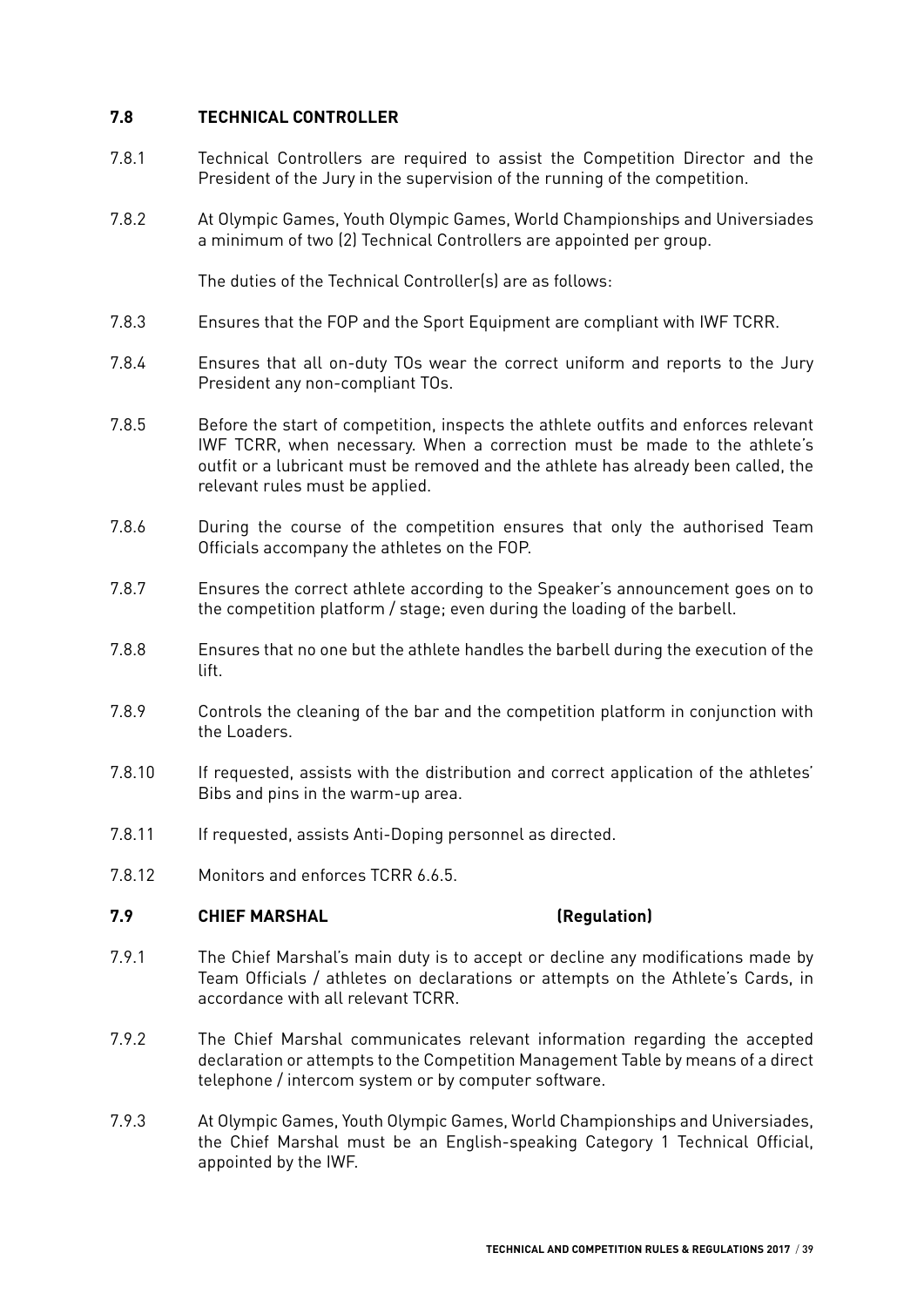- 7.9.4 Assistant Marshals are also appointed, as required.
- 7.9.5 Monitors and enforces TCRR 6.6.5.

#### **7.10 TIMEKEEPER**

- 7.10.1 At all IWF Events, the host Member Federation / Organising Committee must appoint Timekeepers.
- 7.10.2 Timekeepers must hold an International, a National Technical Official card or IWF Certificate of Duty except in Events under 7.3.2.
- 7.10.3 Timekeepers operate the timing clock in accordance with all relevant IWF TCRR.
- 7.10.4 At the beginning of each attempt, Timekeepers set and start the timing clock at one (1) minute (60 seconds) or two (2) minutes (120 seconds), in accordance with the relevant TCRR 6.6. The timing clock is started the moment the Speaker finishes the announcement of the attempt in English or when the barbell is loaded and the Loaders have left the platform, whichever is last.
- 7.10.5 The Timekeeper stops the timing clock immediately as the barbell is raised from the competition platform.
- 7.10.6 The Timekeeper restarts the timing clock if the barbell does not reach the height of the athletes' knees.
- 7.10.7 Ten (10) minutes prior to the start of the competition (introduction of the athletes), the Timekeeper sets and starts the timing clock at ten (10) minutes.
- 7.10.8 In order to perform his / her duties properly, the Timekeeper works in close cooperation with both the Speaker and the President of the Jury.

#### **7.11 COMPETITION SECRETARY**

- 7.11.1 The Competition Secretary is responsible for examining and collating the information required for the efficient running of the competition and dispersing the required signed information.
- 7.11.2 The Competition Secretary must take full control of the weigh-in room and the procedure therein.
- 7.11.3 At the conclusion of the weigh-in process the Competition Secretary may be requested to assist in other areas of the competition.
- 7.11.4 All duties must be executed in close cooperation with the Jury, the Competition Director and the Technical Controllers(s).
- 7.11.5 The Competition Secretary supervises the weigh-ins and allocates the duties of the Technical Officials in the weigh-in room.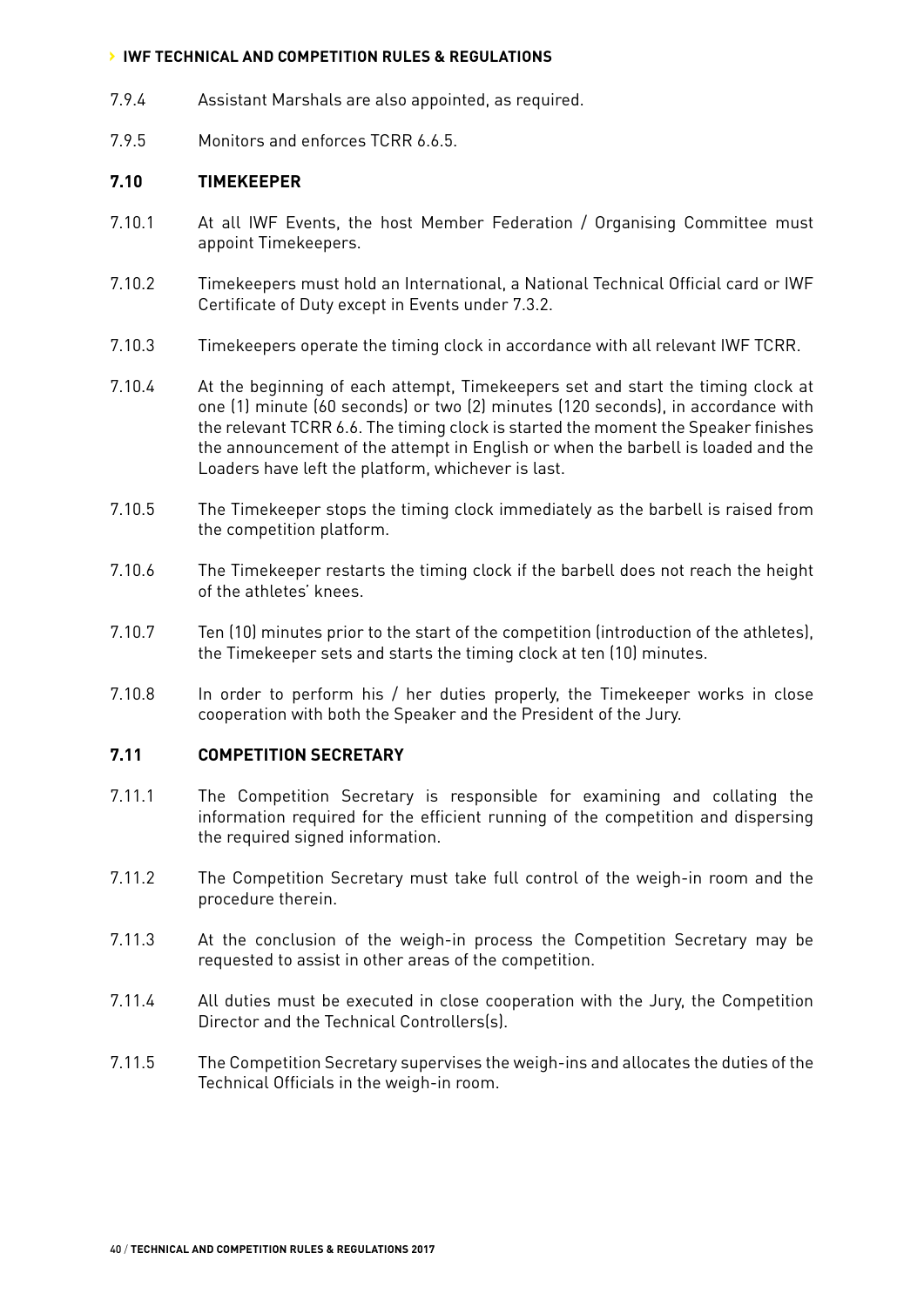- 7.11.6 The Competition Secretary allocates, monitors, advises and / or distributes, either at weigh-in or in the warm-up area thirty (30) minutes prior to start of the competition, the following sport equipment / supplies:
	- warm-up platforms
	- collects athletes' accreditations and distributes Athlete Passes
	- Warm-up Passes
	- Athlete Bibs & pins
	- Team Officials numbered stickers (optional)
- 7.11.7 The Competition Secretary monitors and enforces TCRR 6.6.5.

#### **7.12 SPEAKER**

- 7.12.1 The duty of the Speaker is to make the appropriate announcements for the efficient running of the competition, for each attempt, including but not limited to:
	- instructions to the Loaders to load the required weight
	- the name of the athlete
	- the athlete's respective Member Federation / NOC
	- the number of the athlete's attempt
	- notification in advance of the name of the next athlete
	- the Referees' decision of "Good Lift" or "No Lift"
- 7.12.2 If required, a Speaker's Assistant may be appointed whose function is to take the weight changes from the Chief Marshal and inform the Speaker.
- 7.12.3 The Speaker announces the Introduction of Athletes and Technical Officials, as well as makes the all required announcements regarding the course of the competition.
- 7.12.4 The Speaker, if time and the progress of the competition allow, may make nonsport announcements to inform the public or other concerned parties.
- 7.12.5 The Speaker conducts the Victory Ceremony in accordance with Regulation to 6.9.
- 7.12.6 If no TIS is used, the Speaker must be a Category 1 or 2 International Technical Official.

#### **7.13 DOCTOR ON DUTY**

- 7.13.1 At IWF Events Doctors on Duty must be medically qualified clinical doctors with current valid registration and professional insurance. Doctors on Duty must have Advanced Life Support (ALS) validation or professional equivalent. Doctors must be holders of an International Technical Official Card or a Certificate of Duty.
- 7.13.2 Doctors on Duty must be present at the venue from the start of the competition until the end of the competition.
- 7.13.3 Doctors on Duty must be familiar with and use the local / venue medical facilities and, if requested, assist in doping control procedures.
- 7.13.4 Doctors on Duty must be ready to render medical care in case of injury or illness.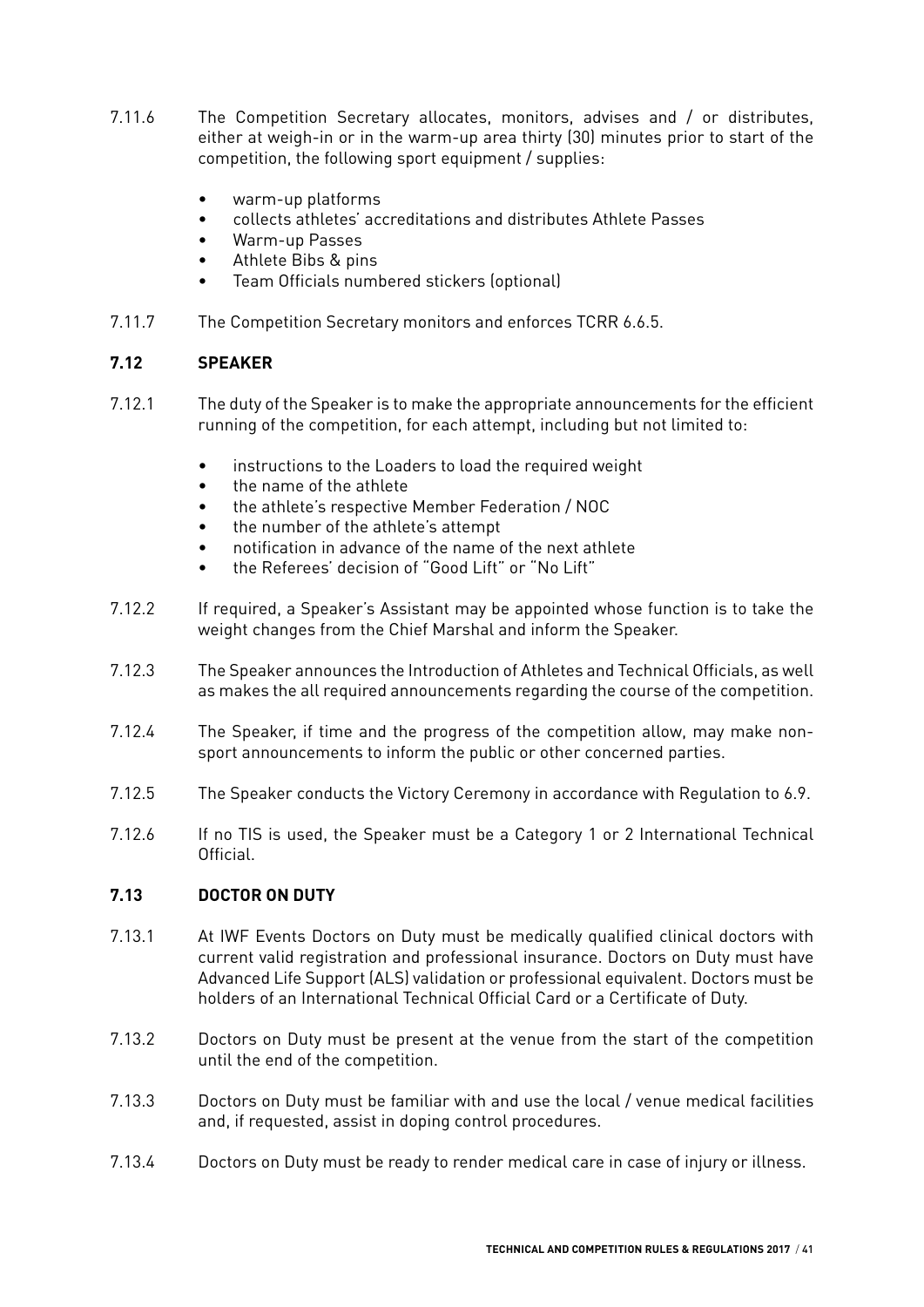- 7.13.5 Doctors on Duty must cooperate with team doctors and advise Team Officials and the athletes on the possibility of continuing competition after an injury.
- 7.13.6 At World Championships and Olympic Games two (2) Doctors must be on duty at the same time. Doctors on Duty are on the FOP; one (1) is stationed in the warm-up area, the other is within close proximity of the competition platform / stage suitable to the venue layout.
- 7.13.7 If necessary, team doctors may also be asked to assist the Doctor(s) on Duty. If there is a medical need, the athlete shall agree to the IWF Doctor(s) on Duty attending to him / her.
- 7.13.8 Appointed IWF Doctors on Duty are responsible within the FOP; their responsibility ends outside the FOP.
- 7.13.9 In case of an accident or injury, the Doctor(s) on Duty has to assess the situation and decide if further treatment is necessary either by local medical authorities or by the team doctor. If no team doctor is available, it is up to the Doctor(s) on Duty to provide assistance or to transfer treatment to the local authorities.

#### **7.14 ADDITIONAL SUPPORTING STAFF (Regulation)**

Technical Officials are assisted in competitions by Additional Supporting Staff, such as Loaders and FOP Liaison.

### **8 RECORDS**

- 8.1 A record is a lift that exceeds the previous record by a minimum of one (1) kg.
- 8.2 The IWF recognises Youth, Junior, Senior and Masters world; Olympic and Universiade records in each of the bodyweight categories for men and women in the Snatch; Clean & Jerk and Total.
- 8.3 Youth athletes may set Youth, Junior and Senior records.
- 8.4 Junior athletes may set Junior and Senior records.
- 8.5 Senior athletes may set Senior records.
- 8.6 Masters athletes may set Masters records.
- 8.7 World, Continental and Regional records may only be set at IWF Events included in the IWF Calendar.
- 8.8 Masters records may only be set at Masters Events included in the IWF Calendar.
- 8.9 Olympic records may only be set at Olympic Games.
- 8.10 Universiade records may only be set at the Universiades.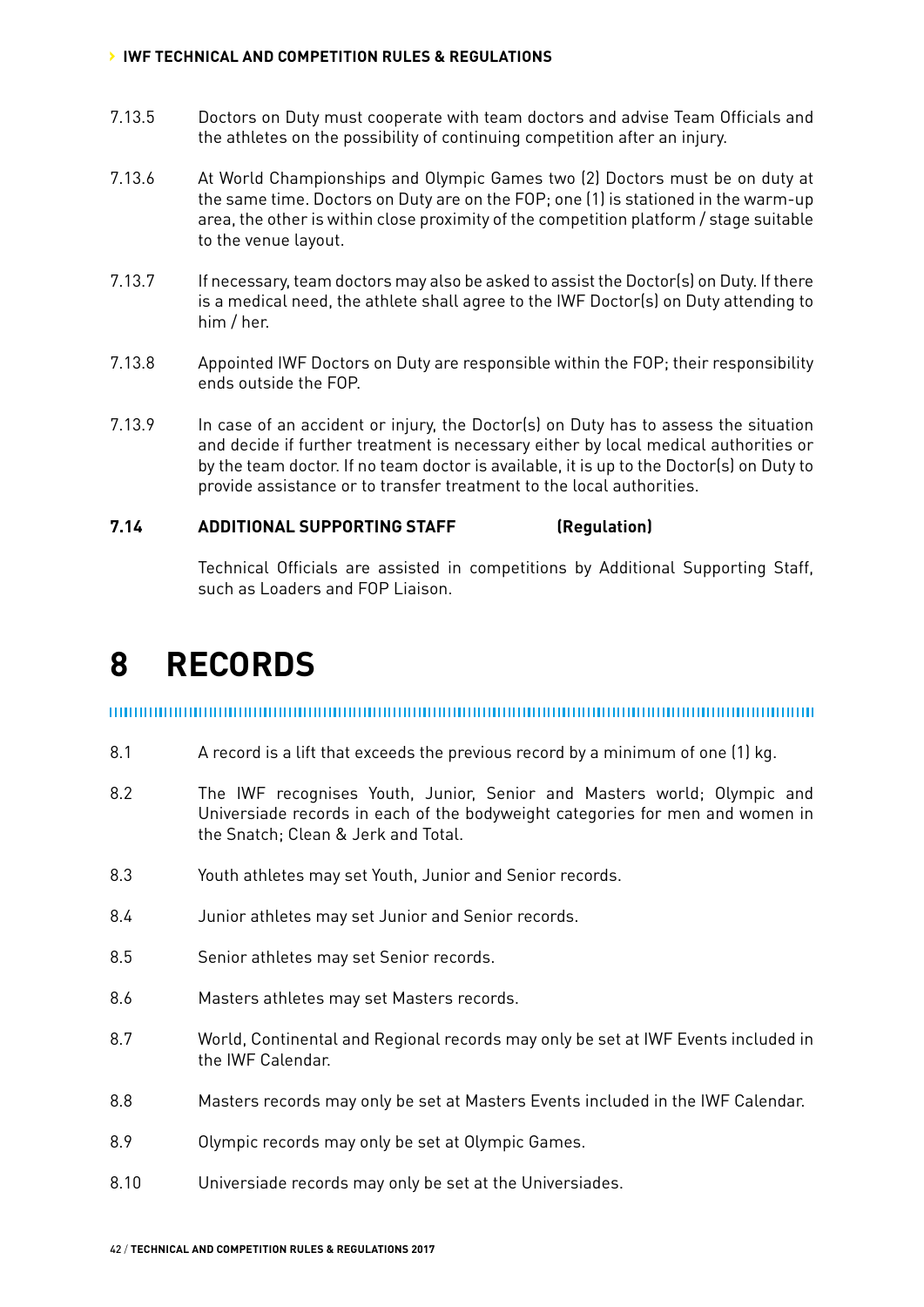- 8.11 Records must be registered in the Protocol, including the following information:
	- weight of record
	- type of lift (Snatch, Clean & Jerk or Total)
	- type of record (age group, World / Olympic / Universiade)
	- Event name, date and location
- 8.12 If two (2) or more athletes achieve the same result and a new record is established, the new record holder is the athlete who completed the lift first regardless of the sequence of the competition, if divided into groups.
- 8.13 Records are ratified when the athlete successfully undergoes doping control as per IWF Anti-Doping Policy.

### **9 CEREMONIES**

#### **9.1 OPENING CEREMONY (Regulation)**

At the beginning of all IWF Events, an Opening Ceremony is held in accordance with the Regulation to 9.1 and arrangements made by the IWF and the host Member Federation / Organising Committee.

#### **9.2 CLOSING CEREMONY (Regulation)**

At the conclusion of all IWF Events, a Closing Ceremony is held in accordance with the Regulation to 9.2 and arrangements made by the IWF and the host Member Federation / Organising Committee.

## **10 PROVISIONS**

### **10.1 LANGUAGE DISCREPANCY**

In the occurrence there is a discrepancy or inconsistency between the English language version and any other language version of the IWF TCRR and its content, materials and / or resources, the English version shall prevail, govern and direct.

#### **10.2 INTERPRETATION**

Should the need arise for a clarification of the interpretation or the implementation of the IWF TCRR, it should be referred to the IWF Technical Committee.

#### **10.3 PROSTHETIC LIMBS**

Prosthetic limbs are permitted. Prosthetic limb(s) must not be powered or able to store energy which can be released during the execution of the lift.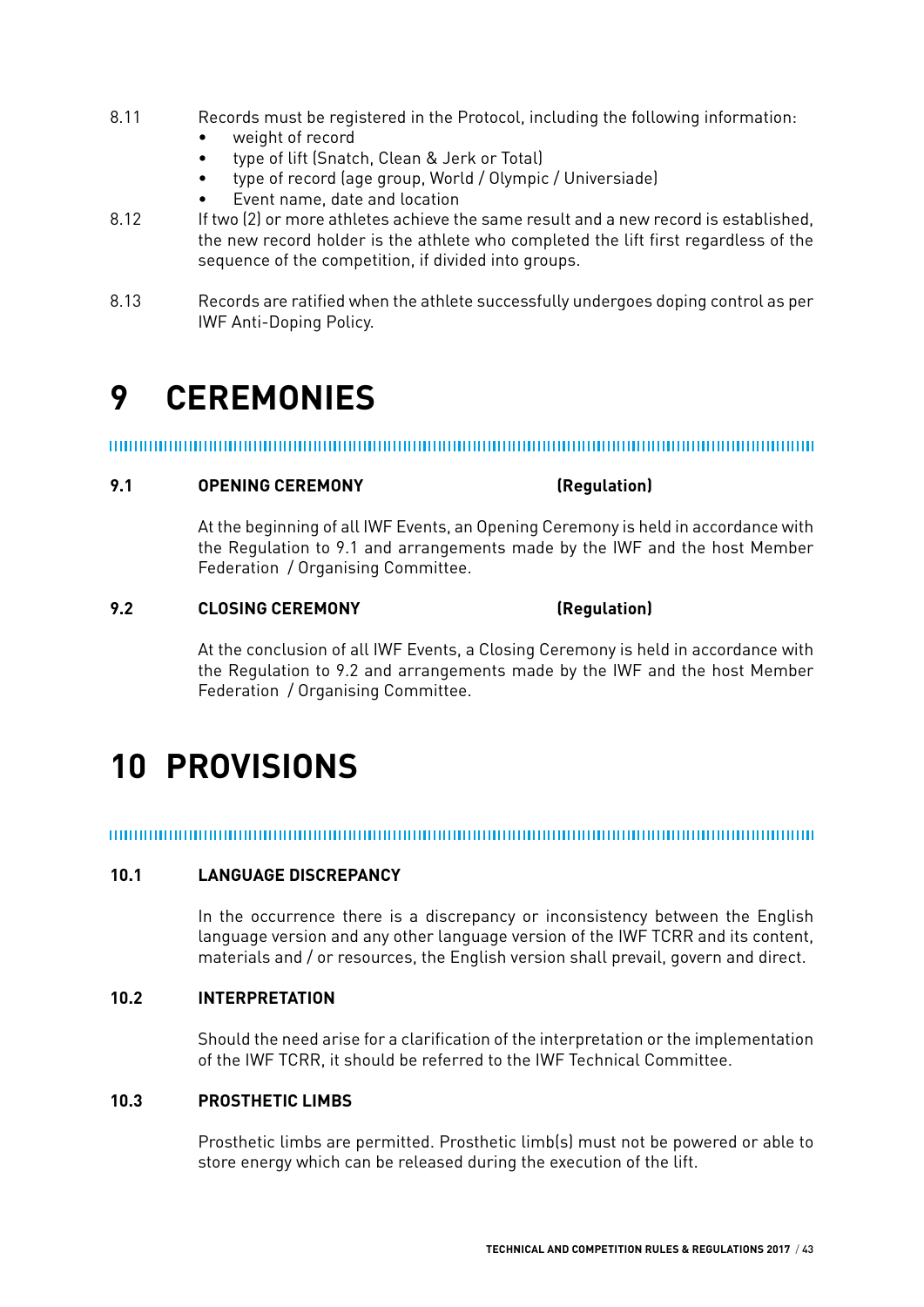# **REGULATIONS**

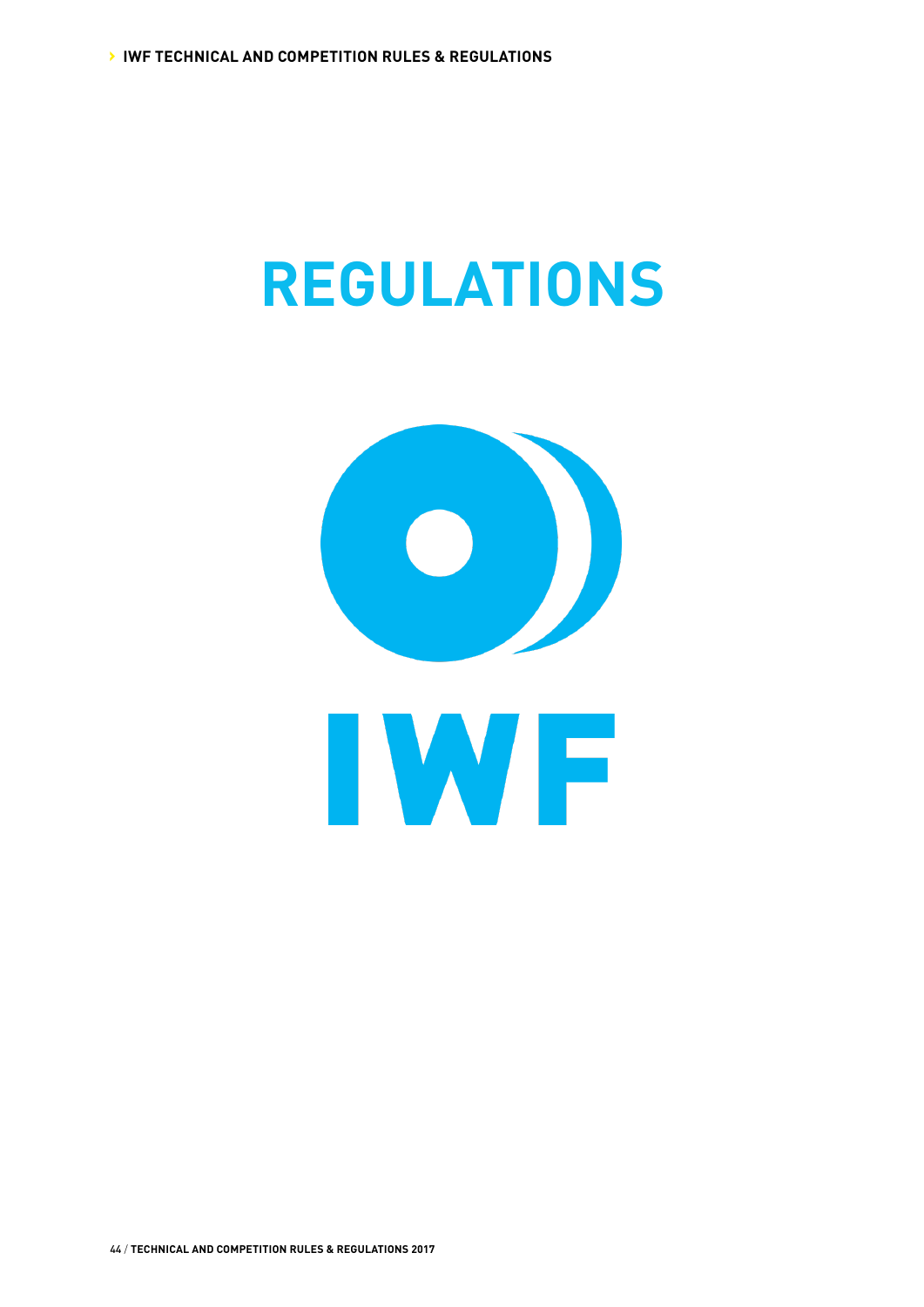## **REGULATION TO 1.2 BODYWEIGHT CATEGORIES**

| <b>Junior / Senior Men</b> |                 |  |
|----------------------------|-----------------|--|
| 56 kg                      | ≤ 56.00         |  |
| 62 kg                      | $56.01 - 62.00$ |  |
| 69 kg                      | $62.01 - 69.00$ |  |
| 77 kg                      | 69.01-77.00     |  |
| 85 kg                      | 77.01-85.00     |  |
| 94 kg                      | 85.01-94.00     |  |
| 105 kg                     | 94.01-105.00    |  |
| $+105$ kg                  | >105.00         |  |

| <b>Junior / Senior Women</b> |                 |  |
|------------------------------|-----------------|--|
| 48 kg                        | $\leq 48.00$    |  |
| 53 kg                        | 48.01 - 53.00   |  |
| 58 kg                        | $53.01 - 58.00$ |  |
| 63 kg                        | $58.01 - 63.00$ |  |
| 69 kg                        | $63.01 - 69.00$ |  |
| 75 kg                        | 69.01-75.00     |  |
| 90 kg                        | 75.01-90.00     |  |
| +90 kg                       | > 90.00         |  |

| <b>Youth Men</b> |                 |  |
|------------------|-----------------|--|
| 50 kg            | \$50.00         |  |
| 56 kg            | $50.01 - 56.00$ |  |
| 62 kg            | $56.01 - 62.00$ |  |
| 69 kg            | $62.01 - 69.00$ |  |
| 77 kg            | 69.01 - 77.00   |  |
| 85 kg            | $77.01 - 85.00$ |  |
| 94 kg            | 85.01 - 94.00   |  |
| $+94$ kg         | > 94.00         |  |

| <b>Youth Women</b> |                 |  |
|--------------------|-----------------|--|
| 44 kg              | $\leq 44.00$    |  |
| 48 kg              | $44.01 - 48.00$ |  |
| 53 kg              | 48.01-53.00     |  |
| 58 kg              | 53.01-58.00     |  |
| 63 kg              | 58.01-63.00     |  |
| 69 kg              | $63.01 - 69.00$ |  |
| 75 kg              | 69.01-75.00     |  |
| +75 kg             | >75.00          |  |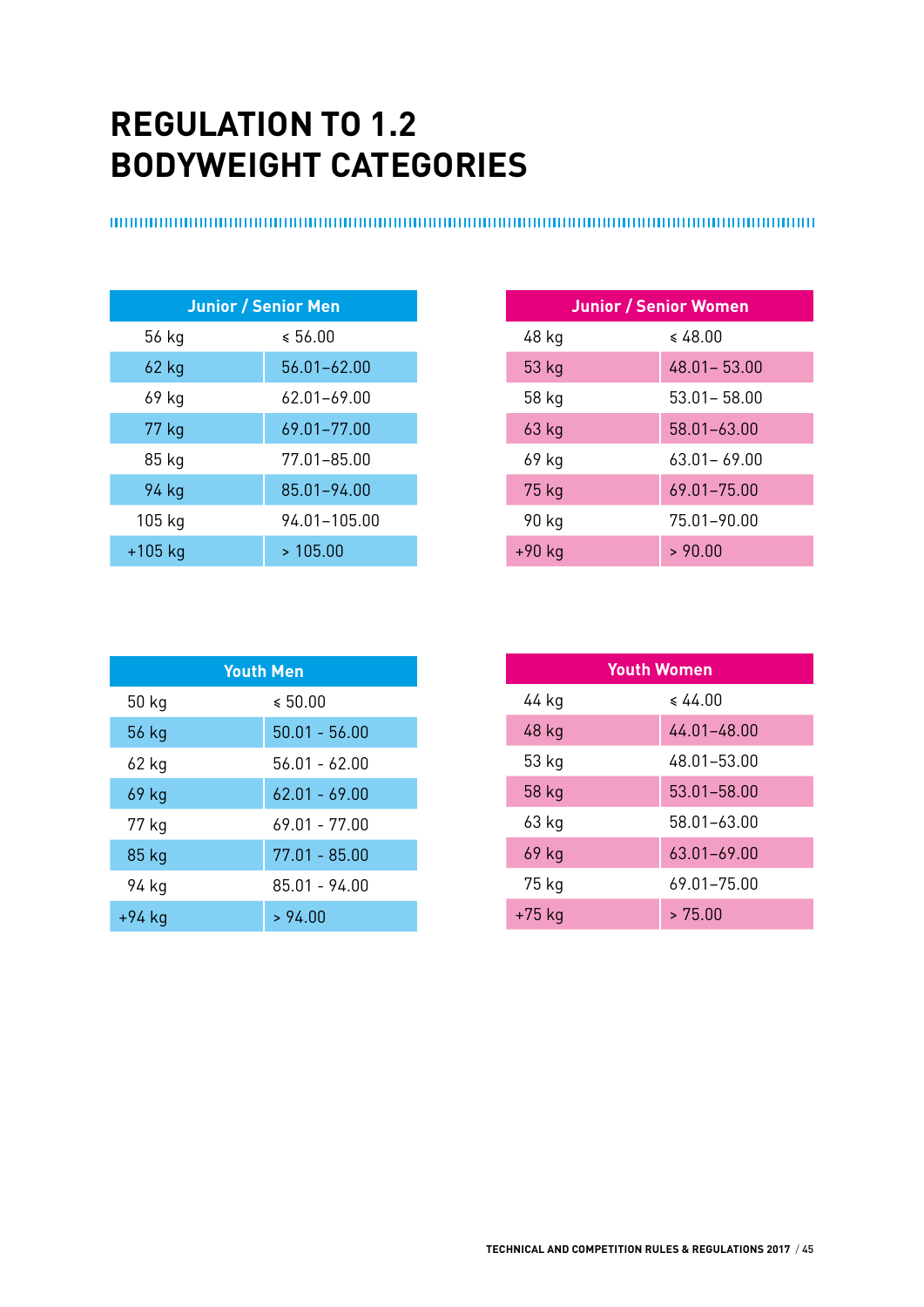## **REGULATION TO 3.1.1 COMPETITION PLATFORM AND STAGE**

**1** The stage must**:**

- be of solid construction
- measure a minimum of one thousand (1,000) x one thousand (1,000) cm
- measure a maximum one hundred (100) cm in height measured from the level where the Referees' and Jury seats are placed
- have steps specified to International Building Code (IBC) standard and securely affixed to the stage
- have two restraining bars affixed to the stage: restraining bars must:
	- measure five hundred (500) cm in length
	- measure a maximum twenty (20) cm high
	- measure a maximum twenty (20) cm wide
	- be safely secured to the front of the stage a minimum two hundred fifty (250) cm from the edge of the competition platform
	- be safely secured to the rear of the stage a minimum two hundred (200) cm from the edge of the competition platform

### **REGULATION TO 3.3.2 PLATFORM**

**1** The competition platform must be:

- level
- square
- measure four hundred (400) cm on each side
- manufactured or constructed of hardwood, either solid or laminated; using a maximum of twenty (20) tongue and groove hardwood planks
- hardwood planks must be attached together by a minimum of three (3) steel rods
- ten (10) cm high; (if positioned on a stage, the platform must exceed ten (10) cm above the stage)
- ten (10) cm demarcation; (if surrounding floor is similar colouring, top edge of the platform must have a different colour demarcating the edge of the platform)

**2** The training / warm-up platform must:

- measure three hundred (300) cm wide by two hundred fifty (250) to three hundred (300) cm in length
- be made of any non-slip material surface
- numbered, starting at one (1)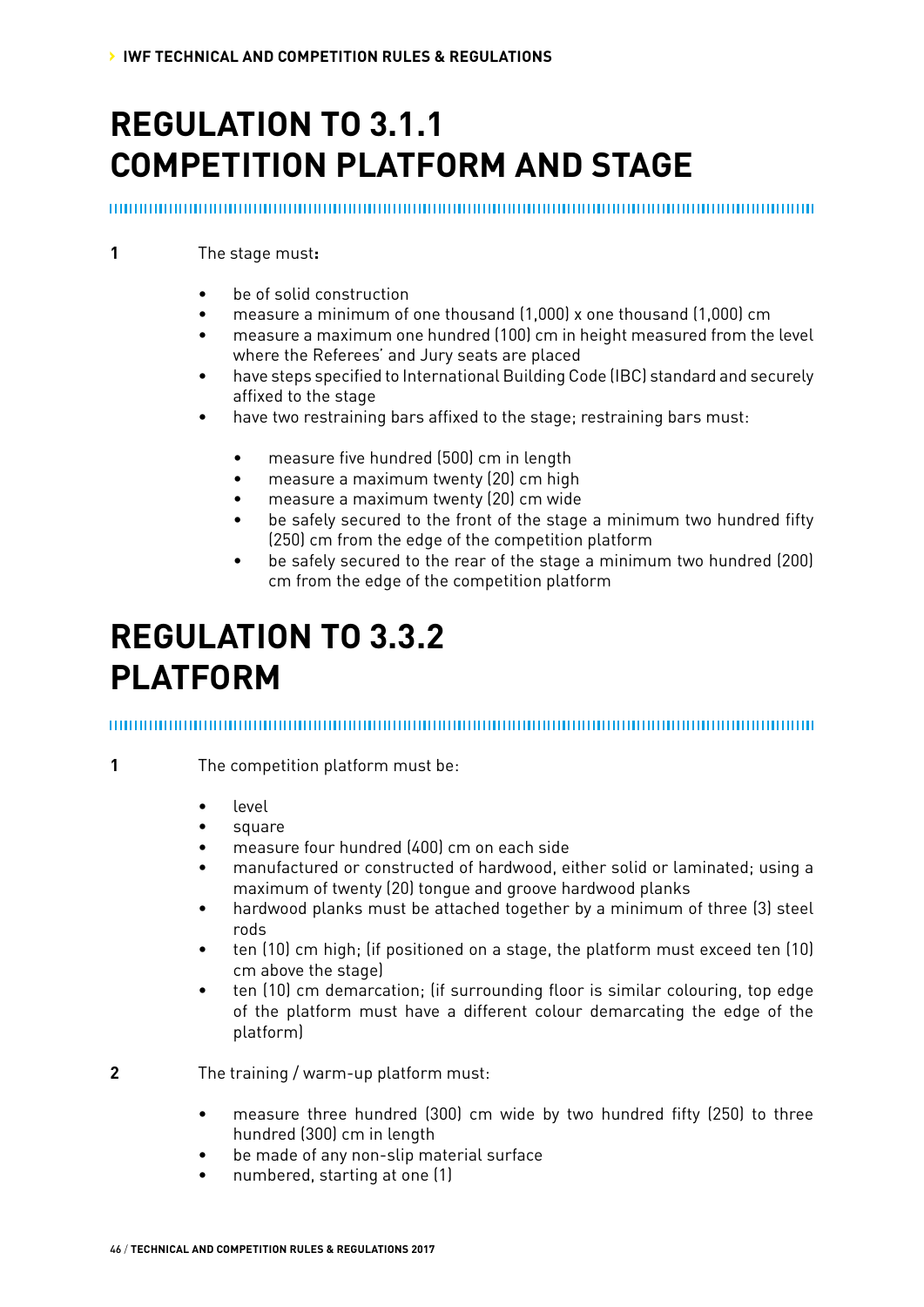## **REGULATION TO 3.3.3 BARBELL**

#### 

1 Composition of a men's barbell set – 190 kg

- 1 x 20 kg bar
- 2 x 25 kg discs
- 2 x 20 kg discs
- 2 x 15 kg discs
- 2 x 10 kg discs
- 2 x 5 kg discs
- $2 \times 2.5$  kg discs
- 2 x 2 kg discs
- $2 \times 1.5$  kg discs
- 2 x 1 kg discs
- 2 x 0.5 kg discs
- 2 x collars 2.5 kg

2 Composition of a women's barbell set – 185 kg

- 1 x 15 kg bar
- 2 x 25 kg discs
- 2 x 20 kg discs
- 2 x 15 kg discs
- 2 x 10 kg discs
- 2 x 5 kg discs
- $2 \times 2.5$  kg discs
- 2 x 2 kg discs
- $\bullet$  2 x 1.5 kg discs
- 2 x 1 kg discs
- $2 \times 0.5$  kg discs
- 2 x collars 2.5 kg

3 Additional discs shall be provided at the competition platform / stage:

- one (1) set of full size discs [forty-five (45) cm] of 5 kg
- one (1) set of full size discs [forty-five (45) cm] of 2.5 kg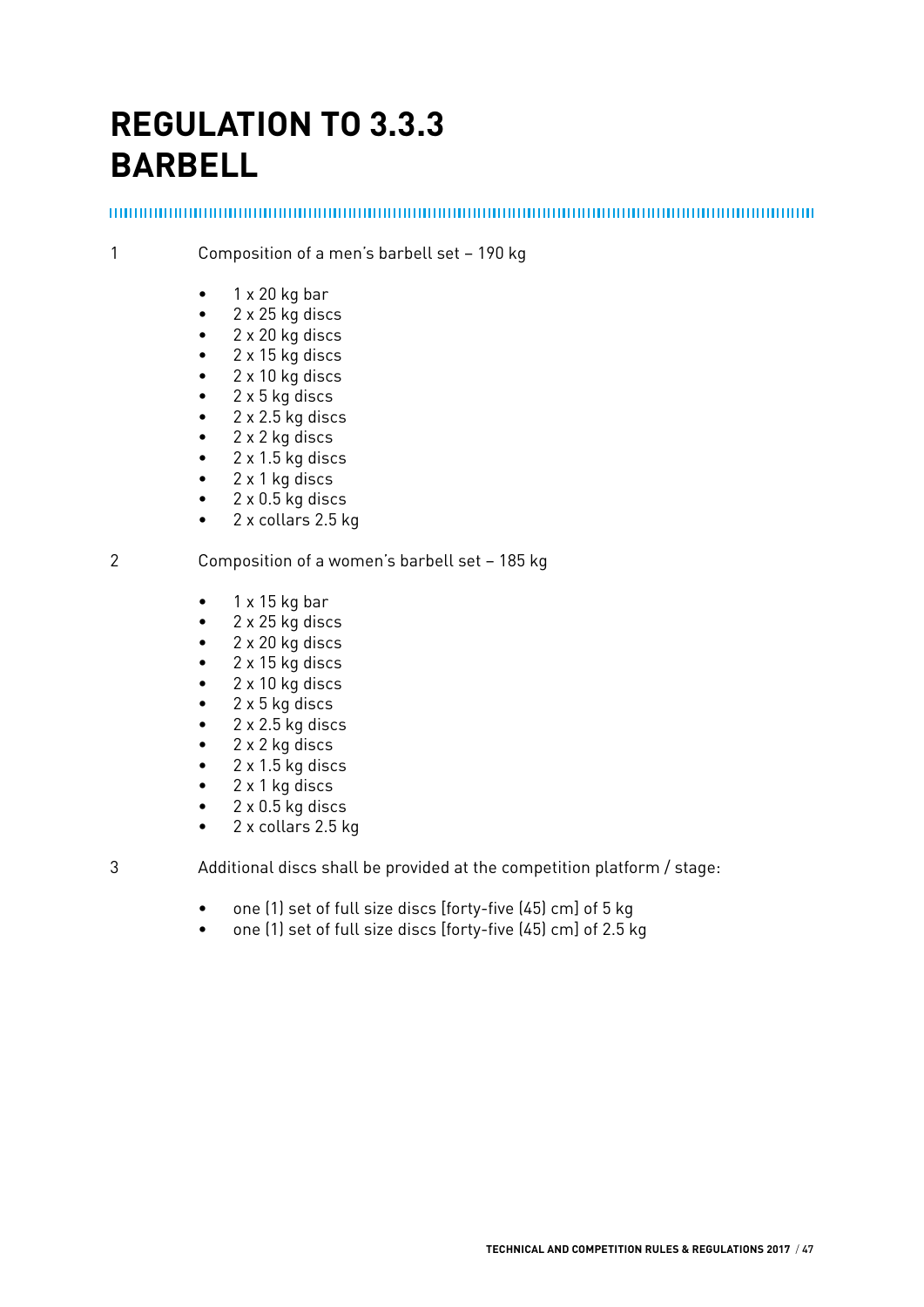#### **4 MEN'S BAR**

- manufactured from chromed steel
- machined with knurling in grip section
- weight  $= 20$  kg
- $\bullet$  length = 220 cm
- outer ends (sleeves) = 5 cm diameter / 41.5 cm long
- grip section = 2.8 cm diameter / 131 cm long
- 2 grip sections =  $44.5$  cm with nonknurled 0.5 cm strip 19.5 cm from inner sleeve
- centre knurling = 12 cm long
- demarcated with blue identification marking at each end and the centre of the bar
- tolerance = from  $+0.1\%$  to  $-0.05\%$
- $Rim$  diameter = minimum 7.3 cm, maximum 8.0 cm
- the sleeve must rotate freely

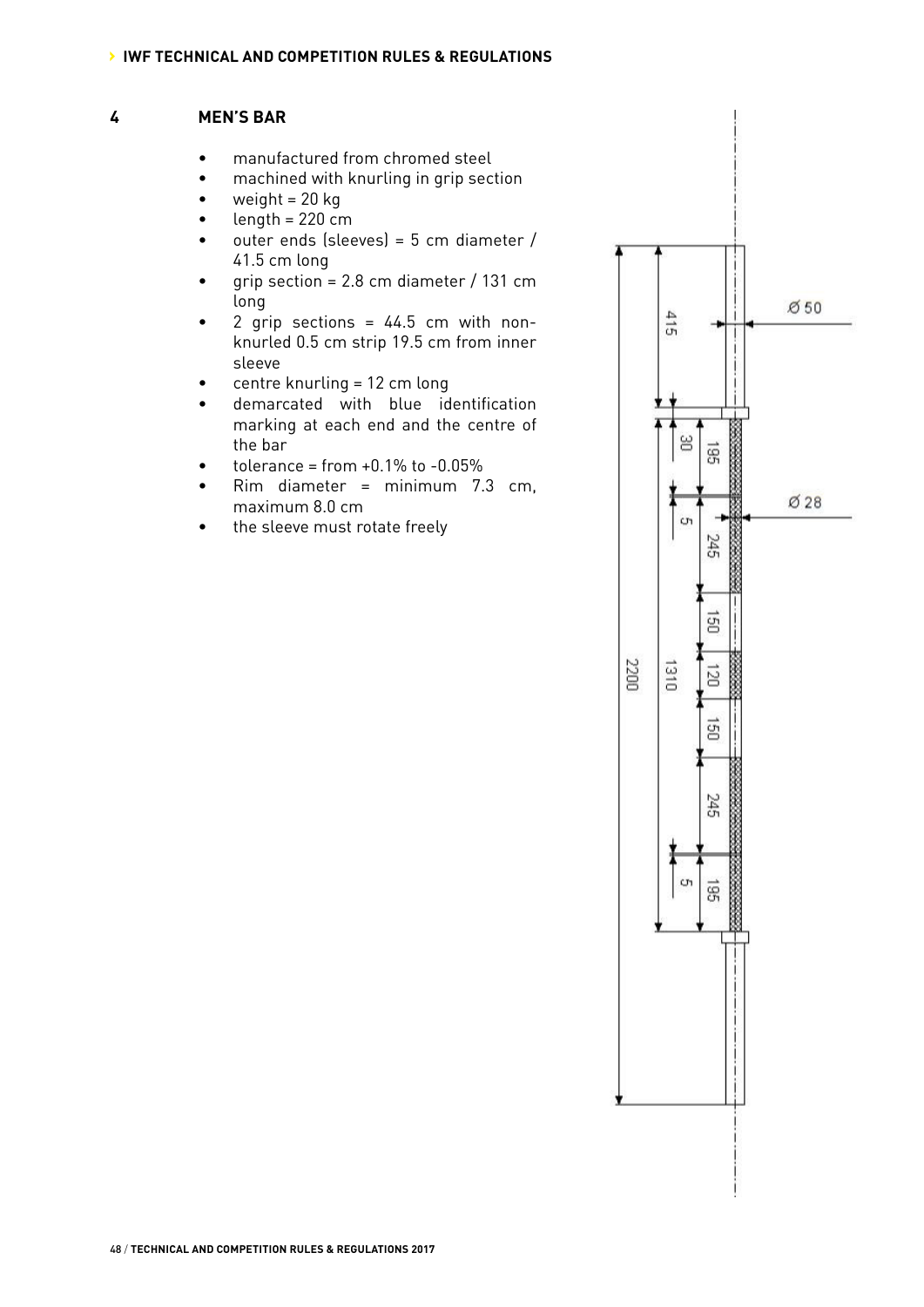#### **5 WOMEN'S BAR**

- manufactured from chromed steel
- machined with knurling in grip section
- weight  $= 15$  kg
- $length = 201$  cm
- outer ends (sleeves) =  $5 \text{ cm}$  diameter / 32 cm long
- grip section =  $2.5$  cm diameter / 131 cm long
- 2 grip sections spaced 42 cm apart with non-knurled 0.5 cm strip 19.5 cm from inner sleeve
- demarcated with yellow identification marking at each end and in centre of the bar
- tolerance = from  $+0.1\%$  to  $-0.05\%$
- $Rim$  diameter = minimum  $6.3$  cm, maximum 7.5 cm
- the sleeve must rotate freely

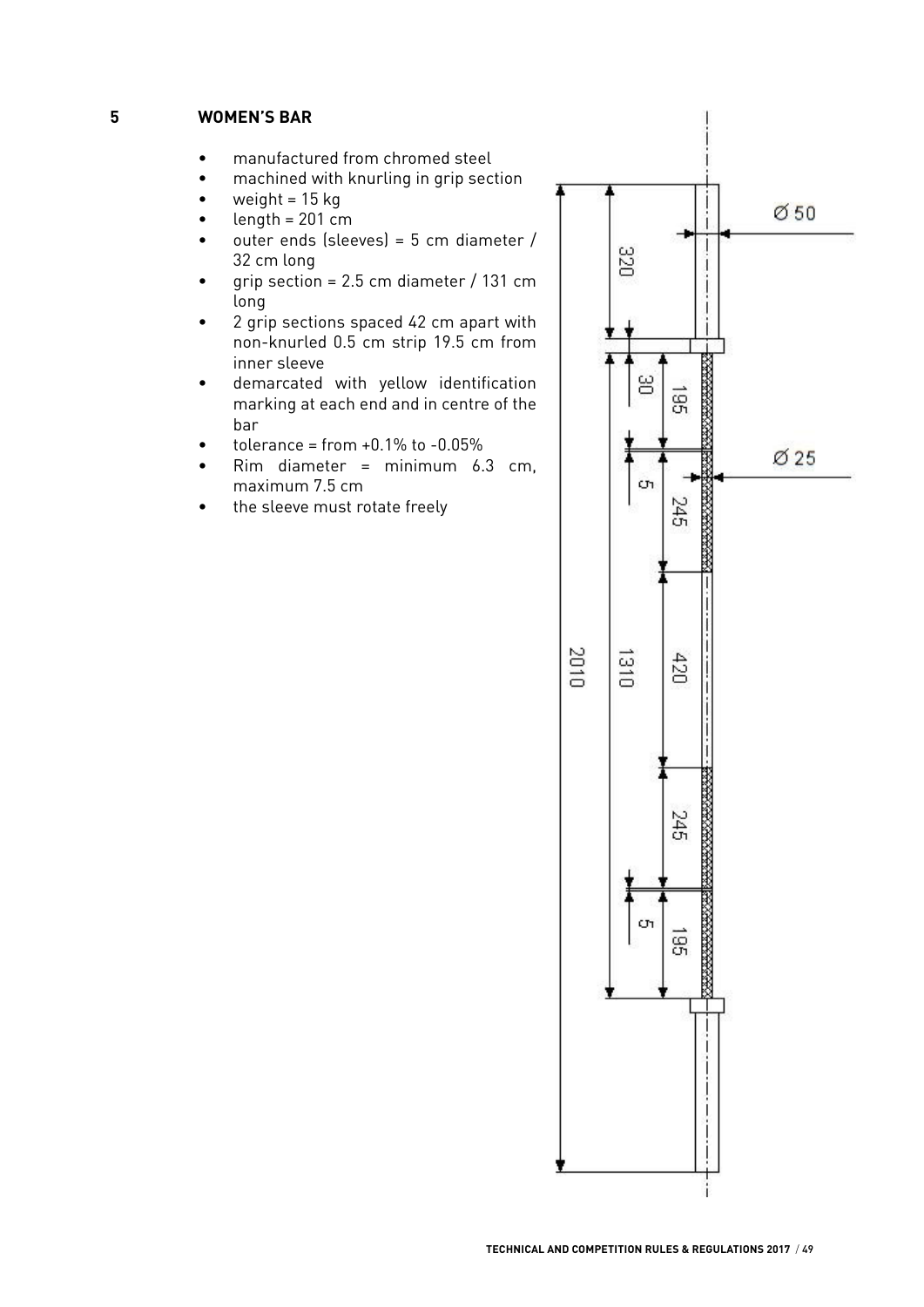#### **6 COMPETITION DISCS:**

- a) Diameter
	- Discs ≥ 10 kg : 45 cm ± 0.1 cm tolerance
	- Discs < 10 kg ≤ 45 cm ± 0.1 cm tolerance

#### b) Material

- Discs ≥ 10 kg: covered with rubber or plastic and coated on both sides with permanent colour
- Discs < 10 kg: may be made of metal or other IWF approved material

#### c) Tolerance

- Discs > 5 kg: from +0.1% to -0.05%
- Discs ≤ 5 kg: from +10 grams to -0 grams per part
- d) Marking
	- all discs must be clearly demarcated with the weight in kg
- e) Sizes

| Width   |                  | <b>Diameter</b>    |
|---------|------------------|--------------------|
| maximum | 6.7 cm           | 45 cm              |
| maximum | $5.4 \text{ cm}$ | 45 cm              |
| maximum | 4.3 cm           | 45 cm              |
| maximum | $3.5 \text{ cm}$ | 45 cm              |
| maximum | $2.65$ cm        | $23 cm - 26 cm$    |
| maximum | $2.3 \text{ cm}$ | 19 cm $-22$ cm     |
| maximum | $2.2 \text{ cm}$ | 15.5 cm - 19 cm    |
| maximum | $2.0 \text{ cm}$ | 13.9 cm - 17.5 cm  |
| maximum | $1.9 \text{ cm}$ | $11.8$ cm $-16$ cm |
| maximum | $1.6 \text{ cm}$ | 9.7 cm - 13.7 cm   |
|         |                  |                    |

#### **7 TRAINING DISCS:**

- $\bullet$  tolerance = from  $+0.8\%$  to  $-0.8\%$
- manufactured in colours with corresponding weight listed in TCRR 3.3.3.6
- may be manufactured in black with corresponding coloured rims and demarcated with "Training"

#### **8 COLLARS:**

- manufactured from chromed steel
- hole = 5 cm diameter
- may be designed for either outside loading or inside loading for 2 kg or less
- width = maximum 7.0 cm
- $to$  tolerance = from  $+10$  grams to -0 grams per part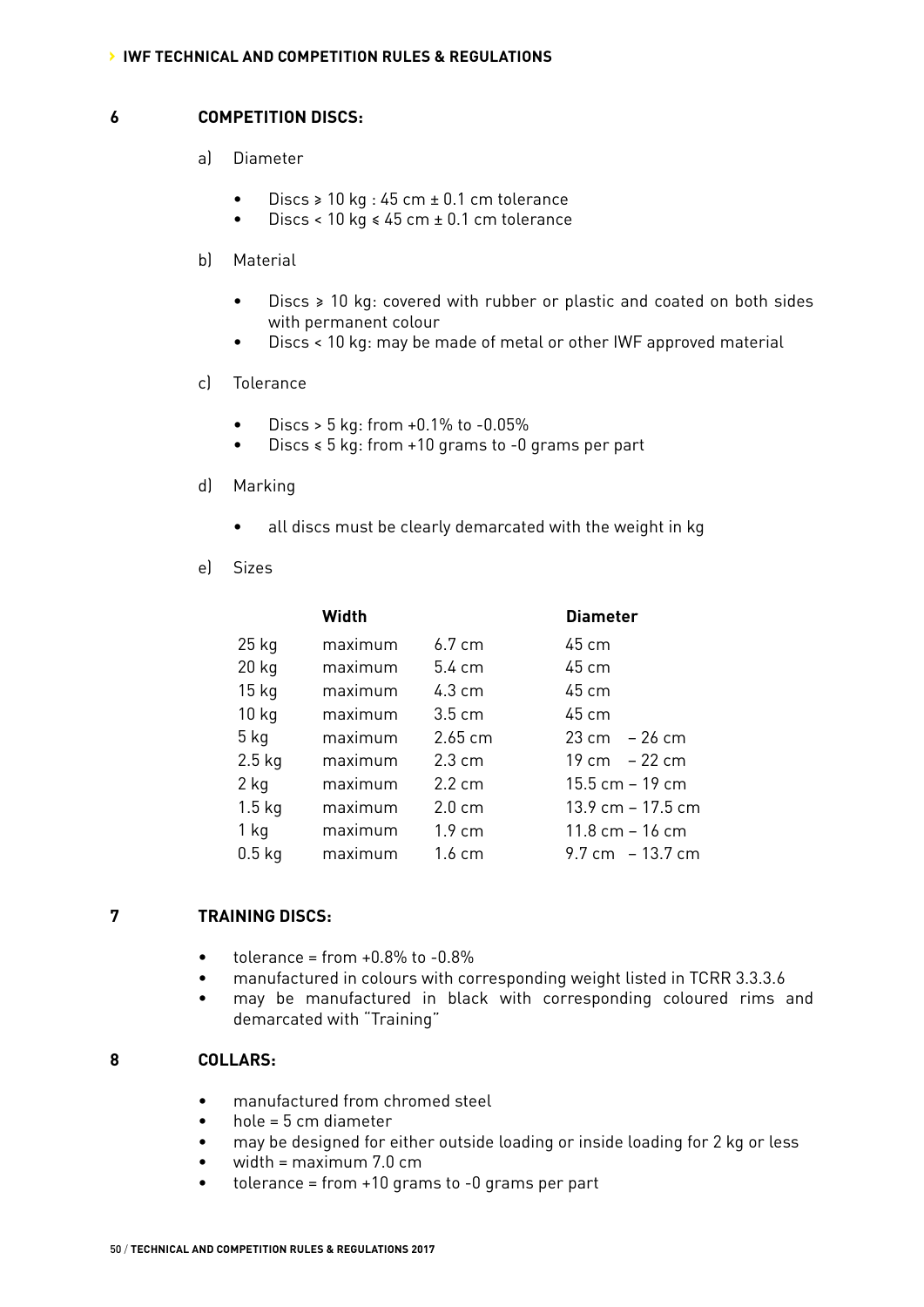### **TOLERANCE CHART**

| <b>WEIGHT</b>    |         | <b>COMPETITION</b> |         | <b>TRAINING</b> |
|------------------|---------|--------------------|---------|-----------------|
| <b>Barkg</b>     | Min. kg | Max. kg            | Min. kg | Max. kg         |
| 20               | 19.9900 | 20.0200            | N/A     | N/A             |
| 15               | 14.9925 | 15.0150            | N/A     | N/A             |
|                  |         |                    |         |                 |
| Disc kg          |         |                    |         |                 |
| 25               | 24.9875 | 25.0250            | 24.800  | 25.200          |
| 20               | 19.9900 | 20.0200            | 19.840  | 20.160          |
| 15               | 14.9925 | 15.0150            | 14.880  | 15.120          |
| 10               | 9.9950  | 10.0100            | 9.920   | 10.080          |
| 5                | 5.0000  | 5.0100             | 4.960   | 5.040           |
| 2.5              | 2.5000  | 2.5100             | 2.480   | 2.520           |
| $\overline{2}$   | 2.0000  | 2.0100             | 1.984   | 2.016           |
| 1.5              | 1.5000  | 1.5100             | 1.488   | 1.512           |
| 1                | 1.0000  | 1.0100             | 0.992   | 1.008           |
| 0.5              | 0.5000  | 0.5100             | 0.496   | 0.504           |
|                  |         |                    |         |                 |
| <b>Collar kg</b> |         |                    |         |                 |
| 2.5              | 2.5000  | 2.5100             | N/A     | N/A             |
|                  |         |                    |         |                 |

| $-0.05\%$ / $+0.1\%$ |  |
|----------------------|--|
|                      |  |
| $-0 g / +10 g$       |  |
|                      |  |
| $-0.8\% / +0.8\%$    |  |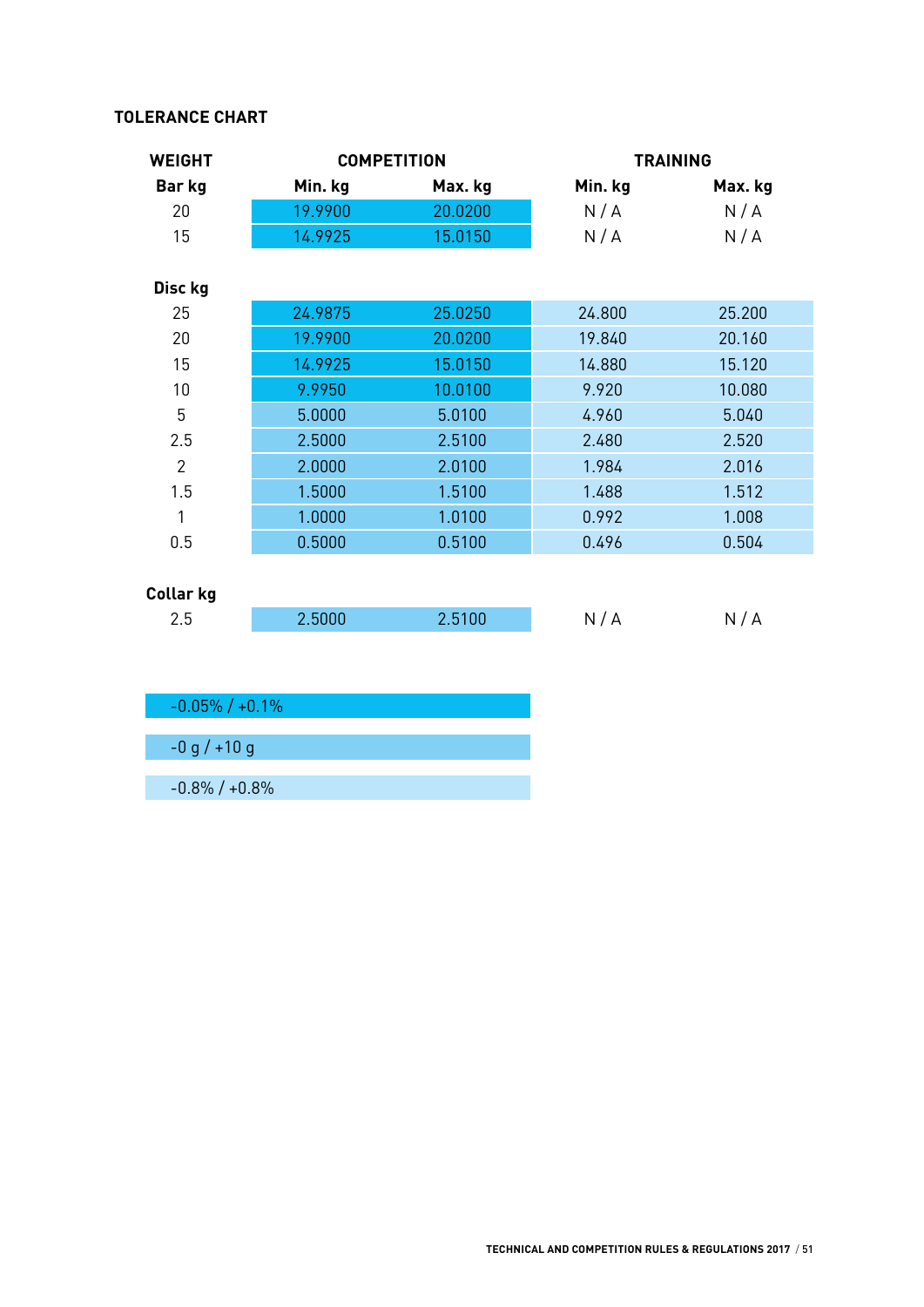## **REGULATION TO 3.3.3.11 LOADING CHART**

#### **MEN'S BARBELL**

| 26 kg        | 0.5, collar          |
|--------------|----------------------|
| 27 kg        | 1, collar            |
| 28 kg        | 1.5, collar          |
| 29 kg        | 2, collar            |
| <b>30 kg</b> | 2.5, collar          |
| 31 kg        | 2.5, .5, collar      |
| 32 kg        | 2.5, 1, collar       |
| 33 kg        | 2.5, 1.5, collar     |
| 34 kg        | 2.5, 2, Collar       |
| 35 kg        | 5, collar            |
| 36 kg        | 5, .5, collar        |
| 37 kg        | 5, 1, collar         |
| 38 kg        | 5, 1.5, collar       |
| 39 kg        | 5, 2, collar         |
| <b>40 kg</b> | 5, 2.5, collar       |
| 41 kg        | 5, 2.5, .5, collar   |
| 42 kg        | 5, 2.5, 1, collar    |
| 43 kg        | 5, 2.5, 1.5, collar  |
| 44 kg        | 5, 2.5, 2, collar    |
| 45 kg        | 10, collar           |
| 46 kg        | 10, .5, collar       |
| 47 kg        | 10, 1, collar        |
| 48 kg        | 10, 1 .5, collar     |
| 49 kg        | 10, 2, collar        |
| <b>50 kg</b> | 10, 2.5, collar      |
| 51 kg        | 10, 2.5, .5, collar  |
| 52 kg        | 10, 2.5, 1, collar   |
| 53 kg        | 10, 2.5, 1.5, collar |
| 54 kg        | 10, 2.5, 2, collar   |
| 55 kg        | 15, collar           |

| 56 kg        | 15, .5, collar       |
|--------------|----------------------|
| 57 kg        | 15, 1, collar        |
| 58 kg        | 15, 1.5, collar      |
| 59 kg        | 15, 2, collar        |
| <b>60 kg</b> | 15, 2.5, collar      |
| 61 kg        | 15, 2.5, .5, collar  |
| 62 kg        | 15, 2.5, 1, collar   |
| 63 kg        | 15, 2.5, 1.5, collar |
| 64 kg        | 15, 2.5, 2, collar   |
| 65 kg        | 20, collar           |
| 66 kg        | 20, .5, collar       |
| 67 kg        | 20, 1, collar        |
| 68 kg        | 20, 1.5, collar      |
| 69 kg        | 20, 2, collar        |
| <b>70 kg</b> | 20, 2.5, collar      |
| 71 kg        | 20, 2.5, .5, collar  |
| 72 kg        | 20, 2.5, 1, collar   |
| 73 kg        | 20, 2.5, 1.5, collar |
| 74 kg        | 20, 2.5, 2, collar   |
| 75 kg        | 25, collar           |
| 76 kg        | 25, .5, collar       |
| 77 kg        | 25, 1, collar        |
| 78 kg        | 25, 1.5, collar      |
|              |                      |
| 79 kg        | 25, 2, collar        |
| <b>80 kg</b> | 25, 2.5, collar      |
| 81 kg        | 25, 2.5, .5, collar  |
| 82 kg        | 25, 2.5, 1, collar   |
| 83 kg        | 25, 2.5, 1.5, collar |
| 84 kg        | 25, 2.5, 2, collar   |

52 / **TECHNICAL AND COMPETITION RULES & REGULATIONS 2017**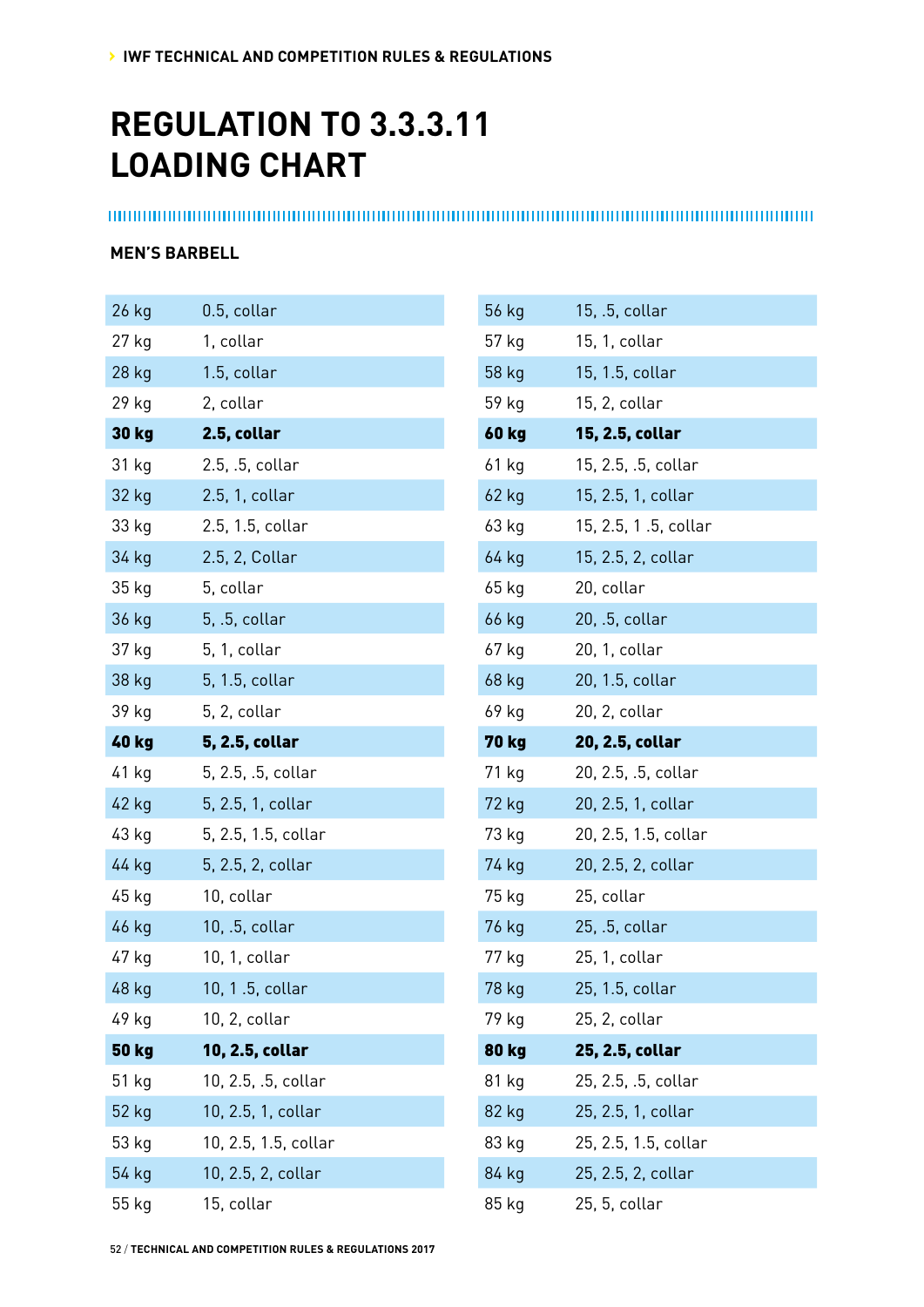| 86 kg        | 25, 5, .5, collar        |
|--------------|--------------------------|
| 87 kg        | 25, 5, 1, collar         |
| 88 kg        | 25, 5, 1.5, collar       |
| 89 kg        | 25, 5, 2, collar         |
| <b>90 kg</b> | 25, 5, 2.5, collar       |
| 91 kg        | 25, 5, 2.5, .5, collar   |
| 92 kg        | 25, 5, 2.5, 1, collar    |
| 93 kg        | 25, 5, 2.5, 1.5, collar  |
| 94 kg        | 25, 5, 2.5, 2, collar    |
| 95 kg        | 25, 10, collar           |
| <b>96 kg</b> | 25, 10, .5, collar       |
| 97 kg        | 25, 10, 1, collar        |
| 98 kg        | 25, 10, 1.5, collar      |
| 99 kg        | 25, 10, 2, collar        |
| 100 kg       | 25, 10, 2 .5, collar     |
| 101 kg       | 25, 10, 2.5, .5, collar  |
| 102 kg       | 25, 10, 2.5, 1, collar   |
| 103 kg       | 25, 10, 2.5, 1.5, collar |
| 104 kg       | 25, 10, 2.5, 2, collar   |
| 105 kg       | 25, 15, collar           |
| 106 kg       | 25, 15, .5, collar       |
| 107 kg       | 25, 15, 1, collar        |
| 108 kg       | 25, 15, 1.5, collar      |
| 109 kg       | 25, 15, 2, collar        |
| 110 kg       | 25, 15, 2.5, collar      |
| 111 kg       | 25, 15, 2.5, .5, collar  |
| 112 kg       | 25, 15, 2.5, 1, collar   |
| 113 kg       | 25, 15, 2.5, 1.5, collar |
| 114 kg       | 25, 15, 2.5, 2, collar   |
| 115 kg       | 25, 20, collar           |
| 116 kg       | 25, 20, .5, collar       |
| 117 kg       | 25, 20, 1, collar        |
| 118 kg       | 25, 20, 1.5, collar      |
| 119 kg       | 25, 20, 2, collar        |
| 120 kg       | 25, 20, 2.5, collar      |
|              |                          |

| 122 kg        | 25, 20, 2.5, 1, collar       |
|---------------|------------------------------|
| 123 kg        | 25, 20, 2.5, 1.5, collar     |
| 124 kg        | 25, 20, 2.5, 2, collar       |
| 125 kg        | 25, 25, collar               |
| 126 kg        | 25, 25, .5, collar           |
| 127 kg        | 25, 25, 1, collar            |
| 128 kg        | 25, 25, 1.5, collar          |
| 129 kg        | 25, 25, 2, collar            |
| 130 kg        | 25, 25, 2.5, collar          |
| 131 kg        | 25, 25, 2.5, .5, collar      |
| 132 kg        | 25, 25, 2.5, 1, collar       |
| 133 kg        | 25, 25, 2.5, 1.5, collar     |
| 134 kg        | 25, 25, 2.5, 2, collar       |
| 135 kg        | 25, 25, 5, collar            |
| 136 kg        | 25, 25, 5, .5, collar        |
| 137 kg        | 25, 25, 5, 1, collar         |
| 138 kg        | 25, 25, 5, 1.5, collar       |
| 139 kg        | 25, 25, 5, 2, collar         |
|               |                              |
| 140 kg        | 25, 25, 5, 2.5, collar       |
| 141 kg        | 25, 25, 5, 2.5, .5, collar   |
| 142 kg        | 25, 25, 5, 2.5, 1, collar    |
| 143 kg        | 25, 25, 5, 2.5, 1.5, collar  |
| 144 kg        | 25, 25, 5, 2.5, 2, collar    |
| 145 kg        | 25, 25, 10, collar           |
| 146 kg        | 25, 25, 10, .5, collar       |
| 147 kg        | 25, 25, 10, 1, collar        |
| 148 kg        | 25, 25, 10, 1.5, collar      |
| 149 kg        | 25, 25, 10, 2, collar        |
| <b>150 kg</b> | 25, 25, 10, 2.5, collar      |
| 151 kg        | 25, 25, 10, 2.5, .5, collar  |
| 152 kg        | 25, 25, 10, 2.5, 1, collar   |
| 153 kg        | 25, 25, 10, 2.5, 1.5, collar |
| 154 kg        | 25, 25, 10, 2.5, 2, collar   |
| 155 kg        | 25, 25, 15, collar           |
| 156 kg        | 25, 25, 15, .5, collar       |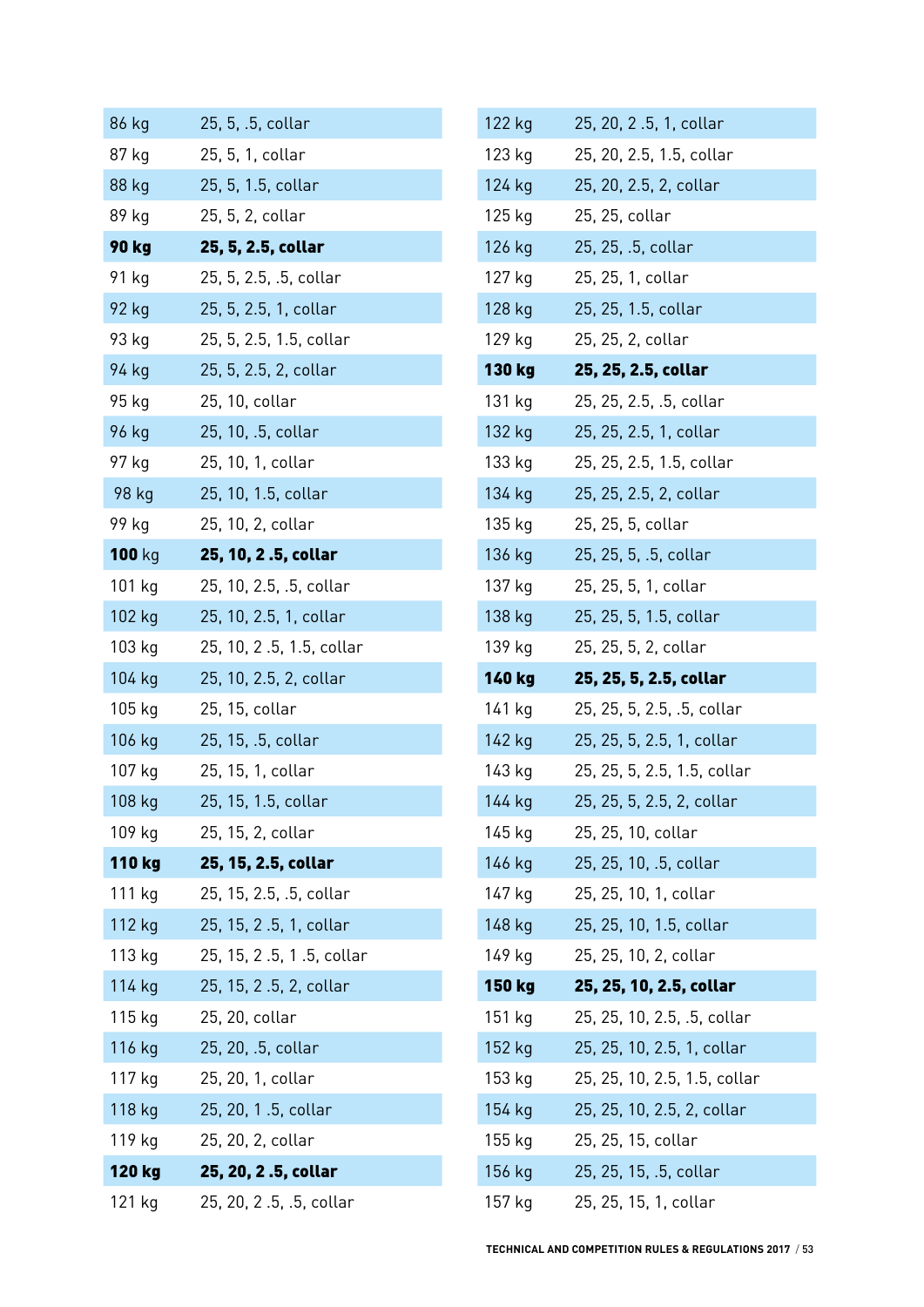| 158 kg        | 25, 25, 15, 1.5, collar         |
|---------------|---------------------------------|
| 159 kg        | 25, 25, 15, 2, collar           |
| 160 kg        | 25, 25, 15, 2.5, collar         |
| 161 kg        | 25, 25, 15, 2.5, .5, collar     |
| 162 kg        | 25, 25, 15, 2.5, 1, collar      |
| 163 kg        | 25, 25, 15, 2.5, 1.5, collar    |
| 164 kg        | 25, 25, 15, 2.5, 2, collar      |
| 165 kg        | 25, 25, 20, collar              |
| 166 kg        | 25, 25, 20, .5, collar          |
| 167 kg        | 25, 25, 20, 1, collar           |
| 168 kg        | 25, 25, 20, 1.5, collar         |
| 169 kg        | 25, 25, 20, 2, collar           |
| <b>170 kg</b> | 25, 25, 20, 2.5, collar         |
| 171 kg        | 25, 25, 20, 2.5, .5, collar     |
| 172 kg        | 25, 25, 20, 2.5, 1, collar      |
| 173 kg        | 25, 25, 20, 2.5, 1.5, collar    |
| 174 kg        | 25, 25, 20, 2.5, 2, collar      |
| 175 kg        | 25, 25, 25, collar              |
| 176 kg        | 25, 25, 25, .5, collar          |
| 177 kg        | 25, 25, 25, 1, collar           |
| 178 kg        | 25, 25, 25, 1.5, collar         |
| 179 kg        | 25, 25, 25, 2, collar           |
| 180 kg        | 25, 25, 25, 2.5, collar         |
| 181 kg        | 25, 25, 25, 2.5, .5, collar     |
| 182 kg        | 25, 25, 25, 2.5, 1, collar      |
| 183 kg        | 25, 25, 25, 2.5, 1.5, collar    |
| 184 kg        | 25, 25, 25, 2.5, 2, collar      |
| 185 kg        | 25, 25, 25, 5, collar           |
| 186 kg        | 25, 25, 25, 5, .5, collar       |
| 187 kg        | 25, 25, 25, 5, 1, collar        |
| 188 kg        | 25, 25, 25, 5, 1.5, collar      |
| 189 kg        | 25, 25, 25, 5, 2, collar        |
| 190 kg        | 25, 25, 25, 5, 2.5, collar      |
| 191 kg        | 25, 25, 25, 5, 2.5, .5, collar  |
| 192 kg        | 25, 25, 25, 5, 2.5, 1, collar   |
| 193 kg        | 25, 25, 25, 5, 2.5, 1.5, collar |

| 194 kg        | 25, 25, 25, 5, 2.5, 2, collar    |
|---------------|----------------------------------|
| 195 kg        | 25, 25, 25, 10, collar           |
| 196 kg        | 25, 25, 25, 10, .5, collar       |
| 197 kg        | 25, 25, 25, 10, 1, collar        |
| 198 kg        | 25, 25, 25, 10, 1.5, collar      |
| 199 kg        | 25, 25, 25, 10, 2, collar        |
| <b>200 kg</b> | 25, 25, 25, 10, 2.5, collar      |
| 201 kg        | 25, 25, 25, 10, 2.5, .5, collar  |
| 202 kg        | 25, 25, 25, 10, 2.5, 1, collar   |
| 203 kg        | 25, 25, 25, 10, 2.5, 1.5, collar |
| 204 kg        | 25, 25, 25, 10, 2.5, 2, collar   |
| 205 kg        | 25, 25, 25, 15, collar           |
| 206 kg        | 25, 25, 25, 15, .5, collar       |
| 207 kg        | 25, 25, 25, 15, 1, collar        |
| 208 kg        | 25, 25, 25, 15, 1.5, collar      |
| 209 kg        | 25, 25, 25, 15, 2, collar        |
| 210 kg        | 25, 25, 25, 15, 2.5, collar      |
| 211 kg        | 25, 25, 25, 15, 2.5, .5, collar  |
| 212 kg        | 25, 25, 25, 15, 2.5, 1, collar   |
|               |                                  |
| 213 kg        | 25, 25, 25, 15, 2.5, 1.5, collar |
| 214 kg        | 25, 25, 25, 15, 2.5, 2, collar   |
| 215 kg        | 25, 25, 25, 20, collar           |
| 216 kg        | 25, 25, 25, 20, .5, collar       |
| 217 kg        | 25, 25, 25, 20, 1, collar        |
| 218 kg        | 25, 25, 25, 20, 1.5, collar      |
| 219 kg        | 25, 25, 25, 20, 2, collar        |
| 220 kg        | 25, 25, 25, 20, 2.5, collar      |
| 221 kg        | 25, 25, 25, 20, 2.5, .5, collar  |
| 222 kg        | 25, 25, 25, 20, 2.5, 1, collar   |
| 223 kg        | 25, 25, 25, 20, 2.5, 1.5, collar |
| 224 kg        | 25, 25, 25, 20, 2.5, 2, collar   |
| 225 kg        | 25, 25, 25, 25, collar           |
| 226 kg        | 25, 25, 25, 25, .5, collar       |
| 227 kg        | 25, 25, 25, 25, 1, collar        |
| 228 kg        | 25, 25, 25, 25, 1.5, collar      |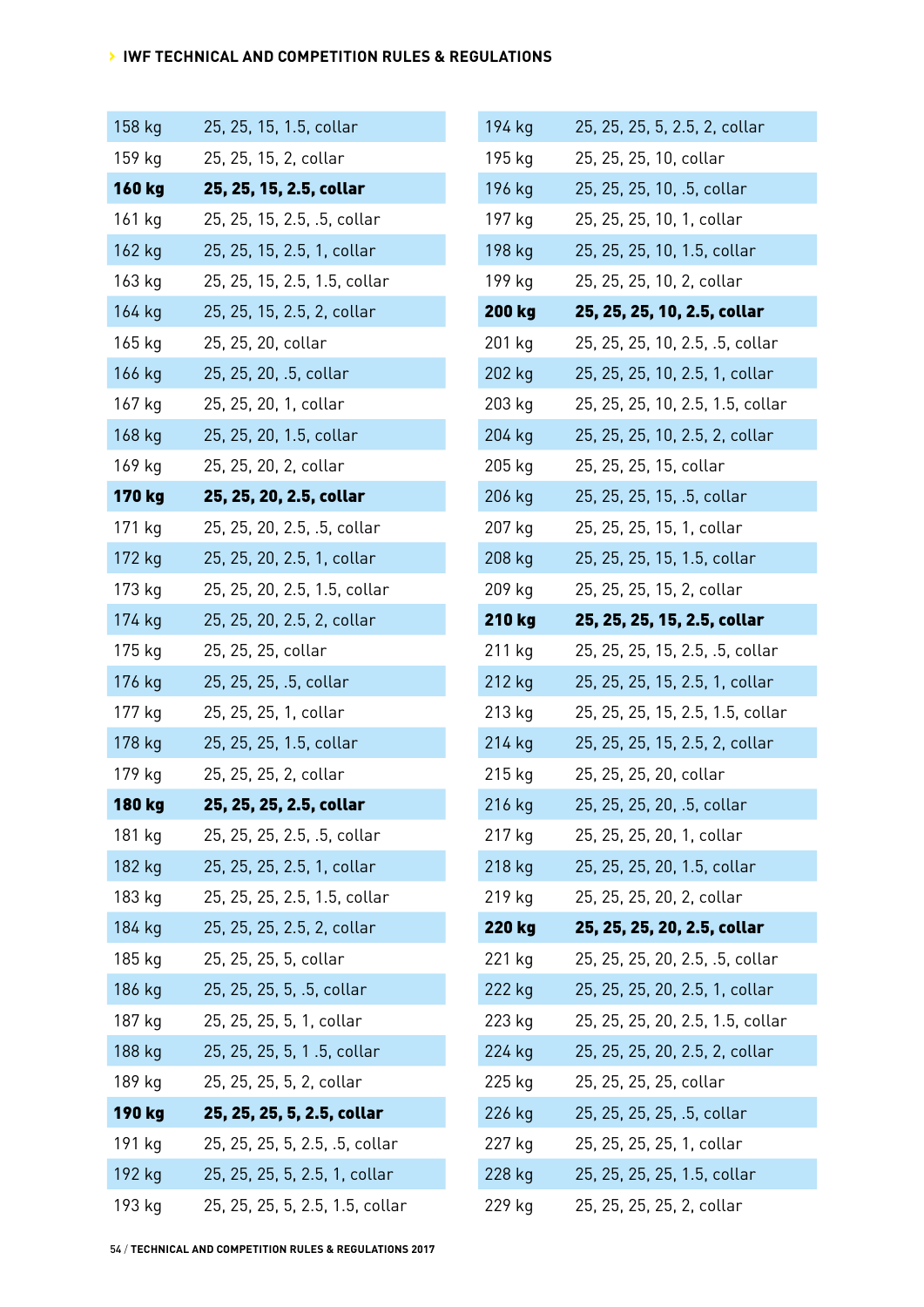| 230 kg        | 25, 25, 25, 25, 2.5, collar          |
|---------------|--------------------------------------|
| 231 kg        | 25, 25, 25, 25, 2.5, .5, collar      |
| 232 kg        | 25, 25, 25, 25, 2.5, 1, collar       |
| 233 kg        | 25, 25, 25, 25, 2.5, 1.5, collar     |
| 234 kg        | 25, 25, 25, 25, 2.5, 2, collar       |
| 235 kg        | 25, 25, 25, 25, 5, collar            |
| 236 kg        | 25, 25, 25, 25, 5, .5, collar        |
| 237 kg        | 25, 25, 25, 25, 5, 1, collar         |
| 238 kg        | 25, 25, 25, 25, 5, 1.5, collar       |
| 239 kg        | 25, 25, 25, 25, 5, 2, collar         |
| <b>240 kg</b> | 25, 25, 25, 25, 5, 2.5, collar       |
| 241 kg        | 25, 25, 25, 25, 5, 2.5, .5, collar   |
| 242 kg        | 25, 25, 25, 25, 5, 2.5, 1, collar    |
| 243 kg        | 25, 25, 25, 25, 5, 2.5, 1.5, collar  |
| 244 kg        | 25, 25, 25, 25, 5, 2.5, 2, collar    |
| 245 kg        | 25, 25, 25, 25, 10, collar           |
| 246 kg        | 25, 25, 25, 25, 10, .5, collar       |
| 247 kg        | 25, 25, 25, 25, 10, 1, collar        |
| 248 kg        | 25, 25, 25, 25, 10, 1.5, collar      |
| 249 kg        | 25, 25, 25, 25, 10, 2, collar        |
| <b>250 kg</b> | 25, 25, 25, 25, 10, 2.5, collar      |
| 251 kg        | 25, 25, 25, 25, 10, 2.5, .5, collar  |
| 252 kg        | 25, 25, 25, 25, 10, 2.5, 1, collar   |
| 253 kg        | 25, 25, 25, 25, 10, 2.5, 1.5, collar |
| 254 kg        | 25, 25, 25, 25, 10, 2.5, 2, collar   |
| 255 kg        | 25, 25, 25, 25, 15, collar           |
|               |                                      |
| 256 kg        | 25, 25, 25, 25, 15, .5, collar       |
| 257 kg        | 25, 25, 25, 25, 15, 1, collar        |
| 258 kg        | 25, 25, 25, 25, 15, 1.5, collar      |
| 259 kg        | 25, 25, 25, 25, 15, 2, collar        |
| 260 kg        | 25, 25, 25, 25, 15, 2.5, collar      |
| 261 kg        | 25, 25, 25, 25, 15, 2.5, .5, collar  |
| 262 kg        | 25, 25, 25, 25, 15, 2.5, 1, collar   |
| 263 kg        | 25, 25, 25, 25, 15, 2.5, 1.5, collar |
| 264 kg        | 25, 25, 25, 25, 15, 2.5, 2, collar   |

| <b>270 kg</b> | 25, 25, 25, 25, 20, 2.5, collar |
|---------------|---------------------------------|
| 269 kg        | 25, 25, 25, 25, 20, 2, collar   |
| 268 kg        | 25, 25, 25, 25, 20, 1.5, collar |
| 267 kg        | 25, 25, 25, 25, 20, 1, collar   |
| 266 kg        | 25, 25, 25, 25, 20, .5, collar  |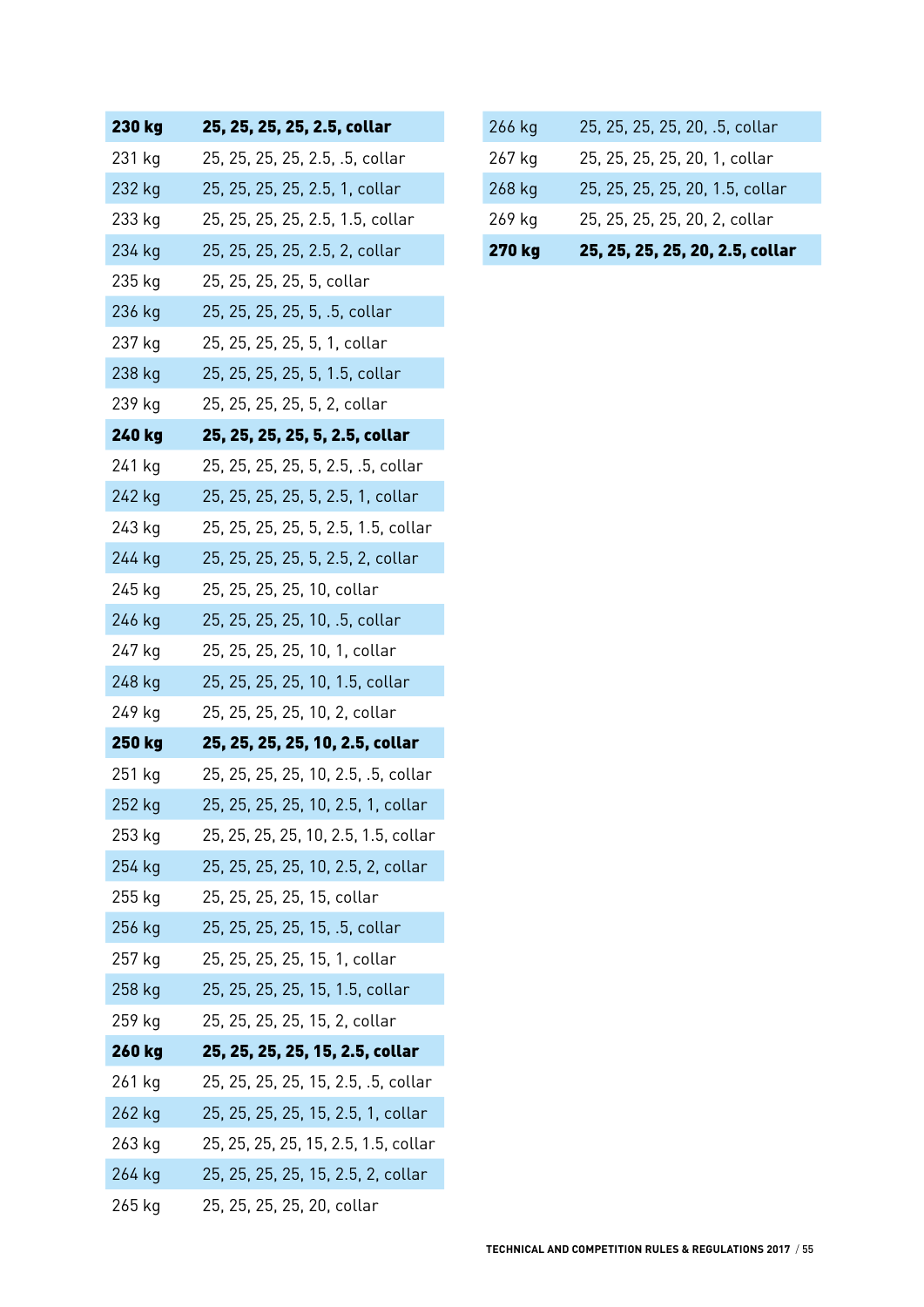### **WOMEN'S BARBELL**

| 21 kg        | 0.5, collar          |
|--------------|----------------------|
| 22 kg        | 1, collar            |
| 23 kg        | 1.5, collar          |
| 24 kg        | 2, collar            |
| $25$ $kg$    | 2.5, collar          |
| 26 kg        | 2.5, .5, collar      |
| 27 kg        | 2.5, 1, collar       |
| 28 kg        | 2.5, 1.5, collar     |
| 29 kg        | 2.5, 2, Collar       |
| 30 kg        | 5, collar            |
| 31 kg        | 5, .5, collar        |
| 32 kg        | 5, 1, collar         |
| 33 kg        | 5, 1.5, collar       |
| 34 kg        | 5, 2, collar         |
| 35 kg        | 5, 2.5, collar       |
| 36 kg        | 5, 2.5, .5, collar   |
| 37 kg        | 5, 2.5, 1, collar    |
| 38 kg        | 5, 2.5, 1.5, collar  |
| 39 kg        | 5, 2.5, 2, collar    |
| 40 kg        | 10, collar           |
| 41 kg        | 10, .5, collar       |
| 42 kg        |                      |
|              | 10, 1, collar        |
| 43 kg        | 10, 1 .5, collar     |
| 44 kg        | 10, 2, collar        |
| 45 kg        | 10, 2.5, collar      |
| 46 kg        | 10, 2.5, .5, collar  |
| 47 kg        | 10, 2.5, 1, collar   |
| 48 kg        | 10, 2.5, 1.5, collar |
| 49 kg        | 10, 2.5, 2, collar   |
| <b>50 kg</b> | 15, collar           |
| 51 kg        | 15, .5, collar       |
| 52 kg        | 15, 1, collar        |
| 53 kg        | 15, 1.5, collar      |

| 55 kg        | 15, 2.5, collar        |
|--------------|------------------------|
| 56 kg        | 15, 2.5, .5, collar    |
| 57 kg        | 15, 2.5, 1, collar     |
| 58 kg        | 15, 2.5, 1.5, collar   |
| 59 kg        | 15, 2.5, 2, collar     |
| <b>60 kg</b> | 20, collar             |
| 61 kg        | 20, .5, collar         |
| 62 kg        | 20, 1, collar          |
| 63 kg        | 20, 1.5, collar        |
| 64 kg        | 20, 2, collar          |
| 65 kg        | 20, 2.5, collar        |
| 66 kg        | 20, 2.5, .5, collar    |
| 67 kg        | 20, 2.5, 1, collar     |
| 68 kg        | 20, 2.5, 1.5, collar   |
| 69 kg        | 20, 2.5, 2, collar     |
| 70 kg        | 25, collar             |
| 71 kg        | 25, .5, collar         |
| 72 kg        | 25, 1, collar          |
| 73 kg        | 25, 1.5, collar        |
| 74 kg        | 25, 2, collar          |
| 75 kg        | 25, 2.5, collar        |
| 76 kg        | 25, 2.5, .5, collar    |
| 77 kg        | 25, 2.5, 1, collar     |
| 78 kg        | 25, 2.5, 1.5, collar   |
| 79 kg        | 25, 2.5, 2, collar     |
| 80 kg        | 25, 5, collar          |
| 81 kg        | 25, 5, .5, collar      |
| 82 kg        | 25, 5, 1, collar       |
| 83 kg        | 25, 5, 1.5, collar     |
| 84 kg        | 25, 5, 2, collar       |
| 85 kg        | 25, 5, 2.5, collar     |
| 86 kg        | 25, 5, 2.5, .5, collar |
| 87 kg        | 25, 5, 2.5, 1, collar  |
|              |                        |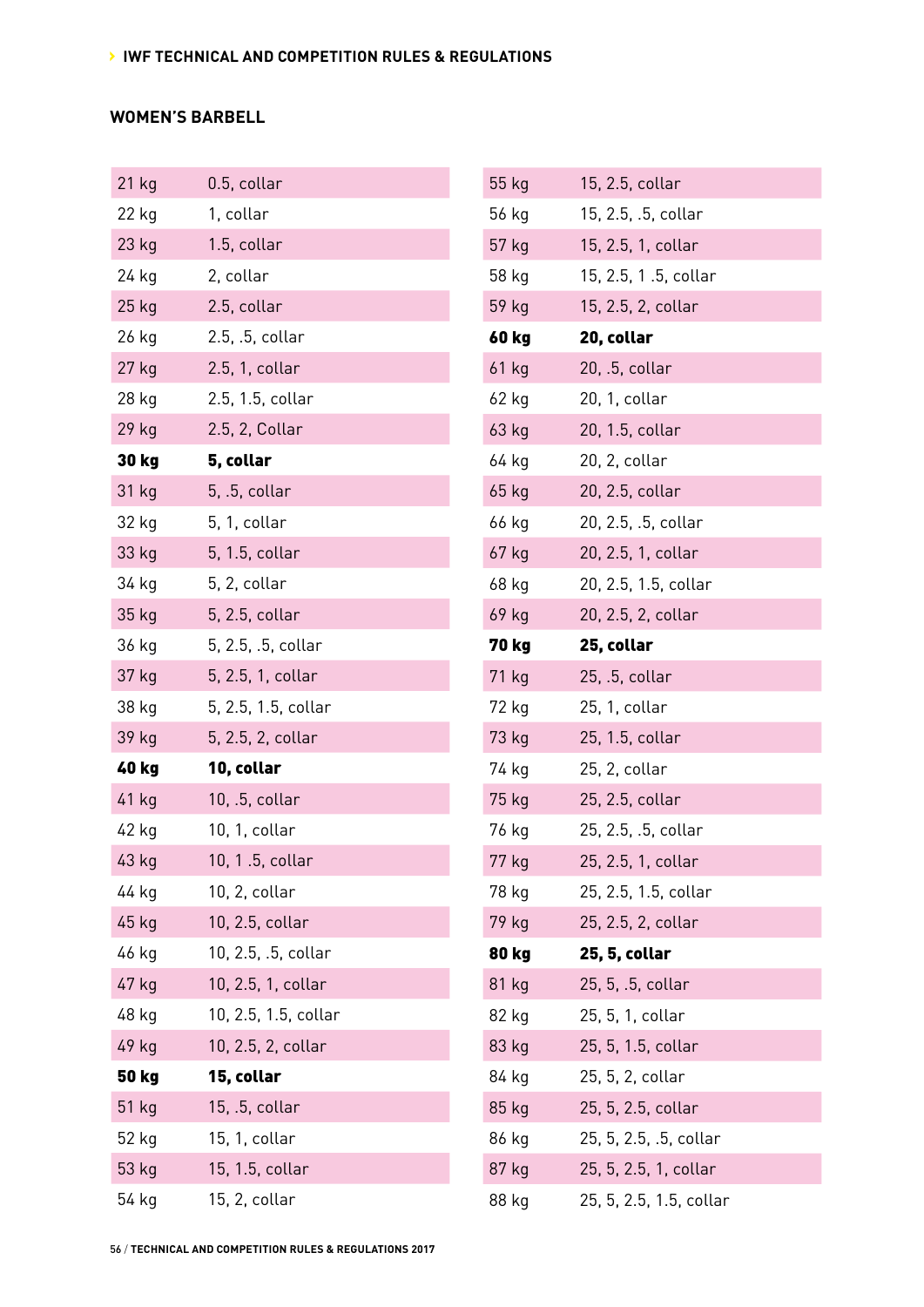| 89 kg  | 25, 5, 2.5, 2, collar    |
|--------|--------------------------|
| 90 kg  | 25, 10, collar           |
| 91 kg  | 25, 10, .5, collar       |
| 92 kg  | 25, 10, 1, collar        |
| 93 kg  | 25, 10, 1.5, collar      |
| 94 kg  | 25, 10, 2, collar        |
| 95 kg  | 25, 10, 2.5, collar      |
| 96 kg  | 25, 10, 2.5, .5, collar  |
| 97 kg  | 25, 10, 2.5, 1, collar   |
| 98 kg  | 25, 10, 2.5, 1.5, collar |
| 99 kg  | 25, 10, 2.5, 2, collar   |
| 100 kg | 25, 15, collar           |
| 101 kg | 25, 15, .5, collar       |
| 102 kg | 25, 15, 1, collar        |
| 103 kg | 25, 15, 1.5, collar      |
| 104 kg | 25, 15, 2, collar        |
| 105 kg | 25, 15, 2.5, collar      |
| 106 kg | 25, 15, 2.5, .5, collar  |
| 107 kg | 25, 15, 2.5, 1, collar   |
|        |                          |
| 108 kg | 25, 15, 2.5, 1.5, collar |
| 109 kg | 25, 15, 2.5, 2, collar   |
| 110 kg | 25, 20, collar           |
| 111 kg | 25, 20, .5, collar       |
| 112 kg | 25, 20, 1, collar        |
| 113 kg | 25, 20, 1.5, collar      |
| 114 kg | 25, 20, 2, collar        |
| 115 kg | 25, 20, 2.5, collar      |
| 116 kg | 25, 20, 2.5, .5, collar  |
| 117 kg | 25, 20, 2.5, 1, collar   |
| 118 kg | 25, 20, 2.5, 1.5, collar |
| 119 kg | 25, 20, 2.5, 2, collar   |
| 120 kg | 25, 25, collar           |
| 121 kg | 25, 25, .5, collar       |
| 122 kg | 25, 25, 1, collar        |
| 123 kg | 25, 25, 1.5, collar      |

| 125 kg | 25, 25, 2.5, collar          |
|--------|------------------------------|
| 126 kg | 25, 25, 2.5, .5, collar      |
| 127 kg | 25, 25, 2.5, 1, collar       |
| 128 kg | 25, 25, 2.5, 1.5, collar     |
| 129 kg | 25, 25, 2.5, 2, collar       |
| 130 kg | 25, 25, 5, collar            |
| 131 kg | 25, 25, 5, .5, collar        |
| 132 kg | 25, 25, 5, 1, collar         |
| 133 kg | 25, 25, 5, 1.5, collar       |
| 134 kg | 25, 25, 5, 2, collar         |
| 135 kg | 25, 25, 5, 2.5, collar       |
| 136 kg | 25, 25, 5, 2.5, .5, collar   |
| 137 kg | 25, 25, 5, 2.5, 1, collar    |
| 138 kg | 25, 25, 5, 2.5, 1.5, collar  |
| 139 kg | 25, 25, 5, 2.5, 2, collar    |
| 140 kg | 25, 25, 10, collar           |
| 141 kg | 25, 25, 10, .5, collar       |
| 142 kg | 25, 25, 10, 1, collar        |
| 143 kg | 25, 25, 10, 1.5, collar      |
| 144 kg | 25, 25, 10, 2, collar        |
| 145 kg | 25, 25, 10, 2.5, collar      |
| 146 kg | 25, 25, 10, 2.5, .5, collar  |
| 147 kg | 25, 25, 10, 2.5, 1, collar   |
| 148 kg | 25, 25, 10, 2.5, 1.5, collar |
| 149 kg | 25, 25, 10, 2.5, 2, collar   |
| 150 kg | 25, 25, 15, collar           |
| 151 kg | 25, 25, 15, .5, collar       |
| 152 kg | 25, 25, 15, 1, collar        |
| 153 kg | 25, 25, 15, 1.5, collar      |
| 154 kg | 25, 25, 15, 2, collar        |
| 155 kg | 25, 25, 15, 2.5, collar      |
| 156 kg | 25, 25, 15, 2.5, .5, collar  |
| 157 kg | 25, 25, 15, 2.5, 1, collar   |
| 158 kg | 25, 25, 15, 2.5, 1.5, collar |
| 159 kg | 25, 25, 15, 2.5, 2, collar   |
|        |                              |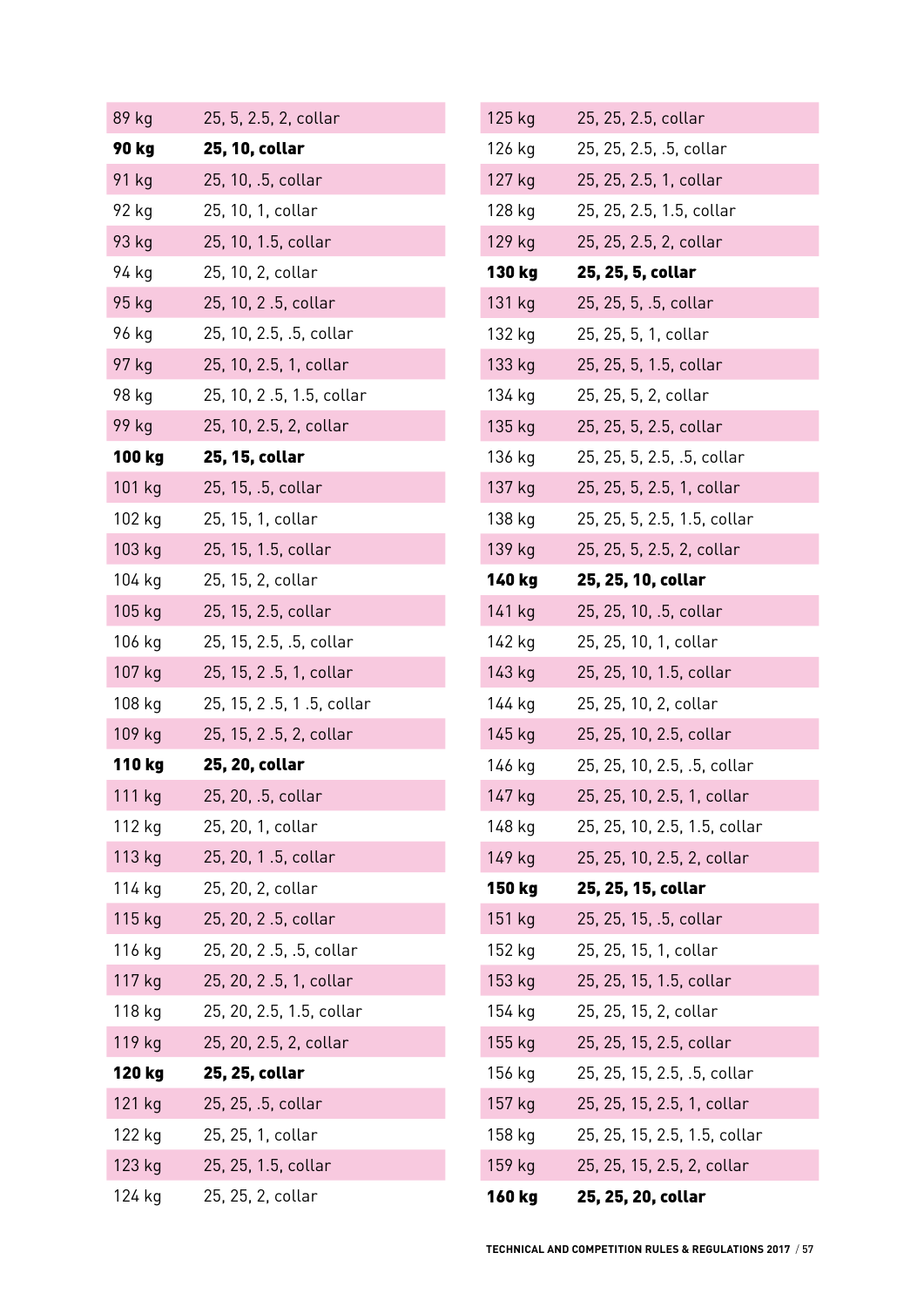| 161 kg | 25, 25, 20, .5, collar          |
|--------|---------------------------------|
| 162 kg | 25, 25, 20, 1, collar           |
| 163 kg | 25, 25, 20, 1.5, collar         |
| 164 kg | 25, 25, 20, 2, collar           |
| 165 kg | 25, 25, 20, 2.5, collar         |
| 166 kg | 25, 25, 20, 2.5, .5, collar     |
| 167 kg | 25, 25, 20, 2.5, 1, collar      |
| 168 kg | 25, 25, 20, 2.5, 1.5, collar    |
| 169 kg | 25, 25, 20, 2.5, 2, collar      |
| 170 kg | 25, 25, 25, collar              |
| 171 kg | 25, 25, 25, .5, collar          |
| 172 kg | 25, 25, 25, 1, collar           |
| 173 kg | 25, 25, 25, 1.5, collar         |
| 174 kg | 25, 25, 25, 2, collar           |
| 175 kg | 25, 25, 25, 2.5, collar         |
| 176 kg | 25, 25, 25, 2.5, .5, collar     |
| 177 kg | 25, 25, 25, 2.5, 1, collar      |
| 178 kg | 25, 25, 25, 2.5, 1.5, collar    |
| 179 kg | 25, 25, 25, 2.5, 2, collar      |
| 180 kg | 25, 25, 25, 5, collar           |
| 181 kg | 25, 25, 25, 5, .5, collar       |
| 182 kg | 25, 25, 25, 5, 1, collar        |
| 183 kg | 25, 25, 25, 5, 1 .5, collar     |
| 184 kg | 25, 25, 25, 5, 2, collar        |
| 185 kg | 25, 25, 25, 5, 2.5, collar      |
| 186 kg | 25, 25, 25, 5, 2.5, .5, collar  |
| 187 kg | 25, 25, 25, 5, 2.5, 1, collar   |
| 188 kg | 25, 25, 25, 5, 2.5, 1.5, collar |
| 189 kg | 25, 25, 25, 5, 2.5, 2, collar   |
| 190 kg | 25, 25, 25, 10, collar          |
| 191 kg | 25, 25, 25, 10, .5, collar      |
| 192 kg | 25, 25, 25, 10, 1, collar       |
| 193 kg | 25, 25, 25, 10, 1.5, collar     |
| 194 kg | 25, 25, 25, 10, 2, collar       |
| 195 kg | 25, 25, 25, 10, 2.5, collar     |
| 196 kg | 25, 25, 25, 10, 2.5, .5, collar |

| <b>200 kg</b> | 25, 25, 25, 15, collar           |
|---------------|----------------------------------|
| 199 kg        | 25, 25, 25, 10, 2.5, 2, collar   |
| 198 kg        | 25, 25, 25, 10, 2.5, 1.5, collar |
| 197 kg        | 25, 25, 25, 10, 2.5, 1, collar   |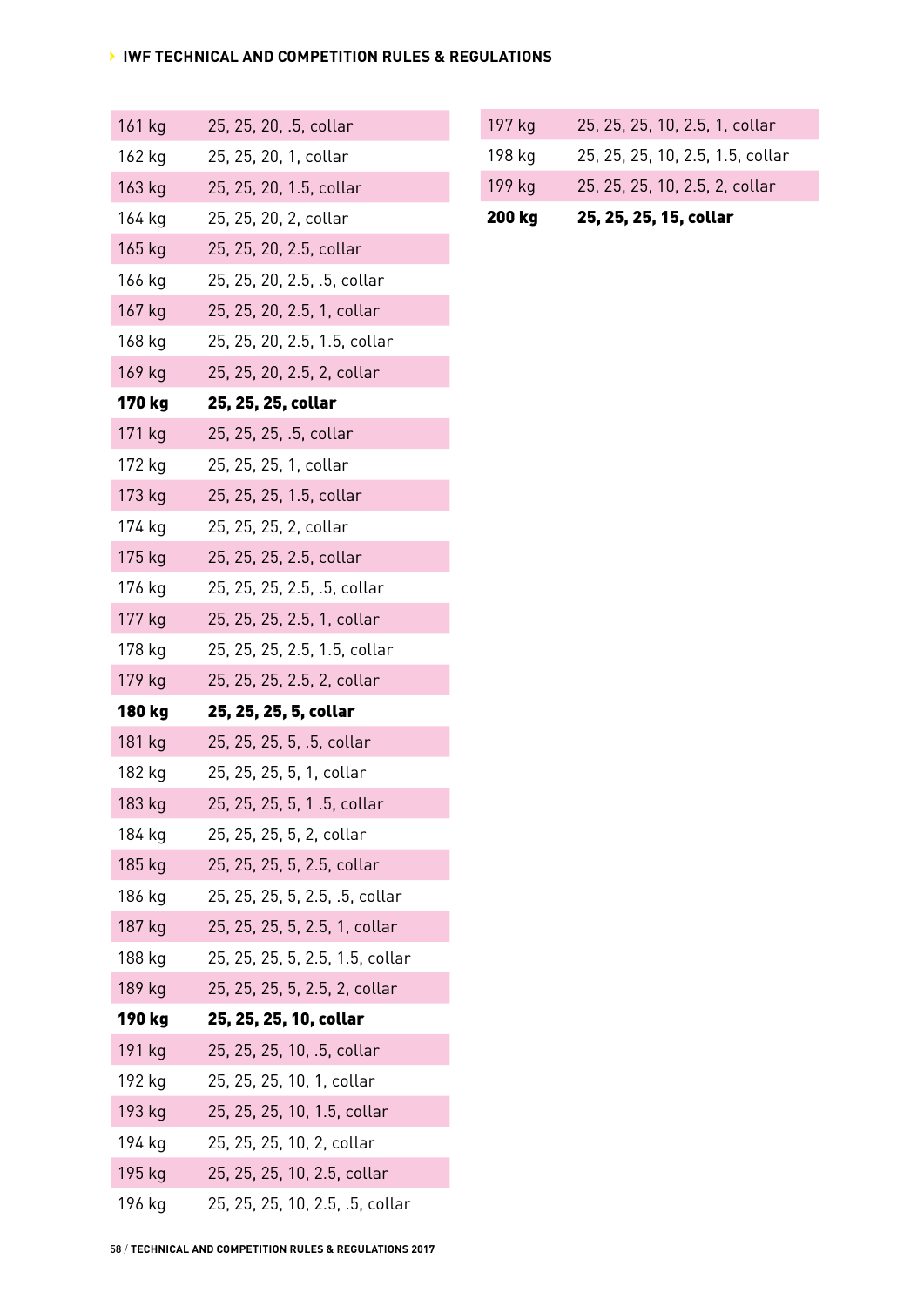## **REGULATION TO 3.3.4 SCALES**

### **1 SCALES MUST:**

- be electronic; with display and / or printout or both
- capacity = weigh up to 200 kg
- precision = 10 grams maximum
- minimum three (3) scales official scale, test scale and training venue scale
- certified by local authorities within three (3) months from start of the Event
- Olympic Games, Youth Olympic Games scales must be calibrated daily

### **REGULATION TO 3.3.5 ATHLETE BIBS / ATHLETE PASSES / WARM-UP PASSES**

The host Member Federation / Organising Committee must supply a sufficient amount of Athlete Bibs and safety pins:

#### **1 ATHLETE BIBS:**

- $\bullet$  minimum 100 cm<sup>2</sup>
- maximum 150 cm²
- Bib background and text may be any colour
- text size and colour must be clear, concise and legible from a distance
- start numbers range from 1 to 18, as required
- new start numbers are issued for each group
- securely fastened with four pins (one on each corner) on leg of athletes' costume
- logos (IWF, Host Member Federation, NOC, sponsors, etc.) are acceptable; relevant manufacturers identification rules and regulations apply (See TCRR 4.8)

#### **2 ATHLETE PASSES**

- shall indicate gender, bodyweight category, group contested
- shall indicate "Athlete"
- shall be made of cardstock or similar product
- background and text may be any colour
- assorted and / or different colours for each group
- text size and colour must be clear, concise and legible from a distance
- affixed with a lanyard
- logos (IWF, host Member Federation, NOC, sponsors, etc.) are acceptable; relevant manufacturer's identification rules and regulations apply (see TCRR 4.8)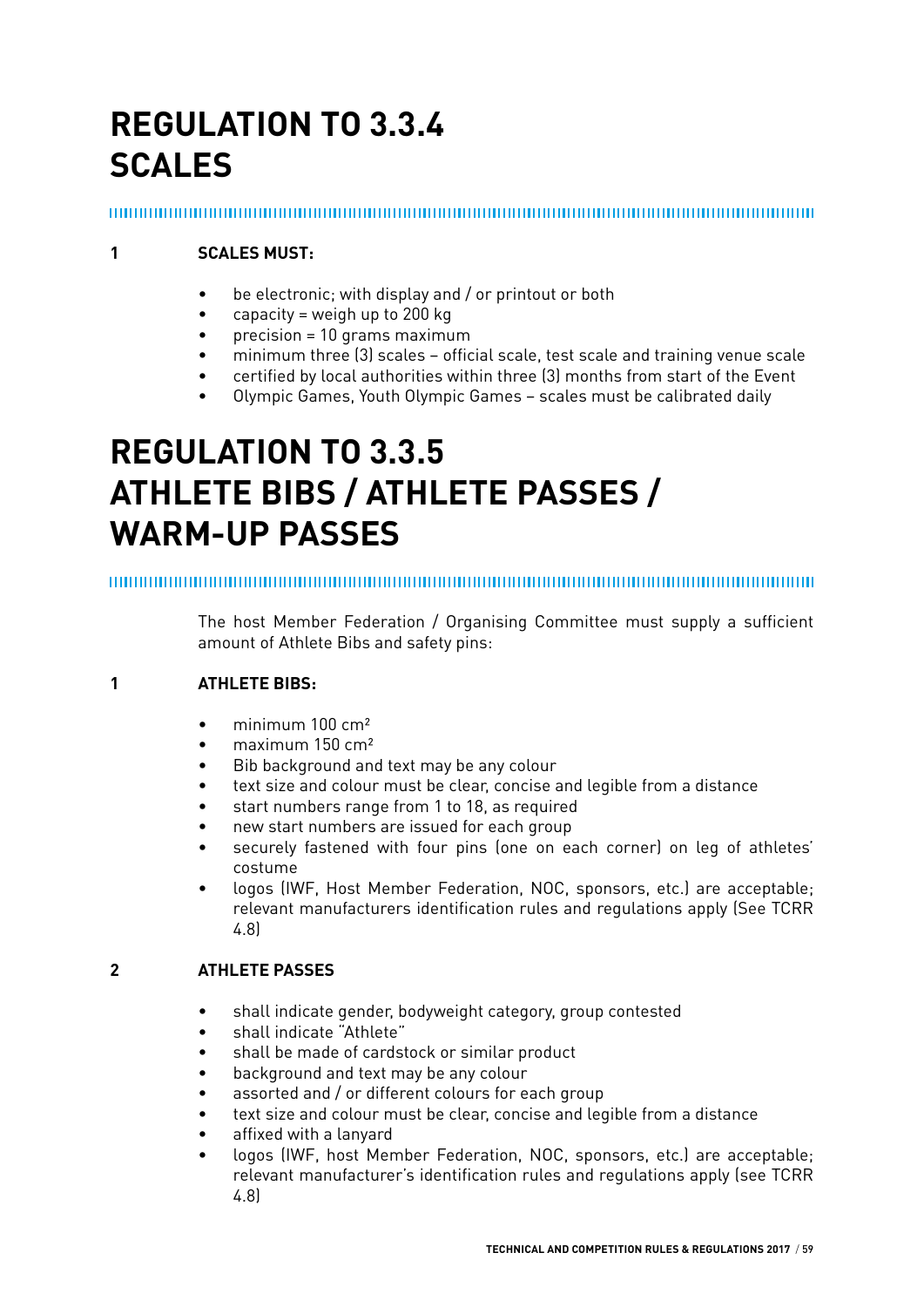#### **3 WARM-UP PASSES:**

- shall indicate gender, bodyweight category, group contested
- shall be made of cardstock or similar product
- background and text may be any colour
- assorted and / or different colours for each group
- text size and colour must be clear, concise and legible from a distance
- affixed with a lanyard
- logos (IWF, host Member Federation, NOC, sponsors, etc.) are acceptable; relevant manufacturer's identification rules and regulations apply (See TCRR 4.8)

### **REGULATION TO 3.3.6.1 REFEREE LIGHT SYSTEM**

- 1 There is one (1) control box for each of the three (3) Referees. Each control box is equipped with:
	- two (2) push buttons; one (1) white and one (1) red
	- one (1) warning indicator light and sound
- 2 One (1) apparatus giving a visual and audible "Down" signal is placed on a stand in front of the competition platform / stage, one hundred (100) cm either side of the Centre Referee. The apparatus must be a minimum of 50 cm in height from the competition platform / stage.
- 3 Two (2) or more sets of Referee "decision lights" equipped with three (3) red and three (3) white lights, showing the Referees' decisions to the athletes and the audience in the competition area and one (1) set in the Warm-up area.
- 4 A control panel placed on the Jury Table, equipped with three (3) red and three (3) white lights that light up instantly when the Referees press the button. The panel are also equipped with a signalling device that may be used to call any or all the Referees to the Jury Table.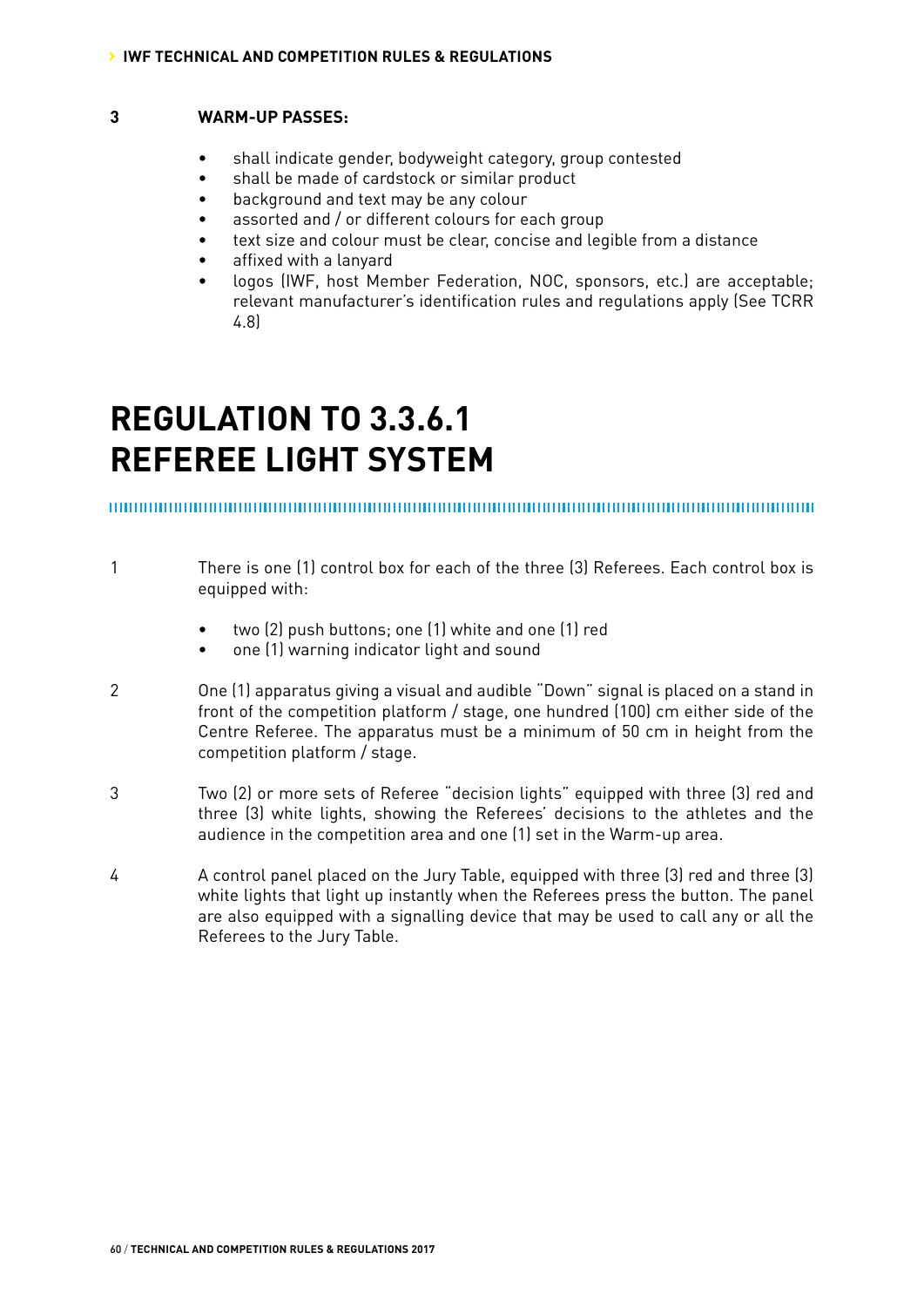## **REGULATION TO 3.3.6.12 JURY CONTROL UNIT**

#### 

1 This device is equipped with five (5) green lights five (5) white lights and five (5) red lights. Each Jury member has a device with a red and white button. When the Jury members press either one (1) of the buttons, the green light illuminates. The white and red Jury decision lights illuminate only when all Jury members have given their decision. The Jury Control Unit is not programmed with a three (3) second window to change a decision.

### **REGULATION TO 3.3.6.14 TIMING CLOCK**

- 1 An accurate time measuring device, either electronic or digital, must be equipped with the following characteristics:
	- a) Operate continuously up to a maximum of fifteen (15) minutes
	- b) Indicate minimum intervals of one (1) second
	- c) Provide automatic audible signals at ninety (90) seconds, at thirty (30) seconds and at zero (0)
- 2 The elapsed time must be displayed simultaneously in three (3) separate locations within the FOP:
	- one (1) element in the warm-up area
	- one (1) element facing the audience
	- one (1) element facing the competing athlete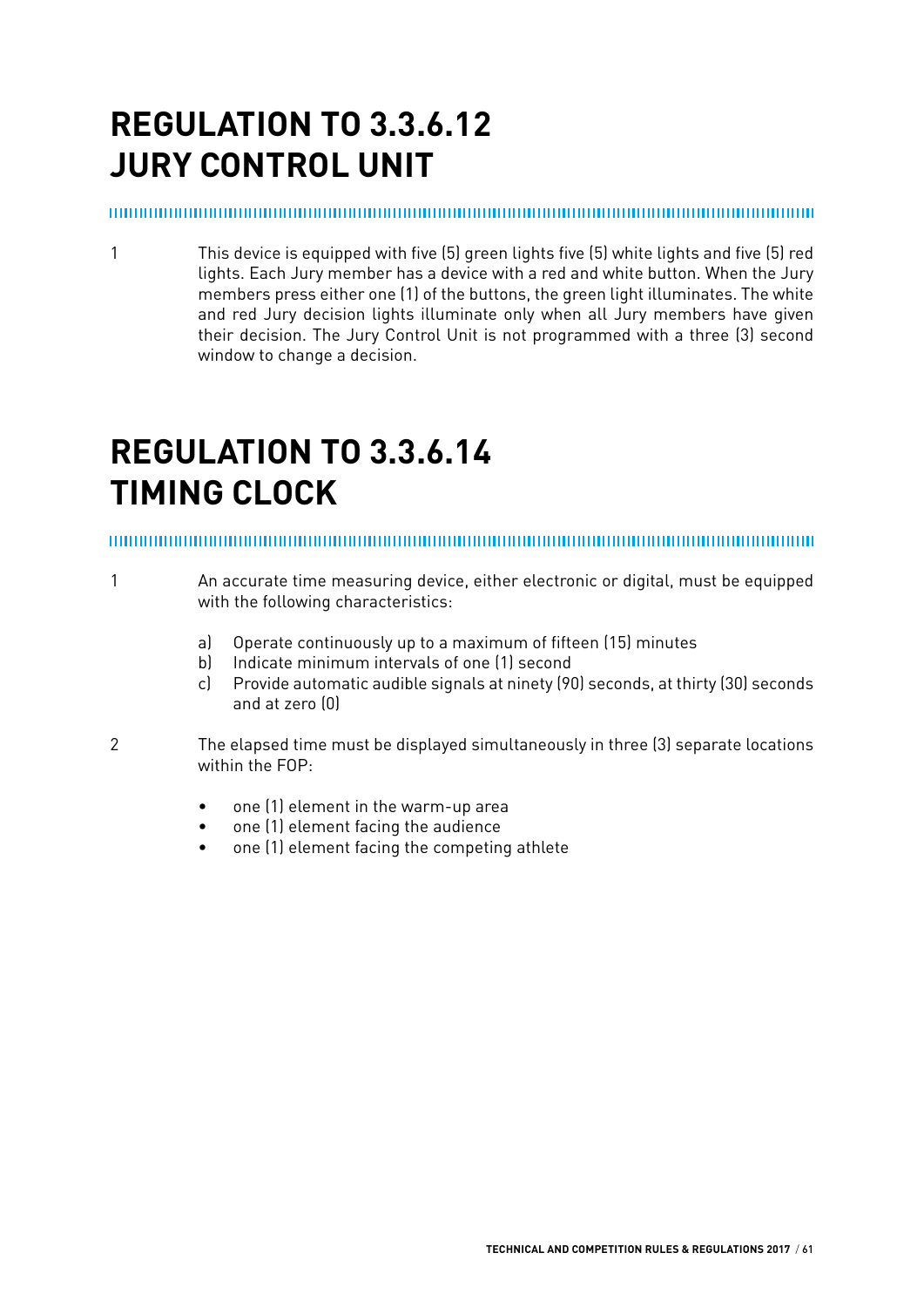### **REGULATION TO 5.1 IWF EVENTS**

#### **1 IWF EVENTS**

- International competitions
- Event Regulation authorised by the IWF in advance
- IWF Technical and Competition Rules & Regulations compliant
- Only International Technical Officials serving
- IWF Anti-Doping Policy compliant
- Results to be distributed to the IWF
	- published on IWF website
	- included in the IWF Ranking Lists

#### **2 IWF GRAND PRIX / IWF WORLD CUP**

- All above IWF Events' conditions applicable
- Event and special conditions to be approved by the IWF
- Application of approved / licensed sport equipment
- Application of IWF TIS
- Fee for the IWF (amount TBC)
- Prize Money (amount TBC)
- IWF appointed ITOs (number TBC)
- Invitation of IWF Delegate
- Free services for participants travel, accommodation, meals (optional)
- TV broadcast (optional)

#### **3 IWF CONTINENTAL OLYMPIC QUALIFICATION EVENTS**

- All above IWF Events' conditions applicable
- Implementation of Special Anti-Doping Fee
- Application of approved / licensed equipment
- Application of IWF TIS
- Invitation of IWF Delegate
- Appointment of Category 1 ITOs

#### **4 IWF WORLD CHAMPIONSHIPS**

Fully covered by IWF TCRR 5.2

#### **Events not directly controlled by the IWF:**

#### **5 CONTINENTAL CHAMPIONSHIPS**

- All above IWF Events' conditions applicable
- Application of IWF approved / licensed sport equipment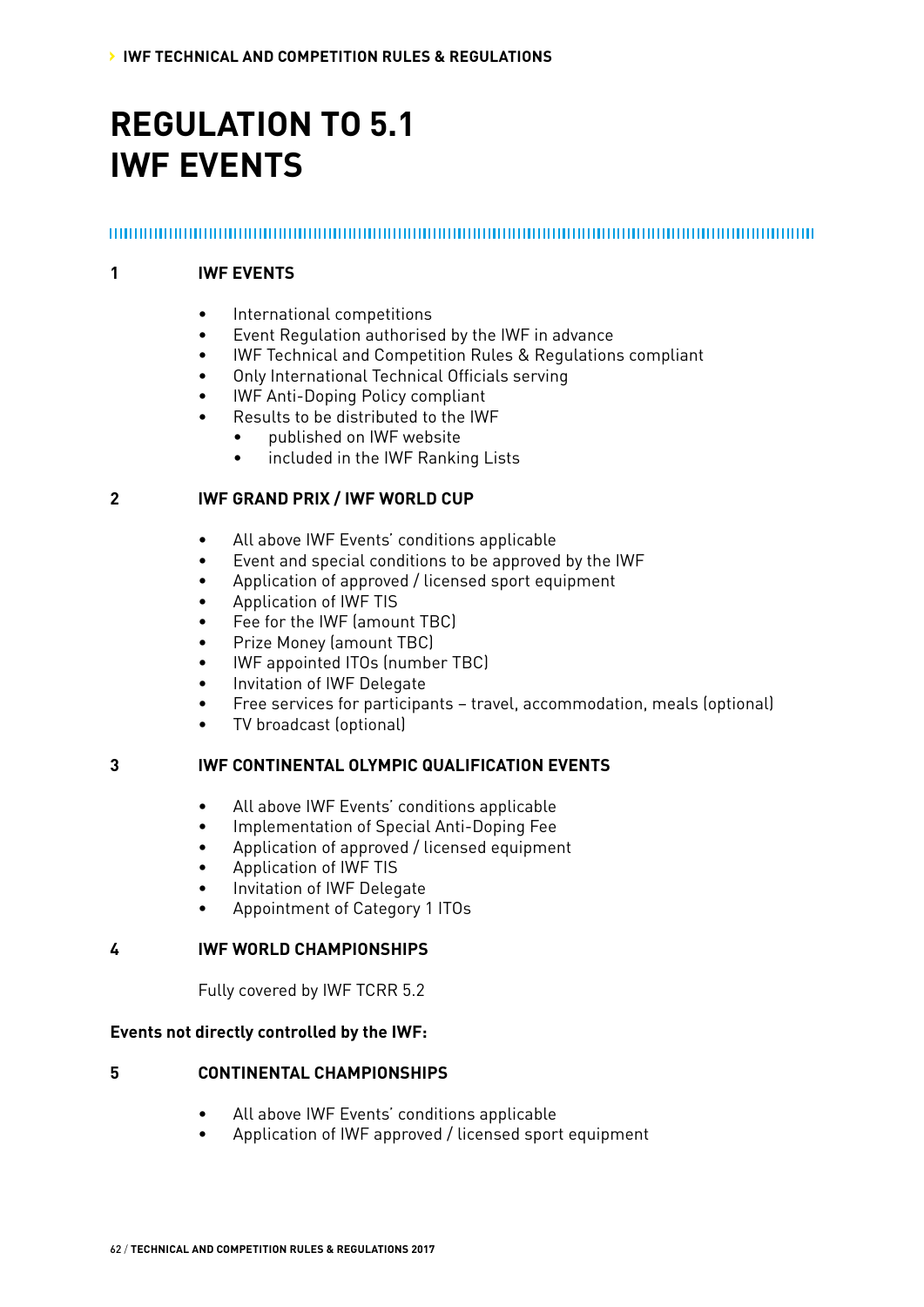#### **6 MULTISPORT GAMES**

- All above IWF Events' conditions applicable
- Application of IWF approved / licensed equipment
- Invitation of IWF Technical Delegate(s)
- IWF approved ITOs (to be coordinated in conjunction with the Continental / Regional Federations, if applicable)

### **REGULATION TO 5.2 WORLD CHAMPIONSHIPS**

,,,,,,,,,,,,,,,,,,,,,,,,,,,,,,,,,,,,, 

> The following regulation applies to all World Championships (Youth WC, Junior WC, Senior WC) unless otherwise stated.

- 1 The IWF is the rights holder of the World Championships properties; only Member Federations have the right to bid for an Event. Member Federations are encouraged to partner with local sport, tourism, or government agencies during the bid process and hosting, if successful.
- 2 Bids to host / organise World Championships must be made in writing sixty (60) days prior to the IWF Executive Board meeting scheduled to decide on the relevant Championship allocation. The IWF Secretariat sends an Event Hosting Questionnaire upon request from the interested Member Federation or authorised representative. The completed Questionnaire is returned to the IWF Secretariat for evaluation.
- 3 The allocation of the World Championships is decided by the IWF Executive Board.
- 4 Following the allocation of the World Championships, the IWF and the host Member Federation sign a Hosting Agreement stating the main obligations and conditions for the organisation of the Championships, based on the submitted Questionnaire.
- 5 The duration of the World Championships, unless otherwise decided by the IWF Executive Board, are as follows:
	- Youth World Championships = competition days; as decided by the IWF Executive Board
	- Junior World Championships = not less than seven (7) competition day
	- Senior World Championships = not less than eight (8) competition days

#### **6 RESPONSIBILITIES – HOST MEMBER FEDERATION / ORGANISING COMMITTEE**

The host Member Federation / Organising Committee must adhere to the following financial responsibilities and conditions: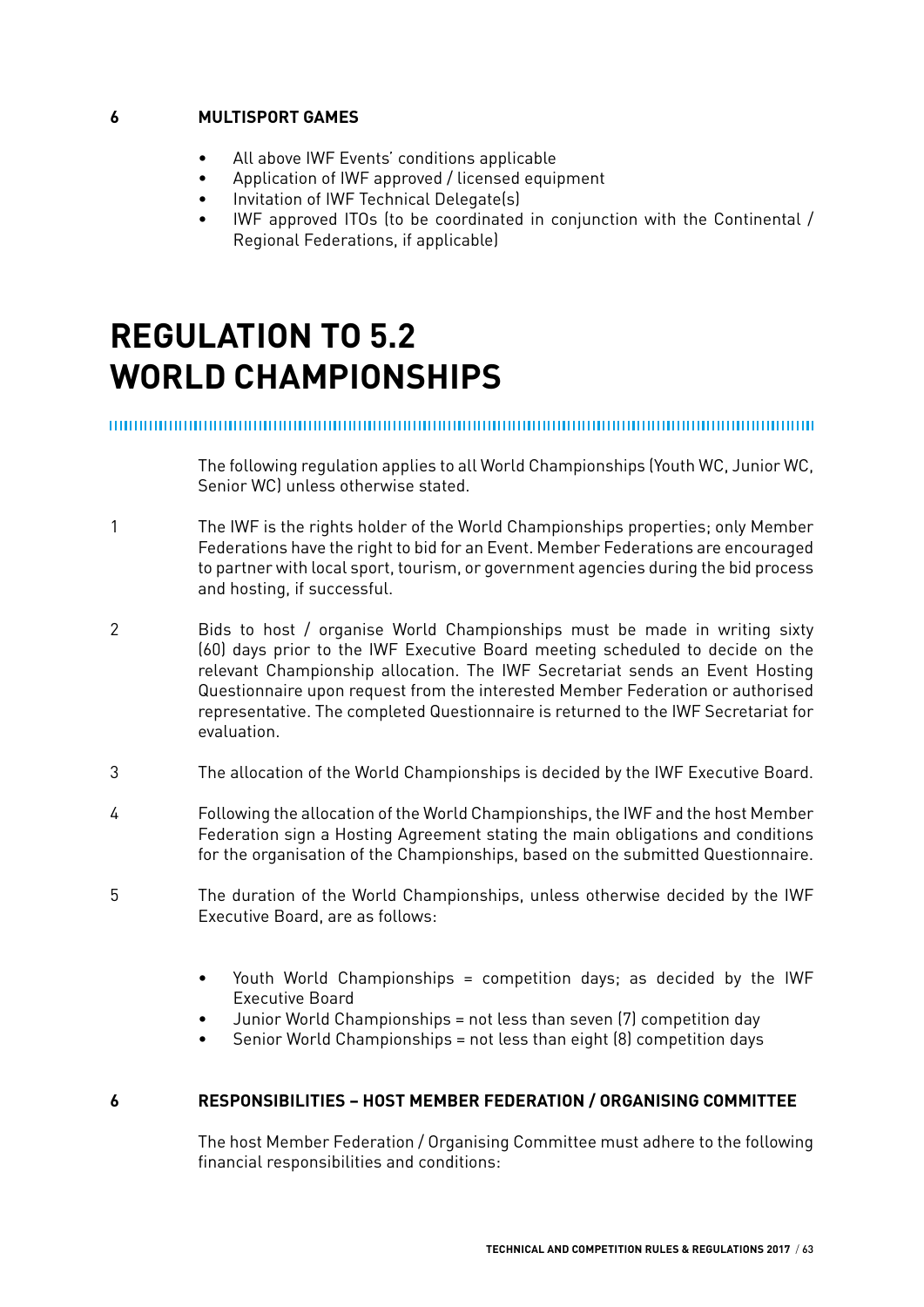- 6.1 Offer all participants, at a daily fixed rate in the approved currency, the following:
	- accommodation and meals
	- local transportation
	- access and participation in competition and training
	- access and participation in official meetings
	- closing banquet
	- other related technical services

Upon allocation of the Event by IWF Executive Board, a fixed daily rate is approved and with assurance that the services provided are commensurate with the prices indicated.

- 6.2 Provide transportation and training facilities for participants at least four days before the beginning of the Championships.
- 6.3 Provide free accommodation and meals, during the competitions days plus two days, for up to forty-five (45) selected Technical Officials. The number of Technical Officials is decided by and taking into consideration the number of competition days, the number and type of World Championships organised as well as other considerations and dependant on an agreement between the IWF and the host Member Federation / Organising Committee.

If the IWF Executive Board and Committee meetings are held in conjunction with the World Championships, for those selected Technical Officials who are members of the Board and / or the Committees, free accommodation is provided for the competition days plus five days. To benefit from the above, the Technical Officials or Doctors on Duty must be present and available for the entirety of the Championships.

All participants must pay for any additional days.

- 6.4 Guarantee in writing that the prices of accommodation quoted six (6) months prior to the World Championships will not increase, unless authorised by the IWF.
- 6.5 Provide, free of charge, the facilities for the IWF Congress and the meetings of the Executive Board and the Committees, Commissions, Hearing, Verification of Final Entries, Technical Officials' Meeting (pre-competition and mid-competition), and Education Seminar(s). Facilities includes: meeting room(s), interpreters, audio visual equipment and technology, signage, appropriate seating, head table, coffee, refreshments, pens, paper, etc.
- 6.6 Provide, free of charge, the technical organisation and all relevant technical requirements including; sport equipment, venue and spaces with adequate furnishings, technical and operational staff, first aid / first responders, refreshments, etc.) for all groups and training for the World Championships, as required by the relevant IWF TCRR.
- 6.7 Accommodate the Technical, Medical and Coaching & Research Committees Chairpersons free of charge, for all competition days plus five days, when they are not among the appointed Technical Officials.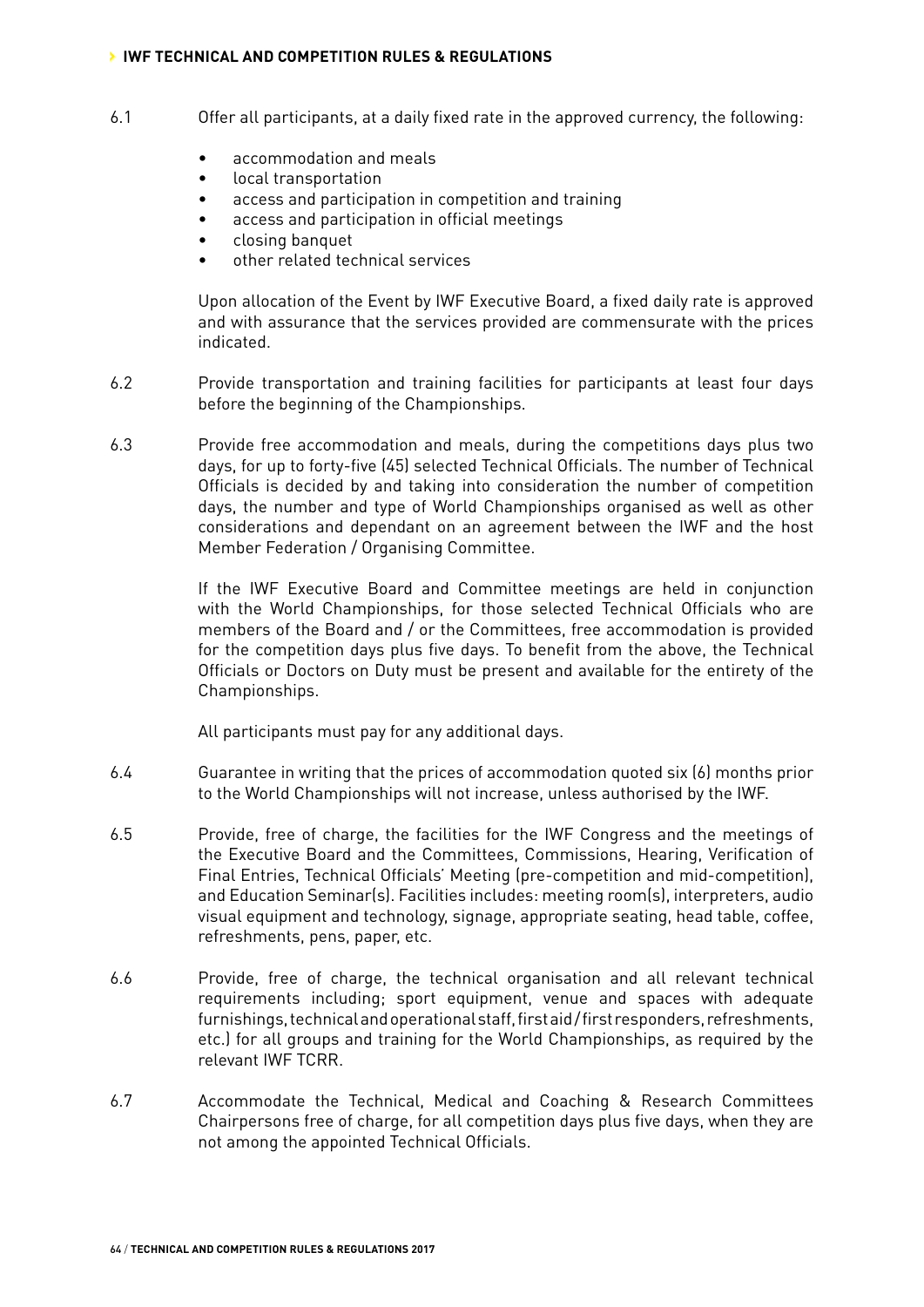- 6.8 Provide, free of charge, business class return travel, accommodation and meals for all competition days plus six (6) days for the IWF President and the General Secretary. Provide economy class return travel, accommodation and meals for five (5) members of the IWF Secretariat, 4 (four) members of the IWF TIS and the appointed IWF Press Delegate.
- 6.9 Provide venues with appropriate technical and technological facilities for the IWF Secretariat to host meetings, courses and the Congress throughout the World Championships.
- 6.10 Pay full costs of travel, accommodation and meals, for the following technical visits to evaluate the host Federation / Organising Committee preparation:
	- Youth World Championships two (2) technical visits
	- Junior World Championships four (4) technical visits
	- Senior World Championships six (6) technical visits
- 6.11 Provide commemorative medals and diplomas to all athletes and other accredited / registered delegates of the Championships.
- 6.12 Appoint a sufficient number of National Technical Officials to arrange, under the supervision of the Competition Director and / or the President of the Jury, the orderly progress of the competition.
- 6.13 Provide each athlete and other registered / accredited delegates with primary medical care in relation to any illness or injury that may occur.
- 6.13.1 First Responders with appropriate first response equipment must be stationed at the venue during the competition and training hours.
- 6.13.2 A First Response / Medical room must be provided at the venue containing basic medical equipment; such as, bandages, ice, pain medication, and any necessary facilities for the examination and initial treatment of the injured or ill athlete and other registered / accredited delegates.
- 6.13.3 Throughout the entire period of the World Championships, primary medical care must be available at any time to all registered / accredited delegates. The costs of any primary medical service are borne entirely by the host Federation / Organising Committee in respect only to treatment provided to athletes and other registered / accredited delegates.

The host Federation / Organising Committee is entitled to reimbursement of any cost incurred for providing such medical services, via the regulated authorities.

- 6.13.4 If any doubt exists as to the chronic nature of any illness or injury that occurs during a World Championship, the appropriate primary medical care must be initially provided and then, if further investigation or treatment is required, it is performed at the discretion of the host Member Federation / Organising Committee medical staff in consultation with the IWF Medical Committee Chairperson or a designated person.
- 6.13.5 The above procedure is recommended by the IWF Executive Board to all Continental and Regional Federations for application at their events.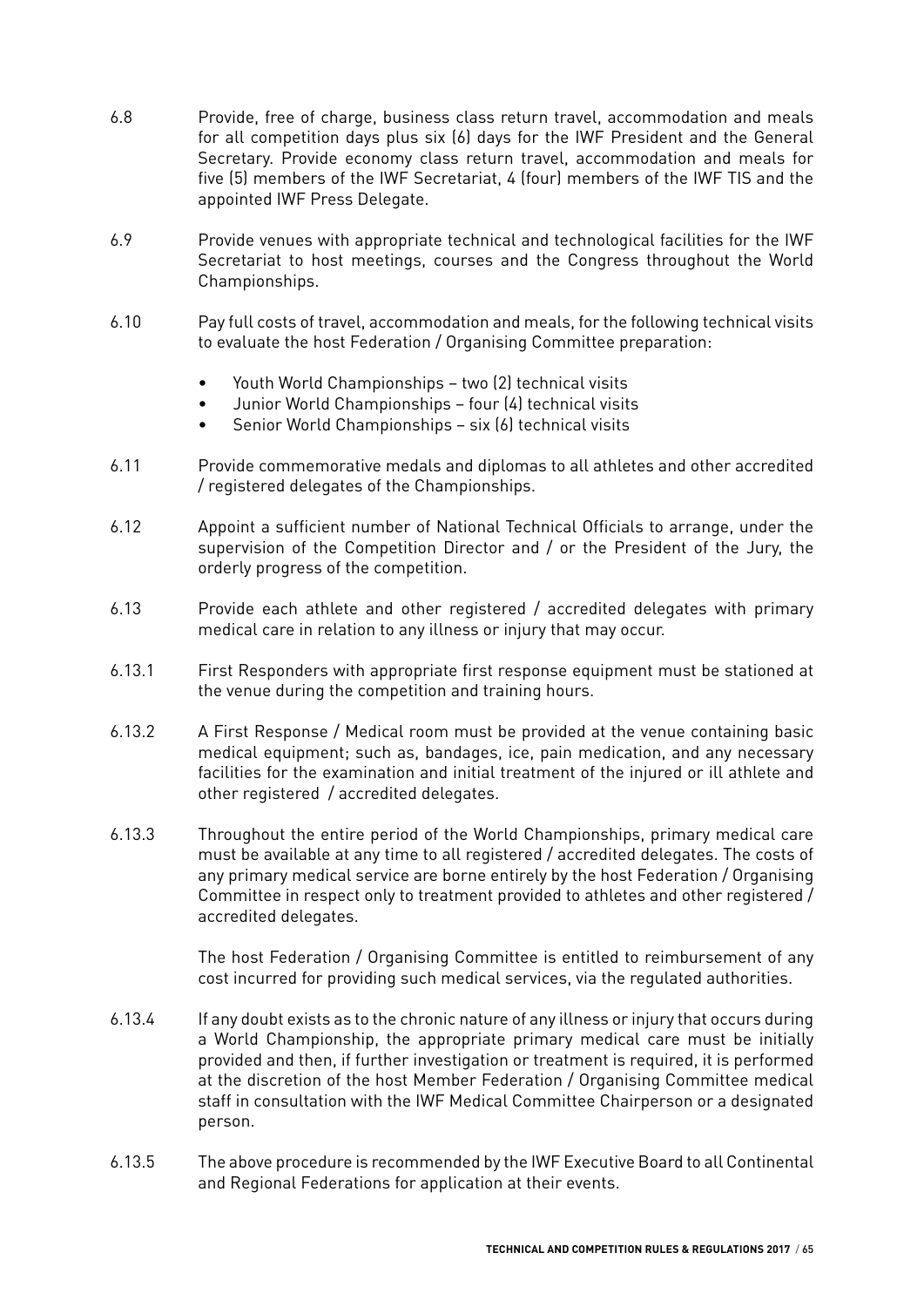- 6.14 Attain acceptable comprehensive health / medical / hospital insurance policies for the World Championships and provide a certified copy of indemnity to the IWF Secretariat prior to the commencement of the Championships.
- 6.15 Provide free of charge high-speed internet both in the venue(s) and in the hotel(s).

#### **7 RESPONSIBILITIES – PARTICIPATING MEMBER FEDERATIONS:**

- 7.1 The participating delegations must accept the accommodation offered by the host Member Federation / Organising Committee, at the cost indicated in the Competition Regulation. The amount is coordinated with the approval of the IWF and must be commensurate with the standard of the services provided.
- 7.2 Pay the host Federation / Organising Committee an Entry Fee of two hundred US dollars (200 USD) for each member of the delegation. The 200 USD Entry Fee per delegate is divided evenly (100 USD each) between the host Federation / Organising Committee and the IWF.
- 7.3 The IWF Executive Board, VIP / Guests, IWF Secretariat, selected TOs, IWF Press Delegate and the accredited media do not pay the 200 USD Entry Fee.
- 7.4 IWF Committee members and the Member Federation Congress delegates who only attend their respective meetings (leaving at the latest on the first competition day) are also exempt from paying the 200 USD Entry Fee. If those Officers or delegates continue to stay at the Championship after the Congress these persons cannot enjoy any privileges associated with registration / accreditation; such as transportation, entry to the competition or any social events unless they pay the Entry Fee.
- 7.5 Member Federations participating in the World Championships do so at their own risk. All participating Federations must undertake full moral and financial responsibility of their registered / accredited delegates with regard to their health and wellness and in case of accidents or damages.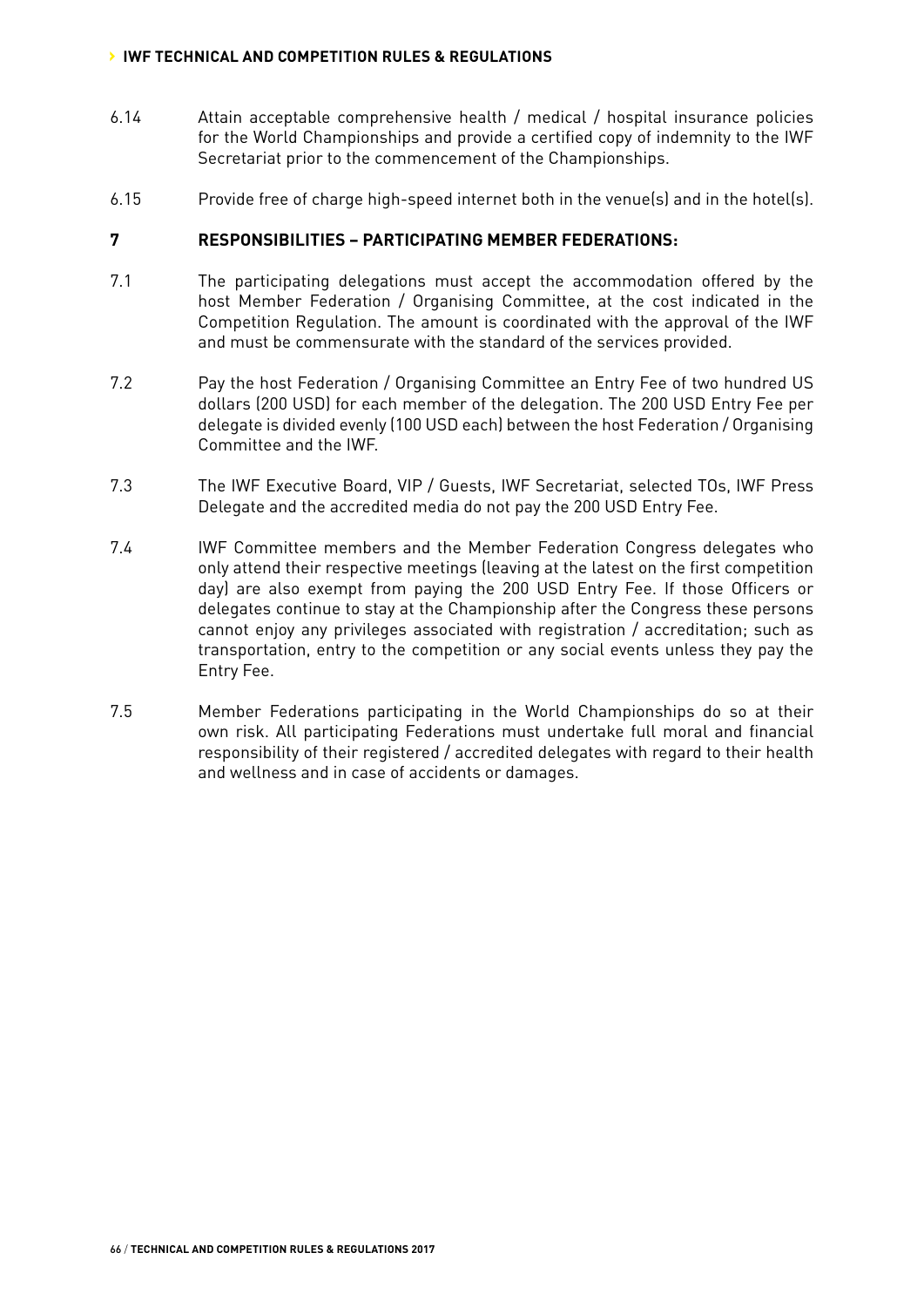## **REGULATION TO 6.4 WEIGH-IN**

#### 

1 Weigh-in is conducted in a room equipped with the following items:

- the official scale; situated in a privately screened area
- Start List, posted at the entrance of the weigh-in room
- Weigh-in List
- Athlete's Cards
- Athlete Passes
- Team Officials' Warm-up Passes
- stationary kit / supplies
- Athlete Bibs & safety pins
- sufficient amount of table and chairs for the Weigh-in Secretariat
- container to store athlete accreditations
- Team Officials' numbered stickers (optional)
- 2 The Weigh-in Secretariat consists of:
	- Competition Secretary(s)
	- on-duty Referees
	- Assistant Competition Secretary(s) (optional)
	- Weigh-in Official(s) (optional)
	- Assistant Weigh-in Official(s) (optional)
- 3 Each athlete for all groups must be weighed in the presence of two Referees. Both of the Referees must be the same gender as the athlete.
- 4 Both Referees verify the athlete's bodyweight and provide it to the Competition Secretary (CS) by way of a handwritten note or electronic printout. The CS records the athlete's bodyweight on the Athlete's Card and Weigh-in List.
- 5 One authorised Team Official may accompany the athlete during weigh-in. If the Team Official is not of the same gender as the athlete they must stay outside the area where the official scale is situated.
- 6 The athlete's bodyweight must be manually recorded exactly as handwritten or as stated on the electronic print-out, if available.
- 7 The athletes are called one at a time into the weigh-in room, according to the progression of the athlete's lot number. Athletes not present when their name is called will be weighed at the end of the weigh-in sequence.
- 8 When different bodyweight categories are combined in one group, the sequence of the weigh-in shall be category-by-category, with the lower category to be weighed before the higher categories.
- 9 Athletes must provide proof of identity by presenting their passport (or English language identity card including Date of Birth for domestic athletes) to the CS. The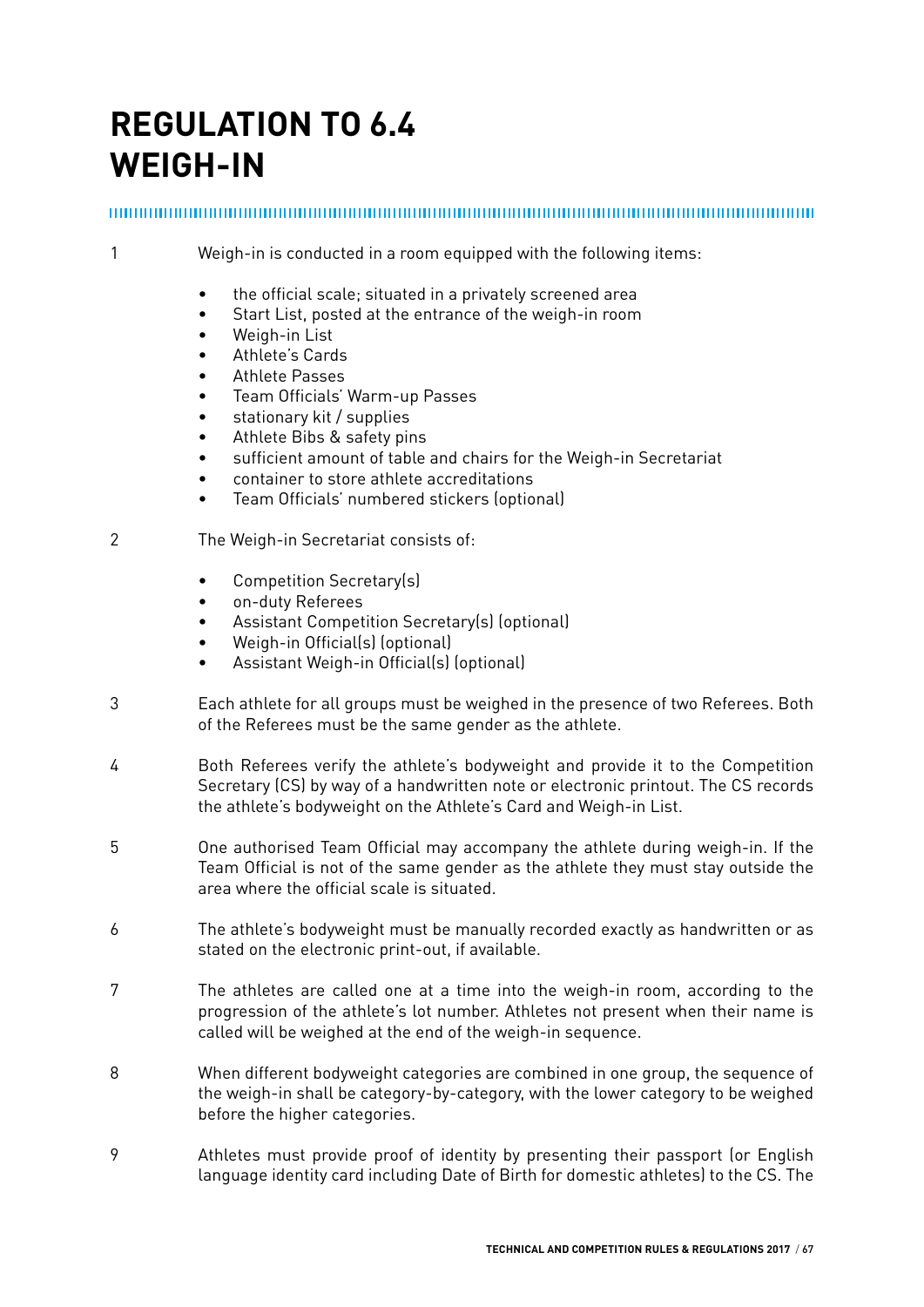CS must verify the athlete's nationality.

For the Olympic Games and Youth Olympic Games, the IOC / OCOG supplied athlete accreditation card is sufficient proof of identity. Athletes are not required to bring their passport or identity card to weigh-in.

For all other Multisport Games, the Competition Director, in conjunction with the Technical Delegate, if appointed, will determine the proof of identity requirements. Athletes and Team Officials will be duly advised by way of the Event Regulation and / or during the VFE Meeting.

10 Athletes may be weighed in either completely undressed or in undergarments (articles of the athlete outfit: costume, unitard, shorts and T-shirt are not considered as undergarments). Athletes must not wear shoes or socks or any other footwear during weigh-in.

> The Competition Secretary and other members of the Weigh-in Secretariat are suitably screened from the actual weigh-in process.

- 11 Athletes with prosthetic limb(s) must be weighed with the prosthetic limb(s). The weight of the athlete, while wearing the prosthesis, is considered to be the athlete's bodyweight.
- 12 Athletes are entitled to wear jewellery, hair adornments and religious head gear during weigh-in. Athletes must not wear watches during weigh-in.
- 13 The weigh-in room must be presented in and provided with proper hygienic conditions. Disinfectant / antiseptic cleanser and cloths should be made available to wipe the scale, if desired / required.
- 14 An athlete who is within the weight of the bodyweight category in which he / she is officially entered is weighed only once. An athlete who is under or over their officially entered bodyweight category may return to the weigh-in room as many times as necessary in order to make the bodyweight category. The returning athlete does not have to follow the sequence of weigh-in order.
- 15 An athlete who fails to make the bodyweight within the allotted weigh-in time of their respective bodyweight category, in which he / she is officially entered, is excluded from the competition of the Event. The athlete is still entitled to receive privileges of an accredited participant; such as training, transportation, social events, etc.
- 16 During weigh-in, the Team Official or athlete must sign the Athlete's Card to confirm the athletes' registered bodyweight; and to declare the starting attempts in both the Snatch and Clean & Jerk, with reference to TCRR 6.6.5.

Any subsequent changes to the declared starting attempts are considered part of the two (2) allocated weight changes.

- 17 The Protocol is made available to all concerned parties, as soon as possible upon the completion of the weigh-in.
- 18 Once the athlete has weighed within the officially entered bodyweight category, the athlete is provided with an Athlete Pass and accompanying Team Officials are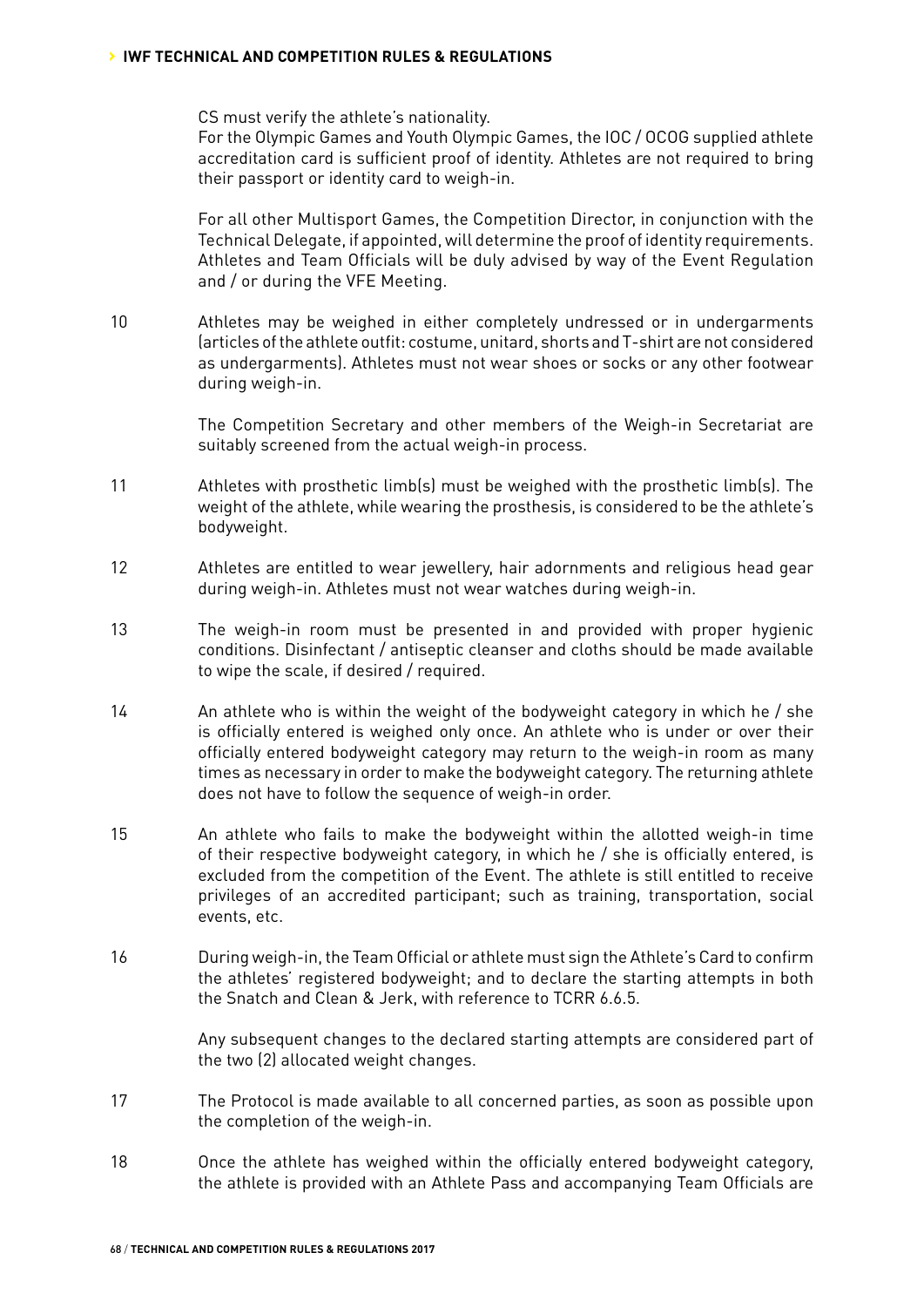provided with Warm-up Passes. The CS collects the athlete's accreditation. Only athletes and Team Officials with Warm-up Passes are allowed access to the warmup area.

The following allocations refer to each group:

- one (1) athlete three (3) Warm-up Passes
- two (2) athletes four (4) Warm-up Passes
- any additional athlete (for combined categories / Events) two (2) Warm-up Passes per athlete
- 19 After the Weigh-in, athletes and / or Team Officials are advised of their Warm-up Platform allocation. Numbered warm-up platforms are allocated by the Competition Secretary at the end of the weigh-in in accordance with the athlete start number. In case more than one athlete by nation is / are competing in the session, or the number of athletes is more than the number of warm-up platforms, the Technical Controller / Technical Delegate allocates the warm-up platforms with flexibility.
- 20 The CS monitors the secure collection of athlete accreditations and the distribution of Athlete Passes.
- 21 Upon the completion of weigh-in, the athlete is assigned an athlete start number. The athlete with the lowest lot number is assigned the start number of 1; from there, all athletes in sequence of lot number are assigned start numbers in numerical order. When more bodyweight categories are contested in one competition, in the allocation of start numbers the progression of lot numbers is considered category by category, with the lower category to be taken before the higher categories.

| <b>Start Number</b> | <b>Lot Number</b> | <b>Bodyweight</b> | <b>Name</b>         |
|---------------------|-------------------|-------------------|---------------------|
|                     | 3                 | 55.50             | AAAAA Aaaaa         |
| 2                   | 27                | 55,00             | <b>BBBBB Bbbbb</b>  |
| 3                   | 54                | 56.00             | CCCCC Ccccc         |
| 4                   | 8                 | 61.55             | <b>DDDDD Ddddd</b>  |
| 5                   | 19                | 62.00             | <b>EEEEE</b> Eeeee  |
|                     | 142               | 61.04             | <b>FFFFFF</b> Fffff |

Example:

Athlete Bibs are assigned according to the athlete start number and are distributed at the latest thirty (30) minutes prior to the start of the competition.

Athlete Bibs are affixed with pins to the athletes' costume. The placement of the Bib on side of the leg or hip is determined by the venue layout and the position of the Competition Management Table.

Correspondingly numbered stickers may also be distributed to the Team Officials for ease of identification for the Chief Marshal.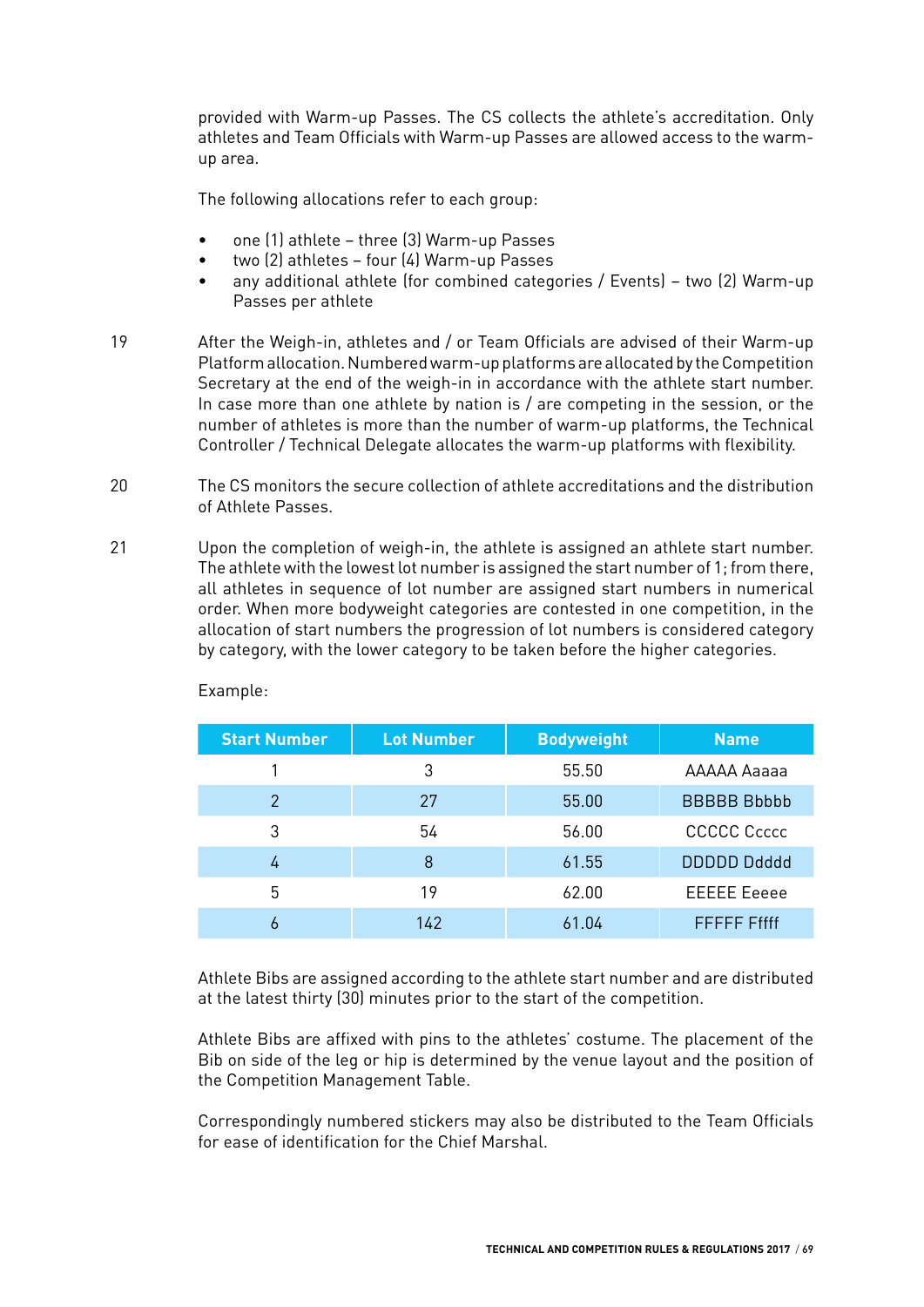### **REGULATION TO 6.5 INTRODUCTION**

#### 

- 1 If an athlete is not present for the introduction of athletes, he / she will be requested to explain his / her absence to the President of the Jury, who in consultation with the Competition Director will determine appropriate warning or further action.
- 2 After the introduction of athletes, the Technical Officials are introduced in the following order:
	- Centre Referee
	- Side Referees
	- Reserve Referee
	- Chief Marshal
	- Timekeeper(s)
	- Technical Controller(s)
	- Doctor(s) on Duty
	- Jury President
	- Jury Members
	- Reserve Jury Member
- 3 If a TO is not present for the TO introduction, he / she will be requested to explain his / her absence to the President of the Jury, who in consultation with the IWF President will determine appropriate warning or further action.
- 4 All TOs are introduced in front of the competition platform, except for the Jury. Upon completion of the other TOs, the Jury members are introduced from the Jury Table with the President of the Jury being introduced first and the other Jury members as noted on Protocol.
- 5 All TOs must wear their IWF jacket and remove their accreditation during introduction, unless otherwise advised by the President of the Jury.

### **REGULATION TO 6.6.5 20 KG RULE**

- 1 Rule (6.6.5) applies at all IWF Events unless otherwise stated.
- 2 Example: An athlete enters a competition with a verified Entry Total of 200 kg. The total weight of the first attempts in the Snatch and Clean & Jerk must equal or exceed 180 kg (such as, 80 kg and 100 kg; 77 kg and 103 kg or any other combination).
- 3 Procedure for Application of the 20 kg Rule: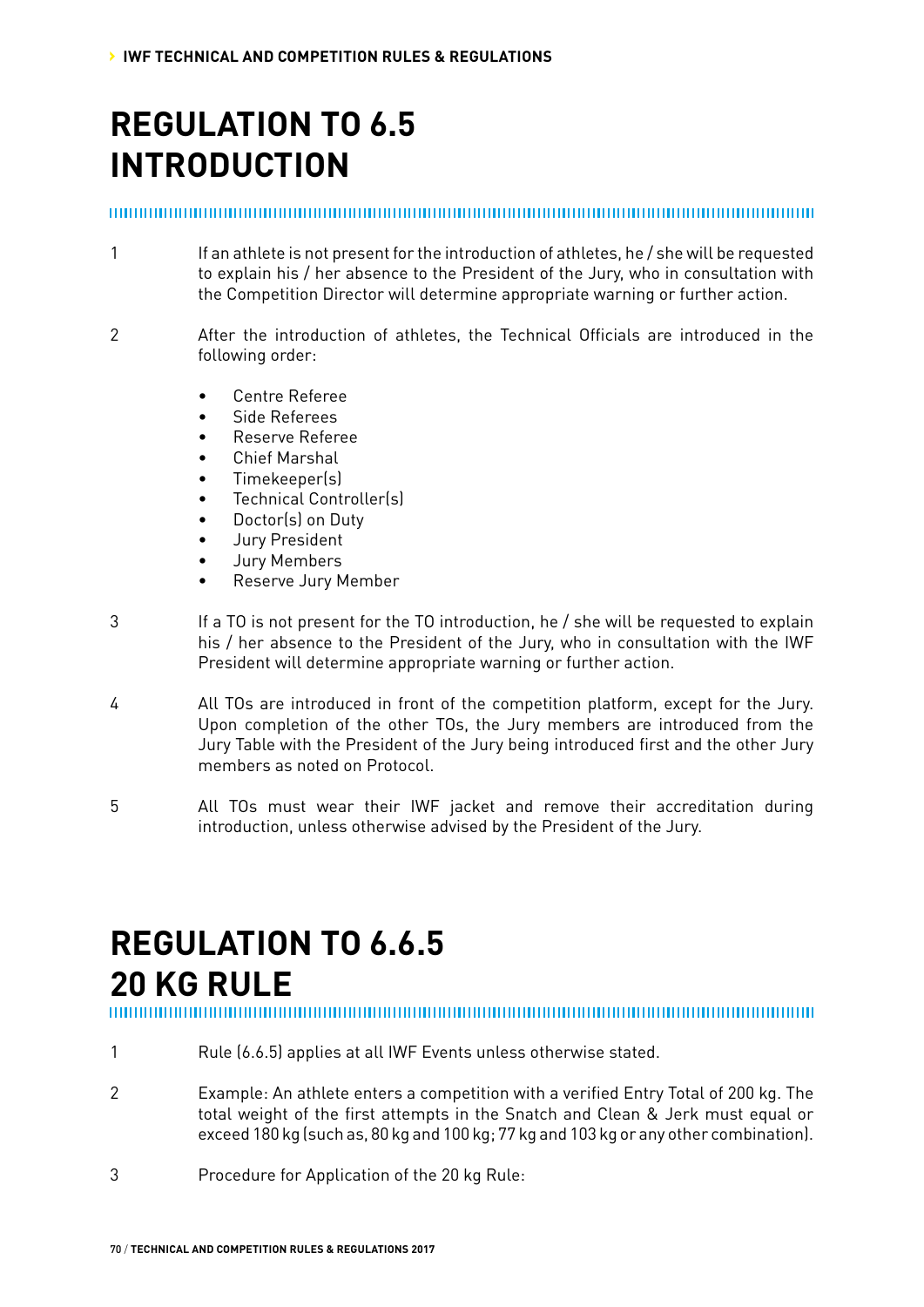The Competition Secretary and Referees (Weigh-in Secretariat) are the first point of contact for the correct application of the 20 kg Rule during weigh-in.

The following TOs are responsible for the supervision of Entry Totals and starting attempts following the publication of the Protocol:

- Chief Marshal and Assistant Marshals
- Technical Controller in the warm-up area
- Competition Management operators
- Competition Director
- Jury

In all cases, any athlete / Team Official who refuses to comply with the directive of the Jury or designated TO is eliminated from the competition.

Note: The responsibility to comply with the Entry Totals and all relevant TCRR rests entirely with the athletes / Team Officials.

- 4 If the starting weights do not respect the 20 kg Rule, any of the above mentioned TOs must immediately advise the athlete / Team Official concerned to make the required changes.
- 5 If an athlete's first attempt in the Snatch is lighter than required by the 20 kg Rule, the athlete / Team Official must be advised by the Chief Marshal or Technical Controller in the warm-up area that the first attempt in the Clean & Jerk must be increased in order to comply with the Rule.
- 6 If the athlete / Team Official does not make the necessary change for the first Clean & Jerk and refuses to do so, the athlete is eliminated from the competition immediately upon refusal.
- 7 If the 20 kg Rule is not respected by the athlete / Team Official and goes unnoticed by all TOs and the athlete takes attempts, whether successful or not, and the error is noticed only after the execution of the lifts, any or all such Clean and Jerk attempts not in compliance with the Rule will be rendered as "No lift".

The athlete / Team Official will be compelled to nominate a weight on the barbell in accordance with the sequence and the 20 kg Rule, as long as it is within their three (3) attempts in the Clean & Jerk. No additional attempts will be granted.

8 If the athlete / Team Official does not respect the 20 kg Rule and the noncompliance is noticed by the TOs at the completion of the competition, the athlete's Total will not be valid and will therefore be deleted from the Final Results by order of the Jury.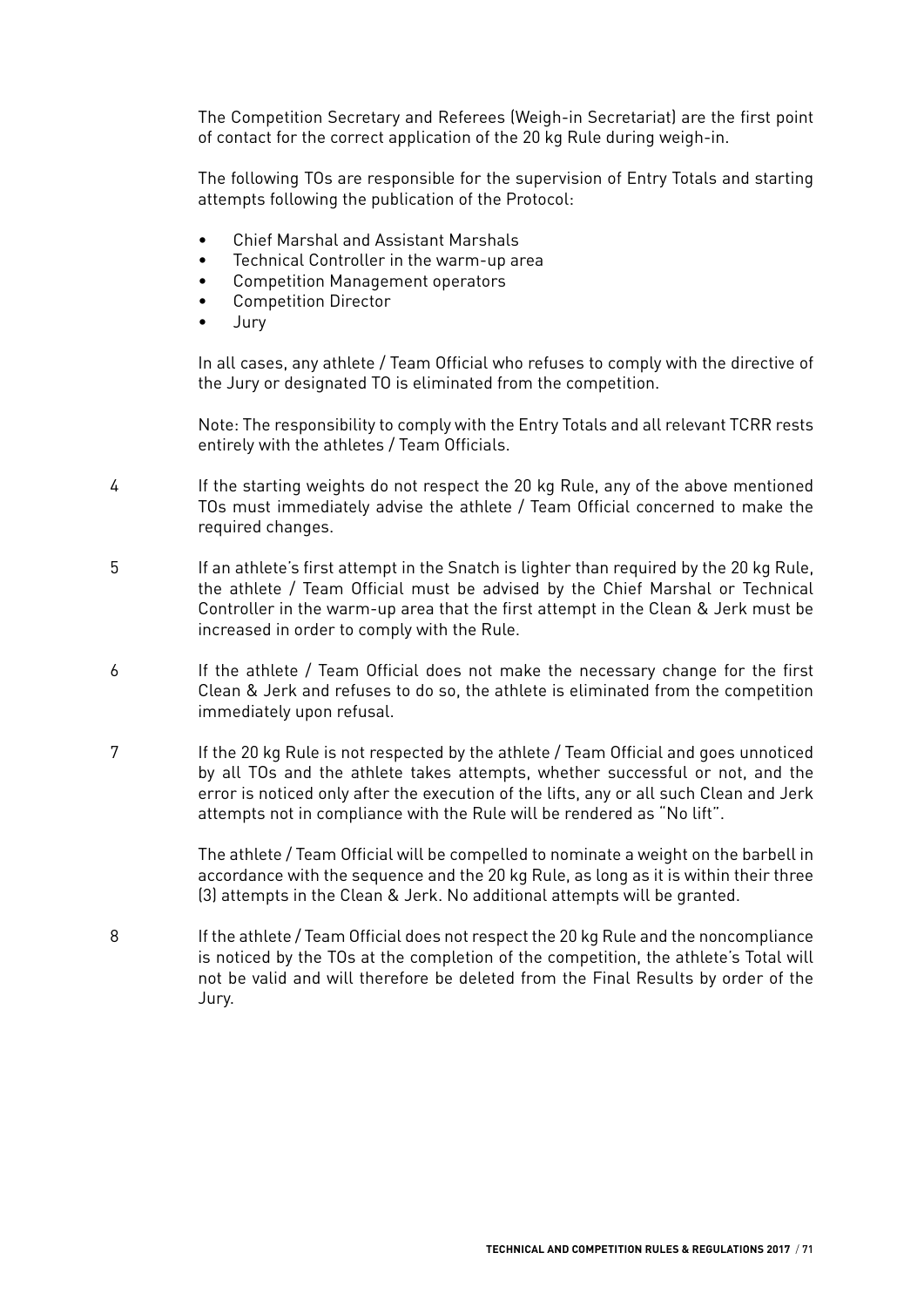## **REGULATION TO 6.6.6 CALLING ORDER & REGULATION TO 6.8 CLASSIFICATION OF ATHLETES AND TEAMS**

#### 

The calling order is the progression of the competition which determines when an athlete is called to perform their attempt.

The classification of athletes determines the athletes' ranking in their specific bodyweight category.

Example: 56 kg Men's Group A and Group B

When bodyweight categories are divided into groups; the order of competing groups is in reverse alphabetical. (i.e.: Group C competes first, Group B second and Group A last)

Note: The numbers in brackets indicate the calling order.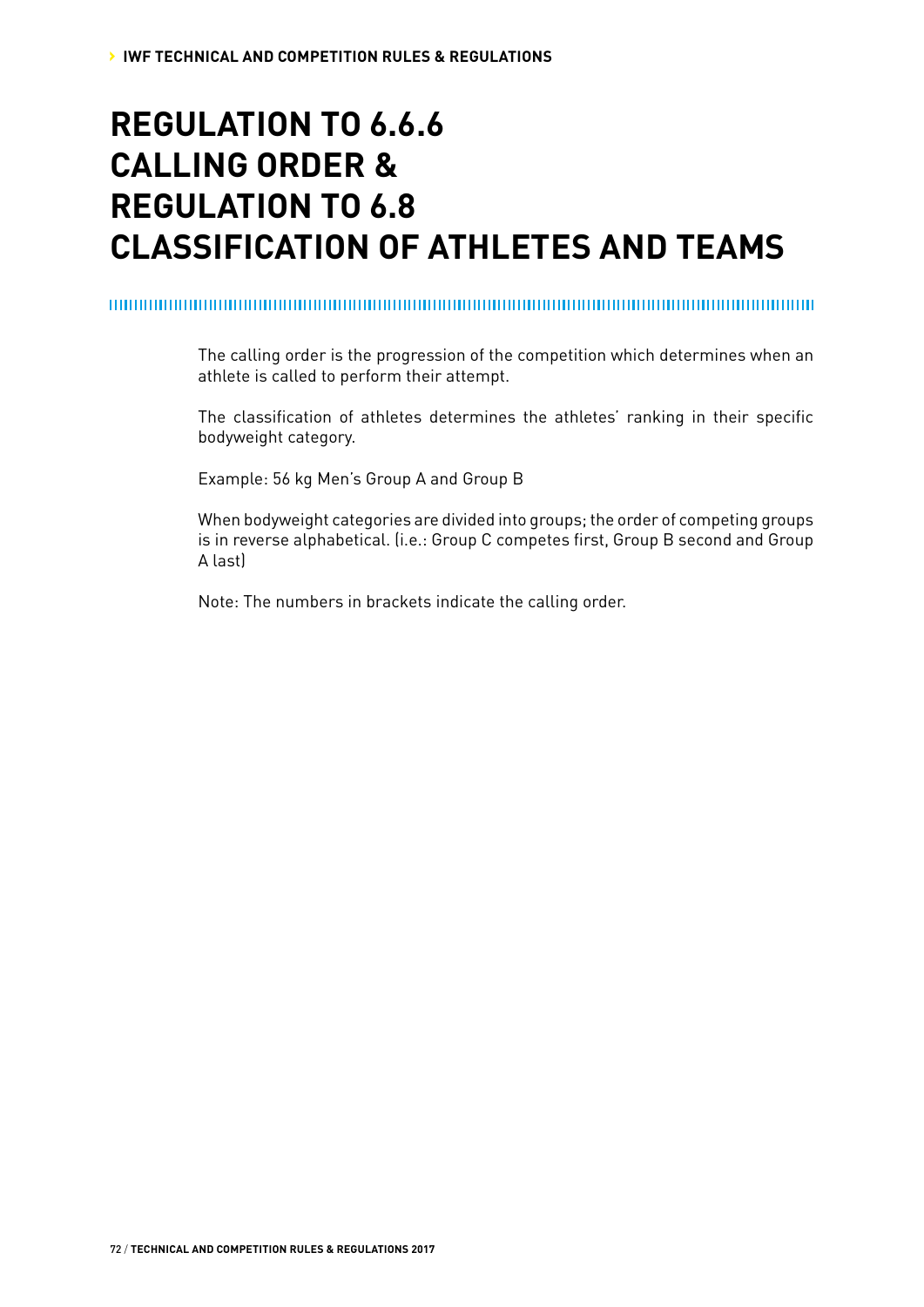| <b>205</b>                         | 204                                                     | 203            | 202            | 201                  | 200              |             | Γoτ         |                                                         | $\overrightarrow{5}$                  | 104                                   | 103                  | $\overline{102}$     | 101                  | $\overline{5}$                                    |                          | Γot           |         |  |
|------------------------------------|---------------------------------------------------------|----------------|----------------|----------------------|------------------|-------------|-------------|---------------------------------------------------------|---------------------------------------|---------------------------------------|----------------------|----------------------|----------------------|---------------------------------------------------|--------------------------|---------------|---------|--|
| $\sigma$                           | C                                                       | $\overline{4}$ | ω              | $\sim$               | د                |             | Start<br>No |                                                         | $\sim$                                | Cл                                    | $\overline{4}$       | ω                    | $\sim$               |                                                   | Start<br>No              |               |         |  |
| ┍                                  | ㅈ                                                       | $\cup$         |                | H                    | ⊕                |             | Name        |                                                         | m                                     | Ш                                     | O                    | C                    | $\infty$             | ⋗                                                 | Name                     |               |         |  |
| $\overline{5}$                     | $\frac{1}{2}$                                           | $\frac{8}{2}$  | $\delta$       | $\frac{1}{\sqrt{2}}$ | $\downarrow$     |             |             |                                                         | 1001                                  | 44                                    | $\delta$             | $\frac{1}{2}$        | Sp                   | $\frac{1}{2}$                                     |                          |               |         |  |
| $\overline{5}$                     | $\circledR$                                             | $\equiv$       | $\overline{2}$ | $\Xi$                | $\Xi$            |             |             |                                                         | $\overline{e}$                        | $\boxed{2}$                           | Ξ                    | $\Xi$                | $\Xi$                | $(\pm)$                                           |                          |               |         |  |
| $\ddot{x}$                         | $\overrightarrow{00}$                                   | $\gamma_4$     | β5             | $\overline{100}$     | ቆ                | $\sim$      | Snatch      |                                                         | $\ddagger$                            | $\overrightarrow{01}$                 | 1001                 | 100                  | $\frac{1}{\sqrt{2}}$ | $\frac{1}{\sqrt{2}}$                              |                          |               |         |  |
| (13)                               | $\begin{array}{c} \boxed{11} \\ \boxed{11} \end{array}$ | $\boxed{4}$    | $\Xi$          | $[01]$               | $\circ$          |             |             |                                                         | (13)                                  | $[12]$                                | $\Xi$                | $[0]$                | $\Xi$                | $\overline{5}$                                    | $\overline{\mathcal{C}}$ |               |         |  |
| $\frac{1}{2}$                      | $\frac{1}{2}$                                           | 105            | 105            | $\frac{1}{2}$        | $\overline{00}$  |             |             |                                                         | $\frac{1}{2}$                         | $\ddot{\mathbf{g}}$                   | 105                  | $\frac{1}{2}$        | Ť                    | $\overrightarrow{00}$                             |                          | <b>Snatch</b> |         |  |
| $\left[\frac{1}{18}\right]$        | $[11]$                                                  | $[71]$         | $\Xi$          | (91)                 | $[12]$           | $\omega$    |             |                                                         | $[11]$                                | $\begin{bmatrix} 1 & 6 \end{bmatrix}$ | (14)                 | $\Xi$                |                      | $\begin{array}{c} \square \\ \square \end{array}$ | $\tilde{\omega}$         |               |         |  |
| $\overline{100}$                   | $\overline{001}$                                        | 105            | 105            | $\overline{00}$      | $\overline{001}$ | Result      |             |                                                         | 1001                                  | $\overrightarrow{01}$                 | 105                  | $\overrightarrow{0}$ | ł                    | $\overline{001}$                                  | Result                   |               |         |  |
| $\sigma$                           | ∘                                                       | $\rightarrow$  | $\sim$         | $\infty$             | $\vec{0}$        | <b>Rank</b> |             | A Group                                                 | CΠ                                    | 4                                     | $\omega$             | 7                    | ł                    | $\equiv$                                          | <b>Rank</b>              |               | B Group |  |
| 120                                | 110                                                     | ł              | $\sharp$       | $\sharp$             | $\sharp$         |             |             |                                                         | 021                                   | 110                                   | $\sharp$             | 021                  | ł                    | $65+$                                             |                          |               |         |  |
| $\overline{5}$                     | $\equiv$                                                |                | $\overline{c}$ | $\boxed{4}$          | $\Xi$            |             |             |                                                         | $\circledR$                           | Ξ                                     | $\boxed{\text{2}}$   | $\Xi$                |                      | $\overline{\mathfrak{S}}$                         |                          |               |         |  |
| 425                                | 112                                                     | ł              | $\sharp$       | 120                  | #                |             |             |                                                         | 525                                   | $\frac{1}{2}$                         | $\sharp$             | 120                  | Ť                    | 43                                                |                          |               |         |  |
| (13)                               | $\Xi$                                                   |                | $\overline{e}$ | $[01]$               | $\circledR$      | $\sim$      | Cleal       |                                                         | $\begin{bmatrix} 1 & 3 \end{bmatrix}$ | $\Xi$                                 | $\boxed{4}$          | $\Xi$                |                      | $\overline{5}$                                    | $\sim$                   | Cleal         |         |  |
| $\ddot{x}$                         | 021                                                     | ł              | 115            | 525                  | 120              |             | ∍           |                                                         | 522                                   | 120                                   | $\overline{5}$       | 525                  | ł                    | <b>N20</b>                                        |                          |               |         |  |
| $\begin{bmatrix} 15 \end{bmatrix}$ | $\Xi$                                                   |                | $\Xi$          | $[14]$               | $[12]$           | $\omega$    | & Jerk      |                                                         | $[5]$                                 | $\Xi$                                 | $\overline{\Xi}$     | (14)                 |                      | (12)                                              | $\omega$                 | n & Jerk      |         |  |
| 120                                | 120                                                     | ł              | $\frac{1}{2}$  | 120                  | 120              | Result      |             |                                                         | 120                                   | 120                                   | 115                  | 120                  | ŧ                    | 120                                               | Result                   |               |         |  |
| $\sim$                             | q                                                       | ł              | P              | $\omega$             | N                | <b>Rank</b> |             |                                                         | →                                     | C                                     | $\overrightarrow{a}$ | 4                    | ł                    | $\infty$                                          | Rank                     |               |         |  |
| 0ZZ                                | 0ZZ                                                     | ł              | 0ZZ            | 022                  | 0ZZ              | Total       |             |                                                         | 022                                   | 123                                   | 022                  | 0ZZ                  | ł                    | 0ZZ                                               | Total                    |               |         |  |
| C                                  | $^{\circ}$                                              | i              | $\sim$         | $\sim$               | ╰                | Rank        |             |                                                         | 4                                     |                                       | $\omega$             | ┙                    | ł                    | $\vec{0}$                                         | Rank                     |               |         |  |
|                                    |                                                         |                |                |                      |                  |             |             | TECHNICAL AND COMPETITION RULES & REGULATIONS 2017 / 73 |                                       |                                       |                      |                      |                      |                                                   |                          |               |         |  |

 $\Box$ 

(13)

 $\circ$ 

125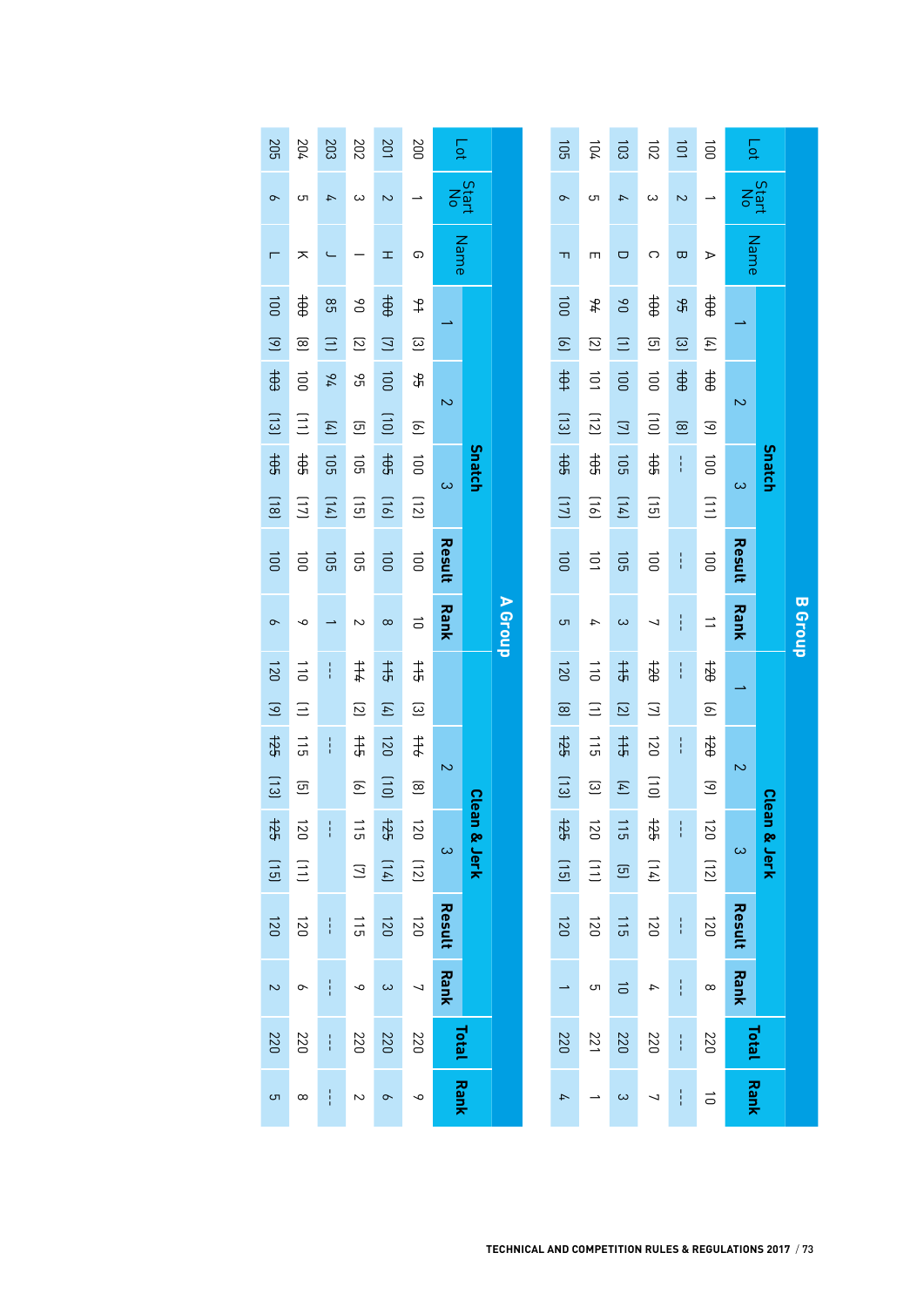## **REGULATION TO 6.9 VICTORY CEREMONY**

Upon the conclusion of the competition of each category as soon as possible a Victory Ceremony is held according to the following procedure (any creative, innovative ideas are welcomed):

- 1 A podium with places for the three (3) medal winners is placed on the competition platform.
- 2 All the medal winners, the medal bearers and the officials presenting the medals march in and take their place on the stage. The medal winners line up behind the podium.
- 3 The Speaker introduces the official(s) presenting the medals. The IWF President presents the medals but may delegate this duty to another IWF official or to a person representing the host Federation or sponsor. Medals are presented for the Snatch, the Clean & Jerk and for the Total, in this order. The Jury with the CD / TD may change the order of the presentation of medals.
- 4 Starting with the bronze medal, the Speaker announces alternately the name, the country and the result of the medal winners in the Snatch. The athletes mount the podium to receive their medal when they are called. When all the medals have been presented, the athletes step back in their original position behind the podium (there is no flag raising or national anthem played).
- 5 The Speaker introduces the official presenting the medals if these persons are not the same as for the Snatch. Starting with the bronze medal, the Speaker announces alternately the name, the country and the result of the medal winners in the Clean and Jerk. The athletes mount the podium to receive their medal when they are called. When all the medals have been presented, the athletes step back in their original position behind the podium (there is no flag raising or national anthem played).
- 6 The Speaker introduces the officials presenting the medals if these persons are not the same as for the two lifts. Starting with the bronze medal, the Speaker announces alternately the name, the country and the result of the medal winners for the Total. The athletes mount the podium to receive their medal.
- 7 After the Total medals have been presented, while the medallists are standing on the podium, the champion's national anthem is played and the national flags of the three winners are raised.
- 8 The medal bearers, the athletes and the officials march out.
- 9 The Victory Ceremony is carried out by arrangement between IWF Protocol and the Organising Committee.
- 10 During the Victory Ceremony, medal winners cannot carry or use electronic devices onto the podium and cannot be accompanied by any other persons.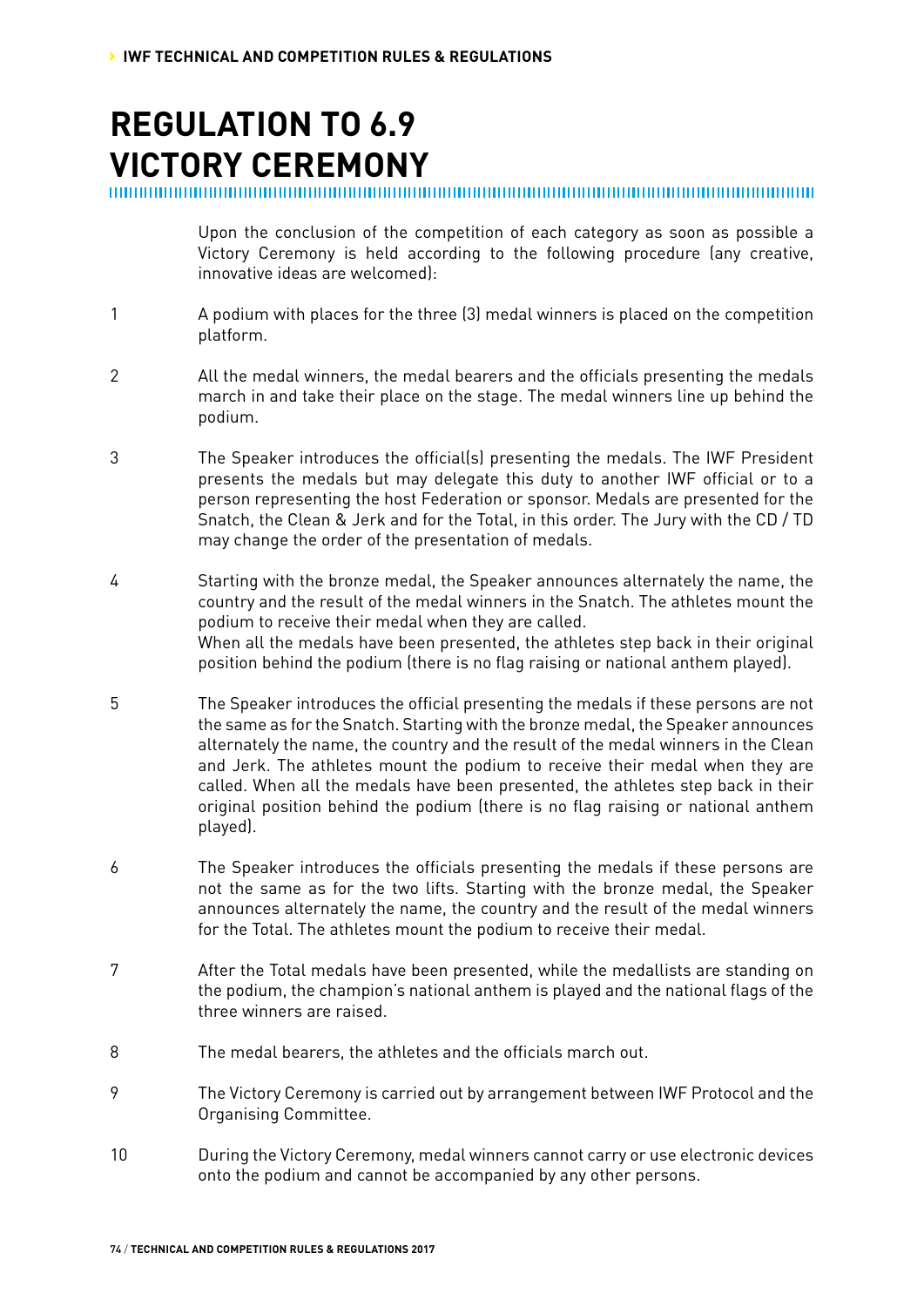11 Participants of the Victory Ceremony must not use it for political, racial or religious demonstration.

# **REGULATION TO 7.3 PROMOTION OF TECHNICAL OFFICIALS**

,,,,,,,,,,,,,,,,,,,,,,,,,,,,,,,,, 

- 1 All new Technical Official cards, either Category 1 or 2 or Certificate of Duty, cost 200 USD (two hundred US dollars).
- 2 For each Olympiad, the following licence fees apply:
	- Category 1 = 200 USD (two (2) hundred US dollars)
	- Category 2 = 100 USD (one (1) hundred US dollars)
	- Certificate of Duty = 50 USD (fifty (50) US dollars)
- 3 A written request with appropriate payment of fees must be submitted to the IWF Secretariat in order to receive new and / or renewed cards and licences.
- 4 Only the IWF is authorised to issue international TO cards and licences. An IWFissued sticker placed on the last page of the TO card is considered the licence and identifies the holder as having a valid licence.
- 5 The date of registration for a new Category 1 and 2 Technical Official is the date of his / her practical or written examination, whichever is last.
- 6 Each TO card contains space for recording all international Events worked by the holder. Either the IWF President, IWF General Secretary,

President of the Jury or the Competition Director / Technical Delegate may record the entries in English.

7 At the discretion of the IWF Technical Committee members, Continental Technical Committee members or other authorised individuals an Examination Panel is assembled for practical examinations.

> The Examination Panel must consist of three (3) Category 1 Technical Officials who may all be from the same Member Federation. Examiners must sit separate from each other to enable independent marking.

- 8 When a Referee Light System is used, up to three (3) Referees (Centre and two (2) Side Referees) may be examined simultaneously, otherwise, if a Referee Light System is not available or functioning, due to technical difficulties, only the Centre Referee may be examined.
- 9 The Examination Panel record their marks using the Protocol sheet as a score sheet.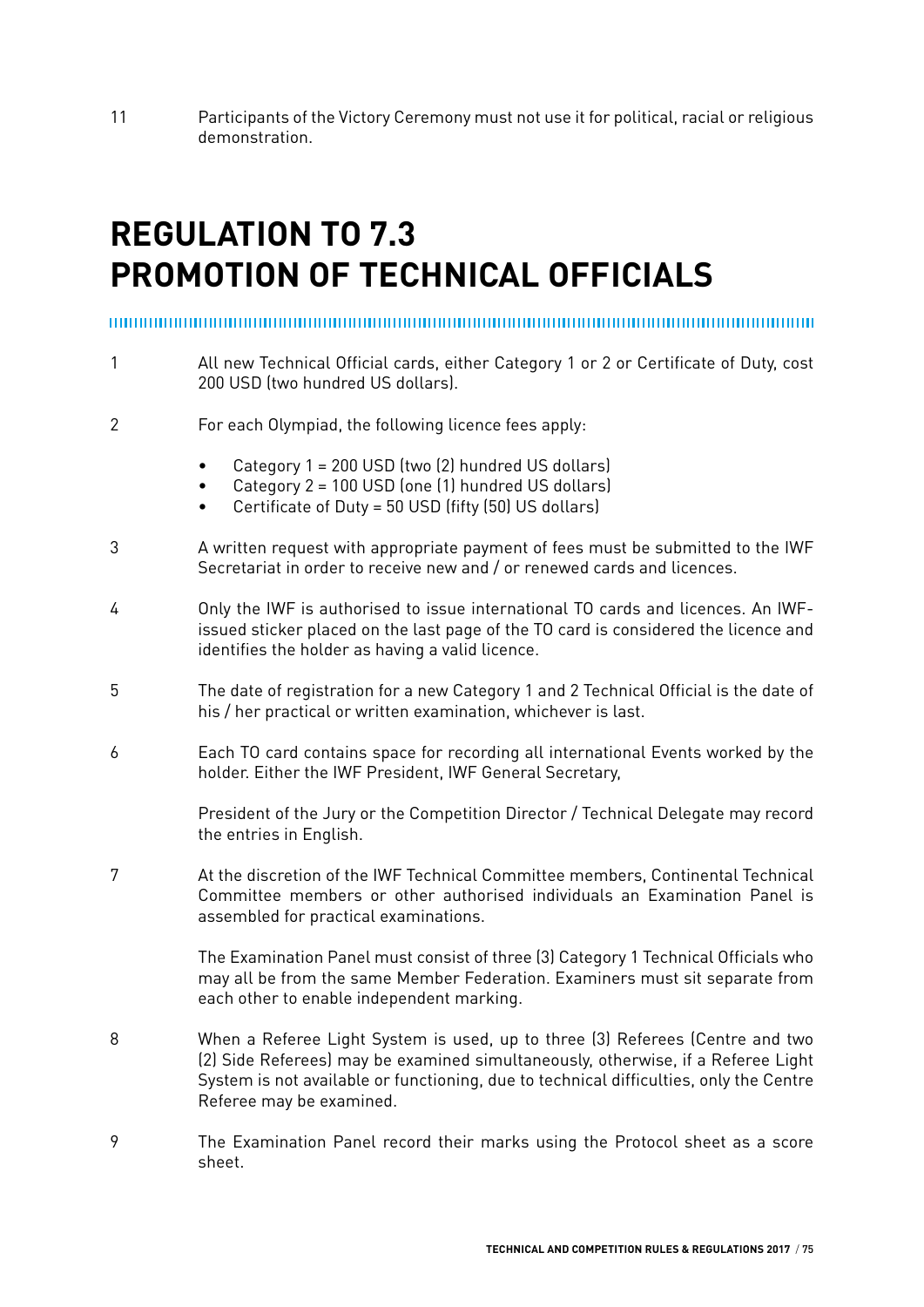#### **› IWF TECHNICAL AND COMPETITION RULES & REGULATIONS**

- 10 The name of the candidate(s) and their Member Federation are entered to correspond with their position at the competition platform / stage, (i.e. the Referee at the left is number 1, the Centre Referee is number 2 and the Referee on the right is number 3). The Examination Panel sign their name, date and indicate their Member Federation.
- 11 Candidates must referee at least one hundred (100) attempts, including both completed and uncompleted attempts.
- 12 The Examiners first mark at the top of each space on the protocol is their own opinion of each lift.

A / indicates a "Good lift" and an X indicates "No lift". Underneath the mark, and using the same signs, Examiners mark the decisions given by the three (3) Referees.

Example: 
$$
f
$$
 = white light  $X$  = red light

\n $f/f$  = all three have given a correct decision

\n $X$ 

\n $XX =$  all three have given a correct decision

\n $X$ 

\n $XX =$  all three have given a correct decision

\n $X$ 

\n $XX =$  the Centre Reference has given an incorrect decision

\n $X$ 

\n $XX =$  Reference Number 1 has given an incorrect decision

\nWhen only the Centre Reference is examined and he  $f$  she gives an incorrect signal (e.g., a signal too fast or too slow) the Examiners mark this with an  $X$ , plus the letter S below to indicate the incorrect signal. The candidate can thereby commit two (2) faults during one (1) attempt. Both these faults are shown on the protocol.

\nThe Examiners mark with an O every attempt which is not completed by the alleles.

\nIf a candidate gives an incorrect decision during an uncompleted lift, the examiners mark with an  $X$  instead of an O and give the number of the error.

\nThe results of each candidate are calculated from the completed attempts.

\nThe original protocol and written exams are sent to the IWF Secretariat to register the candidates' examination results.

\nThe IWF Secretariat transmits the results to each candidate through the candidate's Member Federation. The successful candidates| also receive their card and licence via their Member Federation.

\nFor TOs who already hold a valid Categy 2 license for the given Olympiad are promoted to category 1. The Category 1. To licence must be purchased for 200 USD, in order to receive the new Category 1. To.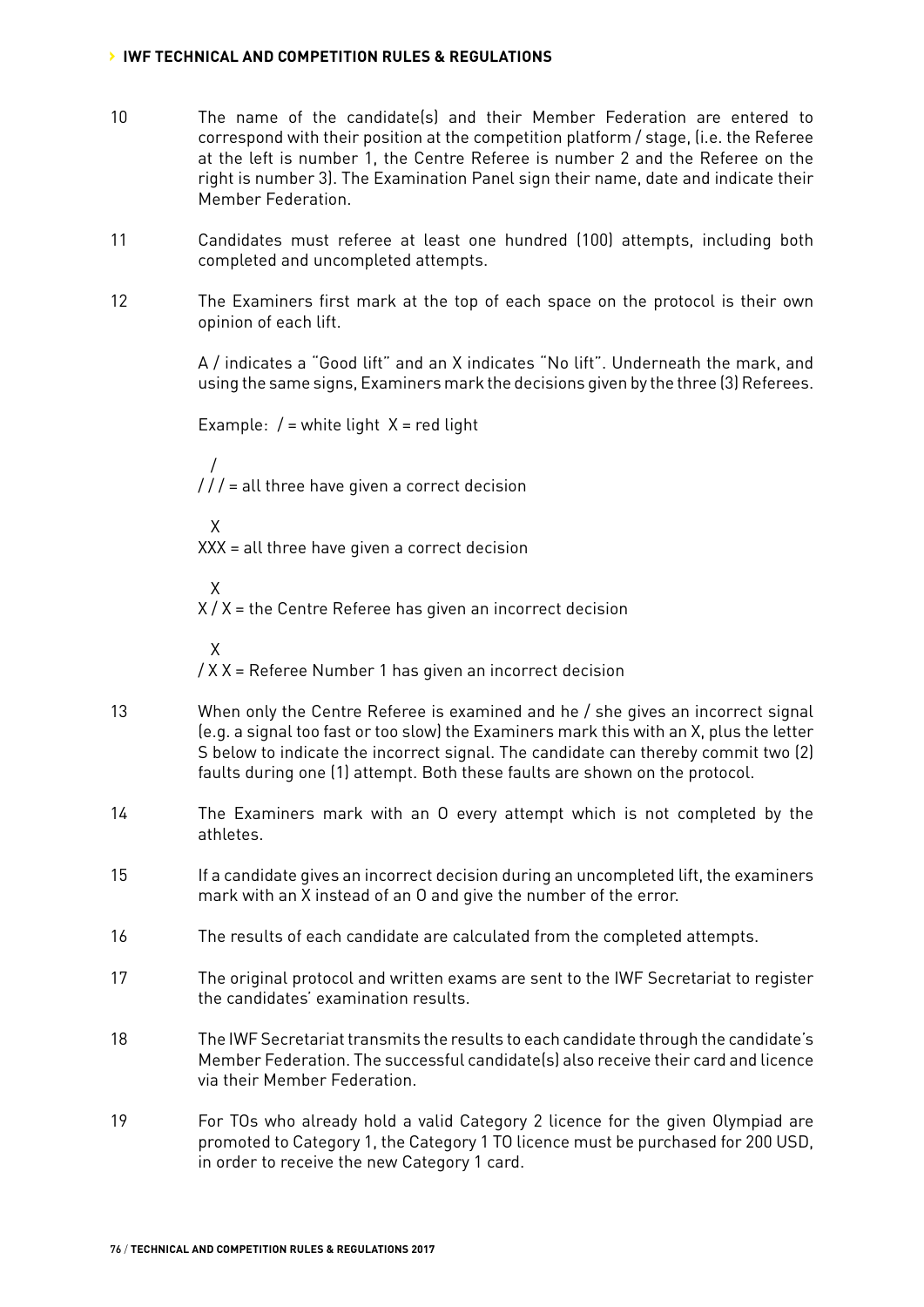Any requests for Technical Official promotions processed in the last year of any given Olympiad, a pro rata license fee of 50 USD is applied.

20 Candidates who fail either practical or written must wait at least six (6) months before taking the examinations again.

### **REGULATION TO 7.5 JURY**

Decision making process for attempts with loading errors:

- 1 If the barbell is loaded to a lighter weight than the one requested by the athlete, the athlete may, if he / she wishes, either accept the attempt if it was successful and provided the barbell was loaded to a multiple of 1 kg, or refuse it. If he / she refuses the attempt, the athlete is granted an additional attempt with the weight originally requested.
- 2 If the barbell is loaded to a weight which is not a multiple of 1 kg and the lift is successful (except the case below), the athlete may accept the attempt at the next lower weight which is a multiple of 1 kg, or refuse it. If the athlete refuses the attempt, he / she is granted an additional attempt with the weight originally requested. At the 2nd or 3rd attempt, if the athlete requested 1kg more than the previous attempt(s) but the barbell is loaded only 0.5 kg more, the athlete is automatically granted an additional attempt with the weight originally requested.
- 3 If the barbell is loaded to a heavier weight than the one requested by the athlete, the athlete may accept the attempt if it was successful and provided the barbell was loaded to a multiple of 1 kg. If the attempt is not successful, the athlete is automatically granted an additional attempt with the weight originally requested.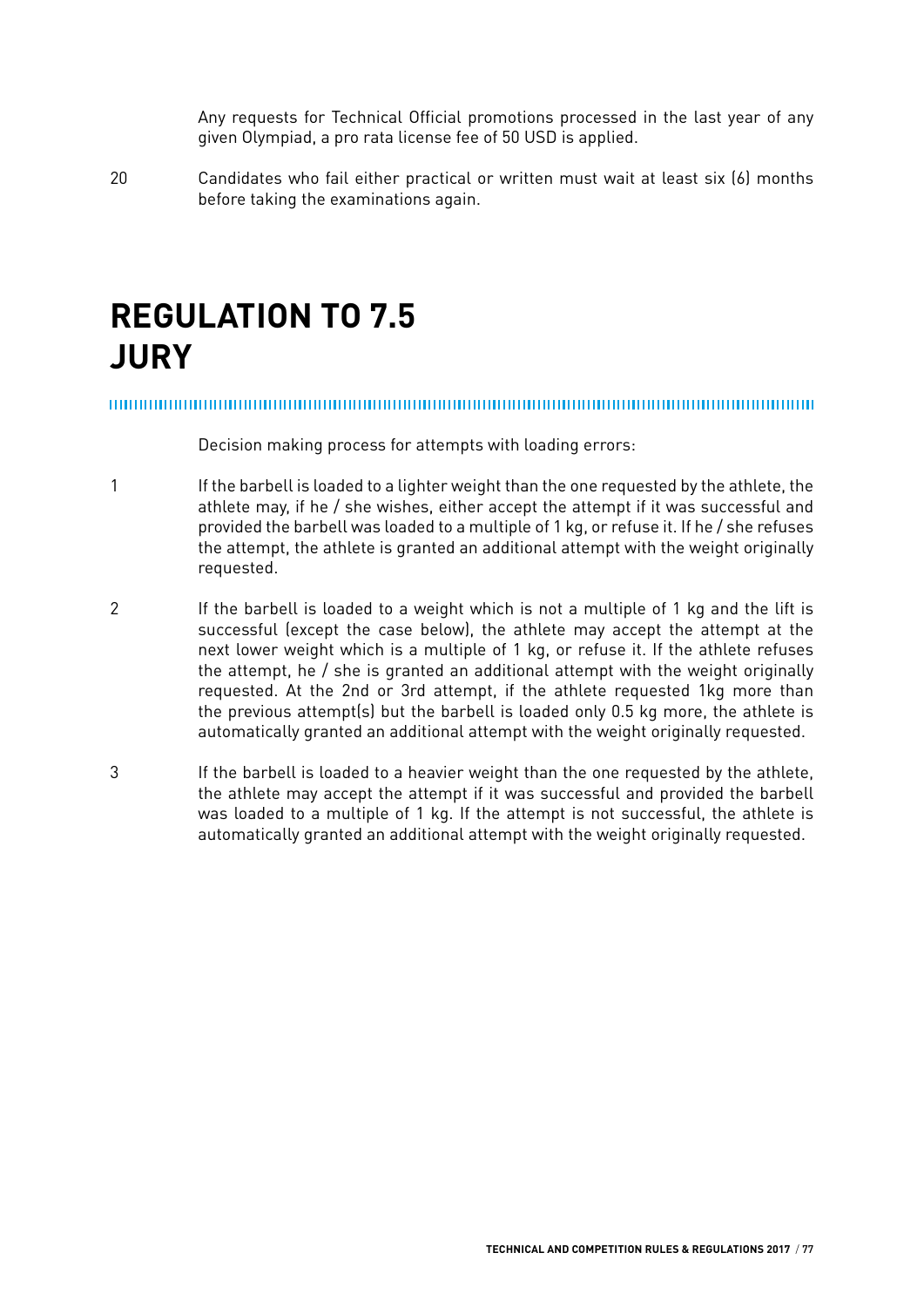### **REGULATION TO 7.9 CHIEF MARSHAL**

#### 

- 1 The Technical Officials allocated to monitor the Athletes' Cards are called Marshals. The IWF appoints the Chief Marshal(s) and the host Member Federation / Organising Committee appoint Assistant Marshals. The Athlete's Card is used to record the weight of each athlete's declaration and attempt throughout the competition as well as any other modifications as approved by the IWF TCRR. Each respective Team Official / athlete must initial each entry.
- 2 The host Member Federation / Organising Committee shall appoint a sufficient number of National Technical Officials (NTOs) to assist, under the supervision of the IWF appointed Chief Marshal, the Competition Director and / or the President of the Jury, the orderly progress of the competition using authorised Athletes Cards.
- 3 Marshals supervise the declarations and changes of the requested weight made by the athletes / Team Officials for each attempt. The declarations / changes are immediately communicated to the Competition Management who informs the Speaker to make the appropriate announcement.
- 4 Communication between the Marshals and the Competition Management is carried out by means of an intercom or direct dial telephone system or any other approved communication method.
- 5 The Marshals' Table must be open thirty (30) minutes prior to the start of introduction of athletes.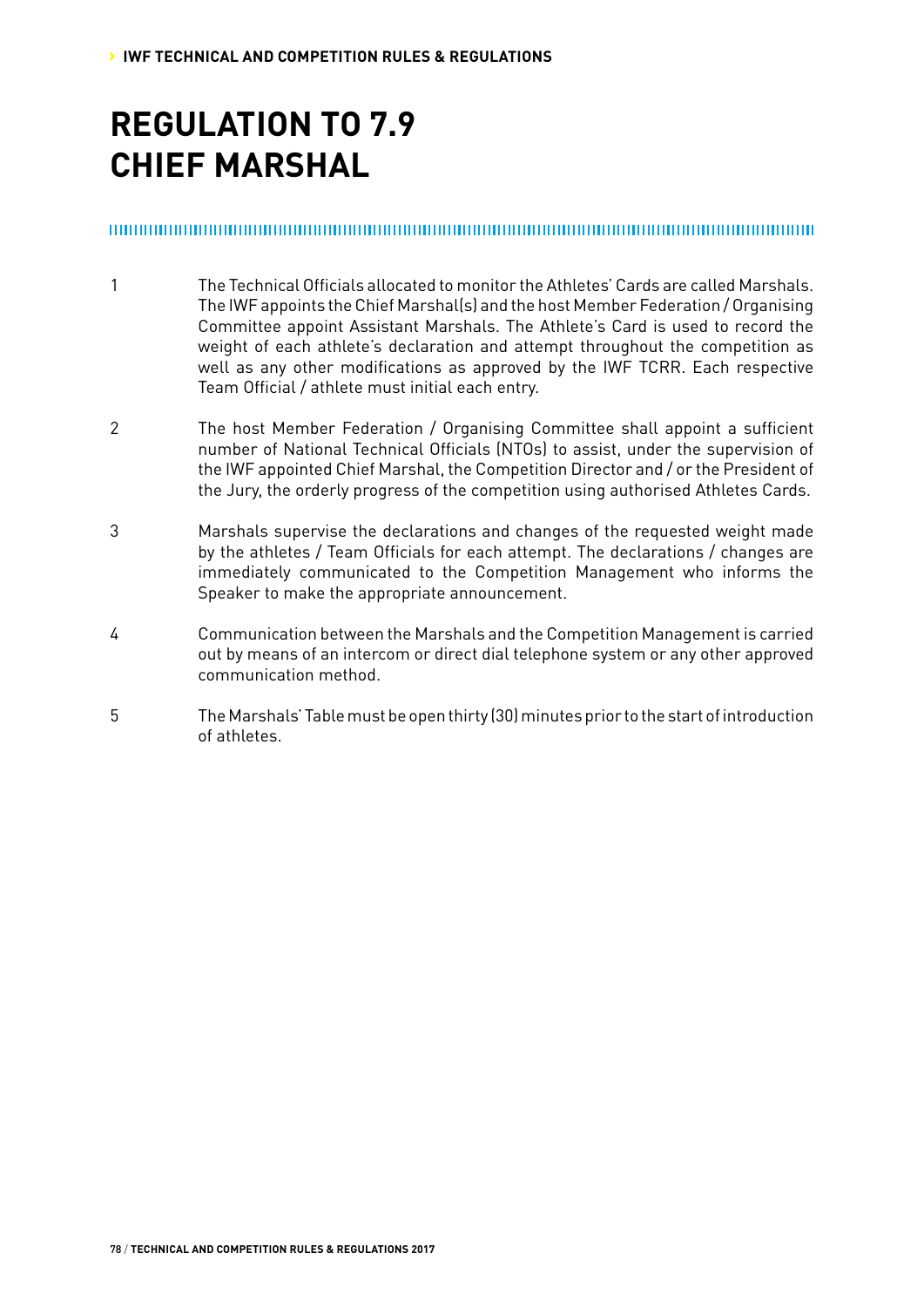## **REGULATION TO 7.14 ADDITIONAL SUPPORTING STAFF**

#### **1 LOADERS**

Loaders are sport specific volunteers / staff who manage the loading and the cleaning of the barbell under the direction of the Speaker and Technical Controller.

The duties of the Loaders are as follows:

- Load the barbell in accordance with TCRR and as directed by the Speaker
- Check the bar after each attempt for blood; advise TC immediately for cleaning
- Manage or act as a privacy barrier for injured athletes; assist the Doctor(s) on Duty, if requested
- Clean the bar and the competition platform / stage as required and / or as directed by the Technical Controller during and after competition
- Prepare the medal podium for the Victory Ceremony at the conclusion of the competition
- Unload the barbell and return the discs to the weight racks
- Safely remove blood and other contaminants from the bar and competition platform, as required and / or as directed by the TC
- Ensure the safe disposal of contaminated materials in accordance with applicable policy
- Clean the bar with antiseptic at the conclusion of each competition

Note: Loaders must respect universal precautions by wearing gloves in the performance of their cleaning duties.

#### **2 FOP LIAISON**

For IWF Events with broadcast and / or sport production, a Technical Official may be appointed to liaise with FOP sport production functions; such as lighting, music, Victory Ceremony, Mixed Zone, etc. This role, when used, is referred to as the FOP Liaison and is highly recommended within the Games and major Events' environment.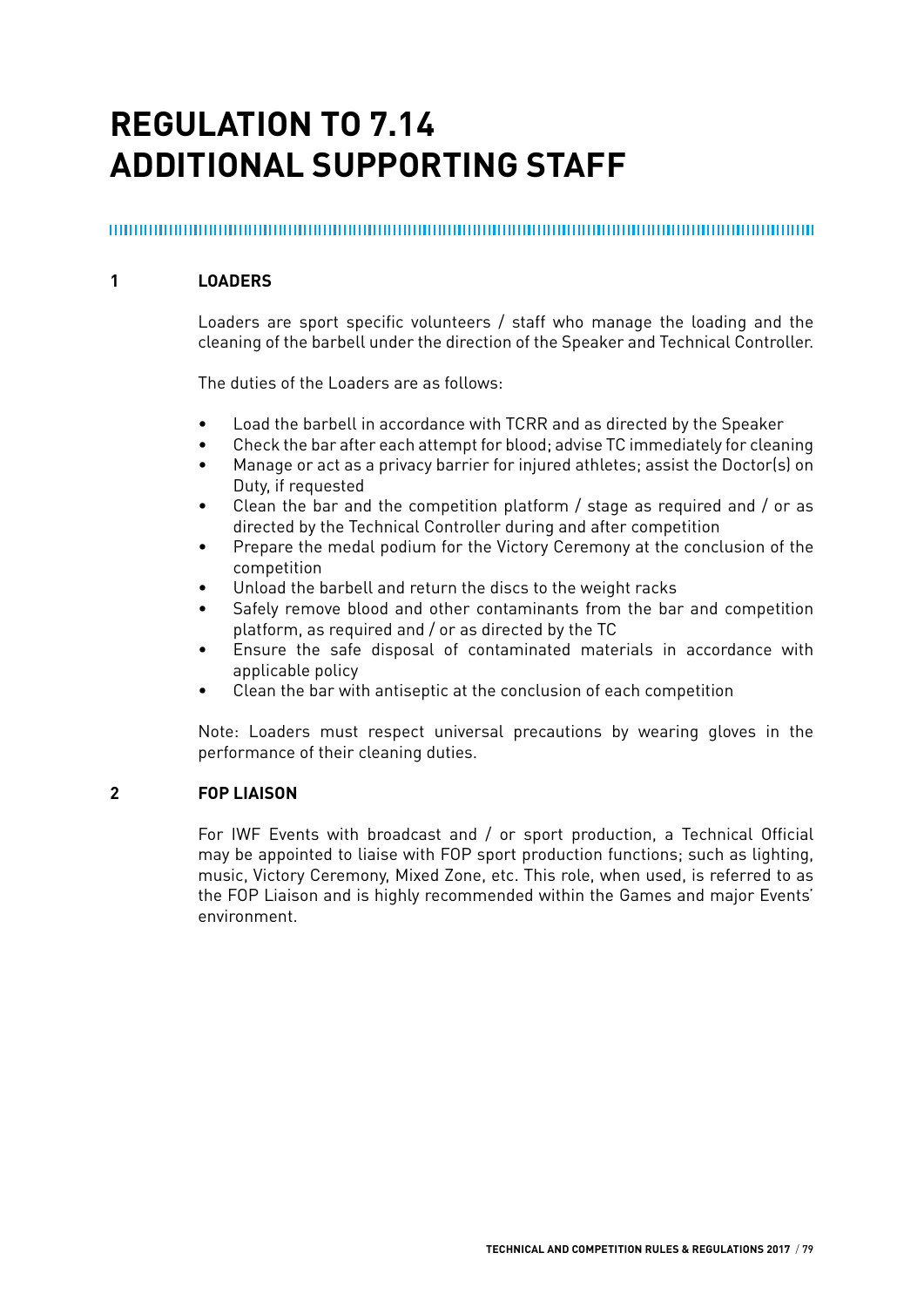# **REGULATION TO 9 CEREMONIES**

#### 

#### **9.1 OPENING CEREMONY**

Before the beginning of World Championships, an Opening Ceremony is held according to the following procedure (any creative, innovative ideas are welcomed):

- 9.1.1 All participating national teams, or appointed team members, march in in the alphabetical order of the organising country, the host country closing the parade.
- 9.1.2 The flag-bearers of each national team form a semi-circle on the stage.
- 9.1.3 The guests of honour march in and take their position on the stage.
- 9.1.4 The guest of honour of the host Federation makes a speech.
- 9.1.5 The President of the host Federation makes a speech.
- 9.1.6 The IWF President replies to the speeches and declares the Champion-ships open, but may delegate this duty to another person representing the host Federation.
- 9.1.7 The national flag of the host Federation and the flag of the IWF are raised while the national anthem of the host Federation is played.
- 9.1.8 The guests of honour followed by the delegations leave the stage.
- 9.1.9 An entertainment program provided by the host Federation may follow the Ceremony.

#### **9.2 CLOSING CEREMONY**

At the conclusion of World Championships, a Closing Ceremony is held, in accordance with the following protocol (any creative, innovative ideas are welcomed):

- 9.2.1 The delegates of the participating teams march in and take their position on the stage.
- 9.2.2 The flag bearers of the participating teams form a semi-circle.
- 9.2.3 The guests of honour march in and take their position on the stage.
- 9.2.4 The President of the host Federation makes a speech.
- 9.2.5 The IWF President replies to the speech and declares the Championships closed, but may delegate this duty to another person representing the host Federation.
- 9.2.6 The national flag of the host Federation and the IWF flag are lowered while the national anthem of the host Federation is played.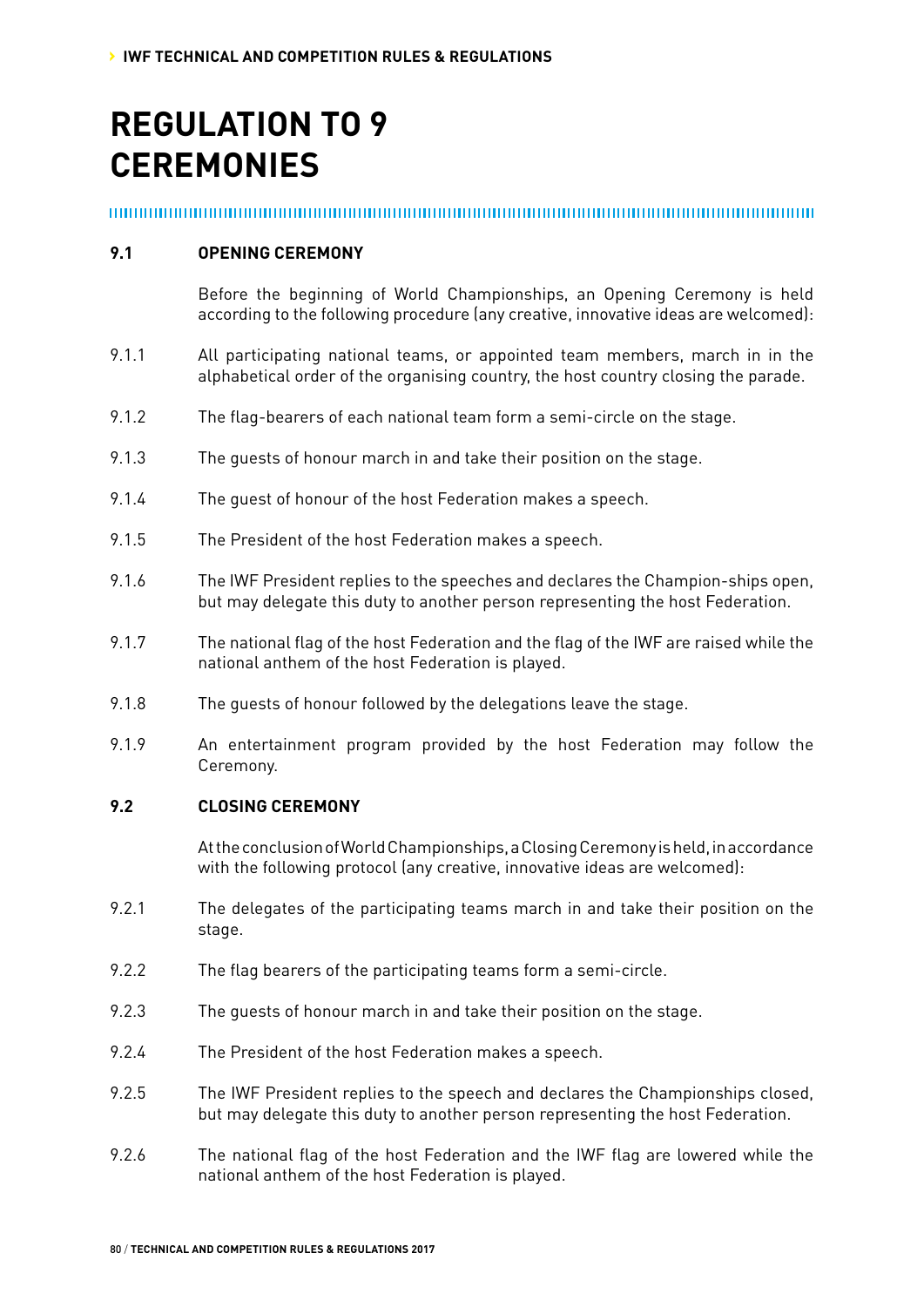- 9.2.7 The IWF flag is brought to the IWF President.
- 9.2.8 The IWF flag is presented to the organisers of the next World Championships.
- 9.2.9 The guests of honour followed by the team representatives leave the stage.
- 9.2.10 Subject to arrangements made between the Organising Committee and the IWF, the presentation of the Team Trophies may be held in conjunction with the Closing Ceremony or at a separate Closing function.

### **GUIDELINES**

Guidelines including detailed information are available at the Download Center on the IWF Website (www.iwf.net)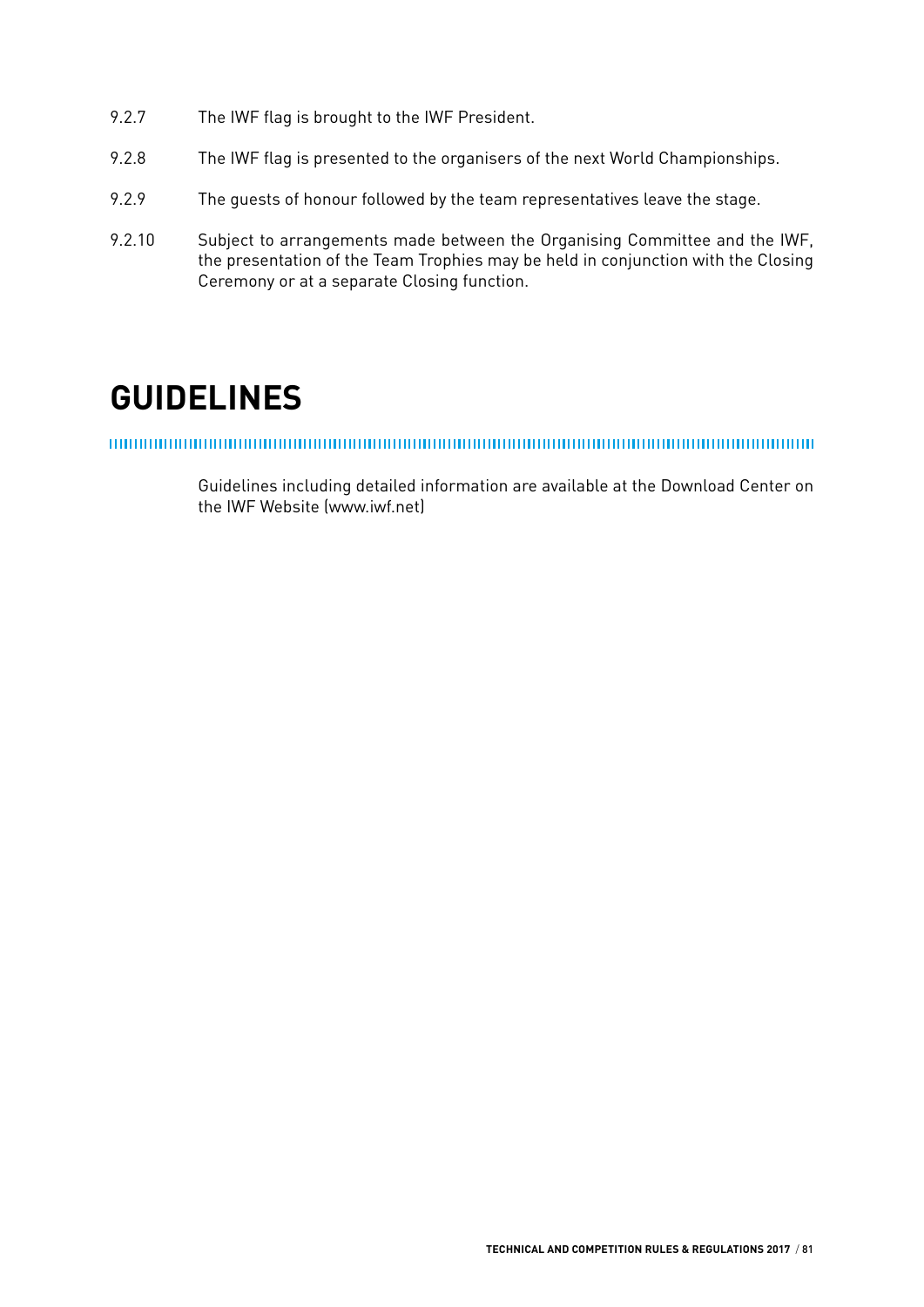# **GLOSSARY**